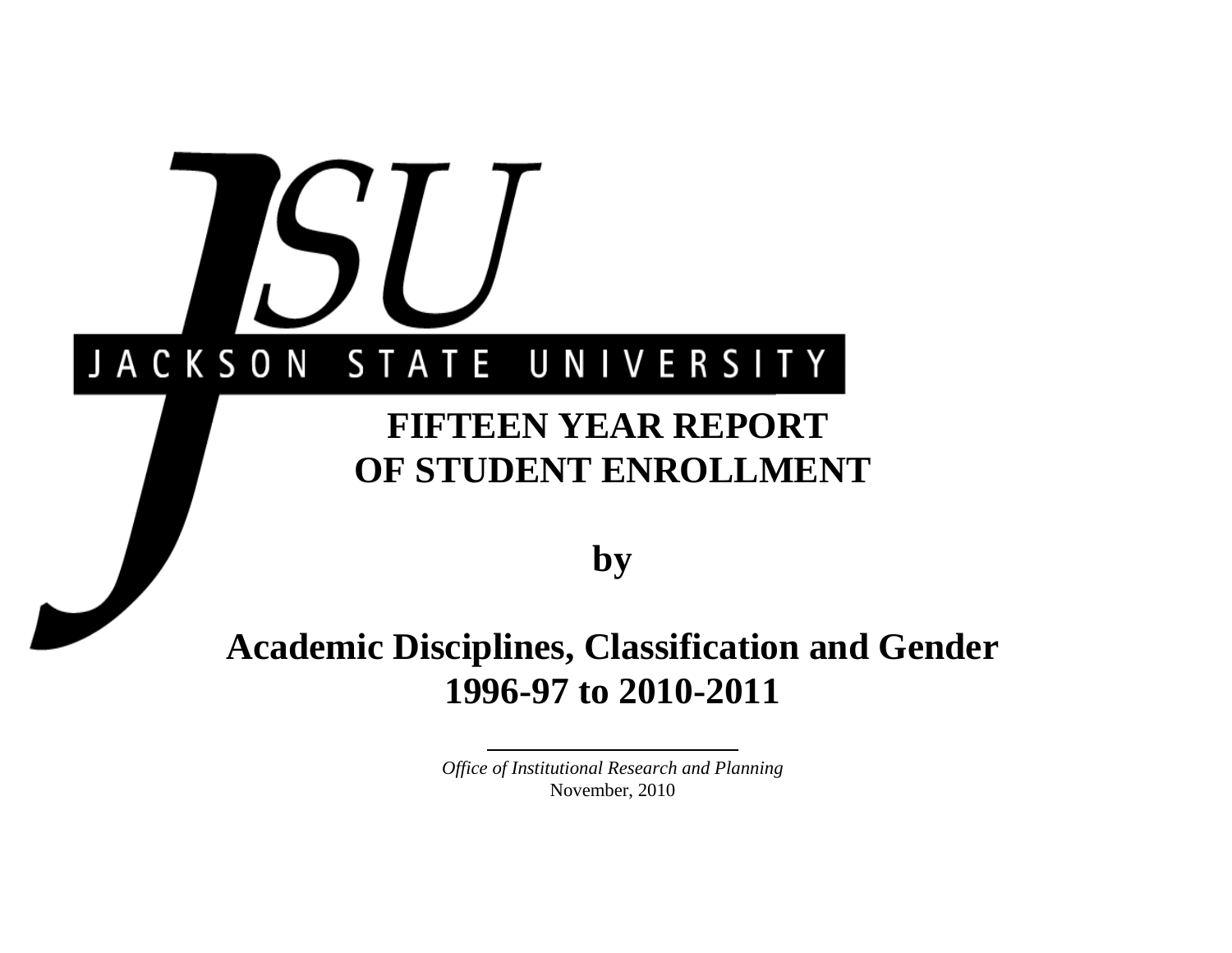### **PREFACE**

This annual report contains data on student enrollment at Jackson State University by academic discipline, educational classification and gender for Fall Semesters, 1996-97 to 2010-11. All data are from Census files. Academic discipline are listed in alphabetical sequence.

It is the intent of the Office of Institutional Research and Planning (OIRP) to provide data which are useful to the administrators, faculty and staff. Direct any questions or comments to the Office of Institutional Research and Planning at (601) 979-2615.

Thank you.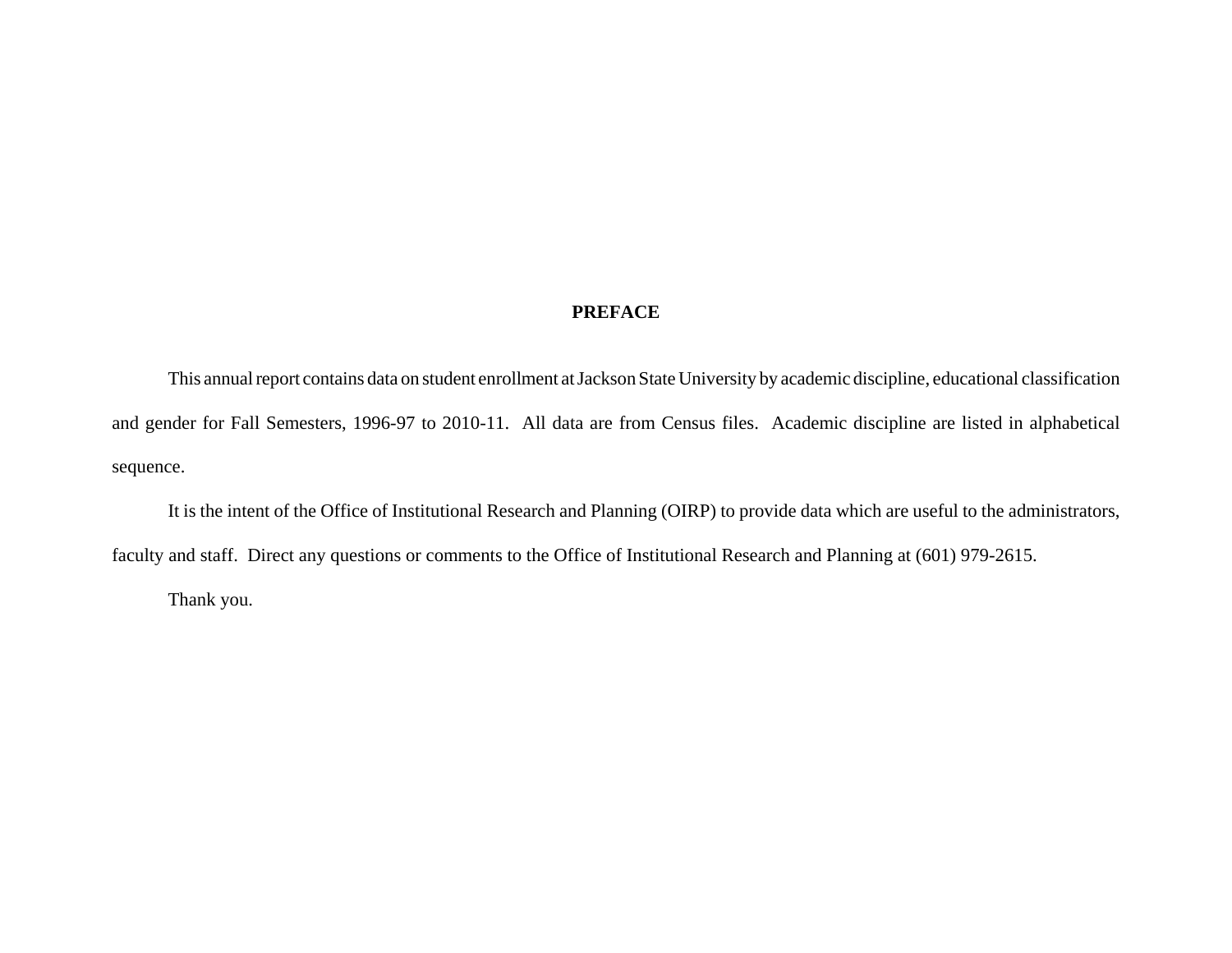# **TABLE OF CONTENTS**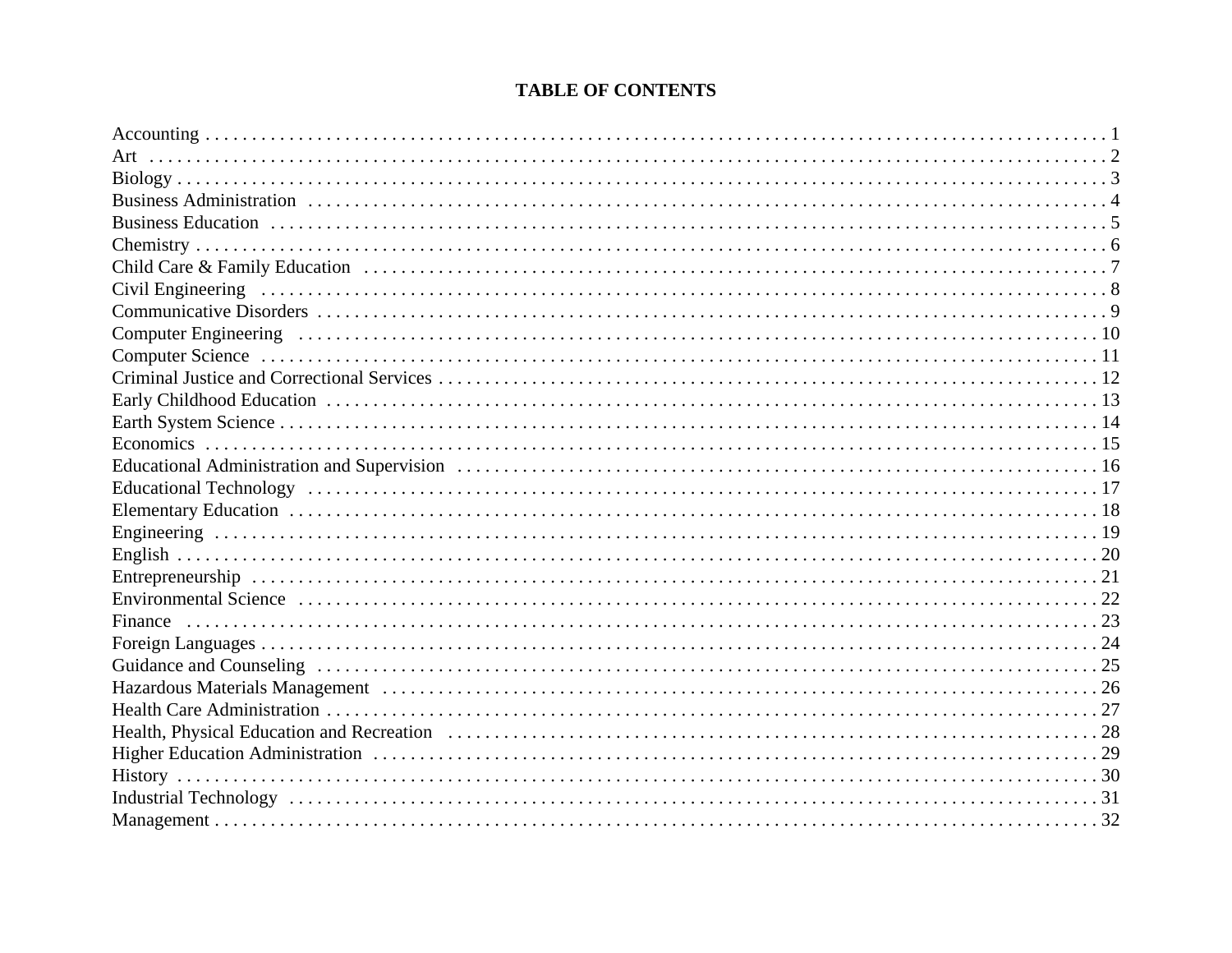# **TABLE OF CONTENTS (con't)**

| Reading                                                                                                                                                                                                                        |  |
|--------------------------------------------------------------------------------------------------------------------------------------------------------------------------------------------------------------------------------|--|
|                                                                                                                                                                                                                                |  |
|                                                                                                                                                                                                                                |  |
|                                                                                                                                                                                                                                |  |
|                                                                                                                                                                                                                                |  |
|                                                                                                                                                                                                                                |  |
|                                                                                                                                                                                                                                |  |
|                                                                                                                                                                                                                                |  |
| Special Education (a) respectively contain the control of the control of the control of the control of the control of the control of the control of the control of the control of the control of the control of the control of |  |
|                                                                                                                                                                                                                                |  |
|                                                                                                                                                                                                                                |  |
|                                                                                                                                                                                                                                |  |
|                                                                                                                                                                                                                                |  |
|                                                                                                                                                                                                                                |  |
|                                                                                                                                                                                                                                |  |
|                                                                                                                                                                                                                                |  |
|                                                                                                                                                                                                                                |  |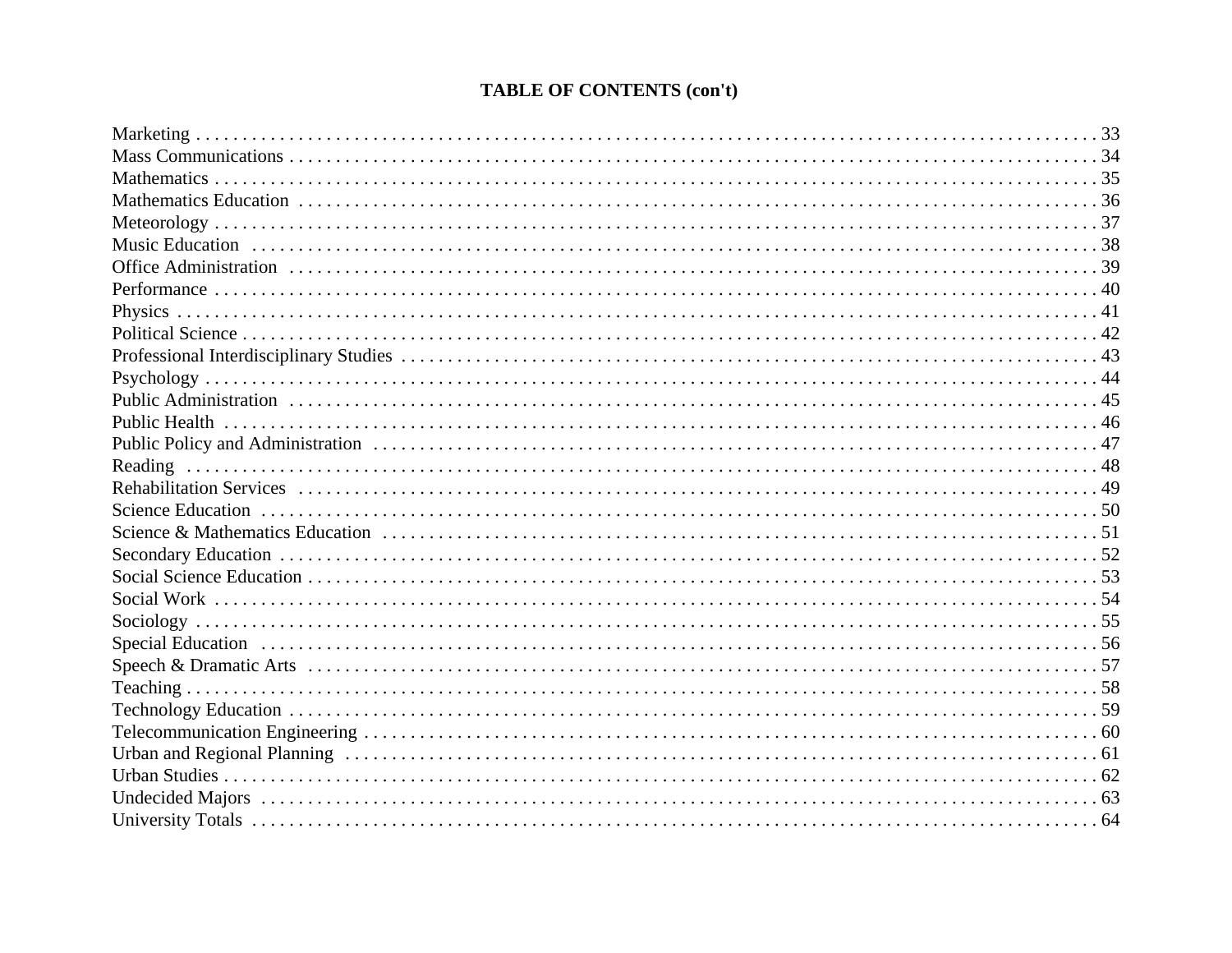| DISCIPLINE: ACCOUNTING                                |      |                                  |             |                            |        |                                |        |                                |                |                                  |                       |
|-------------------------------------------------------|------|----------------------------------|-------------|----------------------------|--------|--------------------------------|--------|--------------------------------|----------------|----------------------------------|-----------------------|
| <b>CLASSIFICATION</b><br><b>GENDER</b><br><b>YEAR</b> | MALE | <b>FRESHMAN</b><br><b>FEMALE</b> | <b>MALE</b> | SOPHOMORE<br><b>FEMALE</b> | MALE   | <b>JUNIOR</b><br><b>FEMALE</b> | MALE   | <b>SENIOR</b><br><b>FEMALE</b> | <b>MALE</b>    | <b>GRADUATE</b><br><b>FEMALE</b> | <b>GRAND</b><br>TOTAL |
| 1996-97                                               | 33   | 54                               | 17          | 29                         | $17\,$ | 31                             | 27     | 55                             |                | 13                               | 277                   |
| 1997-98                                               | 26   | 55                               | 23          | 44                         | 23     | 41                             | 29     | 47                             | 5              | $\overline{9}$                   | 302                   |
| 1998-99                                               | 18   | 38                               | 19          | 44                         | 10     | 46                             | 23     | 50                             | 5              | 15                               | 268                   |
| 1999-00                                               | 14   | 46                               | 10          | 32                         | 19     | 56                             | 23     | 64                             | 4              | 15                               | 283                   |
| 2000-01                                               | 18   | 46                               | 13          | 32                         | 19     | 42                             | $20\,$ | 78                             |                | $\overline{7}$                   | 276                   |
| 2001-02                                               | 18   | 44                               | 12          | 30                         | $10\,$ | 49                             | 23     | 72                             | 3              | 13                               | 274                   |
| 2002-03                                               | 32   | 51                               | 16          | 38                         | 17     | 37                             | 20     | 77                             | 7              | 13                               | 308                   |
| 2003-04                                               | 26   | 65                               | 21          | 43                         | $24\,$ | 42                             | $22\,$ | 79                             | $\mathfrak{Z}$ | 21                               | 346                   |
| 2004-05                                               | 33   | 64                               | 22          | 38                         | 17     | 46                             | 29     | 75                             | $\overline{4}$ | 16                               | 344                   |
| 2005-06                                               | 35   | 57                               | 16          | 67                         | 25     | 48                             | 23     | $70\,$                         | $\overline{7}$ | 16                               | 364                   |
| 2006-07                                               | 17   | 50                               | 17          | 48                         | 24     | 49                             | $32\,$ | 75                             | 12             | 23                               | 347                   |
| 2007-08                                               | 37   | 43                               | 20          | 42                         | 25     | 64                             | 38     | 79                             | 11             | 22                               | 381                   |
| 2008-09                                               | 28   | 55                               | 22          | 39                         | 13     | 41                             | 45     | 81                             | $8\,$          | 27                               | 359                   |
| 2009-10                                               | 29   | 38                               | 23          | 56                         | 20     | 41                             | 34     | 80                             | $\overline{7}$ | 28                               | 356                   |
| 2010-11                                               | 22   | 28                               | 17          | 43                         | 30     | 55                             | 37     | 76                             | 6              | 17                               | 331                   |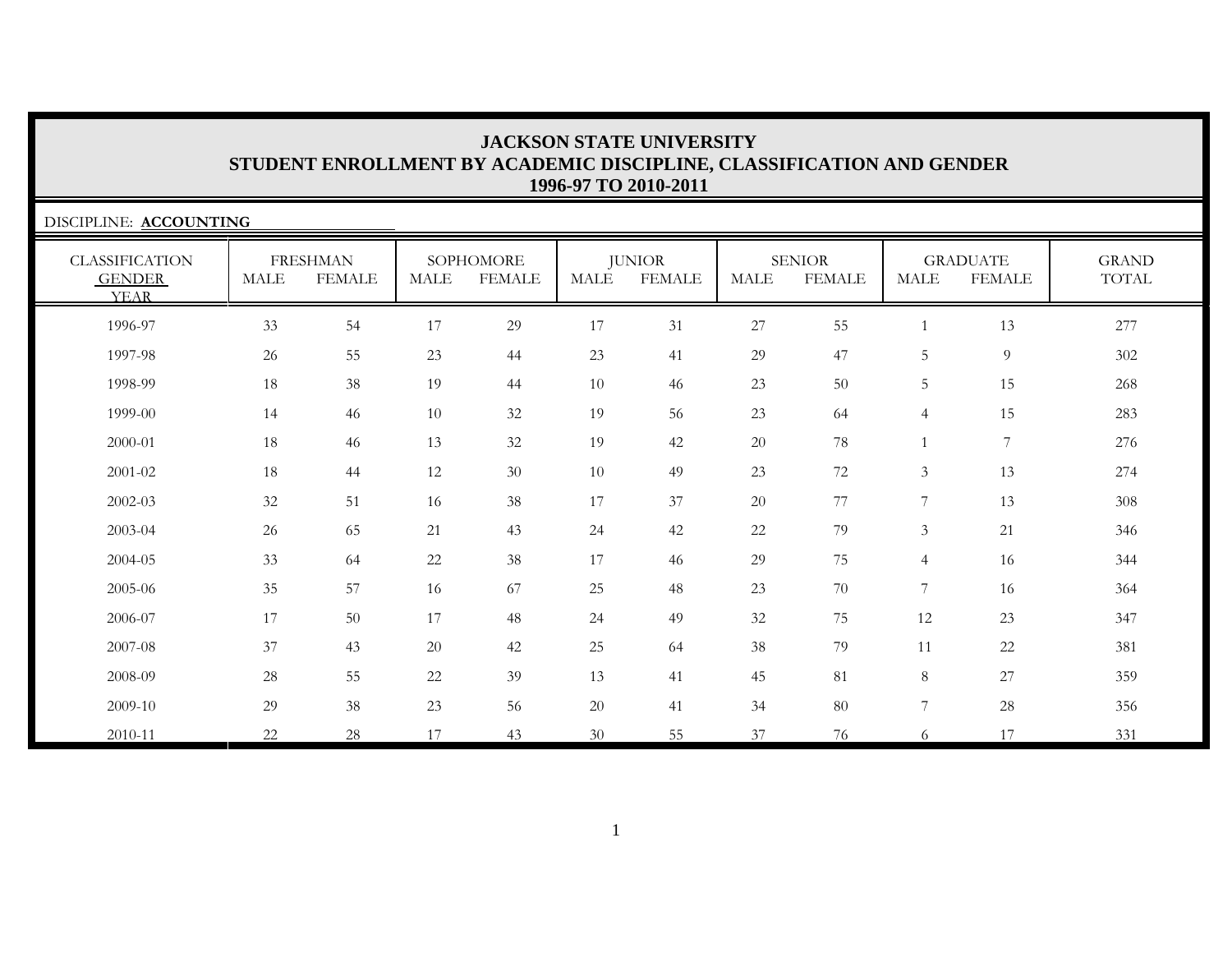| DISCIPLINE: ART                                       |             |                                  |                |                            |                |                                |                |                                |                                                     |                                                       |                       |
|-------------------------------------------------------|-------------|----------------------------------|----------------|----------------------------|----------------|--------------------------------|----------------|--------------------------------|-----------------------------------------------------|-------------------------------------------------------|-----------------------|
| <b>CLASSIFICATION</b><br><b>GENDER</b><br><b>YEAR</b> | <b>MALE</b> | <b>FRESHMAN</b><br><b>FEMALE</b> | <b>MALE</b>    | SOPHOMORE<br><b>FEMALE</b> | <b>MALE</b>    | <b>JUNIOR</b><br><b>FEMALE</b> | <b>MALE</b>    | <b>SENIOR</b><br><b>FEMALE</b> | MALE                                                | <b>GRADUATE</b><br><b>FEMALE</b>                      | <b>GRAND</b><br>TOTAL |
| 1996-97                                               | $\,8\,$     | $\mathfrak{Z}$                   | 6              | $\overline{4}$             | $\overline{4}$ | $\mathbf{2}$                   | 6              | $\overline{4}$                 | $\mathbf{u}$                                        | $\hspace{0.05cm} -$                                   | 37                    |
| 1997-98                                               | 5           | $\mathfrak{Z}$                   | 7              |                            | 6              | 5                              | $\overline{4}$ | $\mathfrak{Z}$                 | $\hspace{0.05cm} -\hspace{0.05cm} -\hspace{0.05cm}$ | $\hspace{0.05cm} - \hspace{0.05cm} - \hspace{0.05cm}$ | 34                    |
| 1998-99                                               | 8           | 2                                | $\mathfrak{Z}$ | 2                          | $\mathfrak{Z}$ | $\mathbf{1}$                   | 6              | 5                              | $\qquad \qquad -$                                   | $\overline{\phantom{0}}$                              | 30                    |
| 1999-00                                               | 6           | $\mathfrak{Z}$                   | $\mathfrak{Z}$ | $\overline{4}$             | 5              | $\overline{4}$                 | 7              | 6                              |                                                     |                                                       | 38                    |
| 2000-01                                               | 9           | 11                               | 10             | $\overline{4}$             | 6              | $7\phantom{.0}$                | 11             | 5                              |                                                     |                                                       | 63                    |
| $2001 - 02$                                           | 20          | 10                               | 9              | 6                          | 9              | $\overline{7}$                 | 13             | 6                              |                                                     |                                                       | 80                    |
| 2002-03                                               | 16          | 10                               | 17             | 6                          | $\overline{9}$ | 6                              | 12             | 9                              |                                                     |                                                       | 85                    |
| 2003-04                                               | 8           |                                  | 17             | 8                          | 13             | $7\phantom{.0}$                | 15             | 13                             |                                                     |                                                       | 82                    |
| 2004-05                                               | 15          | $\sqrt{2}$                       | 7              | $\overline{4}$             | 7              | 12                             | 25             | 14                             |                                                     |                                                       | 86                    |
| 2005-06                                               | 17          | 16                               | 17             | $\overline{4}$             | 12             | 10                             | 16             | 13                             |                                                     |                                                       | 105                   |
| 2006-07                                               | 15          | $8\phantom{.}$                   | 14             | 9                          | 11             | 11                             | 18             | 12                             |                                                     |                                                       | 98                    |
| 2007-08                                               | 12          | 5                                | 12             | 8                          | 11             | 15                             | 11             | 12                             | $\qquad \qquad -$                                   |                                                       | 86                    |
| 2008-09                                               | 9           | 9                                | 6              | $\overline{4}$             | 14             | 11                             | 11             | 21                             | $\overline{\phantom{m}}$                            | $\sim$ $\sim$                                         | 85                    |
| 2009-10                                               | 16          | 8                                | 11             | 6                          | 11             | $\,8\,$                        | 18             | 20                             | $\overline{\phantom{m}}$                            |                                                       | 98                    |
| 2010-11                                               | 17          | 11                               | 17             | 11                         | 10             | 5                              | 17             | 22                             |                                                     |                                                       | 110                   |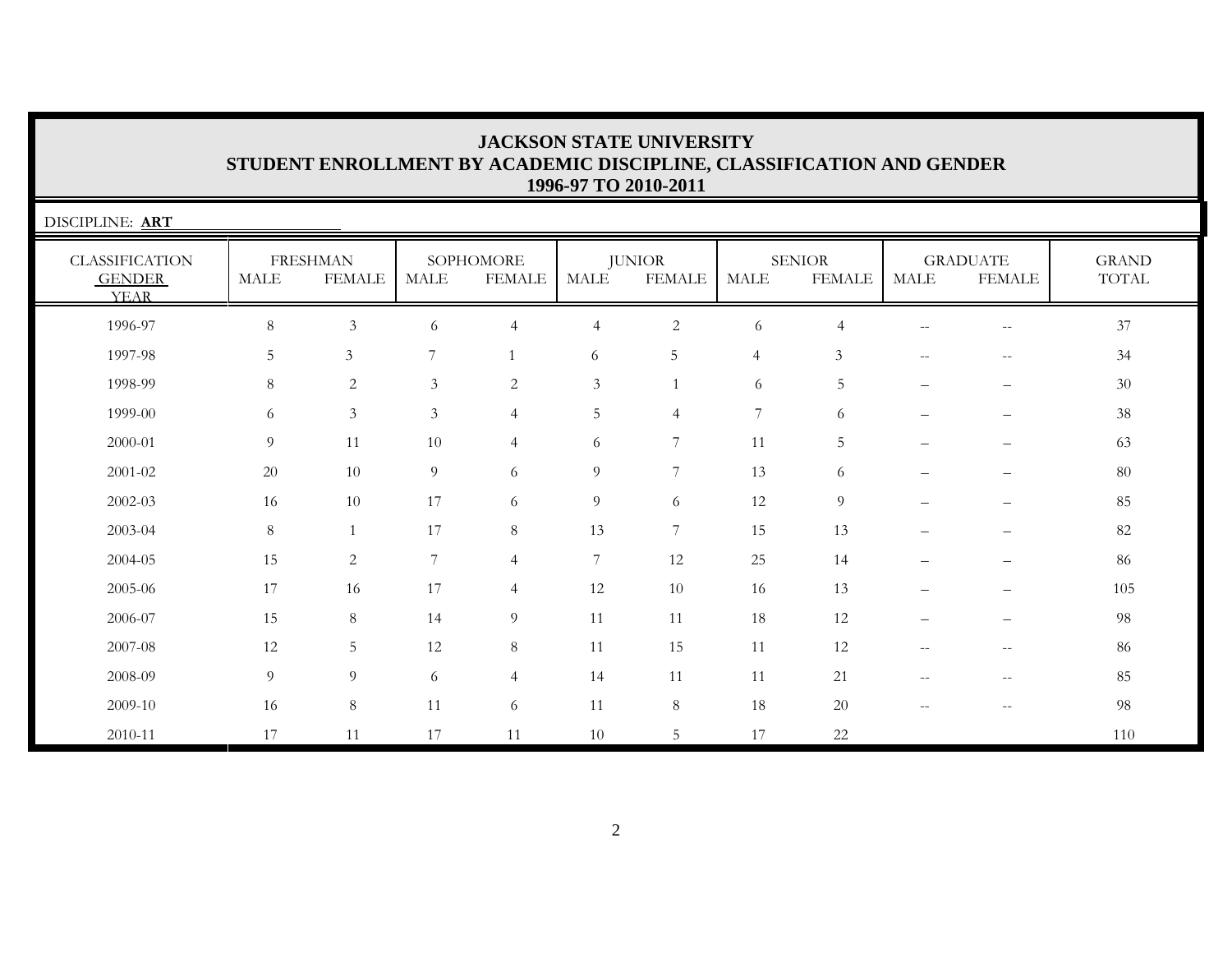| DISCIPLINE: BIOLOGY                                   |             |                                  |             |                            |             |                         |             |                                |                |                                  |                       |
|-------------------------------------------------------|-------------|----------------------------------|-------------|----------------------------|-------------|-------------------------|-------------|--------------------------------|----------------|----------------------------------|-----------------------|
| <b>CLASSIFICATION</b><br><b>GENDER</b><br><b>YEAR</b> | <b>MALE</b> | <b>FRESHMAN</b><br><b>FEMALE</b> | <b>MALE</b> | SOPHOMORE<br><b>FEMALE</b> | <b>MALE</b> | <b>JUNIOR</b><br>FEMALE | <b>MALE</b> | <b>SENIOR</b><br><b>FEMALE</b> | <b>MALE</b>    | <b>GRADUATE</b><br><b>FEMALE</b> | <b>GRAND</b><br>TOTAL |
| 1996-97                                               | 89          | 220                              | 76          | 151                        | 61          | 129                     | 87          | 119                            | 16             | 21                               | 969                   |
| 1997-98                                               | 79          | 192                              | 57          | 137                        | 59          | 142                     | 80          | 145                            | 16             | 33                               | 940                   |
| 1998-99                                               | 59          | 187                              | 38          | 109                        | 59          | 126                     | 73          | 137                            | 16             | 30                               | 834                   |
| 1999-00                                               | 45          | 147                              | 32          | 93                         | 41          | 89                      | 81          | 146                            | 14             | 25                               | 713                   |
| 2000-01                                               | 41          | 159                              | 28          | 88                         | 32          | 91                      | 64          | 126                            | 8              | 21                               | 658                   |
| 2001-02                                               | 55          | 168                              | 25          | 76                         | 18          | 63                      | 52          | 127                            | 5              | 19                               | 608                   |
| 2002-03                                               | 62          | 211                              | $28\,$      | 116                        | 23          | 77                      | 38          | 103                            | 6              | 22                               | 686                   |
| 2003-04                                               | 51          | 174                              | 33          | 114                        | 22          | 91                      | 34          | 104                            | $\overline{7}$ | 19                               | 652                   |
| 2004-05                                               | 66          | 232                              | 38          | 115                        | 27          | 99                      | 33          | 117                            | 9              | 20                               | 756                   |
| 2005-06                                               | 72          | 263                              | $37\,$      | 146                        | 49          | 104                     | 28          | 118                            | 9              | 24                               | 850                   |
| 2006-07                                               | 68          | 204                              | 44          | 133                        | 43          | 122                     | 48          | 141                            | 8              | 26                               | 837                   |
| 2007-08                                               | 73          | 192                              | 54          | 128                        | 42          | 109                     | 54          | 143                            | 5              | 22                               | 822                   |
| 2008-09                                               | 65          | 198                              | 51          | 128                        | 37          | 112                     | 53          | 132                            | $\overline{5}$ | 17                               | 798                   |
| 2009-10                                               | 65          | 201                              | 53          | 144                        | 45          | 119                     | 61          | 138                            | 6              | 17                               | 849                   |
| 2010-11                                               | 62          | 145                              | 55          | 148                        | 45          | 112                     | 48          | 152                            | $\overline{4}$ | 13                               | 784                   |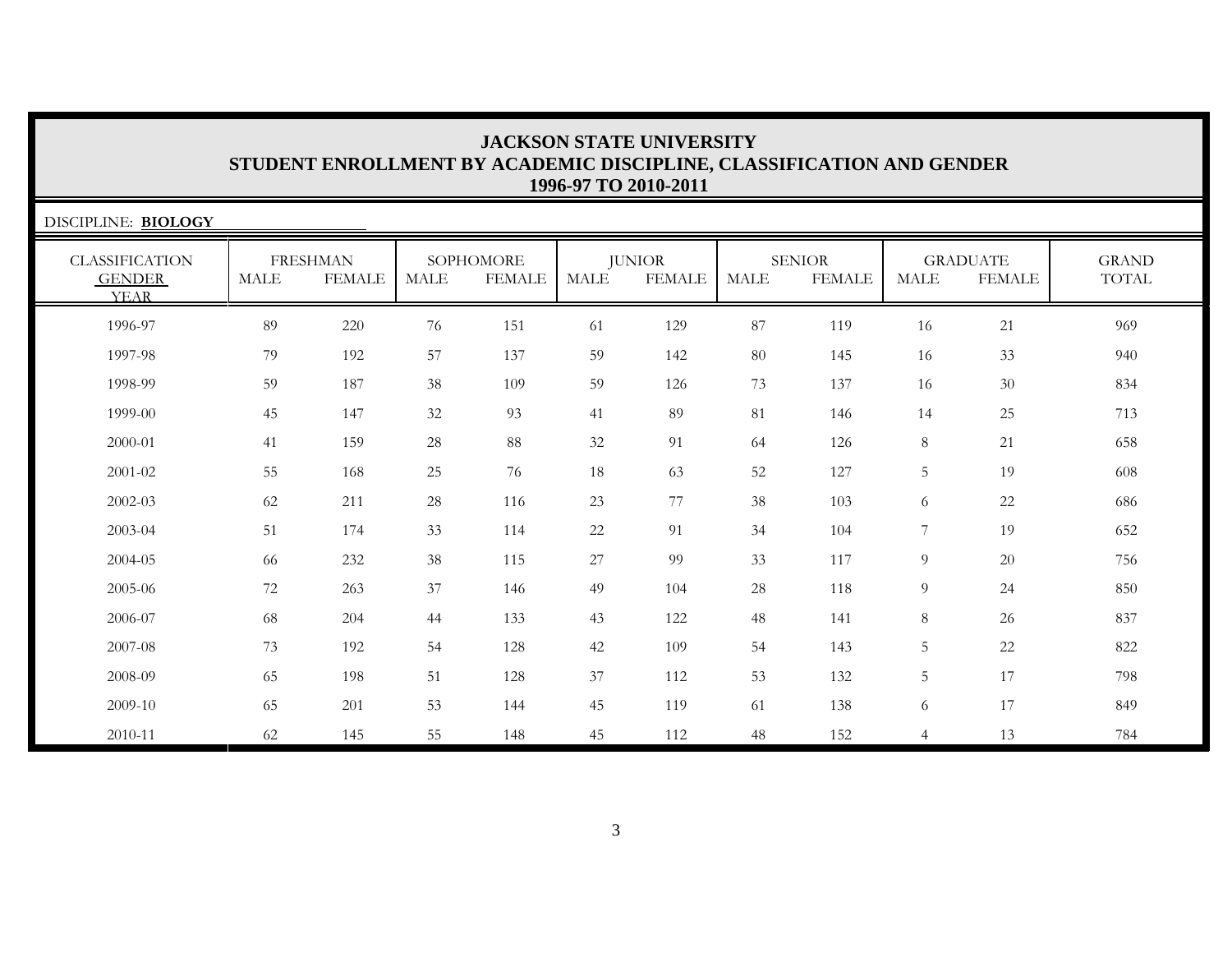GRAND TOTAL

6 77 32 25 502

### DISCIPLINE: **BUSINESS ADMINISTRATION**CLASSIFICATION GENDER YEARFRESHMAN MALE FEMALESOPHOMORE MALE FEMALEJUNIOR MALE FEMALESENIORMALE FEMALEGRADUATE MALE FEMALE1996-97 57 70 38 37 29 23 32 58 41 60 445 1997-98 58 59 39 35 27 31 24 52 44 66 435 1998-99 53 68 35 28 24 45 36 58 31 49 427 1999-00 67 73 33 36 30 48 34 66 30 30 447 2000-01 64 79 45 48 35 51 35 64 31 36 488 2001-02 66 89 43 52 41 68 38 84 28 48 557 2002-03 68 87 47 50 48 58 54 108 31 47 598 2003-04 84 76 42 49 38 55 54 107 36 42 583 2004-05 98 98 43 56 39 51 51 106 300 35 607

84 55 50 46 39 48 46

2005-06

2006-07

2007-08

2008-09

2009-10

2010-11

75 92 45 72 48 57 38 78 32 31 568

81 94 47 45 39 53 47 99 31 33 569

84 91 44 63 39 60 56 92 30 32 591

82 73 45 58 32 47 56 83 31 41 548

51 30 46 24 35 41 41 73 26 24 391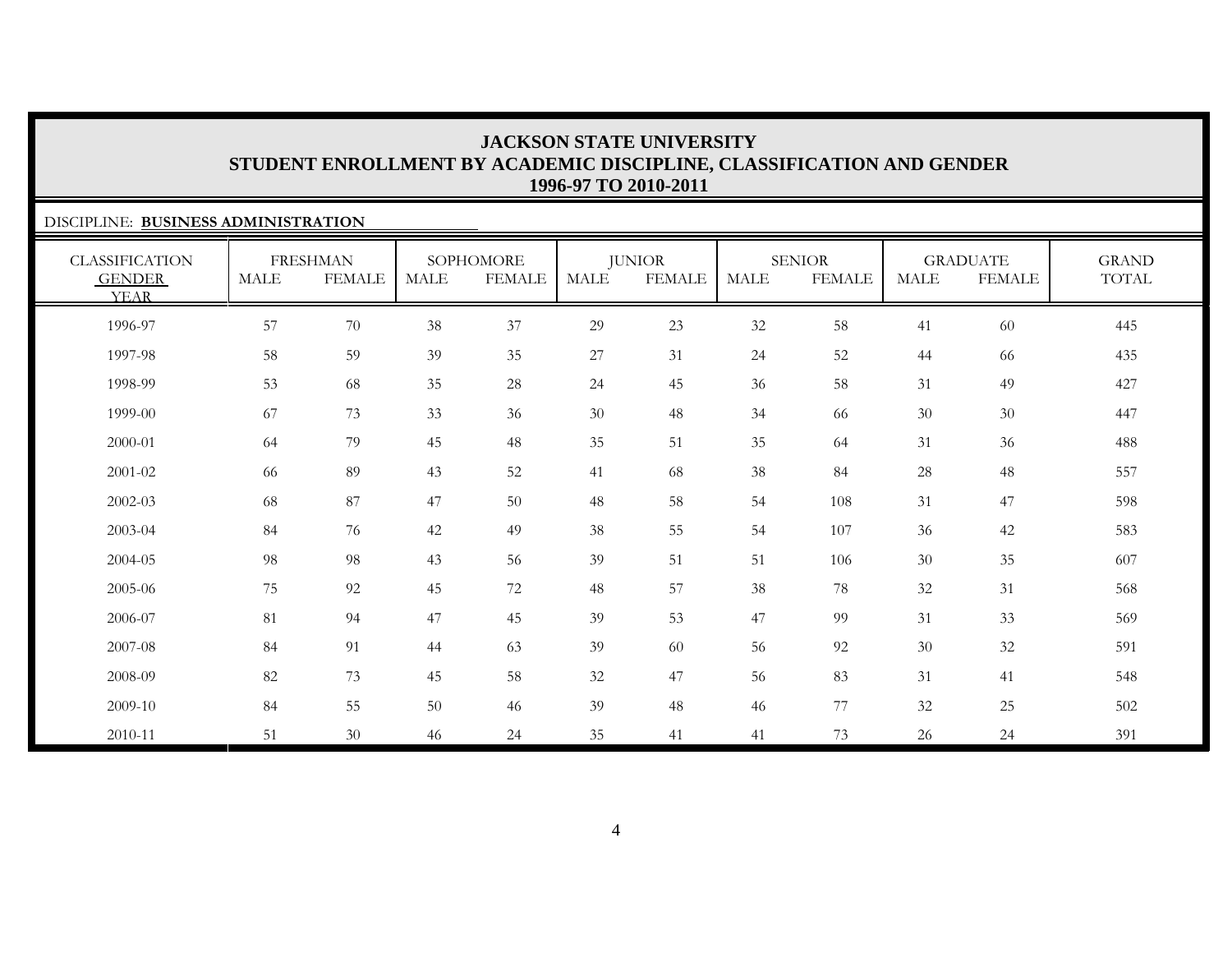### DISCIPLINE: **BUSINESS EDUCATION**CLASSIFICATION GENDER YEARFRESHMAN MALE FEMALE**SOPHOMORE** MALE FEMALEJUNIOR MALE FEMALESENIORMALE FEMALEGRADUATE MALE FEMALEGRAND TOTAL 1996-97 7 4 4 7 2 3 4 11 1 8 511997-98 4 5 1 4 3 2 1 5 1 11 3737 1998-99 3 3 1 3 1 6 2 3 1 11 34 34 1999-00 3 6 1 1 – 4 4 2 – 2 2323 2000-01 5 5 1 2 – 3 1 8 – – 252001-02 5 7 2 2 2 2 1 7 – – 2828 2002-03 6 6 3 5 – 3 – 8 – – 312003-04 4 3 2 6 – 5 3 7 – – 3030 2004-05 4 4 2 4 3 2 2 7 – 2 3030 2005-06 3 4 3 3 1 3 – 2 – – 1919  $2006-07$  2 3 1 2 2 2 1 1 -- - 14 2007-08 -- -- -- -- -- -- -- -- -- -- --2008-09 -- -- -- -- -- -- 1 -- -- -- 12009-10 -- -- -- -- 1 -- -- -- -- -- 12010-11 -- -- -- -- -- -- 1 -- -- -- 1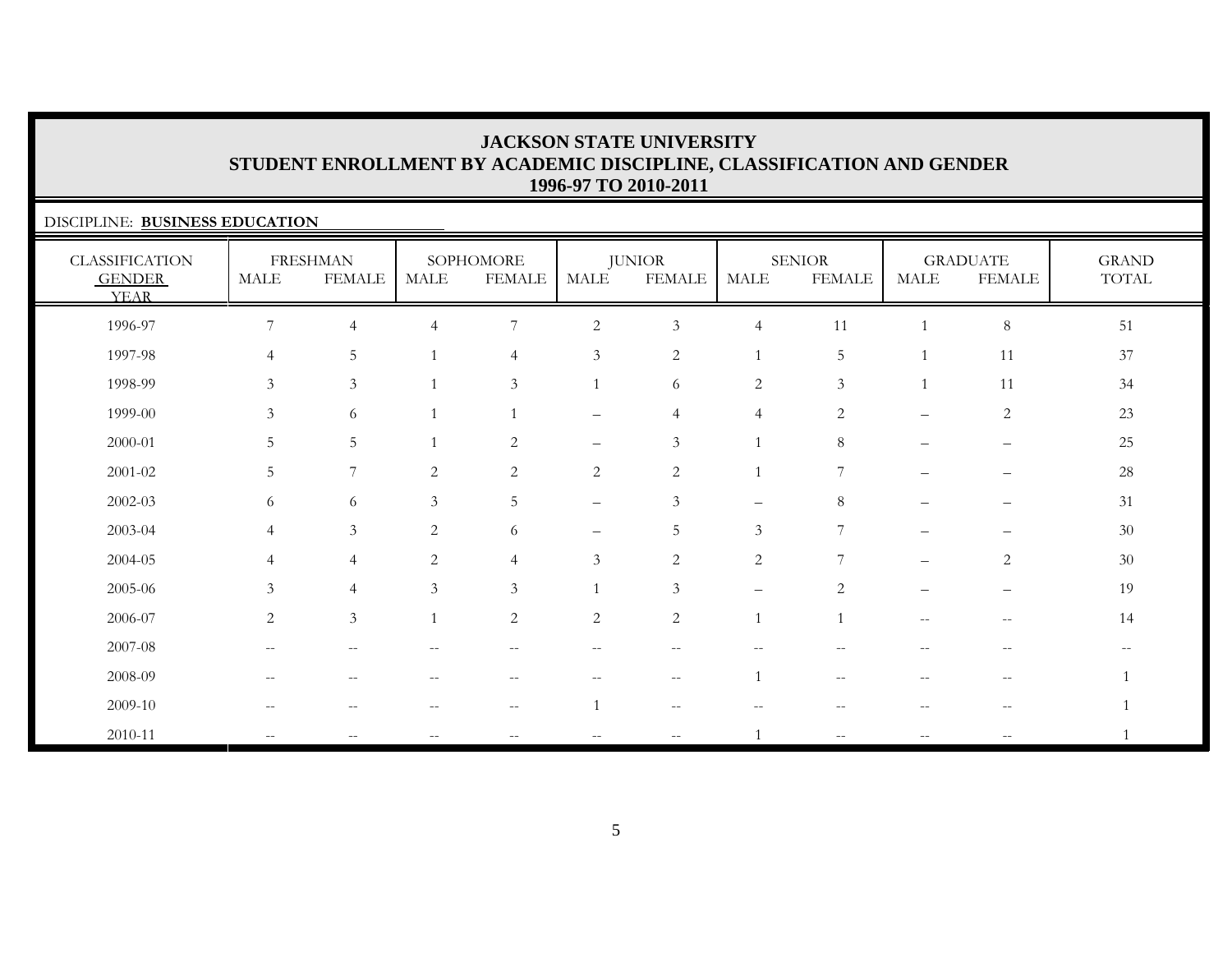| DISCIPLINE: CHEMISTRY                                 |                       |                                  |                |                            |                |                                |                |                                |                |                                  |                       |
|-------------------------------------------------------|-----------------------|----------------------------------|----------------|----------------------------|----------------|--------------------------------|----------------|--------------------------------|----------------|----------------------------------|-----------------------|
| <b>CLASSIFICATION</b><br><b>GENDER</b><br><b>YEAR</b> | $\operatorname{MALE}$ | <b>FRESHMAN</b><br><b>FEMALE</b> | MALE           | SOPHOMORE<br><b>FEMALE</b> | <b>MALE</b>    | <b>JUNIOR</b><br><b>FEMALE</b> | <b>MALE</b>    | <b>SENIOR</b><br><b>FEMALE</b> | MALE           | <b>GRADUATE</b><br><b>FEMALE</b> | <b>GRAND</b><br>TOTAL |
| 1996-97                                               | 13                    | 10                               | 8              | 10                         | 6              | 10                             | 6              | 18                             | $\overline{4}$ | $\mathfrak{Z}$                   | 88                    |
| 1997-98                                               | $\mathfrak{Z}$        | 11                               | 7              | 6                          | 14             | 11                             | 5              | 16                             | $\overline{c}$ | 4                                | 79                    |
| 1998-99                                               | 8                     | 11                               | $\mathfrak{Z}$ | $10\,$                     | $\mathfrak{Z}$ | 10                             | 15             | 13                             | $\overline{4}$ | 4                                | 81                    |
| 1999-00                                               | 6                     | 2                                | 6              | 11                         | $\overline{4}$ | 9                              | $\overline{7}$ | 14                             | 3              | 5                                | 67                    |
| 2000-01                                               | $\overline{4}$        | 5                                | 6              | $\mathfrak{Z}$             | $\overline{9}$ | 11                             | 5              | 12                             | 6              | 5                                | 66                    |
| 2001-02                                               | 3                     | 11                               | $\overline{4}$ | 6                          | $\overline{7}$ | 2                              | 8              | 13                             | 6              | $\mathfrak{Z}$                   | 63                    |
| 2002-03                                               | 3                     | 7                                | $\overline{4}$ | 11                         | 5              | 5                              | 9              | $\overline{2}$                 | 6              | 7                                | 59                    |
| 2003-04                                               | 8                     | 9                                | $\mathfrak{Z}$ | $\overline{7}$             | $\overline{3}$ | $7\phantom{.0}$                | 6              | $\mathfrak{Z}$                 | 9              | $8\,$                            | 63                    |
| 2004-05                                               | 6                     | 3 <sup>1</sup>                   | $\overline{7}$ | $\overline{4}$             | $\overline{4}$ | $\overline{4}$                 | $\mathfrak{Z}$ | 9                              | 14             | 19                               | 73                    |
| 2005-06                                               | 6                     | 15                               | $\overline{4}$ | 8                          | 6              | $8\,$                          | $\mathfrak{Z}$ | $\overline{7}$                 | 24             | 21                               | 102                   |
| 2006-07                                               | 6                     | 17                               | 8              | 12                         | $\mathbf{1}$   | 8                              | 8              | 13                             | 22             | $28\,$                           | 123                   |
| 2007-08                                               | 16                    | 26                               | 5              | 21                         | 5              | 9                              | $\overline{4}$ | 14                             | 26             | 32                               | 158                   |
| 2008-09                                               | 13                    | 27                               | 10             | 20                         | $\overline{c}$ | 19                             | 5              | 13                             | 22             | 26                               | 157                   |
| 2009-10                                               | 21                    | 38                               | 11             | 16                         | $\overline{7}$ | 14                             | $8\,$          | 23                             | 19             | $30\,$                           | 187                   |
| 2010-11                                               | 19                    | 34                               | 17             | 22                         | 10             | 16                             | 10             | 23                             | 18             | 25                               | 194                   |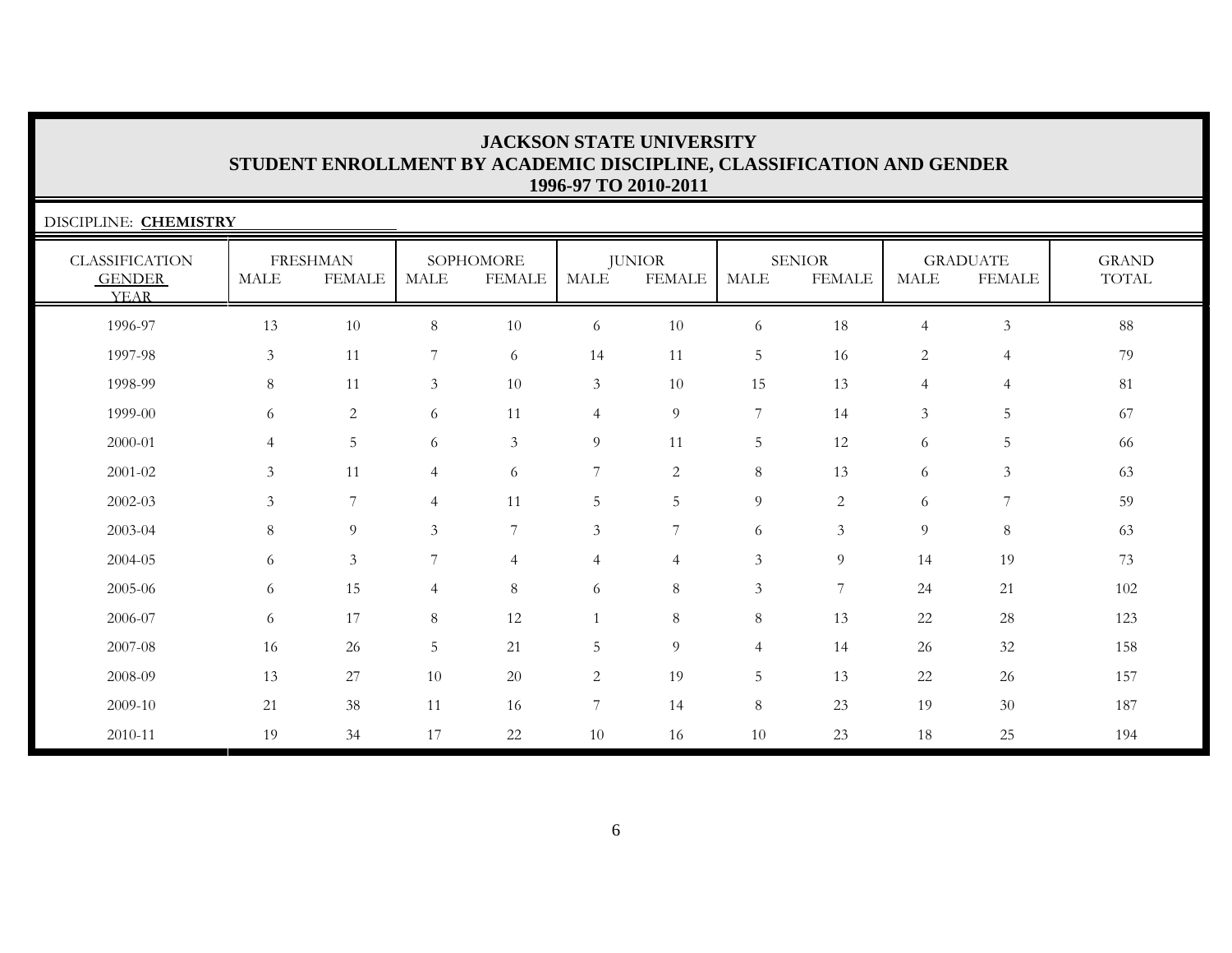### DISCIPLINE: **CHILD CARE & FAMILY EDUCATION**

| <b>CLASSIFICATION</b><br><b>GENDER</b><br><b>YEAR</b> | <b>MALE</b>                                         | <b>FRESHMAN</b><br><b>FEMALE</b> | <b>MALE</b>                                         | SOPHOMORE<br><b>FEMALE</b> | MALE                     | <b>JUNIOR</b><br><b>FEMALE</b> | <b>MALE</b>              | <b>SENIOR</b><br><b>FEMALE</b> | <b>MALE</b>              | <b>GRADUATE</b><br><b>FEMALE</b>                    | <b>GRAND</b><br>TOTAL |
|-------------------------------------------------------|-----------------------------------------------------|----------------------------------|-----------------------------------------------------|----------------------------|--------------------------|--------------------------------|--------------------------|--------------------------------|--------------------------|-----------------------------------------------------|-----------------------|
| 1996-97                                               |                                                     | $8\,$                            |                                                     | $\mathfrak{Z}$             | $- -$                    | $\sqrt{2}$                     | $\mathfrak{Z}$           | $\overline{9}$                 | $\overline{\phantom{m}}$ | $-\,-$                                              | 26                    |
| 1997-98                                               | $\hspace{0.05cm} -\hspace{0.05cm} -\hspace{0.05cm}$ | $\mathfrak{Z}$                   | $\mathbf{u}$                                        | 9                          |                          | 9                              | $\overline{4}$           | 17                             | $--$                     | $-\,-$                                              | 43                    |
| 1998-99                                               |                                                     | 9                                | $\qquad \qquad -$                                   | $\overline{1}$             |                          | 17                             | $\mathfrak{Z}$           | 32                             |                          | $\overline{\phantom{m}}$                            | 64                    |
| 1999-00                                               | $\hspace{0.05cm} -\hspace{0.05cm} -\hspace{0.05cm}$ | 21                               | $\hspace{0.05cm} -\hspace{0.05cm} -\hspace{0.05cm}$ | $\overline{7}$             |                          | 18                             | $\boldsymbol{7}$         | 48                             | $--$                     | $\overline{\phantom{m}}$                            | 102                   |
| 2000-01                                               | $\overline{c}$                                      | 16                               | $\qquad \qquad -$                                   | 19                         | $\overline{c}$           | 26                             | $\mathbf{1}$             | 46                             | $\qquad \qquad -$        | $\qquad \qquad -$                                   | 112                   |
| $2001 - 02$                                           | $8\,$                                               | 40                               | $\qquad \qquad -$                                   | 19                         | $\overline{c}$           | 47                             | $\,8\,$                  | 64                             | $\qquad \qquad -$        | $\qquad \qquad -$                                   | 188                   |
| 2002-03                                               | $\sqrt{2}$                                          | 21                               |                                                     | 24                         | $\overline{c}$           | 26                             | 10                       | 93                             | $\qquad \qquad -$        | $\overline{\phantom{m}}$                            | 179                   |
| 2003-04                                               |                                                     | 17                               | $\overline{4}$                                      | 20                         | $\overline{c}$           | 38                             | 6                        | 91                             | $\qquad \qquad -$        | $\qquad \qquad -$                                   | 1790                  |
| 2004-05                                               | $\overline{2}$                                      | 39                               | $\overline{1}$                                      | 21                         | $\overline{2}$           | 44                             | 6                        | 87                             | $\qquad \qquad -$        | $\overline{\phantom{m}}$                            | 202                   |
| 2005-06                                               | $\qquad \qquad -$                                   | 35                               |                                                     | 46                         | $\mathfrak{Z}$           | 64                             | 5                        | 83                             | $\qquad \qquad -$        | $\overline{\phantom{m}}$                            | 237                   |
| 2006-07                                               | $--$                                                | 34                               | $\overline{1}$                                      | 28                         | $\mathbf{1}$             | 46                             | $\overline{7}$           | 137                            | $--$                     | $- -$                                               | 254                   |
| 2007-08                                               | $\mathfrak{Z}$                                      | 34                               | $--$                                                | 34                         | $\overline{\phantom{m}}$ | 58                             | 6                        | 134                            | $\overline{\phantom{m}}$ | $\hspace{0.05cm} -\hspace{0.05cm} -\hspace{0.05cm}$ | 269                   |
| 2008-09                                               | $\overline{4}$                                      | 22                               | $\overline{1}$                                      | 31                         |                          | 52                             | 1                        | 127                            | $--$                     | $--$                                                | 239                   |
| 2009-10                                               | $\mathfrak{Z}$                                      | 25                               | $\mathbf{1}$                                        | 24                         | $\overline{2}$           | 39                             | $\overline{c}$           | 134                            | $--$                     | $\hspace{0.05cm} -\hspace{0.05cm} -\hspace{0.05cm}$ | 230                   |
| 2010-11                                               |                                                     | 26                               | $\overline{\phantom{m}}$                            | 20                         | $\mathfrak{Z}$           | 45                             | $\overline{\phantom{a}}$ | 113                            | $\overline{\phantom{m}}$ | $\hspace{0.05cm} -\hspace{0.05cm} -\hspace{0.05cm}$ | 208                   |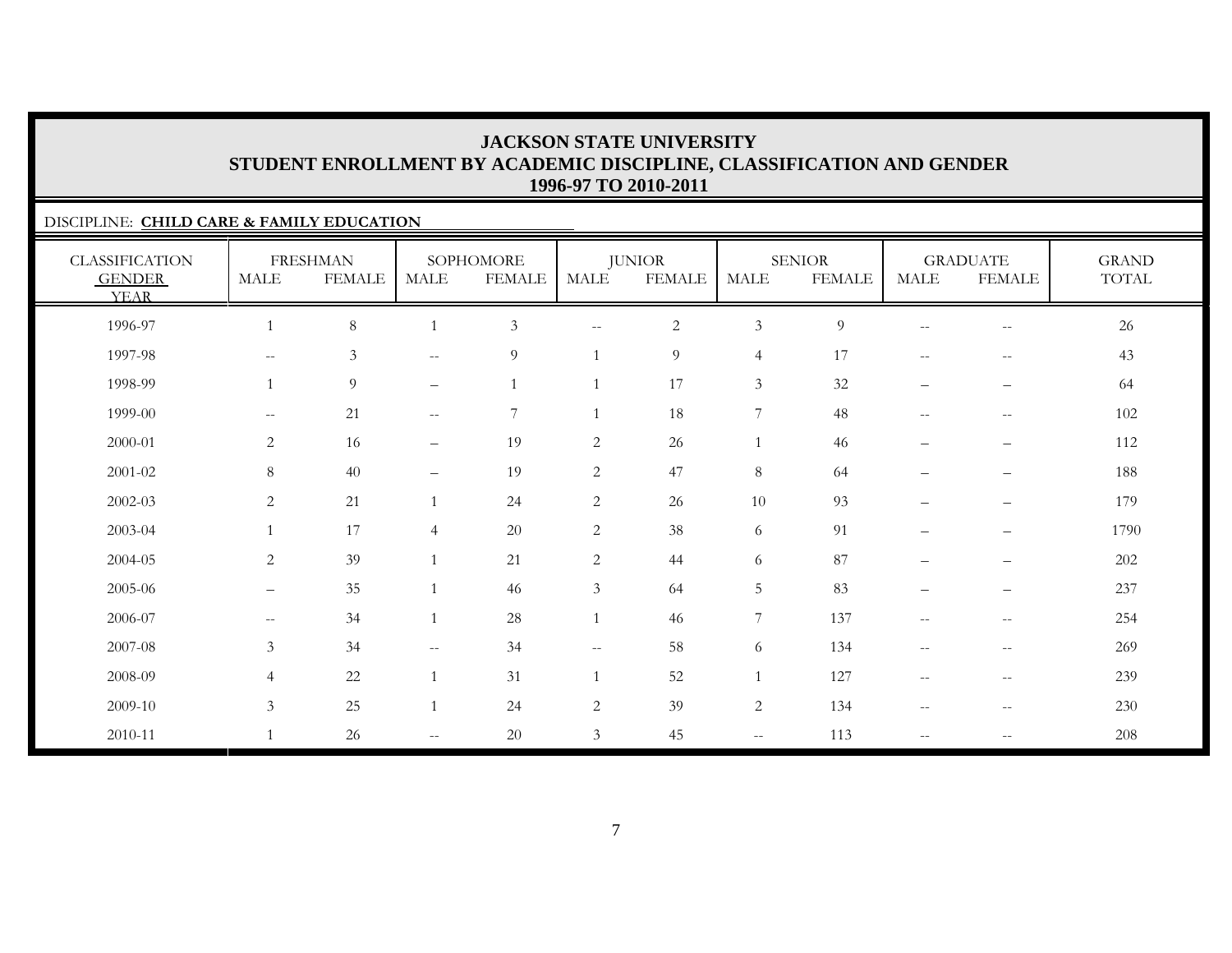### DISCIPLINE: **CIVIL ENGINEERING** CLASSIFICATION GENDER YEARFRESHMAN MALE FEMALE**SOPHOMORE** MALE FEMALEJUNIOR MALE FEMALESENIORMALE FEMALEGRADUATE MALE FEMALEGRAND TOTAL 1996-97 -- -- -- -- -- -- -- -- -- -- --1997-98 -- -- -- -- -- -- -- -- -- -- --1998-99 -- -- -- -- -- -- -- -- -- -- --1999-00 -- -- -- -- -- -- -- -- -- -- -- $\rightarrow$ 2000-01 12 2 1 – – – – – – – 152001-02 16 4 11 – – – – – – – 3333 2002-03 16 7 18 2 3 – 3 – – – 492003-04 6 6 14 2 7 2 6 2 – – 4545 2004-05 12 3 6 4 13 1 12 5 – – 5656 2005-06 14 3 11 2 9 5 15 4 – – 6363 2006-07 11 2 13 2 7 1 14 5 -- -- 5555 2007-08 19 2 14 2 12 2 13 7 -- -- 712008-09 19 3 10 1 16 2 21 9 -- -- 81 $2009-10$  25 6 20 6 13 3 29 7 - - - 109 2010-11 37 11 12 2 19 3 26 4 -- -- 114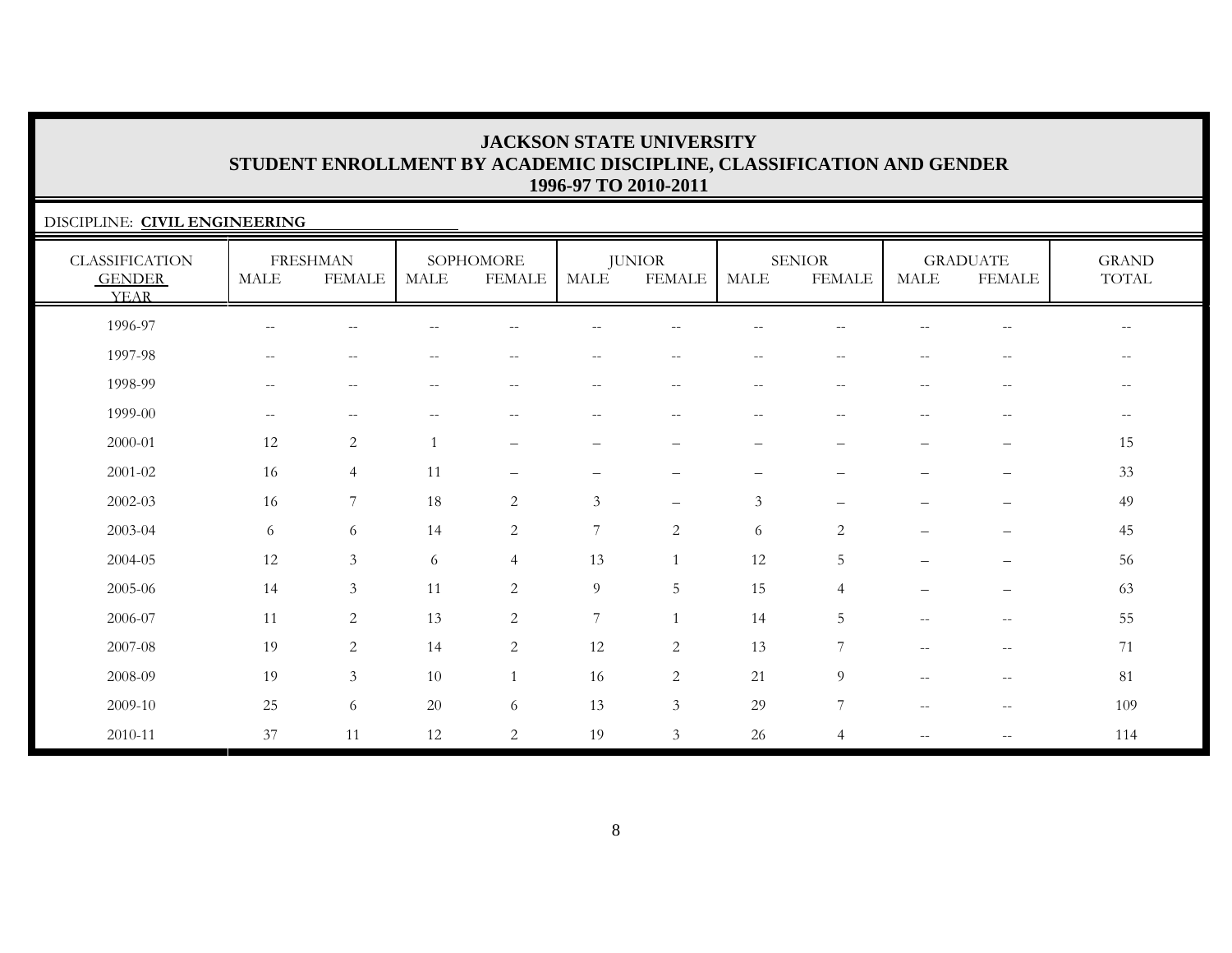### DISCIPLINE: **COMMUNICATIVE DISORDERS**

| <b>CLASSIFICATION</b><br><b>GENDER</b><br><b>YEAR</b> | MALE                                                | <b>FRESHMAN</b><br><b>FEMALE</b>                    | MALE                                                | SOPHOMORE<br><b>FEMALE</b>                     | MALE                     | <b>JUNIOR</b><br><b>FEMALE</b> | <b>MALE</b>              | <b>SENIOR</b><br><b>FEMALE</b>                | <b>MALE</b>                                         | <b>GRADUATE</b><br><b>FEMALE</b> | <b>GRAND</b><br>TOTAL    |
|-------------------------------------------------------|-----------------------------------------------------|-----------------------------------------------------|-----------------------------------------------------|------------------------------------------------|--------------------------|--------------------------------|--------------------------|-----------------------------------------------|-----------------------------------------------------|----------------------------------|--------------------------|
| 1996-97                                               | $\hspace{0.05cm} -\hspace{0.05cm} -\hspace{0.05cm}$ | --                                                  |                                                     |                                                |                          |                                |                          |                                               |                                                     | $-\,-$                           | $\overline{\phantom{a}}$ |
| 1997-98                                               | $\overline{\phantom{m}}$                            | $\hspace{0.05cm} -\hspace{0.05cm} -\hspace{0.05cm}$ | $\mathrel{{-}{-}}$                                  | $\hspace{0.1mm}-\hspace{0.1mm}-\hspace{0.1mm}$ | $\qquad \qquad -$        | $- -$                          | $\overline{\phantom{m}}$ | $\mathord{\hspace{1pt}\text{--}\hspace{1pt}}$ | $\overline{\phantom{m}}$                            | $--$                             | $--$                     |
| 1998-99                                               | $\overline{\phantom{0}}$                            | -                                                   | $\overline{\phantom{a}}$                            | -                                              | $\overline{\phantom{0}}$ | -                              | -                        | $\overline{\phantom{0}}$                      | $\qquad \qquad -$                                   | $10\,$                           | 10                       |
| 1999-00                                               |                                                     | $\qquad \qquad -$                                   |                                                     |                                                | $\qquad \qquad -$        | $\overline{\phantom{0}}$       | -                        | $\overline{\phantom{0}}$                      | $\qquad \qquad -$                                   | 17                               | 17                       |
| 2000-01                                               |                                                     | $\overline{\phantom{0}}$                            |                                                     |                                                |                          | $\overline{\phantom{0}}$       | $\overline{\phantom{0}}$ | $\overline{\phantom{0}}$                      | $\mathbf{2}$                                        | $22\,$                           | 24                       |
| 2001-02                                               | $--$                                                | $\overline{\phantom{m}}$                            | $\mathrel{{-}{-}}$                                  | $\sim$ $\sim$                                  | $\overline{\phantom{m}}$ | $-\,-$                         | $\overline{\phantom{m}}$ | $-\,-$                                        | $\mathfrak{Z}$                                      | 22                               | 25                       |
| 2002-03                                               |                                                     | $\overline{\phantom{m}}$                            |                                                     | $\qquad \qquad -$                              | $\overline{\phantom{0}}$ | -                              | —                        | $\overline{\phantom{0}}$                      |                                                     | 22                               | 23                       |
| 2003-04                                               |                                                     |                                                     |                                                     |                                                |                          |                                |                          | $\overline{\phantom{0}}$                      |                                                     | 20                               | 21                       |
| 2004-05                                               |                                                     |                                                     |                                                     |                                                |                          |                                |                          |                                               |                                                     | 27                               | $27\,$                   |
| 2005-06                                               |                                                     |                                                     |                                                     |                                                |                          |                                |                          |                                               | $\qquad \qquad -$                                   | $28\,$                           | $28\,$                   |
| 2006-07                                               | $\mathbf{u}$                                        | $\overline{5}$                                      | $- -$                                               | 5                                              | $\mathbf{1}$             | $- -$                          | $\mathbf{1}$             | 5                                             | $- -$                                               | 37                               | 54                       |
| 2007-08                                               | $- -$                                               | $\mathfrak{Z}$                                      | $\hspace{0.05cm} -\hspace{0.05cm} -\hspace{0.05cm}$ | 10                                             | $- -$                    | 10                             | $\mathbf{1}$             | 10                                            | $\hspace{0.05cm} -\hspace{0.05cm} -\hspace{0.05cm}$ | 41                               | 75                       |
| 2008-09                                               | $--$                                                | 5                                                   | $\mathbf{1}$                                        | 8                                              |                          | 12                             | $\mathbf{1}$             | 18                                            | $\hspace{0.05cm} -\hspace{0.05cm} -\hspace{0.05cm}$ | 34                               | 80                       |
| 2009-10                                               | $\mathbf{u}$                                        | $\overline{9}$                                      | $\mathbf{1}$                                        | 8                                              |                          | 10                             | $\mathbf{1}$             | 17                                            | $\sim$ $\sim$                                       | 39                               | 86                       |
| 2010-11                                               |                                                     | $\overline{7}$                                      | $- -$                                               | 16                                             |                          | 16                             | $\overline{1}$           | 16                                            |                                                     | $50\,$                           | 110                      |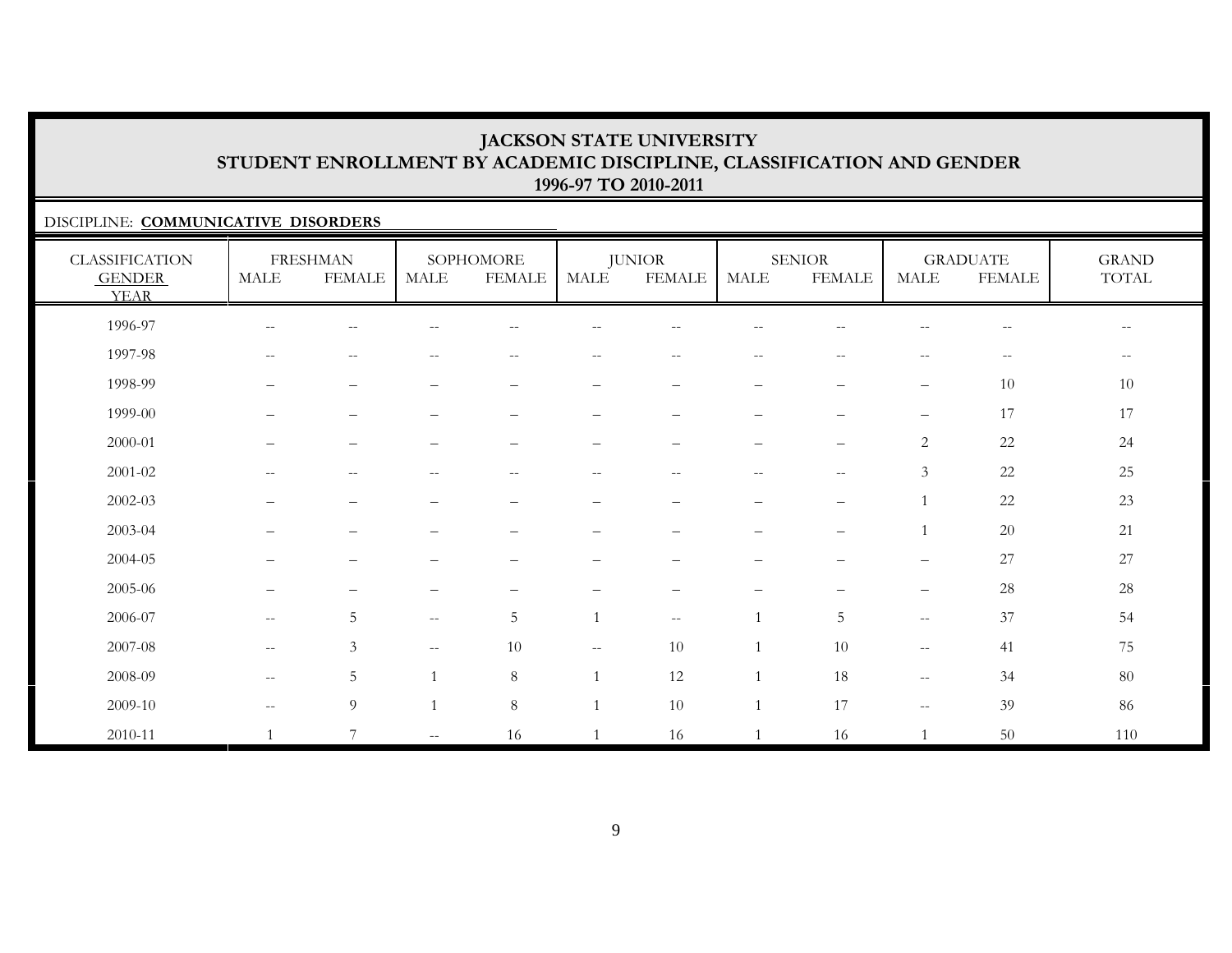### DISCIPLINE: **COMPUTER ENGINEERING**

| <b>CLASSIFICATION</b><br><b>GENDER</b><br><b>YEAR</b> | <b>MALE</b>                                         | <b>FRESHMAN</b><br><b>FEMALE</b>                    | <b>MALE</b>                           | SOPHOMORE<br><b>FEMALE</b> | <b>MALE</b>              | <b>JUNIOR</b><br><b>FEMALE</b> | <b>MALE</b>              | <b>SENIOR</b><br><b>FEMALE</b> | <b>MALE</b>                                         | <b>GRADUATE</b><br><b>FEMALE</b> | <b>GRAND</b><br>TOTAL                                 |
|-------------------------------------------------------|-----------------------------------------------------|-----------------------------------------------------|---------------------------------------|----------------------------|--------------------------|--------------------------------|--------------------------|--------------------------------|-----------------------------------------------------|----------------------------------|-------------------------------------------------------|
| 1996-97                                               | $-$                                                 | $-$                                                 |                                       |                            |                          |                                |                          |                                |                                                     |                                  | $- -$                                                 |
| 1997-98                                               | $\mathbf{u}$                                        | $\overline{\phantom{m}}$                            | $-$                                   | $\frac{1}{2}$              | $-$                      | $\overline{\phantom{m}}$       | $\overline{\phantom{m}}$ | $-$                            | $\overline{\phantom{a}}$                            | $\sim$ $\sim$                    | $ -$                                                  |
| 1998-99                                               | $\hspace{0.05cm} -\hspace{0.05cm} -\hspace{0.05cm}$ | $\hspace{0.05cm} -\hspace{0.05cm} -\hspace{0.05cm}$ | $\hspace{0.05cm}$ – $\hspace{0.05cm}$ | $\overline{\phantom{m}}$   | $\overline{\phantom{m}}$ | $--$                           | $--$                     | $\sim$ $\sim$                  | $\hspace{0.05cm} -\hspace{0.05cm} -\hspace{0.05cm}$ | $\overline{\phantom{m}}$         | $- -$                                                 |
| 1999-00                                               | $\sim$ $\sim$                                       | $\mathbf{u}$                                        | $\sim$ $-$                            | $\overline{\phantom{m}}$   | $- -$                    | $--$                           | $--$                     | $\sim$ $\sim$                  | $\sim$ $\sim$                                       | $-\,-$                           | $\hspace{0.05cm} - \hspace{0.05cm} - \hspace{0.05cm}$ |
| 2000-01                                               | 35                                                  | 16                                                  | $5\,$                                 | $\qquad \qquad -$          | $\sqrt{2}$               | $\sqrt{2}$                     | $\qquad \qquad -$        | $\qquad \qquad -$              | $\qquad \qquad -$                                   | $\overline{\phantom{m}}$         | 60                                                    |
| $2001 - 02$                                           | 53                                                  | $22\,$                                              | 22                                    | 12                         | $\mathfrak{Z}$           |                                |                          | $\overline{2}$                 | $\hspace{0.05cm} -\hspace{0.05cm} -\hspace{0.05cm}$ | $\hspace{0.05cm} -$              | 116                                                   |
| 2002-03                                               | 54                                                  | 16                                                  | 27                                    | 9                          | 14                       | 5                              | $\mathbf{2}$             | $\overline{1}$                 | $\overline{\phantom{0}}$                            | $\overline{\phantom{m}}$         | 128                                                   |
| 2003-04                                               | 49                                                  | 19                                                  | $32\,$                                | 12                         | 14                       | $\mathfrak{Z}$                 | $\overline{7}$           | $\overline{2}$                 | $\qquad \qquad -$                                   | $\overline{\phantom{m}}$         | 138                                                   |
| 2004-05                                               | 56                                                  | 14                                                  | 27                                    | 12                         | 20                       | 6                              | 11                       | 5                              | —                                                   | $\overline{\phantom{m}}$         | 151                                                   |
| 2005-06                                               | 46                                                  | 16                                                  | 23                                    | $8\,$                      | 17                       | 7                              | 14                       | $\overline{4}$                 |                                                     | $\qquad \qquad -$                | 135                                                   |
| 2006-07                                               | 51                                                  | $20\,$                                              | 25                                    | $\overline{5}$             | 16                       | $8\,$                          | 23                       | $\overline{7}$                 | $\qquad \qquad -$                                   | $\overline{\phantom{m}}$         | 155                                                   |
| 2007-08                                               | 50                                                  | 15                                                  | 23                                    | 6                          | 14                       | $\overline{4}$                 | 36                       | 15                             | $\hspace{0.05cm} -\hspace{0.05cm} -\hspace{0.05cm}$ | $\overline{\phantom{m}}$         | 163                                                   |
| 2008-09                                               | 70                                                  | 14                                                  | 20                                    | $\overline{9}$             | 11                       | $\overline{4}$                 | 29                       | 11                             | $\overline{\phantom{a}}$                            | $-\,-$                           | 168                                                   |
| 2009-10                                               | 78                                                  | 26                                                  | 34                                    | $\overline{7}$             | 23                       | 5                              | $27\,$                   | 8                              | $\hspace{0.05cm} -\hspace{0.05cm} -\hspace{0.05cm}$ | $-\,-$                           | 208                                                   |
| 2010-11                                               | 65                                                  | $18\,$                                              | 45                                    | 11                         | 23                       | 5                              | 39                       | 11                             | $\overline{\phantom{a}}$                            | $\hspace{0.05cm} -$              | 217                                                   |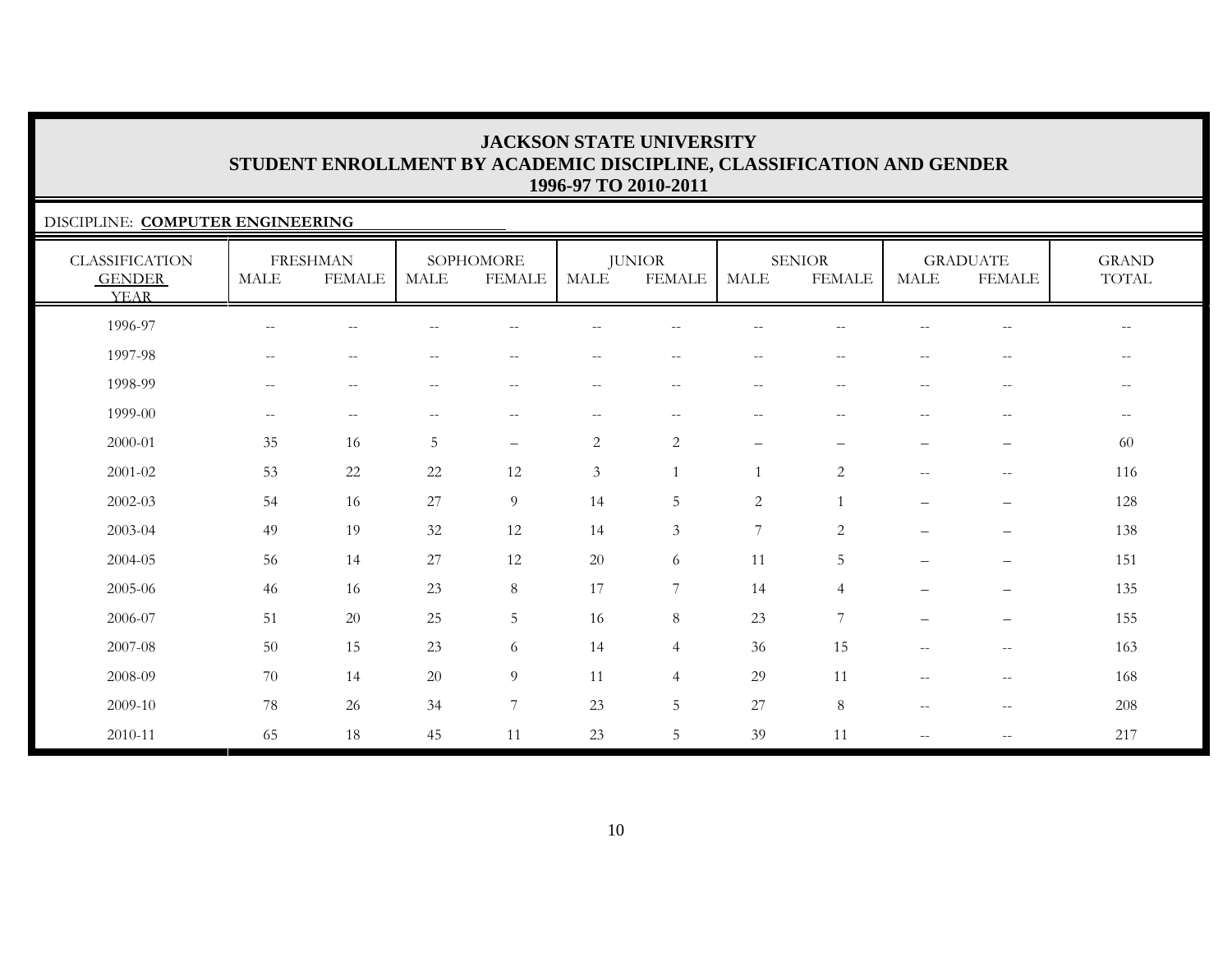| DISCIPLINE: COMPUTER SCIENCE                          |             |                                  |      |                            |             |                                |             |                                |             |                                  |                              |
|-------------------------------------------------------|-------------|----------------------------------|------|----------------------------|-------------|--------------------------------|-------------|--------------------------------|-------------|----------------------------------|------------------------------|
| <b>CLASSIFICATION</b><br><b>GENDER</b><br><b>YEAR</b> | <b>MALE</b> | <b>FRESHMAN</b><br><b>FEMALE</b> | MALE | SOPHOMORE<br><b>FEMALE</b> | <b>MALE</b> | <b>JUNIOR</b><br><b>FEMALE</b> | <b>MALE</b> | <b>SENIOR</b><br><b>FEMALE</b> | <b>MALE</b> | <b>GRADUATE</b><br><b>FEMALE</b> | <b>GRAND</b><br><b>TOTAL</b> |
| 1996-97                                               | 73          | 66                               | 37   | 33                         | 29          | 24                             | 37          | 44                             | 53          | 31                               | 427                          |
| 1997-98                                               | 60          | 69                               | 38   | 39                         | 37          | 33                             | 42          | 39                             | 56          | 29                               | 442                          |
| 1998-99                                               | 80          | 58                               | 48   | 46                         | 36          | 40                             | 48          | 39                             | 53          | 25                               | 473                          |
| 1999-00                                               | 75          | 64                               | 41   | 36                         | 40          | 38                             | 50          | 52                             | 39          | 25                               | 460                          |
| 2000-01                                               | 80          | 57                               | 42   | 42                         | 38          | 33                             | 62          | 45                             | 42          | 22                               | 463                          |
| 2001-02                                               | 80          | 54                               | 43   | 26                         | 39          | 31                             | 56          | 33                             | 37          | 34                               | 433                          |
| 2002-03                                               | 79          | 51                               | 39   | 26                         | 32          | 25                             | 57          | 44                             | 51          | 38                               | 442                          |
| 2003-04                                               | 59          | 27                               | 39   | 14                         | 24          | 16                             | 36          | 37                             | 47          | 31                               | 330                          |
| 2004-05                                               | 47          | 25                               | 33   | 16                         | 24          | 13                             | 46          | 31                             | 55          | 39                               | 329                          |
| 2005-06                                               | 39          | 16                               | 20   | 13                         | 27          | 14                             | 31          | 15                             | 47          | 31                               | 253                          |
| 2006-07                                               | 27          | 14                               | 25   | 6                          | $20\,$      | $\overline{7}$                 | 41          | 15                             | 38          | $28\,$                           | 221                          |
| 2007-08                                               | 34          | 16                               | 21   | 12                         | 21          | $\mathfrak{Z}$                 | 42          | 13                             | 36          | 25                               | 223                          |
| 2008-09                                               | 26          | 16                               | 15   | 5                          | 16          | $8\phantom{.}$                 | 37          | 10                             | 25          | 20                               | 178                          |
| 2009-10                                               | 29          | 20                               | 18   | $\overline{c}$             | 17          | $\overline{4}$                 | 33          | 12                             | 30          | 16                               | 181                          |
| 2010-11                                               | 25          | 15                               | 16   | 13                         | 15          | $\overline{2}$                 | 33          | 11                             | 19          | 13                               | 162                          |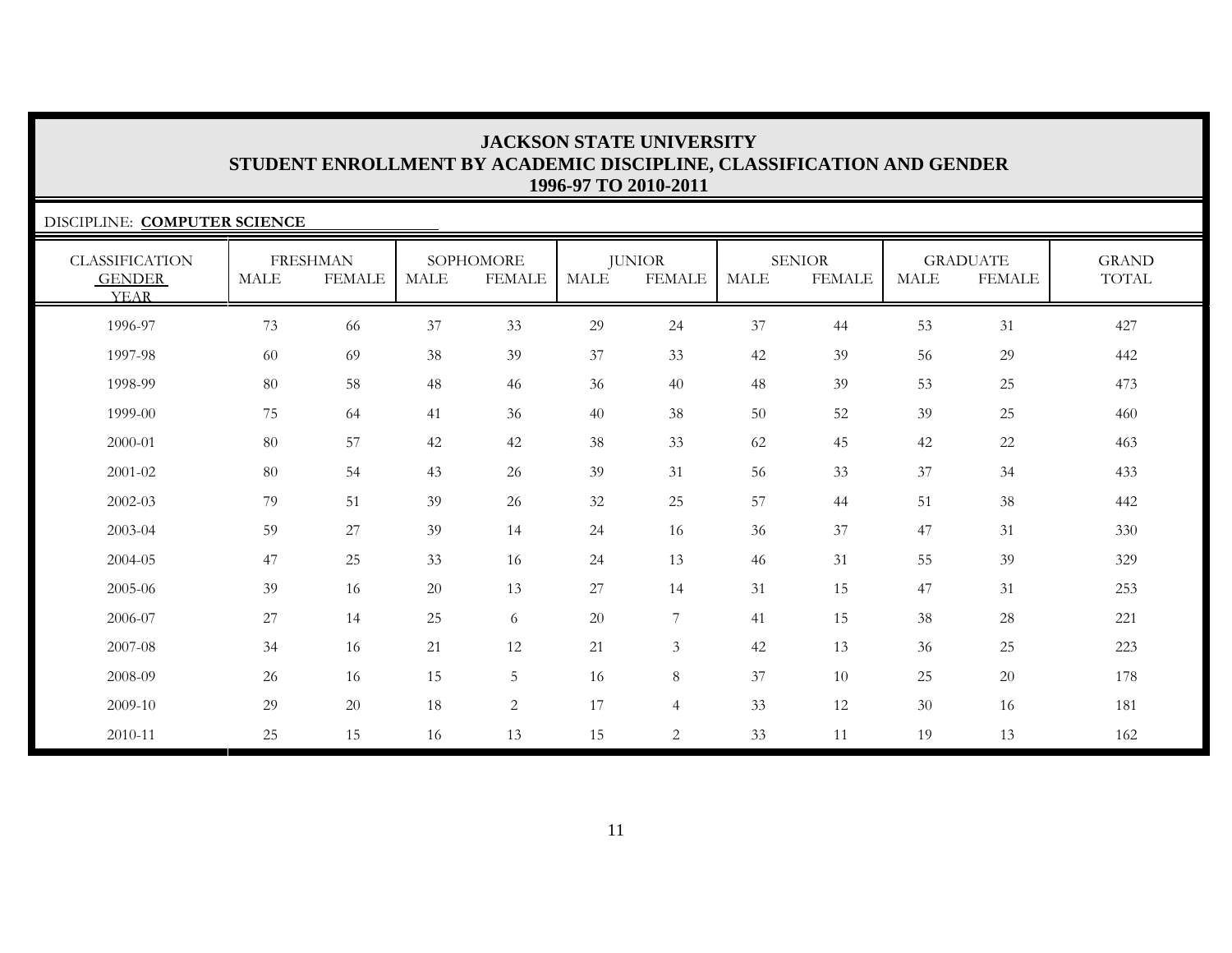### DISCIPLINE: **CRIMINAL JUSTICE & CORRECTIONAL SERVICES** CLASSIFICATION GENDER YEARFRESHMAN MALE FEMALESOPHOMORE MALE FEMALEJUNIOR MALE FEMALESENIORMALE FEMALEGRADUATE MALE FEMALEGRAND TOTAL1996-97 37 43 30 24 42 26 45 31 4 10 282 1997-98 30 28 34 43 40 26 43 30 4 12 290 1998-99 28 30 33 31 39 46 52 29 8 16 312 1999-00 $\begin{array}{ccccccccccc} 0 & 21 & 27 & 23 & 23 & 51 & 38 & 63 & 52 & 6 & 14 & 318 \end{array}$ 2000-01 30 29 15 26 38 30 63 54 15 15 315 2001-02 29 35 17 32 25 27 43 44 9 15 276 2002-03 33 41 26 26 26 38 42 43 8 17 300 2003-04 34 35 40 32 31 32 34 49 12 20 319 2004-05 39 62 23 31 28 34 46 566 11 23 353 2005-06 57 62 34 44 28 48 28 37 10 23 371 2006-07 50 39 21 35 188 41 44 49 9 32 338 2007-08 40 57 36 32 27 38 311 52 12 30 355 2008-09 39 51 34 38 31 32 30 51 9 32 347 2009-10 39 41 34 39 29 42 31 35 12 29 331 2010-11

60 51 36 36 39 44 42 60 7 14 389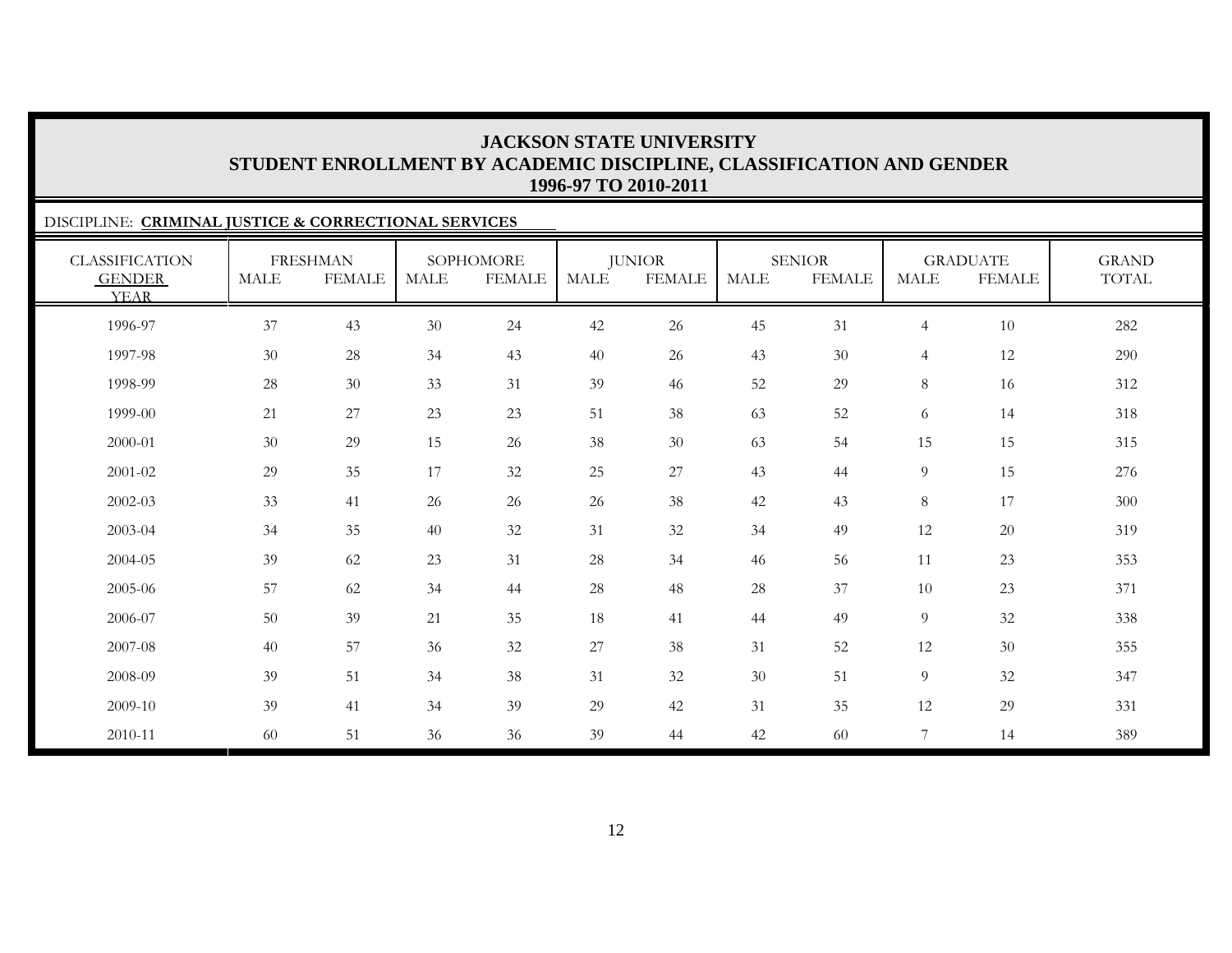### DISCIPLINE: **EARLY CHILDHOOD EDUCATION**

| <b>CLASSIFICATION</b><br><b>GENDER</b><br><b>YEAR</b> | MALE                                                | <b>FRESHMAN</b><br><b>FEMALE</b>                    | <b>MALE</b>                                         | SOPHOMORE<br><b>FEMALE</b>                          | MALE                     | <b>JUNIOR</b><br><b>FEMALE</b>                | <b>MALE</b>                                   | <b>SENIOR</b><br><b>FEMALE</b>                      | <b>MALE</b>    | <b>GRADUATE</b><br><b>FEMALE</b> | <b>GRAND</b><br>$\operatorname{TOTAL}$ |
|-------------------------------------------------------|-----------------------------------------------------|-----------------------------------------------------|-----------------------------------------------------|-----------------------------------------------------|--------------------------|-----------------------------------------------|-----------------------------------------------|-----------------------------------------------------|----------------|----------------------------------|----------------------------------------|
| 1996-97                                               | $\overline{\phantom{m}}$                            | --                                                  |                                                     |                                                     |                          |                                               |                                               | $-$                                                 | $\overline{c}$ | 31                               | 33                                     |
| 1997-98                                               | $--$                                                | $\overline{\phantom{m}}$                            | $\sim$                                              | $\sim$ $-$                                          | $- -$                    | $- -$                                         | $--$                                          | $\sim$ $\sim$                                       | 5              | 32                               | 37                                     |
| 1998-99                                               | $\hspace{0.05cm} -\hspace{0.05cm} -\hspace{0.05cm}$ | $\hspace{0.05cm} -\hspace{0.05cm} -\hspace{0.05cm}$ | $\hspace{0.05cm} -\hspace{0.05cm} -\hspace{0.05cm}$ | $\hspace{0.05cm} -\hspace{0.05cm} -\hspace{0.05cm}$ | $- -$                    | $\overline{\phantom{m}}$                      | $\mathord{\hspace{1pt}\text{--}\hspace{1pt}}$ | $\mathord{\hspace{1pt}\text{--}\hspace{1pt}}$       | 9              | 21                               | $30\,$                                 |
| 1999-00                                               | $\hspace{0.05cm} -\hspace{0.05cm} -\hspace{0.05cm}$ | $\overline{\phantom{m}}$                            | $\overline{\phantom{m}}$                            | $-\,-$                                              | $-\,-$                   | $\overline{\phantom{m}}$                      | $--$                                          | $-\,-$                                              | 14             | 19                               | 33                                     |
| 2000-01                                               | $\overline{\phantom{0}}$                            | $\qquad \qquad -$                                   |                                                     |                                                     | —                        | $\overline{\phantom{m}}$                      | $\qquad \qquad -$                             | $\qquad \qquad -$                                   | 10             | $24\,$                           | 34                                     |
| $2001 - 02$                                           | $\mathbf{u}$                                        | $\overline{\phantom{m}}$                            | $\sim$ $-$                                          | $\overline{\phantom{m}}$                            | $- -$                    | $\mathord{\hspace{1pt}\text{--}\hspace{1pt}}$ | $\overline{\phantom{a}}$                      | $\sim$ $\sim$                                       | $\overline{4}$ | 18                               | 22                                     |
| $2002 - 03$                                           | $\hspace{0.05cm} -\hspace{0.05cm} -\hspace{0.05cm}$ | $\overline{\phantom{m}}$                            | $\hspace{0.05cm} -\hspace{0.05cm} -\hspace{0.05cm}$ | $\overline{\phantom{m}}$                            | $- -$                    | $--$                                          | $--$                                          | $\hspace{0.05cm} -\hspace{0.05cm} -\hspace{0.05cm}$ | $\overline{c}$ | $25\,$                           | $27\,$                                 |
| 2003-04                                               | —                                                   | $\qquad \qquad -$                                   | $\overbrace{\phantom{1232211}}$                     | $\qquad \qquad -$                                   | $\qquad \qquad -$        |                                               | $\qquad \qquad -$                             | $\qquad \qquad -$                                   | $\mathfrak{Z}$ | 57                               | 60                                     |
| 2004-05                                               | —                                                   | $\overline{\phantom{0}}$                            |                                                     | $\qquad \qquad -$                                   | —                        |                                               | $\qquad \qquad -$                             | $\qquad \qquad -$                                   | $\overline{4}$ | 73                               | 77                                     |
| 2005-06                                               |                                                     | $\overline{\phantom{0}}$                            |                                                     |                                                     |                          |                                               | -                                             | $\qquad \qquad -$                                   | 6              | 78                               | 84                                     |
| 2006-07                                               | $\overline{\phantom{m}}$                            | $\qquad \qquad -$                                   |                                                     | $- -$                                               | --                       | $-\,-$                                        | $- -$                                         | $\overline{\phantom{m}}$                            | 13             | 103                              | 116                                    |
| 2007-08                                               | $\hspace{0.05cm} -\hspace{0.05cm} -\hspace{0.05cm}$ | $\overline{\phantom{m}}$                            | $\sim$ $-$                                          | $\overline{\phantom{m}}$                            | $- -$                    | $--$                                          | $--$                                          | $\hspace{0.05cm} -\hspace{0.05cm} -\hspace{0.05cm}$ | 12             | 141                              | 153                                    |
| 2008-09                                               | $--$                                                | $\overline{\phantom{m}}$                            | $\hspace{0.05cm} -\hspace{0.05cm} -\hspace{0.05cm}$ | $\overline{\phantom{m}}$                            | $\overline{\phantom{a}}$ | $\overline{\phantom{m}}$                      | $\mathord{\hspace{1pt}\text{--}\hspace{1pt}}$ | $-\,-$                                              | 8              | 138                              | 146                                    |
| 2009-10                                               | $\hspace{0.05cm} -\hspace{0.05cm} -\hspace{0.05cm}$ | $\overline{\phantom{m}}$                            | $\sim$ $-$                                          | $\hspace{0.1mm}-\hspace{0.1mm}-\hspace{0.1mm}$      | $- -$                    | $\overline{\phantom{m}}$                      | $--$                                          | $\overline{\phantom{m}}$                            | 14             | 139                              | 153                                    |
| 2010-11                                               | $\mathbf{u}$                                        |                                                     |                                                     | $-$                                                 | --                       | $-\,-$                                        | $\overline{\phantom{a}}$                      |                                                     | 14             | 161                              | 175                                    |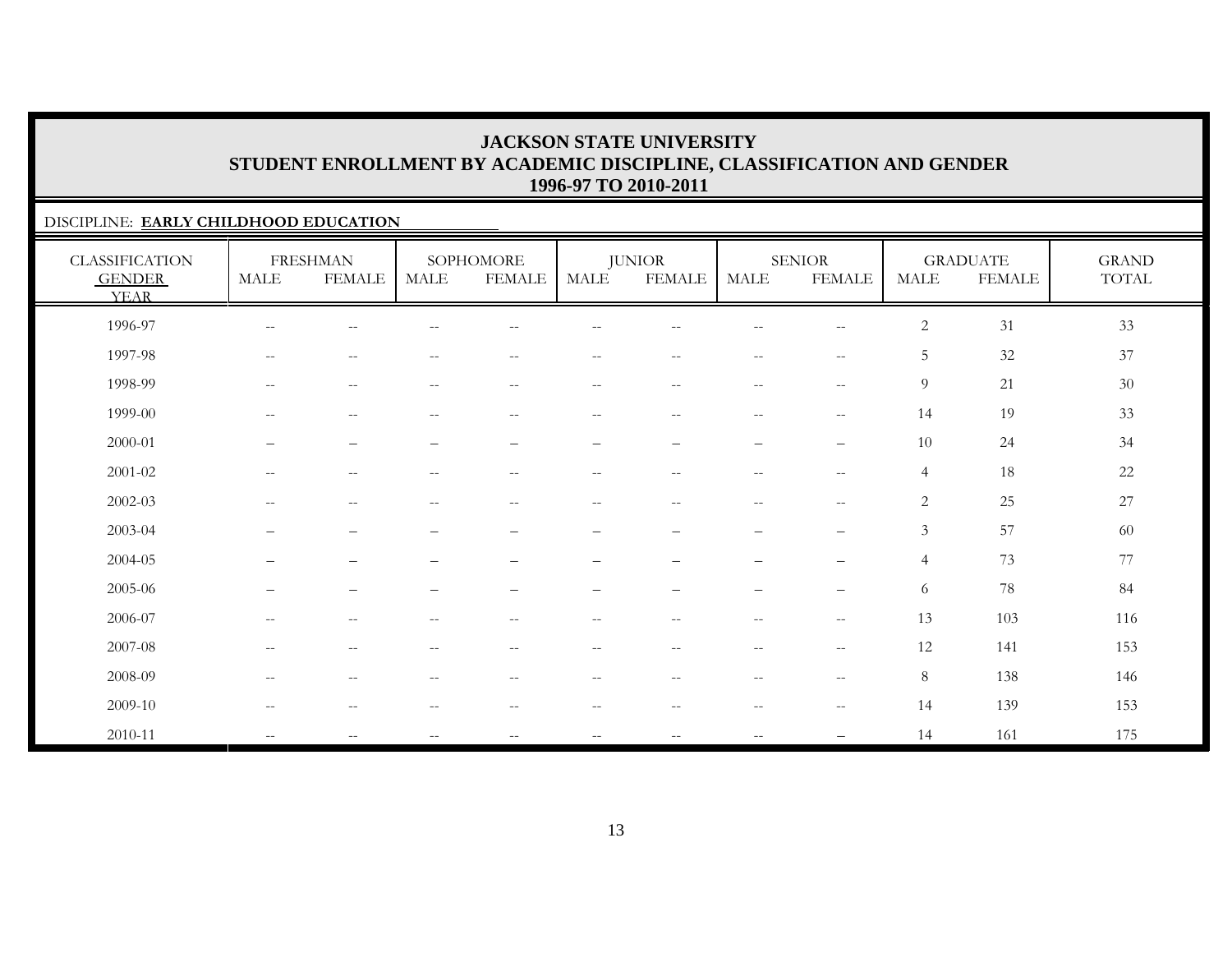### DISCIPLINE: **EARTH SYSTEM SCIENCE**

| <b>CLASSIFICATION</b><br><b>GENDER</b><br><b>YEAR</b> | <b>MALE</b>              | <b>FRESHMAN</b><br><b>FEMALE</b>                      | MALE                                                | SOPHOMORE<br><b>FEMALE</b>                          | MALE                     | <b>JUNIOR</b><br><b>FEMALE</b> | MALE                                                  | <b>SENIOR</b><br><b>FEMALE</b>                        | <b>MALE</b>              | <b>GRADUATE</b><br><b>FEMALE</b>                      | <b>GRAND</b><br>TOTAL    |
|-------------------------------------------------------|--------------------------|-------------------------------------------------------|-----------------------------------------------------|-----------------------------------------------------|--------------------------|--------------------------------|-------------------------------------------------------|-------------------------------------------------------|--------------------------|-------------------------------------------------------|--------------------------|
| 1996-97                                               | $-\,-$                   | $\sim$ $-$                                            |                                                     | $-$                                                 |                          |                                |                                                       |                                                       | --                       | $\overline{\phantom{m}}$                              | $\overline{\phantom{m}}$ |
| 1997-98                                               | $\overline{\phantom{m}}$ | $\sim$ $-$                                            |                                                     | $- -$                                               | $\overline{\phantom{m}}$ | $\sim$ $\sim$                  | $- -$                                                 |                                                       |                          | $\hspace{0.05cm} - \hspace{0.05cm} - \hspace{0.05cm}$ | $- -$                    |
| 1998-99                                               | $\overline{\phantom{m}}$ | $-\, -$                                               | $-$                                                 | $\qquad \qquad -$                                   | $--$                     | $\overline{\phantom{m}}$       | $\overline{\phantom{m}}$                              | $\sim$ $\sim$                                         | $\overline{\phantom{m}}$ | $\overline{\phantom{m}}$                              | $- -$                    |
| 1999-00                                               | $\overline{\phantom{a}}$ | $\overline{\phantom{m}}$                              | $-$                                                 | $\qquad \qquad -$                                   | $\overline{\phantom{m}}$ | $\overline{\phantom{m}}$       | $\hspace{0.05cm} -\hspace{0.05cm} -\hspace{0.05cm}$   | $\sim$ $\sim$                                         | $\overline{\phantom{m}}$ | $-\,-$                                                | $- -$                    |
| 2000-01                                               |                          | $\overline{\phantom{0}}$                              |                                                     |                                                     | -                        |                                |                                                       |                                                       |                          |                                                       |                          |
| $2001 - 02$                                           | $-$                      | $-$                                                   |                                                     | --                                                  | $-$                      | $-$                            | $-$                                                   |                                                       | --                       | $\hspace{0.05cm} -$                                   | $- -$                    |
| $2002 - 03$                                           | $\overline{\phantom{a}}$ | $\overline{\phantom{m}}$                              | $\hspace{0.05cm} -\hspace{0.05cm} -\hspace{0.05cm}$ | $\hspace{0.05cm} -\hspace{0.05cm} -\hspace{0.05cm}$ | $--$                     | $--$                           | $\hspace{0.05cm} -\hspace{0.05cm} -\hspace{0.05cm}$   | $\hspace{0.05cm} -\hspace{0.05cm} -\hspace{0.05cm}$   | $\overline{\phantom{a}}$ | $\hspace{0.05cm} - \hspace{0.05cm} - \hspace{0.05cm}$ | $--$                     |
| 2003-04                                               |                          |                                                       |                                                     |                                                     | -                        |                                | -                                                     |                                                       |                          | -                                                     | $\qquad \qquad -$        |
| 2004-05                                               |                          | $\overline{\phantom{0}}$                              |                                                     |                                                     |                          |                                | $\equiv$                                              |                                                       |                          | -                                                     | $- -$                    |
| 2005-06                                               |                          |                                                       |                                                     |                                                     |                          |                                |                                                       |                                                       |                          |                                                       | $- -$                    |
| 2006-07                                               | $\overline{\phantom{a}}$ | $\hspace{0.05cm} - \hspace{0.05cm} - \hspace{0.05cm}$ | $-$                                                 | $- -$                                               | $\qquad \qquad -$        | $- -$                          | $\overline{\phantom{m}}$                              | $\hspace{0.05cm} - \hspace{0.05cm} - \hspace{0.05cm}$ | $\overline{\phantom{m}}$ | $\hspace{0.05cm} -\hspace{0.05cm} -\hspace{0.05cm}$   | $\qquad \qquad -$        |
| 2007-08                                               | $\overline{\phantom{a}}$ | $\sim$ $-$                                            | $\qquad \qquad -$                                   | $\hspace{0.05cm} -\hspace{0.05cm} -\hspace{0.05cm}$ | $--$                     | $\overline{\phantom{m}}$       | $\hspace{0.05cm} -\hspace{0.05cm} -\hspace{0.05cm}$   | $\hspace{0.05cm} -$                                   | $\overline{\phantom{a}}$ | $\hspace{0.05cm} - \hspace{0.05cm} - \hspace{0.05cm}$ | $--$                     |
| 2008-09                                               | $\qquad \qquad -$        | $\sim$ $-$                                            | $-$                                                 | $- -$                                               | $\overline{\phantom{m}}$ | $\overline{\phantom{m}}$       | $\hspace{0.05cm} - \hspace{0.05cm} - \hspace{0.05cm}$ | $-$                                                   | $-$                      | $\hspace{0.05cm} - \hspace{0.05cm} - \hspace{0.05cm}$ | $- -$                    |
| 2009-10                                               |                          | --                                                    |                                                     |                                                     |                          | $-$                            |                                                       |                                                       |                          | $\hspace{0.05cm} - \hspace{0.05cm} - \hspace{0.05cm}$ | 2                        |
| 2010-11                                               | $\overline{\phantom{a}}$ | $\sim$ $-$                                            | $\qquad \qquad -$                                   | $--$                                                | 2                        | $\overline{2}$                 | $\mathbf{u} = \mathbf{v}$                             |                                                       | $- -$                    |                                                       | $\overline{4}$           |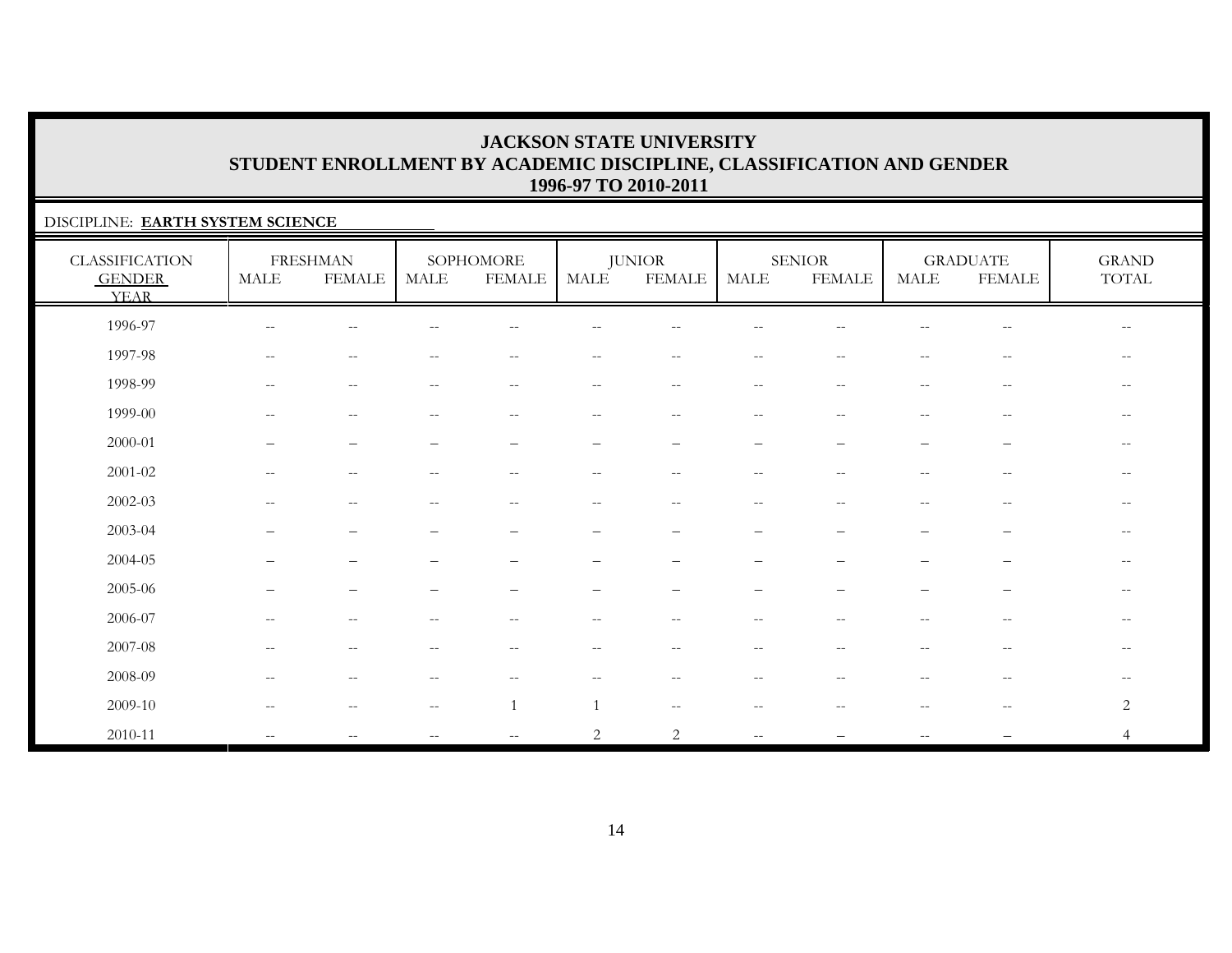DISCIPLINE: **ECONOMICS**

| <b>CLASSIFICATION</b><br><b>GENDER</b><br><b>YEAR</b> | <b>MALE</b>       | <b>FRESHMAN</b><br><b>FEMALE</b> | <b>MALE</b>              | SOPHOMORE<br><b>FEMALE</b> | MALE           | <b>JUNIOR</b><br><b>FEMALE</b>                      | MALE                     | <b>SENIOR</b><br><b>FEMALE</b> | MALE                     | <b>GRADUATE</b><br><b>FEMALE</b> | <b>GRAND</b><br>TOTAL |
|-------------------------------------------------------|-------------------|----------------------------------|--------------------------|----------------------------|----------------|-----------------------------------------------------|--------------------------|--------------------------------|--------------------------|----------------------------------|-----------------------|
| 1996-97                                               |                   | $\overline{4}$                   | $\overline{1}$           |                            | $\mathfrak{Z}$ | $\sqrt{2}$                                          | $\mathfrak{Z}$           |                                | $\qquad \qquad -$        | $- -$                            | 16                    |
| 1997-98                                               | 3                 | $\overline{\phantom{m}}$         | --                       | 2                          | 2              | $\sqrt{2}$                                          |                          | 2                              | $\qquad \qquad -$        | $-\,-$                           | 12                    |
| 1998-99                                               |                   |                                  | $\mathfrak{Z}$           | $\qquad \qquad -$          | $\sqrt{2}$     | $\sqrt{2}$                                          | $\mathfrak{Z}$           | $\mathfrak{Z}$                 |                          |                                  | 15                    |
| 1999-00                                               |                   | $\overline{c}$                   | $\qquad \qquad -$        | $\overline{\phantom{0}}$   |                | 2                                                   | $\overline{5}$           | 2                              | $\qquad \qquad -$        | $\overline{\phantom{m}}$         | 13                    |
| 2000-01                                               | 2                 | $\overline{4}$                   | $\overline{2}$           | 2                          | $\mathfrak{Z}$ | $\mathbf{1}$                                        | $\overline{\phantom{m}}$ | 2                              | $\qquad \qquad -$        | —                                | 16                    |
| $2001 - 02$                                           | $--$              | $\overline{4}$                   | $\overline{c}$           |                            | $\overline{4}$ | $\hspace{0.05cm} -\hspace{0.05cm} -\hspace{0.05cm}$ | $\mathbf{1}$             | $\overline{4}$                 | $\qquad \qquad -$        | $\overline{\phantom{m}}$         | 16                    |
| 2002-03                                               |                   | $\overline{2}$                   | $\overline{\phantom{0}}$ |                            |                | $\mathfrak{Z}$                                      | 5                        |                                |                          |                                  | 13                    |
| 2003-04                                               | 2                 | $\mathfrak{Z}$                   | $\overline{\phantom{0}}$ |                            |                | $\qquad \qquad -$                                   | $\mathfrak{Z}$           | 3                              | —                        | —                                | 13                    |
| 2004-05                                               |                   | $\overline{\phantom{m}}$         |                          | 2                          |                | $\mathbf{1}$                                        | $\mathfrak{Z}$           |                                |                          |                                  | 9                     |
| 2005-06                                               | $\qquad \qquad -$ | 5                                |                          | $\overline{\phantom{m}}$   | 2              | $\qquad \qquad -$                                   | $\overline{c}$           | 5                              |                          |                                  | 15                    |
| 2006-07                                               |                   |                                  | $\frac{1}{2}$            | $\overline{4}$             | 3              | $\mathbf 5$                                         | $\overline{4}$           | $\overline{4}$                 | $\overline{\phantom{m}}$ | $-$                              | 22                    |
| 2007-08                                               | 2                 |                                  | $\mathbf{1}$             |                            |                | 2                                                   | 6                        | 5                              | $\qquad \qquad -$        | $- -$                            | 19                    |
| 2008-09                                               | 6                 |                                  | 4                        |                            |                | $\overline{2}$                                      | 5                        | 9                              | --                       | --                               | 29                    |
| 2009-10                                               | $\overline{2}$    | $\mathfrak{Z}$                   | $\overline{2}$           | $\overline{c}$             | 6              |                                                     | 5                        | $\overline{4}$                 | $\qquad \qquad -$        | $-\,-$                           | 25                    |
| 2010-11                                               |                   |                                  |                          | $\mathfrak{Z}$             | $\sqrt{2}$     | 3                                                   | $\,8\,$                  | $\overline{2}$                 | $\overline{\phantom{m}}$ | $- -$                            | 21                    |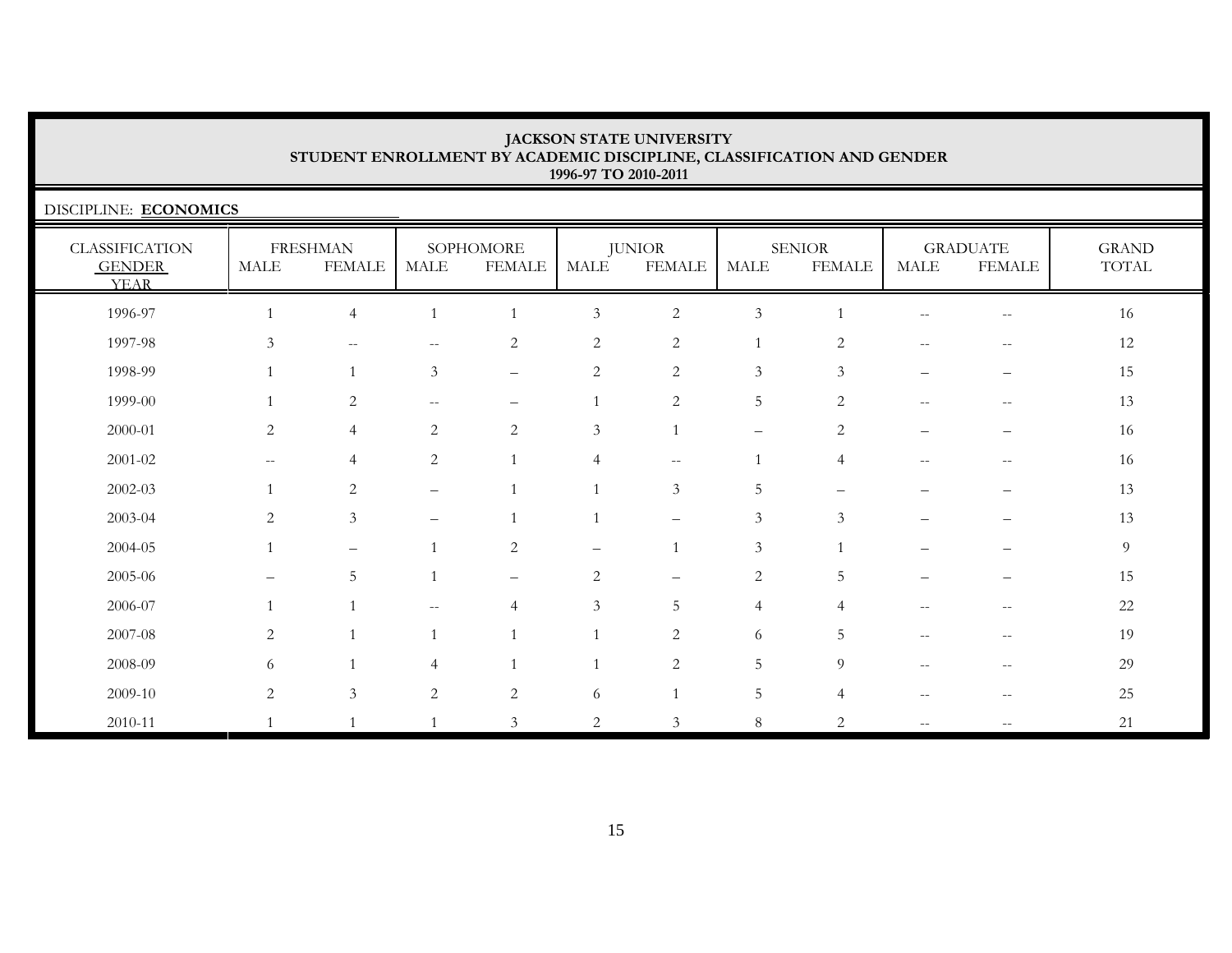### DISCIPLINE: **EDUCATIONAL ADMINISTRATION & SUPERVISION**

| <b>CLASSIFICATION</b><br><b>GENDER</b><br><b>YEAR</b> | <b>MALE</b>              | <b>FRESHMAN</b><br><b>FEMALE</b>                    | <b>MALE</b>                                         | SOPHOMORE<br><b>FEMALE</b>                            | <b>MALE</b>              | <b>JUNIOR</b><br><b>FEMALE</b> | <b>MALE</b>              | <b>SENIOR</b><br><b>FEMALE</b>                      | <b>MALE</b> | <b>GRADUATE</b><br><b>FEMALE</b> | <b>GRAND</b><br>TOTAL |
|-------------------------------------------------------|--------------------------|-----------------------------------------------------|-----------------------------------------------------|-------------------------------------------------------|--------------------------|--------------------------------|--------------------------|-----------------------------------------------------|-------------|----------------------------------|-----------------------|
| 1996-97                                               | $\overline{\phantom{m}}$ | $\qquad \qquad -$                                   |                                                     | $-$                                                   |                          | --                             | $- -$                    | $\hspace{0.05cm} -\hspace{0.05cm} -\hspace{0.05cm}$ | 27          | 40                               | 67                    |
| 1997-98                                               | $\mathbf{u}$             | $\overline{\phantom{m}}$                            | $\overline{\phantom{m}}$                            | $\hspace{0.1mm}-\hspace{0.1mm}-\hspace{0.1mm}$        | $- -$                    | $\overline{\phantom{m}}$       | $\overline{\phantom{m}}$ | $\sim$ $\sim$                                       | 34          | 39                               | 73                    |
| 1998-99                                               | $\overline{\phantom{m}}$ | $\overline{\phantom{m}}$                            | $\qquad \qquad -$                                   | $\qquad \qquad -$                                     | $\overline{\phantom{0}}$ | $\overline{\phantom{m}}$       | $\overline{\phantom{m}}$ | $\overline{\phantom{m}}$                            | 40          | 49                               | 89                    |
| 1999-00                                               | $\sim$ $\sim$            | $\hspace{0.05cm} -\hspace{0.05cm} -\hspace{0.05cm}$ | $- -$                                               | $\sim$ $-$                                            | $- -$                    | $\overline{\phantom{m}}$       | $--$                     | $\hspace{0.05cm} -$                                 | 33          | 43                               | 76                    |
| 2000-01                                               | $\overline{\phantom{m}}$ | $\overline{\phantom{m}}$                            | $\overbrace{\phantom{1232211}}$                     | $\qquad \qquad -$                                     | $\qquad \qquad$          | $\overline{\phantom{0}}$       | $\qquad \qquad -$        | $\overline{\phantom{0}}$                            | 53          | 75                               | 128                   |
| 2001-02                                               |                          | $\qquad \qquad -$                                   | $\overline{\phantom{m}}$                            | $\qquad \qquad -$                                     | —                        | $\overline{\phantom{0}}$       | $\qquad \qquad -$        | $\overline{\phantom{0}}$                            | 52          | 81                               | 133                   |
| 2002-03                                               | $\mathrel{{-}{-}}$       | $\overline{\phantom{m}}$                            | $\overline{\phantom{m}}$                            | $\mathrel{{-}{-}}$                                    | $-$                      | $-$                            | $\overline{\phantom{m}}$ | $\sim$ $\sim$                                       | 58          | 89                               | 147                   |
| 2003-04                                               | $\overline{\phantom{m}}$ | $\qquad \qquad -$                                   | $\overline{\phantom{m}}$                            | $\overline{\phantom{0}}$                              | $\overline{\phantom{0}}$ | $\overline{\phantom{0}}$       | $\overline{\phantom{0}}$ | $\qquad \qquad -$                                   | 49          | 80                               | 129                   |
| 2004-05                                               | $\overline{\phantom{m}}$ | $\qquad \qquad -$                                   | $\overline{\phantom{0}}$                            | $\overline{\phantom{m}}$                              | $\overline{\phantom{0}}$ | $\qquad \qquad -$              | $\qquad \qquad -$        | $\overline{\phantom{0}}$                            | 50          | 83                               | 133                   |
| 2005-06                                               | $\overline{\phantom{m}}$ | $\qquad \qquad -$                                   | $\overline{\phantom{0}}$                            | $\qquad \qquad -$                                     | $\qquad \qquad -$        | $\overline{\phantom{0}}$       | $\qquad \qquad -$        | $\overline{\phantom{m}}$                            | 44          | 75                               | 119                   |
| 2006-07                                               | $\qquad \qquad -$        | $\overline{\phantom{m}}$                            |                                                     | $\hspace{0.05cm} - \hspace{0.05cm} - \hspace{0.05cm}$ | $- -$                    | --                             | $\qquad \qquad -$        | $\hspace{0.05cm} -$                                 | 37          | 103                              | 140                   |
| 2007-08                                               | $\mathrel{{-}{-}}$       | $\overline{\phantom{m}}$                            | $\overline{\phantom{m}}$                            | $\mathrel{{-}{-}}$                                    | $- -$                    | $-$                            | $\overline{\phantom{m}}$ | $\hspace{0.05cm} -$                                 | 37          | 69                               | 106                   |
| 2008-09                                               | $--$                     | $\hspace{0.05cm} -\hspace{0.05cm} -\hspace{0.05cm}$ | $\hspace{0.05cm} -\hspace{0.05cm} -\hspace{0.05cm}$ | $\hspace{0.1mm}-\hspace{0.1mm}-\hspace{0.1mm}$        | $- -$                    | $- -$                          | $--$                     | $\overline{\phantom{m}}$                            | 40          | 63                               | 103                   |
| 2009-10                                               | $\mathbf{u}$             | $\hspace{0.05cm} -\hspace{0.05cm} -\hspace{0.05cm}$ | $\hspace{0.05cm} -\hspace{0.05cm} -\hspace{0.05cm}$ | $\hspace{0.05cm} -\hspace{0.05cm} -\hspace{0.05cm}$   | $\overline{\phantom{m}}$ | $\overline{\phantom{m}}$       | $- -$                    | $-\,-$                                              | 45          | $60\,$                           | 105                   |
| 2010-11                                               | $--$                     | $\overline{\phantom{m}}$                            | $\overline{\phantom{m}}$                            | $--$                                                  | $- -$                    | $\overline{\phantom{m}}$       | $\overline{\phantom{m}}$ | $\overbrace{\phantom{123221111}}$                   | 40          | 45                               | 85                    |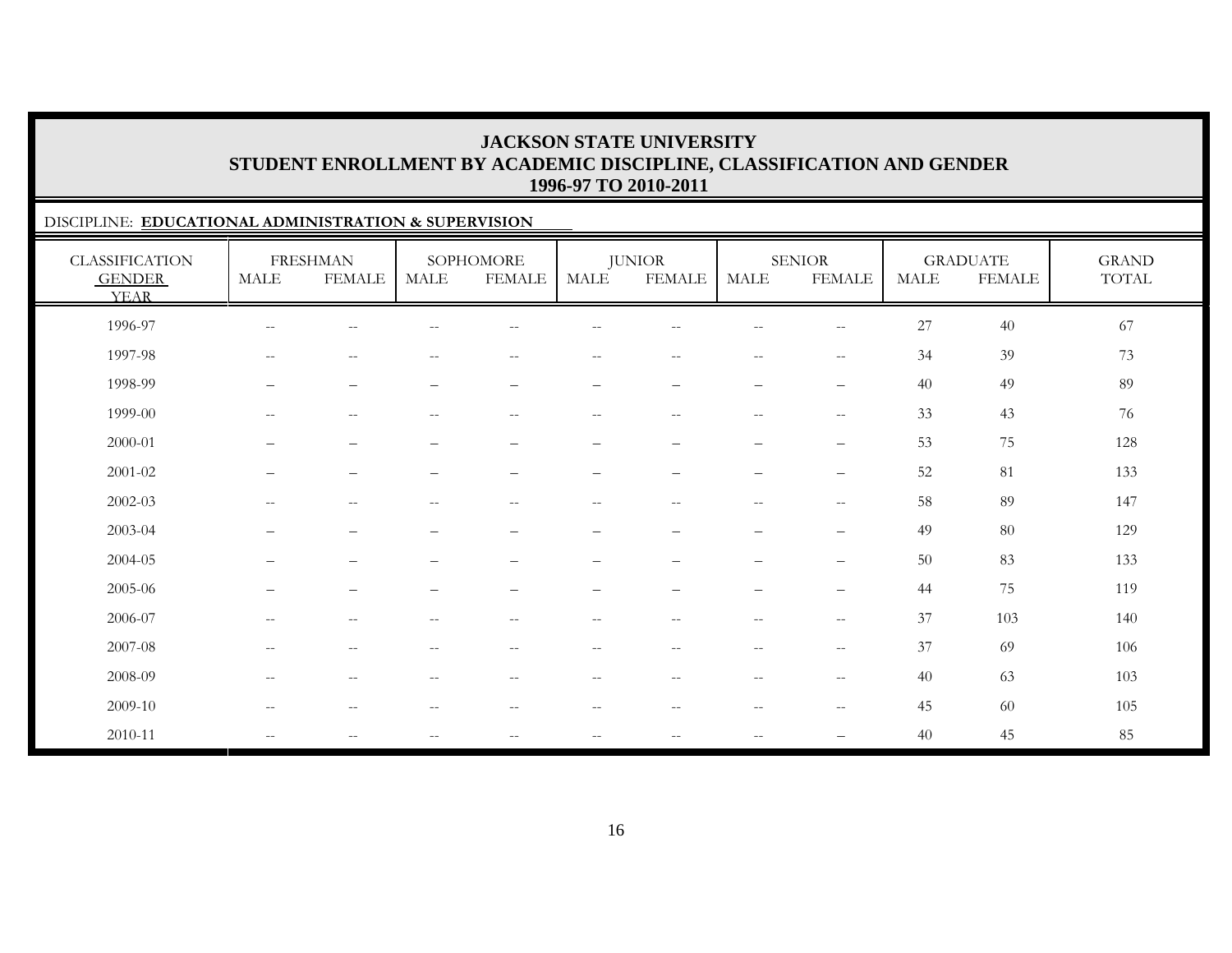### DISCIPLINE: **EDUCATIONAL TECHNOLOGY**

| <b>CLASSIFICATION</b><br><b>GENDER</b><br><b>YEAR</b> | MALE                     | <b>FRESHMAN</b><br><b>FEMALE</b> | MALE              | SOPHOMORE<br><b>FEMALE</b> | <b>MALE</b>              | <b>JUNIOR</b><br><b>FEMALE</b> | <b>MALE</b>                 | <b>SENIOR</b><br><b>FEMALE</b> | MALE                      | <b>GRADUATE</b><br>FEMALE             | <b>GRAND</b><br>$\operatorname{TOTAL}$ |
|-------------------------------------------------------|--------------------------|----------------------------------|-------------------|----------------------------|--------------------------|--------------------------------|-----------------------------|--------------------------------|---------------------------|---------------------------------------|----------------------------------------|
| 1996-97                                               | $--$                     | $\sim$ $-$                       |                   | $-$                        | $ -$                     | $- -$                          | $\qquad \qquad -$           | --                             |                           | $\sim$ $\sim$                         | $--$                                   |
| 1997-98                                               | $\overline{\phantom{m}}$ |                                  |                   |                            |                          |                                |                             |                                |                           |                                       |                                        |
| 1998-99                                               | $\qquad \qquad -$        |                                  | $\overline{1}$    |                            |                          |                                |                             | 5                              | $\sim$ $\sim$             |                                       | 11                                     |
| 1999-00                                               | $- -$                    |                                  | $\qquad \qquad -$ |                            | $\sqrt{2}$               | $\sqrt{2}$                     | $\overline{4}$              | 5                              | $\overline{\phantom{m}}$  | $\hspace{0.05cm}$ – $\hspace{0.05cm}$ | 15                                     |
| 2000-01                                               | $\overline{\phantom{m}}$ | 3                                | 2                 |                            |                          | $\overline{2}$                 | $\mathfrak{Z}$              | 3                              | $\qquad \qquad -$         | $\qquad \qquad -$                     | 15                                     |
| $2001 - 02$                                           | $\overline{\phantom{0}}$ | 7                                | 5                 | $\overline{ }$             | $\qquad \qquad -$        |                                | $\mathfrak{Z}$              | 6                              |                           |                                       | 29                                     |
| 2002-03                                               |                          |                                  | $\overline{1}$    | 3 <sup>1</sup>             | $\mathfrak{Z}$           | 6                              |                             | 5                              |                           | $\overline{\phantom{m}}$              | 21                                     |
| 2003-04                                               |                          | 2                                |                   |                            |                          | $\mathfrak{Z}$                 | $\mathfrak{Z}$              | 7                              |                           |                                       | 16                                     |
| 2004-05                                               |                          | 7                                | $\overline{1}$    | $\overline{c}$             | $\overline{\phantom{0}}$ |                                | $\qquad \qquad -$           | 5                              | -                         | $\overline{\phantom{0}}$              | 17                                     |
| 2005-06                                               | $\mathfrak{Z}$           | $\overline{2}$                   | $\overline{1}$    | 4                          | $\qquad \qquad -$        | 3                              | 2                           | 6                              |                           |                                       | 21                                     |
| 2006-07                                               | $- -$                    |                                  | $\overline{4}$    |                            | $\mathbf{u}$             | 3                              | $\mathcal{L} = \mathcal{L}$ | 6                              | $-$                       | $-$                                   | 15                                     |
| 2007-08                                               |                          | 3                                | $\overline{1}$    |                            | $\overline{2}$           |                                | $\sim$ $-$                  | 7                              | $\mathcal{L}=\mathcal{L}$ | $\overline{\phantom{m}}$              | 16                                     |
| 2008-09                                               | $\mathfrak{Z}$           | $\mathbf{1}$                     | 2                 | 2                          |                          |                                | $\mathfrak{Z}$              | 10                             | $\sim$ $\sim$             | $\overline{\phantom{m}}$              | 23                                     |
| 2009-10                                               | $\overline{\phantom{a}}$ | $\sim$ $-$                       | $\overline{1}$    |                            | $- -$                    | $\overline{4}$                 |                             | 3                              | $\sim$ $\sim$             | $\hspace{0.05cm} -$                   | 10                                     |
| 2010-11                                               | $--$                     | $-$                              |                   |                            | --                       | $- -$                          | $--$                        | 2                              | $\qquad \qquad -$         | $\hspace{0.05cm}$ – $\hspace{0.05cm}$ | 2                                      |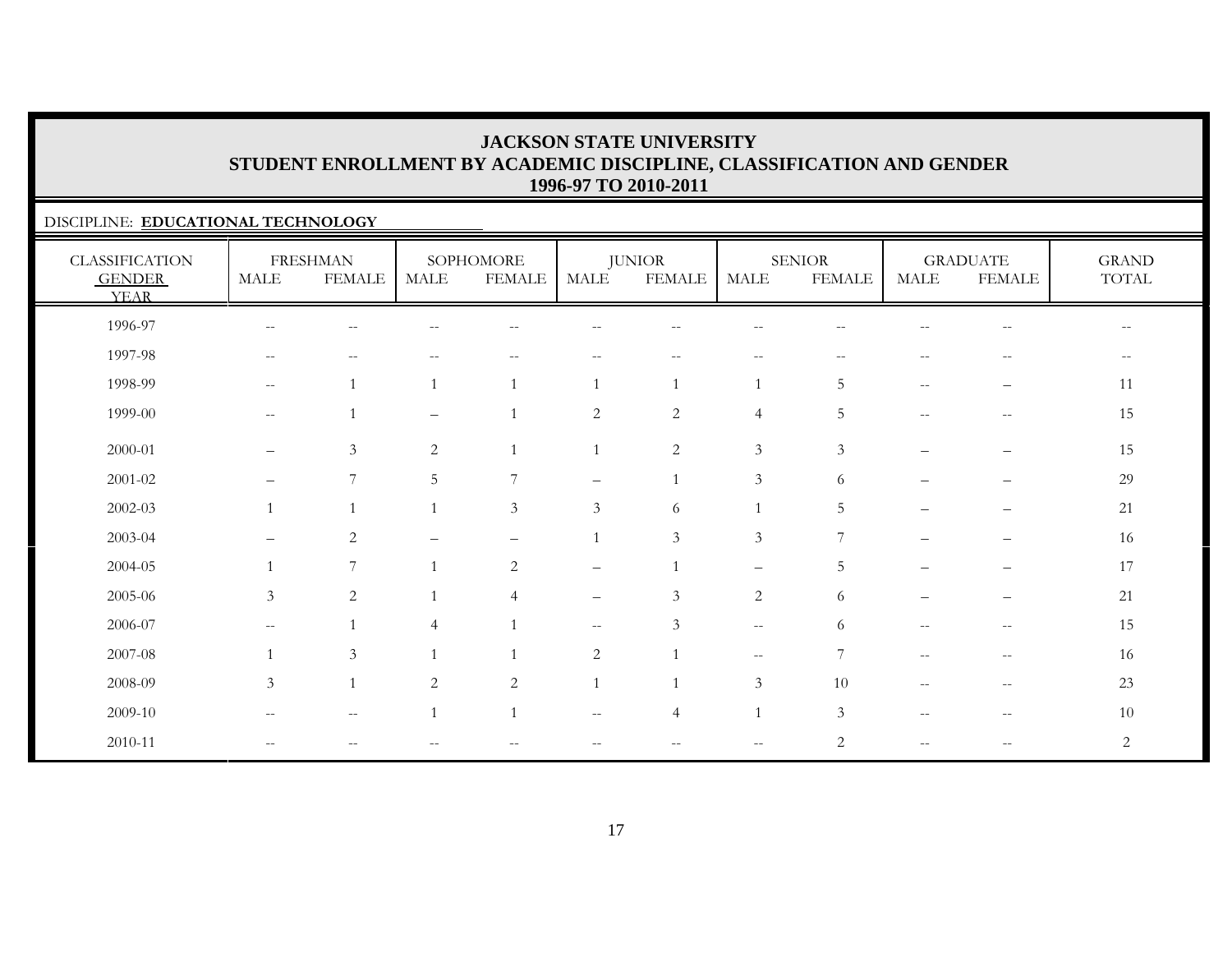### DISCIPLINE: **ELEMENTARY EDUCATION**

| <b>CLASSIFICATION</b><br><b>GENDER</b><br><b>YEAR</b> | <b>MALE</b> | <b>FRESHMAN</b><br><b>FEMALE</b> | <b>MALE</b> | SOPHOMORE<br><b>FEMALE</b> | MALE   | <b>JUNIOR</b><br><b>FEMALE</b> | <b>MALE</b> | <b>SENIOR</b><br><b>FEMALE</b> | <b>MALE</b>    | <b>GRADUATE</b><br><b>FEMALE</b> | <b>GRAND</b><br>TOTAL |
|-------------------------------------------------------|-------------|----------------------------------|-------------|----------------------------|--------|--------------------------------|-------------|--------------------------------|----------------|----------------------------------|-----------------------|
| 1996-97                                               | 23          | $71\,$                           | 19          | 57                         | $17\,$ | 48                             | 44          | 82                             | 6              | 21                               | 388                   |
| 1997-98                                               | 24          | 53                               | 25          | 63                         | 18     | 74                             | 35          | 94                             | $\mathfrak{Z}$ | 28                               | 417                   |
| 1998-99                                               | 27          | 77                               | 15          | 38                         | 30     | 82                             | 33          | 117                            | $\mathfrak{Z}$ | 33                               | 455                   |
| 1999-00                                               | 25          | 77                               | 24          | 67                         | 25     | 75                             | 90          | 79                             | 9              | 33                               | 504                   |
| 2000-01                                               | 13          | 79                               | 21          | 80                         | $22\,$ | 104                            | 35          | 135                            | $\overline{4}$ | 32                               | 525                   |
| 2001-02                                               | 24          | 91                               | 16          | 75                         | 19     | 100                            | 29          | 163                            | 6              | 40                               | 563                   |
| 2002-03                                               | 15          | 104                              | 19          | 83                         | 16     | 105                            | 32          | 180                            | 8              | 37                               | 599                   |
| 2003-04                                               | $28\,$      | 90                               | 15          | 81                         | 19     | 90                             | 24          | 167                            | 6              | 63                               | 583                   |
| 2004-05                                               | 23          | 106                              | 11          | 82                         | 23     | 98                             | 22          | 196                            | 13             | 95                               | 669                   |
| 2005-06                                               | 13          | 100                              | 23          | 94                         | 17     | 114                            | 21          | 165                            | 6              | 84                               | 637                   |
| 2006-07                                               | 11          | 84                               | 18          | 65                         | 17     | 94                             | 27          | 197                            | $\overline{4}$ | 64                               | 577                   |
| 2007-08                                               | 12          | 73                               | 13          | 77                         | 14     | 83                             | 33          | 221                            | $\mathfrak{Z}$ | 55                               | 584                   |
| 2008-09                                               | 9           | 79                               | 8           | 69                         | 13     | 100                            | 34          | 199                            | 5              | 39                               | 555                   |
| 2009-10                                               | 17          | 86                               | 15          | 86                         | $12\,$ | 110                            | 28          | 178                            | 5              | 39                               | 576                   |
| 2010-11                                               | 13          | 72                               | 15          | 100                        | 14     | 119                            | 26          | 176                            | $\overline{4}$ | 123                              | 566                   |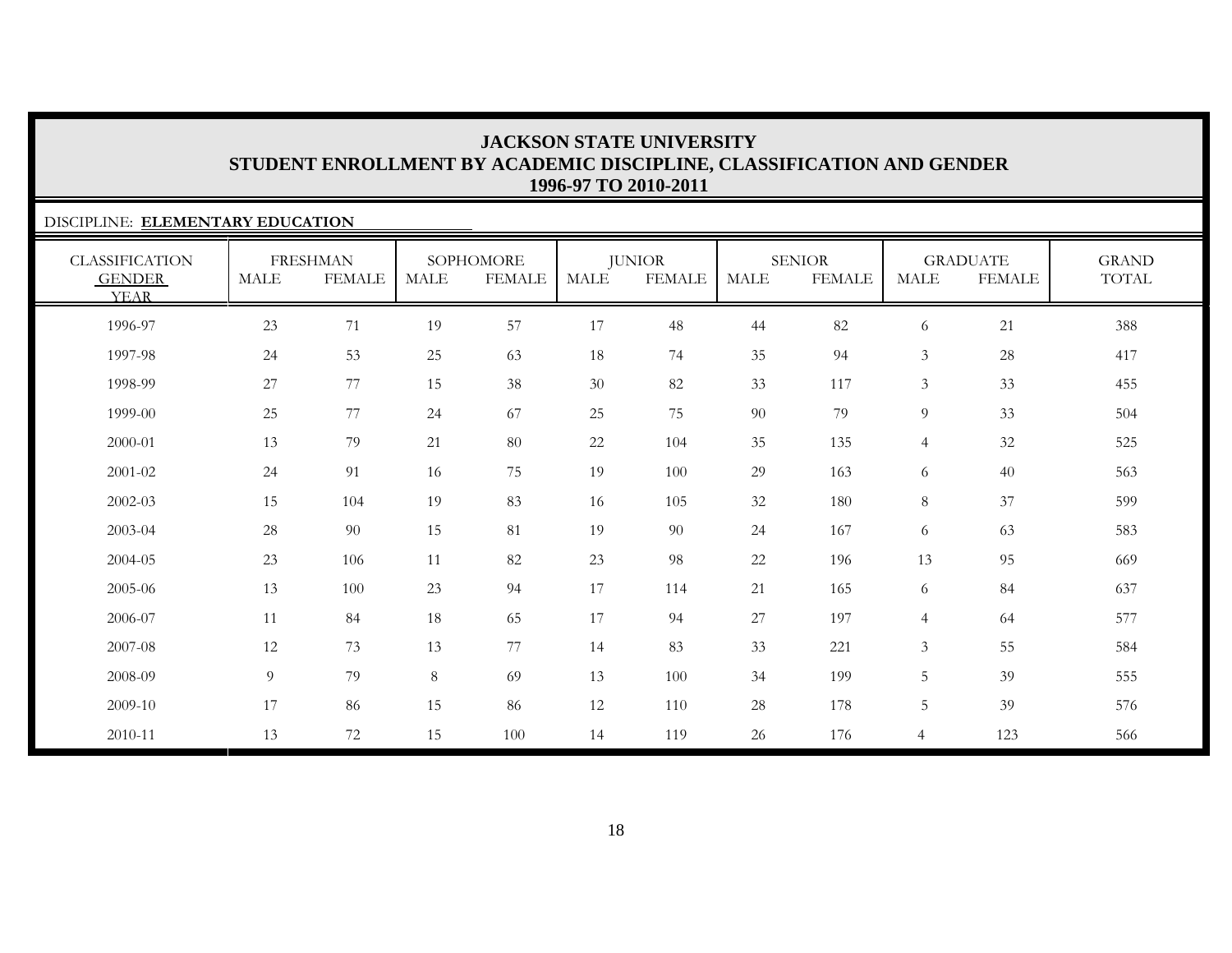| DISCIPLINE: ENGINEERING                               |                   |                                  |                          |                            |                                                     |                                                     |                                                       |                                                     |                          |                                  |                                                       |
|-------------------------------------------------------|-------------------|----------------------------------|--------------------------|----------------------------|-----------------------------------------------------|-----------------------------------------------------|-------------------------------------------------------|-----------------------------------------------------|--------------------------|----------------------------------|-------------------------------------------------------|
| <b>CLASSIFICATION</b><br><b>GENDER</b><br><b>YEAR</b> | MALE              | <b>FRESHMAN</b><br><b>FEMALE</b> | MALE                     | SOPHOMORE<br><b>FEMALE</b> | <b>MALE</b>                                         | <b>JUNIOR</b><br><b>FEMALE</b>                      | <b>MALE</b>                                           | <b>SENIOR</b><br><b>FEMALE</b>                      | <b>MALE</b>              | <b>GRADUATE</b><br><b>FEMALE</b> | <b>GRAND</b><br>TOTAL                                 |
| 1996-97                                               | $\qquad \qquad -$ |                                  |                          |                            | $-$                                                 |                                                     |                                                       |                                                     |                          | $- -$                            | $\overline{\phantom{m}}$                              |
| 1997-98                                               | $-$               |                                  |                          | $-$                        | --                                                  |                                                     |                                                       |                                                     |                          | --                               | $-\,-$                                                |
| 1998-99                                               |                   |                                  |                          |                            |                                                     |                                                     |                                                       |                                                     |                          |                                  | $-\,-$                                                |
| 1999-00                                               | $\qquad \qquad -$ | $\qquad \qquad -$                | --                       | $\qquad \qquad -$          | $- -$                                               | $\hspace{0.05cm} -\hspace{0.05cm} -\hspace{0.05cm}$ | $\hspace{0.05cm} - \hspace{0.05cm} - \hspace{0.05cm}$ |                                                     | $\overline{\phantom{a}}$ | $\sim$ $\sim$                    | $--$                                                  |
| 2000-01                                               |                   | $\overline{\phantom{0}}$         | -                        | $\qquad \qquad -$          | $\qquad \qquad -$                                   | $\overline{\phantom{0}}$                            | $\overline{\phantom{0}}$                              | —                                                   | -                        | $\overline{\phantom{m}}$         | $--$                                                  |
| 2001-02                                               |                   |                                  |                          |                            | -                                                   |                                                     |                                                       |                                                     |                          | $\overline{\phantom{0}}$         | $\hspace{0.05cm} - \hspace{0.05cm} - \hspace{0.05cm}$ |
| 2002-03                                               | $\sim$            | $-$                              | $-$                      | $-$                        | $-$                                                 | $-$                                                 |                                                       | $-$                                                 | $-$                      | $-$                              | $\hspace{0.05cm} - \hspace{0.05cm} - \hspace{0.05cm}$ |
| 2003-04                                               |                   |                                  |                          |                            |                                                     |                                                     |                                                       |                                                     |                          |                                  | $-\,-$                                                |
| 2004-05                                               |                   |                                  |                          |                            |                                                     |                                                     |                                                       |                                                     |                          |                                  | $\qquad \qquad -$                                     |
| 2005-06                                               |                   |                                  |                          |                            |                                                     |                                                     |                                                       |                                                     |                          |                                  | $-\,-$                                                |
| 2006-07                                               | --                | --                               | --                       | $- -$                      | $-\,-$                                              | $- -$                                               | $\sim$ $\sim$                                         | $\hspace{0.05cm} -\hspace{0.05cm} -\hspace{0.05cm}$ | 13                       | 5                                | 18                                                    |
| 2007-08                                               | $\frac{1}{2}$     | $-$                              | $\overline{\phantom{a}}$ | $-$                        | $\hspace{0.05cm} -\hspace{0.05cm} -\hspace{0.05cm}$ | $-$                                                 | $\sim$ $-$                                            | $\mathbf{u}$                                        | 17                       | 3                                | $20\,$                                                |
| 2008-09                                               | $\qquad \qquad -$ | $-$                              | --                       | $- -$                      | $\overline{\phantom{m}}$                            | --                                                  | $\sim$ $-$                                            | $--$                                                | 19                       | $\overline{4}$                   | $23\,$                                                |
| 2009-10                                               | $\frac{1}{2}$     | $- -$                            | $- -$                    | $-$                        | $\hspace{0.05cm} -\hspace{0.05cm} -\hspace{0.05cm}$ | $ -$                                                | $\hspace{0.05cm} - \hspace{0.05cm} - \hspace{0.05cm}$ | $\overline{\phantom{a}}$                            | 20                       | 12                               | $32\,$                                                |
| 2010-11                                               | $- -$             |                                  | $-\,-$                   | $\overline{\phantom{m}}$   | $--$                                                | $\overline{\phantom{m}}$                            | $- \, -$                                              |                                                     | 13                       | 13                               | 26                                                    |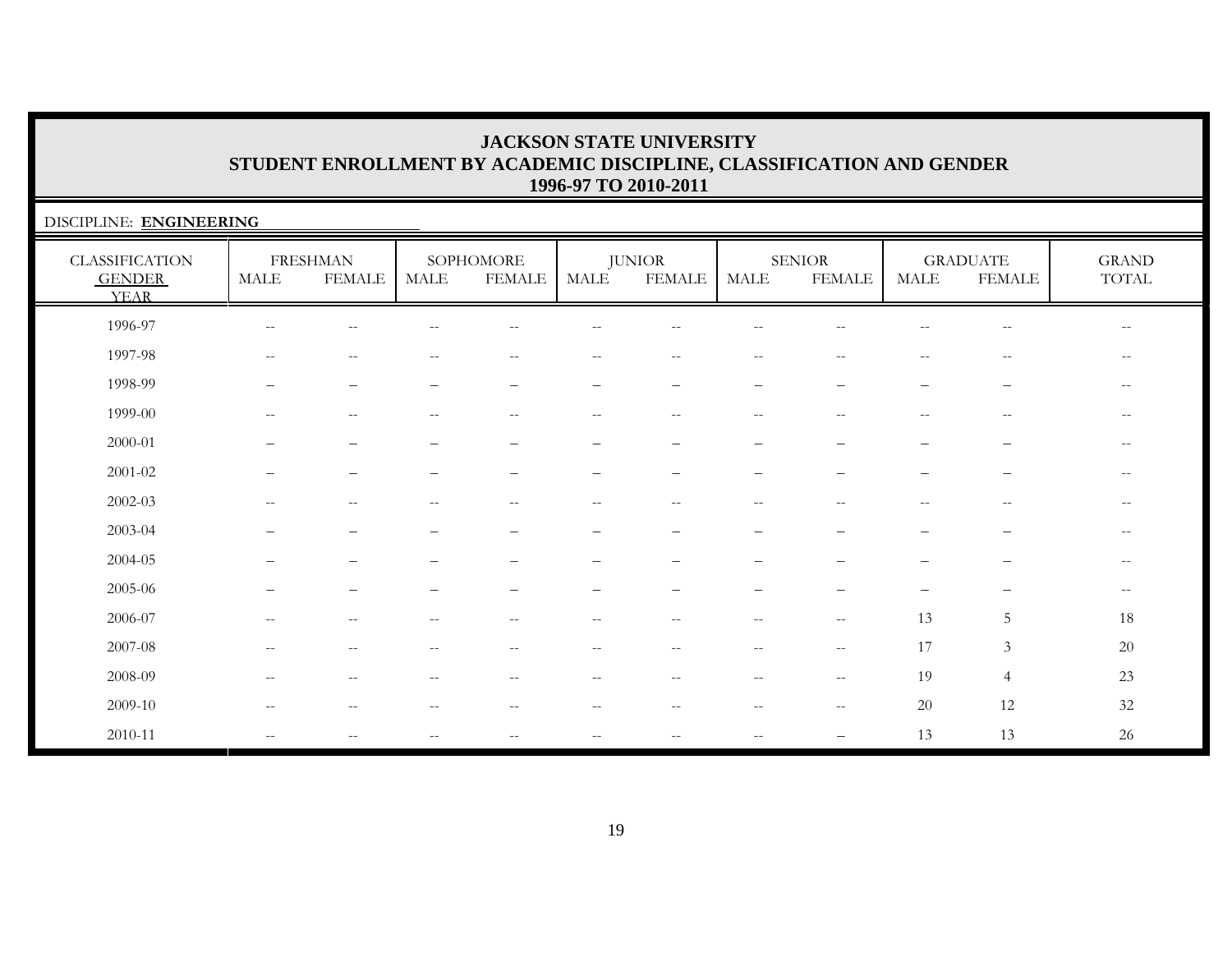| DISCIPLINE: ENGLISH                                   |                |                                  |                |                            |                |                                |                |                                |                |                                  |                              |
|-------------------------------------------------------|----------------|----------------------------------|----------------|----------------------------|----------------|--------------------------------|----------------|--------------------------------|----------------|----------------------------------|------------------------------|
| <b>CLASSIFICATION</b><br><b>GENDER</b><br><b>YEAR</b> | <b>MALE</b>    | <b>FRESHMAN</b><br><b>FEMALE</b> | MALE           | SOPHOMORE<br><b>FEMALE</b> | MALE           | <b>JUNIOR</b><br><b>FEMALE</b> | <b>MALE</b>    | <b>SENIOR</b><br><b>FEMALE</b> | <b>MALE</b>    | <b>GRADUATE</b><br><b>FEMALE</b> | <b>GRAND</b><br><b>TOTAL</b> |
| 1996-97                                               | $\mathfrak{Z}$ | 10                               | 6              | 17                         | $\,8\,$        | $20\,$                         | $20\,$         | 33                             | $\overline{4}$ | 16                               | 137                          |
| 1997-98                                               | 3              | 22                               | $\overline{4}$ | 13                         | 9              | $22\,$                         | 13             | 34                             | $\overline{4}$ | 21                               | 145                          |
| 1998-99                                               | 3              | 15                               | 5              | 21                         | 10             | 21                             | 15             | 39                             | 5              | 18                               | 152                          |
| 1999-00                                               | 9              | 20                               | $\overline{7}$ | 20                         | 14             | 22                             | 13             | 36                             | 6              | 10                               | 157                          |
| 2000-01                                               | 6              | 18                               | 6              | 24                         | $8\,$          | 28                             | 11             | 31                             | $10\,$         | 20                               | 162                          |
| 2001-02                                               | 10             | 31                               | $\overline{4}$ | 28                         | 10             | 30                             | $\mathfrak{Z}$ | 36                             | 9              | 11                               | 172                          |
| 2002-03                                               | $\overline{7}$ | 31                               | 12             | 28                         | $\overline{4}$ | 28                             | 12             | 50                             | 9              | 15                               | 196                          |
| 2003-04                                               | 3              | 34                               | 5              | 35                         | 11             | 26                             | $\overline{7}$ | 43                             | 5              | 19                               | 188                          |
| 2004-05                                               | 6              | 32                               | $\overline{4}$ | 23                         | 6              | 31                             | 14             | 53                             | 7              | 25                               | 201                          |
| 2005-06                                               | 6              | 23                               | 9              | 20                         | $\overline{4}$ | 30                             | $\overline{7}$ | 38                             | $\,8\,$        | 21                               | 166                          |
| 2006-07                                               | 5              | 25                               | 5              | 21                         | 7              | 16                             | 7              | 39                             | 6              | 29                               | 160                          |
| 2007-08                                               | $8\,$          | 15                               | 8              | 14                         | $\overline{c}$ | 17                             | 10             | 30                             | 7              | 33                               | 144                          |
| 2008-09                                               | 11             | 18                               | 7              | 29                         | $\overline{4}$ | 19                             | 10             | 28                             | 7              | 36                               | 169                          |
| 2009-10                                               | $\overline{7}$ | 28                               | $\overline{7}$ | 22                         | 6              | 28                             | 12             | 32                             | 8              | 34                               | 184                          |
| 2010-11                                               | $\overline{7}$ | 17                               | 6              | 19                         | 7              | 22                             | 11             | 37                             | 7              | 28                               | 161                          |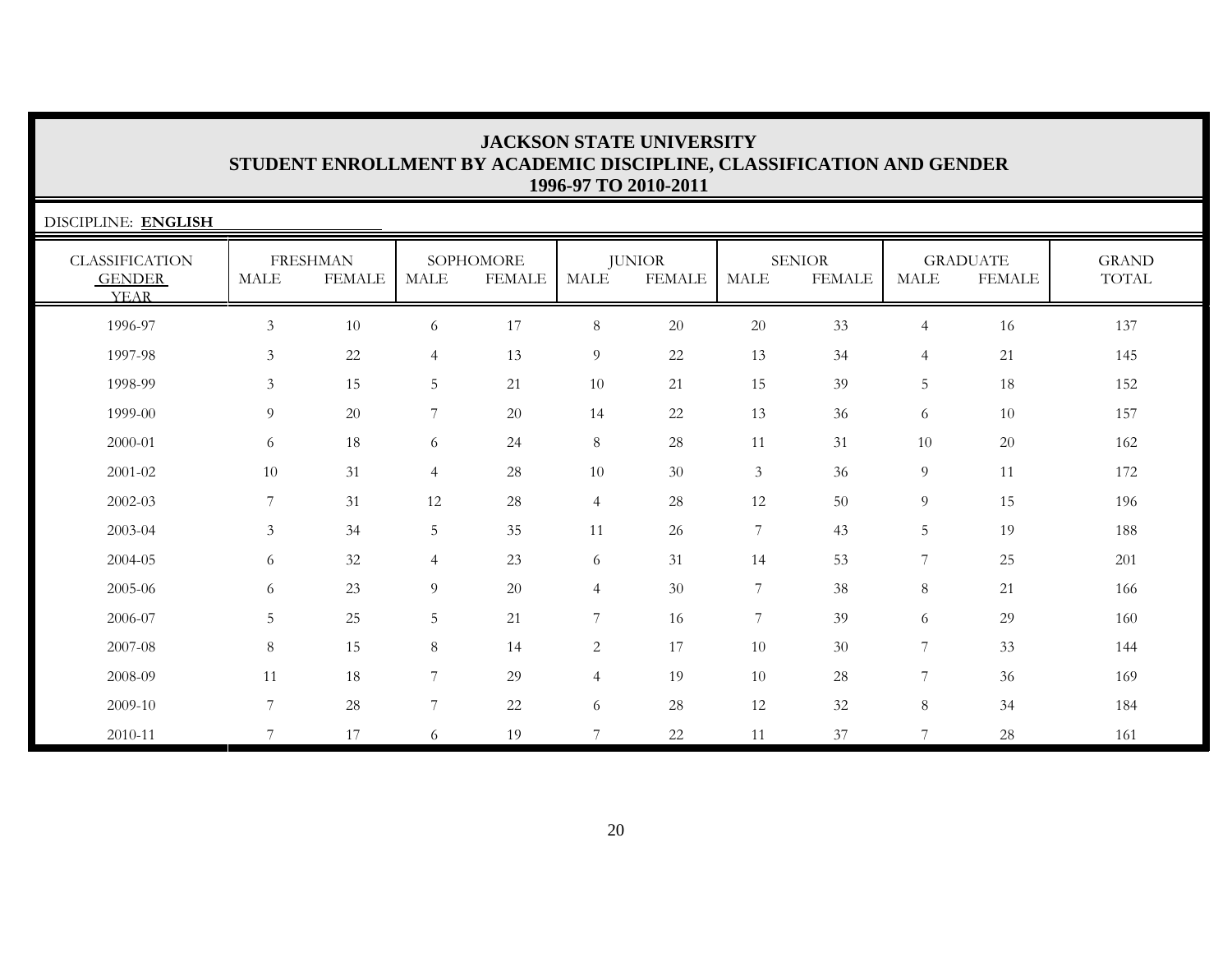### DISCIPLINE: **ENTREPRENEURSHIP**

| <b>CLASSIFICATION</b><br><b>GENDER</b><br><b>YEAR</b> | <b>MALE</b>              | <b>FRESHMAN</b><br><b>FEMALE</b> | <b>MALE</b>                                    | SOPHOMORE<br><b>FEMALE</b> | <b>MALE</b>                     | <b>JUNIOR</b><br><b>FEMALE</b>                        | MALE                                           | <b>SENIOR</b><br><b>FEMALE</b> | <b>MALE</b>                                         | <b>GRADUATE</b><br><b>FEMALE</b>                      | <b>GRAND</b><br>TOTAL    |
|-------------------------------------------------------|--------------------------|----------------------------------|------------------------------------------------|----------------------------|---------------------------------|-------------------------------------------------------|------------------------------------------------|--------------------------------|-----------------------------------------------------|-------------------------------------------------------|--------------------------|
| 1996-97                                               | $- -$                    | $\sim$ $-$                       |                                                | $-$                        | --                              |                                                       |                                                |                                | --                                                  | $-\,-$                                                | $- -$                    |
| 1997-98                                               | $\overline{\phantom{m}}$ | $\overline{\phantom{m}}$         | $\qquad \qquad -$                              | $--$                       | $--$                            | $\hspace{0.05cm} -\hspace{0.05cm} -\hspace{0.05cm}$   | $\overline{\phantom{m}}$                       | $\hspace{0.05cm} -$            | $\hspace{0.05cm} -\hspace{0.05cm} -\hspace{0.05cm}$ | $\hspace{0.05cm} - \hspace{0.05cm} - \hspace{0.05cm}$ | $- -$                    |
| 1998-99                                               | $\overline{\phantom{m}}$ | $\sim$ $-$                       | $-$                                            | $\qquad \qquad -$          | $\qquad \qquad -$               | $\hspace{0.05cm} - \hspace{0.05cm} - \hspace{0.05cm}$ | $\overline{\phantom{m}}$                       | $\sim$ $\sim$                  | $\overline{\phantom{a}}$                            | $\hspace{0.05cm} - \hspace{0.05cm} - \hspace{0.05cm}$ | $\qquad \qquad -$        |
| 1999-00                                               | $\overline{\phantom{0}}$ | $\qquad \qquad -$                |                                                | $\qquad \qquad -$          | $\overbrace{\phantom{1232211}}$ | $\qquad \qquad -$                                     | $\qquad \qquad -$                              |                                | $\overline{\phantom{0}}$                            | —                                                     | $\qquad \qquad -$        |
| 2000-01                                               |                          |                                  |                                                |                            |                                 |                                                       |                                                |                                | $\overline{\phantom{0}}$                            |                                                       | $\qquad \qquad -$        |
| 2001-02                                               |                          | $\overline{\phantom{0}}$         |                                                |                            | $\overbrace{\phantom{1232211}}$ |                                                       | $\qquad \qquad -$                              |                                | $\overline{\phantom{0}}$                            | —                                                     | $\overline{\phantom{m}}$ |
| $2002 - 03$                                           |                          |                                  |                                                |                            |                                 |                                                       | $\qquad \qquad -$                              |                                | -                                                   |                                                       |                          |
| 2003-04                                               |                          | $\overline{\phantom{0}}$         |                                                |                            |                                 |                                                       | $\qquad \qquad -$                              |                                |                                                     | $\overline{\phantom{0}}$                              | $- -$                    |
| 2004-05                                               |                          |                                  |                                                |                            |                                 |                                                       |                                                |                                |                                                     |                                                       |                          |
| 2005-06                                               | $\qquad \qquad -$        | $\overline{\phantom{0}}$         |                                                | $\qquad \qquad -$          |                                 |                                                       | $\qquad \qquad -$                              |                                |                                                     | —                                                     | $\qquad \qquad -$        |
| 2006-07                                               | 3                        | 3                                | $\hspace{0.1mm}-\hspace{0.1mm}-\hspace{0.1mm}$ | $\overline{4}$             | $--$                            |                                                       | $\hspace{0.1mm}-\hspace{0.1mm}-\hspace{0.1mm}$ | $\overline{\phantom{m}}$       | $\overline{\phantom{a}}$                            | $\hspace{0.05cm} -\hspace{0.05cm} -\hspace{0.05cm}$   | 11                       |
| 2007-08                                               | 5                        | 12                               | $\mathfrak{Z}$                                 | 11                         | $\overline{4}$                  | 2                                                     | 3                                              | 3                              | $\overline{\phantom{m}}$                            | $-\,-$                                                | 43                       |
| 2008-09                                               | 12                       | $\,8\,$                          | 10                                             | 13                         | 6                               | 11                                                    | $\overline{5}$                                 | $\overline{4}$                 | --                                                  | $\hspace{0.05cm} - \hspace{0.05cm} - \hspace{0.05cm}$ | 69                       |
| 2009-10                                               | 16                       | 11                               | 9                                              | $\overline{7}$             | 12                              | 10                                                    | 11                                             | 12                             | --                                                  | $\hspace{0.05cm} -\hspace{0.05cm} -\hspace{0.05cm}$   | $\bf 88$                 |
| 2010-11                                               | $8\,$                    | 7                                | 12                                             | 10                         | 9                               | 5                                                     | 17                                             | 14                             |                                                     |                                                       | 82                       |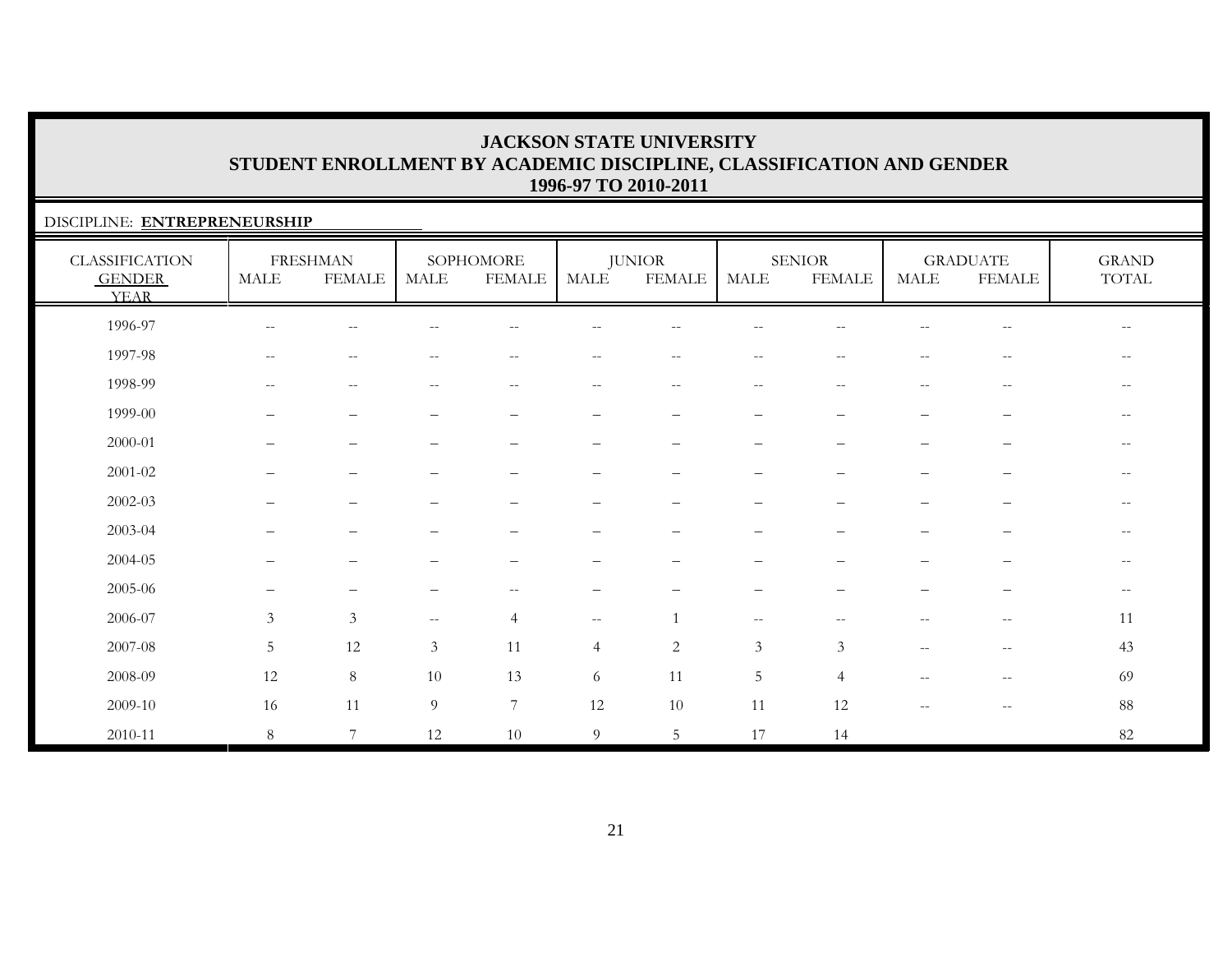### DISCIPLINE: **ENVIRONMENTAL SCIENCE**

| <b>CLASSIFICATION</b><br><b>GENDER</b><br><b>YEAR</b> | <b>MALE</b>              | <b>FRESHMAN</b><br><b>FEMALE</b> | <b>MALE</b>                                         | SOPHOMORE<br><b>FEMALE</b>                            | MALE                                          | <b>JUNIOR</b><br><b>FEMALE</b>                      | MALE                                                | <b>SENIOR</b><br><b>FEMALE</b>                      | <b>MALE</b> | <b>GRADUATE</b><br><b>FEMALE</b> | <b>GRAND</b><br>$\operatorname{TOTAL}$ |
|-------------------------------------------------------|--------------------------|----------------------------------|-----------------------------------------------------|-------------------------------------------------------|-----------------------------------------------|-----------------------------------------------------|-----------------------------------------------------|-----------------------------------------------------|-------------|----------------------------------|----------------------------------------|
| 1996-97                                               | $\overline{\phantom{m}}$ | --                               |                                                     |                                                       |                                               |                                                     | $- -$                                               | $\sim$                                              | 17          | 21                               | 38                                     |
| 1997-98                                               | $\overline{\phantom{m}}$ | $\overline{\phantom{m}}$         | $\overline{\phantom{m}}$                            | $\qquad \qquad -$                                     | $-\,-$                                        | $\overline{\phantom{m}}$                            | $\overline{\phantom{m}}$                            | $-\,-$                                              | 14          | 18                               | 32                                     |
| 1998-99                                               | $\overline{\phantom{m}}$ | $\overline{\phantom{m}}$         | $\overline{\phantom{m}}$                            | $--$                                                  | $--$                                          | $\hspace{0.05cm} -\hspace{0.05cm} -\hspace{0.05cm}$ | $\overline{\phantom{m}}$                            | $\hspace{0.05cm} -\hspace{0.05cm} -\hspace{0.05cm}$ | 20          | 18                               | $38\,$                                 |
| 1999-00                                               | $\overline{\phantom{0}}$ | $\overline{\phantom{m}}$         |                                                     | $\qquad \qquad -$                                     | $\qquad \qquad -$                             | $\overline{\phantom{m}}$                            | -                                                   | $\overline{\phantom{m}}$                            | 16          | 15                               | 31                                     |
| 2000-01                                               | $\qquad \qquad$          | $\overline{\phantom{m}}$         |                                                     | $\qquad \qquad -$                                     |                                               | $\qquad \qquad -$                                   | $\overline{\phantom{0}}$                            | $\overline{\phantom{m}}$                            | 17          | 18                               | 35                                     |
| 2001-02                                               |                          | $\overline{\phantom{0}}$         |                                                     |                                                       | $\overline{\phantom{0}}$                      |                                                     | $\qquad \qquad$                                     | $\overline{\phantom{m}}$                            | 17          | 18                               | 35                                     |
| 2002-03                                               | $\qquad \qquad -$        | $\overline{\phantom{m}}$         | $\overline{\phantom{0}}$                            | $\overline{\phantom{0}}$                              | $\overbrace{\phantom{123221111}}$             | $\qquad \qquad -$                                   | $\overline{\phantom{0}}$                            | $\overline{\phantom{m}}$                            | 16          | 27                               | 43                                     |
| 2003-04                                               |                          | $\overline{\phantom{0}}$         |                                                     |                                                       | $\overline{\phantom{m}}$                      |                                                     | $\qquad \qquad -$                                   | $\overline{\phantom{m}}$                            | 12          | 29                               | 41                                     |
| 2004-05                                               |                          |                                  |                                                     |                                                       |                                               |                                                     |                                                     | $\qquad \qquad -$                                   | 16          | $31\,$                           | 47                                     |
| 2005-06                                               |                          |                                  |                                                     |                                                       |                                               |                                                     |                                                     | $\qquad \qquad -$                                   | 21          | 32                               | 53                                     |
| 2006-07                                               | $- -$                    | $\overline{\phantom{m}}$         | $\hspace{0.05cm} -\hspace{0.05cm} -\hspace{0.05cm}$ | $\overline{\phantom{m}}$                              | $--$                                          | $\overline{\phantom{m}}$                            | $\hspace{0.05cm} -\hspace{0.05cm} -\hspace{0.05cm}$ | $-\,-$                                              | 17          | 36                               | 53                                     |
| 2007-08                                               | $\overline{\phantom{a}}$ | $\sim$ $-$                       | $\frac{1}{2}$                                       | $--$                                                  | $--$                                          | $\overline{\phantom{m}}$                            | $--$                                                | $\hspace{0.05cm} -\hspace{0.05cm} -\hspace{0.05cm}$ | 16          | 35                               | 51                                     |
| 2008-09                                               | $\overline{\phantom{a}}$ | $\sim$ $-$                       | $\overline{\phantom{m}}$                            | $\hspace{0.05cm} - \hspace{0.05cm} - \hspace{0.05cm}$ | $--$                                          | $\hspace{0.05cm} -\hspace{0.05cm} -\hspace{0.05cm}$ | $--$                                                | $\hspace{0.05cm} -\hspace{0.05cm} -\hspace{0.05cm}$ | 19          | 28                               | 47                                     |
| 2009-10                                               | $\overline{\phantom{m}}$ | $\sim$ $-$                       | $\overline{\phantom{a}}$                            | $--$                                                  | $\mathord{\hspace{1pt}\text{--}\hspace{1pt}}$ | $\overline{\phantom{m}}$                            | $--$                                                | $\hspace{0.05cm} -$                                 | 19          | 24                               | 43                                     |
| 2010-11                                               | $\overline{\phantom{a}}$ | $\overline{\phantom{m}}$         | $\overline{\phantom{a}}$                            | $\overline{\phantom{m}}$                              | $--$                                          | $\overline{\phantom{m}}$                            | $\overline{\phantom{m}}$                            | $\qquad \qquad -$                                   | 13          | 20                               | 33                                     |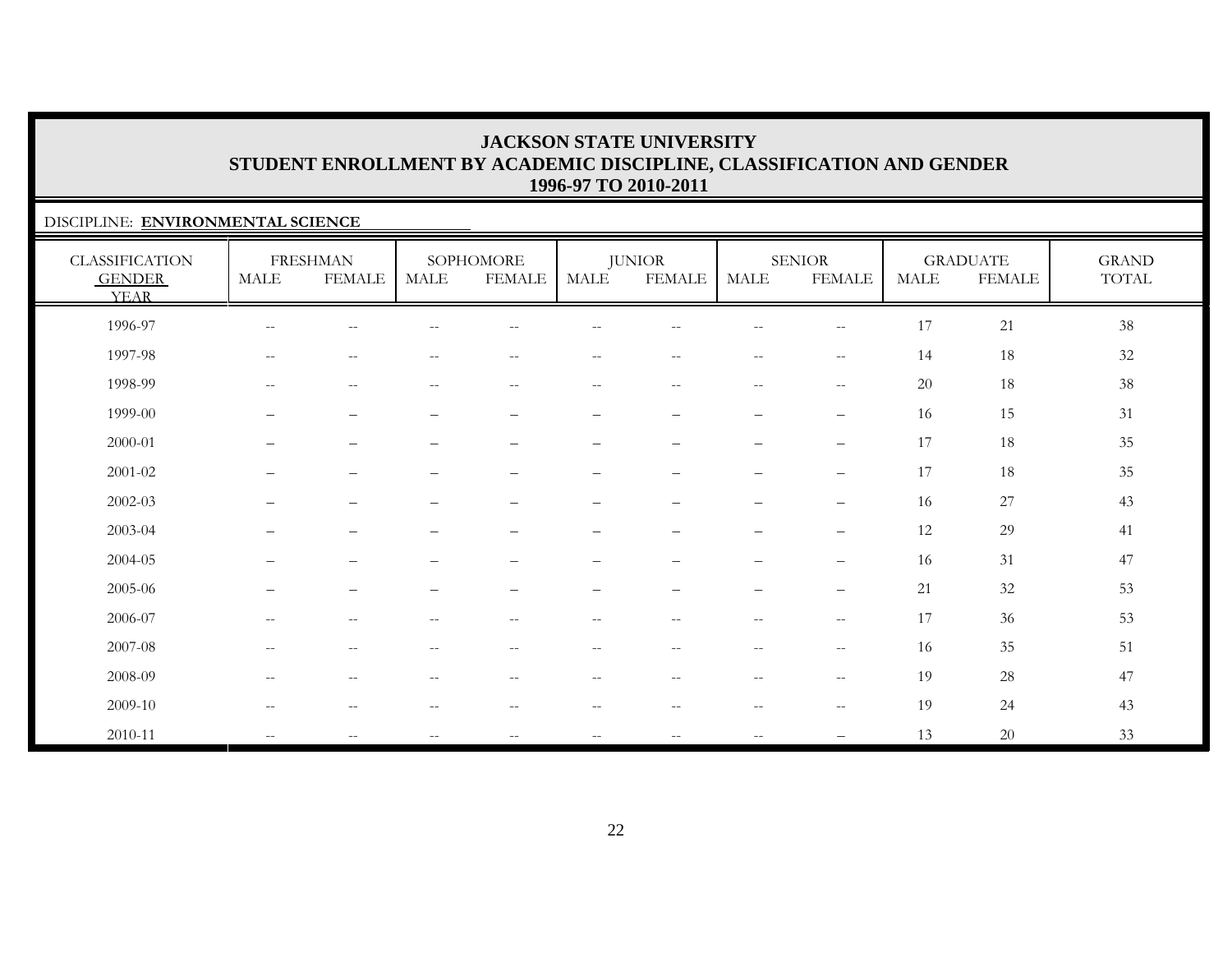| DISCIPLINE: FINANCE                                   |             |                                  |                |                            |                |                                |             |                                |                          |                                                     |                       |
|-------------------------------------------------------|-------------|----------------------------------|----------------|----------------------------|----------------|--------------------------------|-------------|--------------------------------|--------------------------|-----------------------------------------------------|-----------------------|
| <b>CLASSIFICATION</b><br><b>GENDER</b><br><b>YEAR</b> | <b>MALE</b> | <b>FRESHMAN</b><br><b>FEMALE</b> | <b>MALE</b>    | SOPHOMORE<br><b>FEMALE</b> | <b>MALE</b>    | <b>JUNIOR</b><br><b>FEMALE</b> | <b>MALE</b> | <b>SENIOR</b><br><b>FEMALE</b> | <b>MALE</b>              | <b>GRADUATE</b><br><b>FEMALE</b>                    | <b>GRAND</b><br>TOTAL |
| 1996-97                                               | 6           |                                  | 6              | 6                          | 11             | 14                             | 13          | $22\,$                         | $-$                      | $- -$                                               | 79                    |
| 1997-98                                               | 6           | $\overline{4}$                   | 5              | 11                         | 10             | 18                             | 22          | $32\,$                         | $-\,-$                   | $-\,-$                                              | 108                   |
| 1998-99                                               | 2           | 5                                | 7              | 9                          | 14             | 16                             | 22          | 29                             | $\qquad \qquad -$        | $\overline{\phantom{0}}$                            | 104                   |
| 1999-00                                               | 7           | $\overline{4}$                   | $\overline{2}$ | $\overline{4}$             | 9              | 11                             | 21          | 25                             | $\qquad \qquad -$        |                                                     | 83                    |
| 2000-01                                               | 6           | 6                                | 8              | $\,8\,$                    | 8              | 10                             | 13          | 23                             |                          |                                                     | 82                    |
| 2001-02                                               | 8           | 7                                | 8              | 13                         | 14             | $\,8\,$                        | 11          | 24                             |                          | $\qquad \qquad -$                                   | 93                    |
| 2002-03                                               | 11          | 10                               | 7              | 11                         | $\overline{9}$ | 16                             | 17          | $20\,$                         |                          |                                                     | 101                   |
| 2003-04                                               | 7           | 7                                | 8              | 13                         | $\overline{4}$ | 10                             | 16          | 23                             |                          |                                                     | 88                    |
| 2004-05                                               | 7           | 7                                | 6              | $\overline{7}$             | 5              | 15                             | 12          | 18                             |                          |                                                     | 77                    |
| 2005-06                                               | 3           | 7                                | 9              | 6                          | 7              | 6                              | 9           | 19                             | $\overline{\phantom{0}}$ | $\overline{\phantom{0}}$                            | 66                    |
| 2006-07                                               | $\,8\,$     | $\overline{4}$                   | 4              | 5                          | $8\,$          | 10                             | 15          | 10                             | $-$                      | --                                                  | 64                    |
| 2007-08                                               | 13          | 5                                | 6              | $\overline{4}$             | 5              | 10                             | 15          | 12                             | $-$                      | $\hspace{0.05cm} -\hspace{0.05cm} -\hspace{0.05cm}$ | 70                    |
| 2008-09                                               | 8           | 7                                | 4              | $\,8\,$                    | $8\,$          | 11                             | 17          | 19                             | --                       | --                                                  | 82                    |
| 2009-10                                               | 6           | 9                                | 9              | 12                         | 12             | 11                             | 10          | 15                             | $\overline{\phantom{m}}$ | $\overline{\phantom{m}}$                            | 84                    |
| 2010-11                                               | 8           | 6                                | 6              | 5                          | $\overline{4}$ | 8                              | 12          | 17                             | $-$                      |                                                     | 66                    |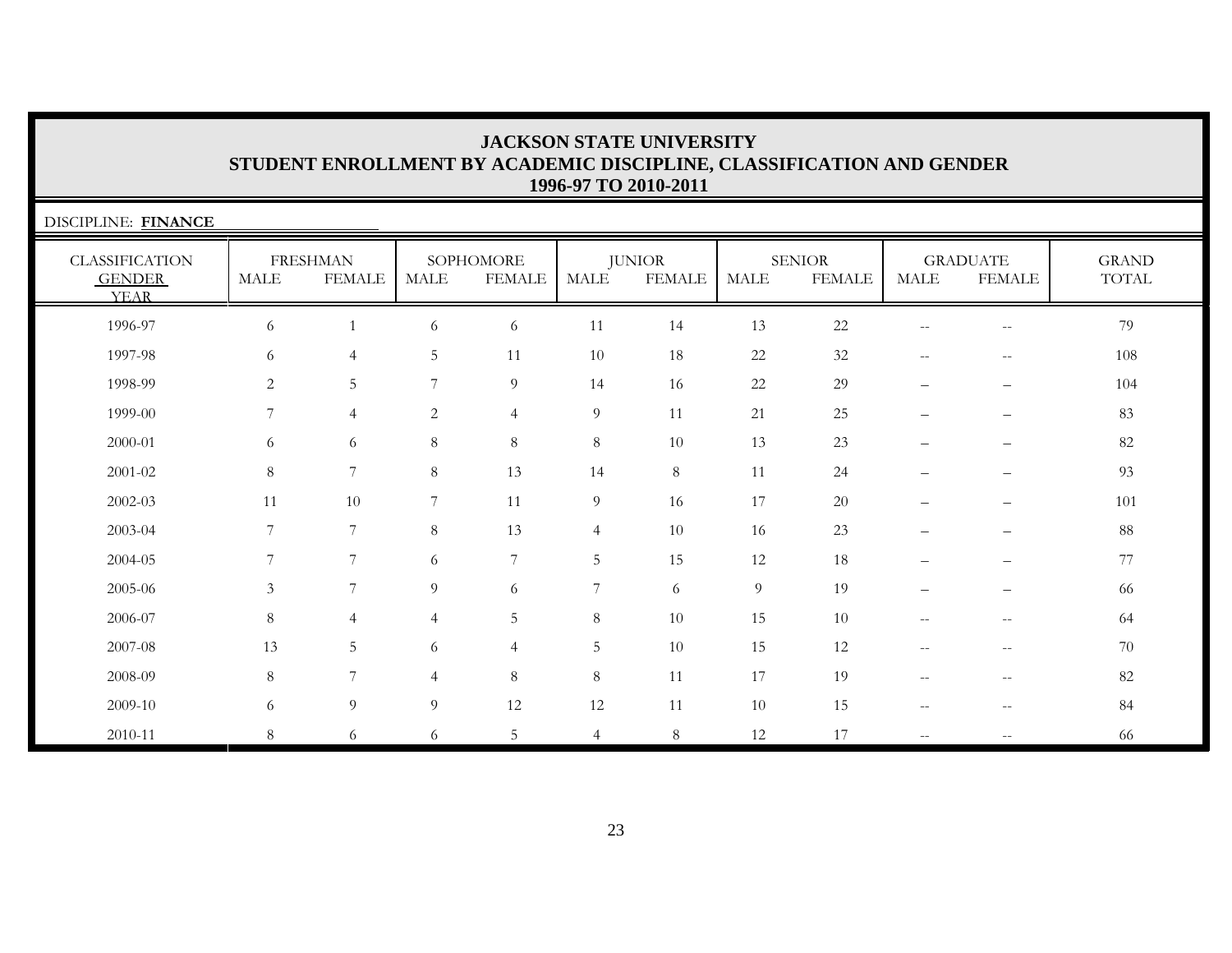$5\phantom{.0}$ 

 $\mathfrak{Z}$ 

 $\mathfrak{Z}$ 

6

 $8\phantom{.}$ 

 $\overline{4}$ 

 $8\,$ 

### DISCIPLINE: **FOREIGN LANGUAGES** CLASSIFICATION GENDER YEARFRESHMAN MALE FEMALESOPHOMORE MALE FEMALEJUNIOR MALE FEMALESENIORMALE FEMALEGRADUATE MALE FEMALEGRAND TOTAL 1996-97 -- -- -- -- -- 1 -- -- -- -- 11997-98 1 1 – 1 1 – – 1 – – 51998-99 1 – 1 – – – 1 – – – 31999-00 – – – 1 – – – 2 – – 32000-01 – 1 – – – 1 2 – – – 42001-02 – 1 1 – 1 1 – 2 – – 62002-03 – 6 1 1 – – 1 1 – – 102003-04 1 5 – 4 1 1 – 2 – – 1414 2004-05 1 2 – 1 – 2 1 2 – – 92005-06 – 1 1 2 – 2 1 1 – – 82006-07 -- 1 -- - - - - 2 -- 1 -- - - 4 2007-08 -- 1 3 1 -- 2 - 1 -- 1 -- 8 2008-09 -- 2 2 1 1 2 -- 2 -- 10 2009-10 -- 3 1 2 2 2 1 7 -- -- 1818

2010-11 -- 1 -- 3 1 1 4 4 -- -- 14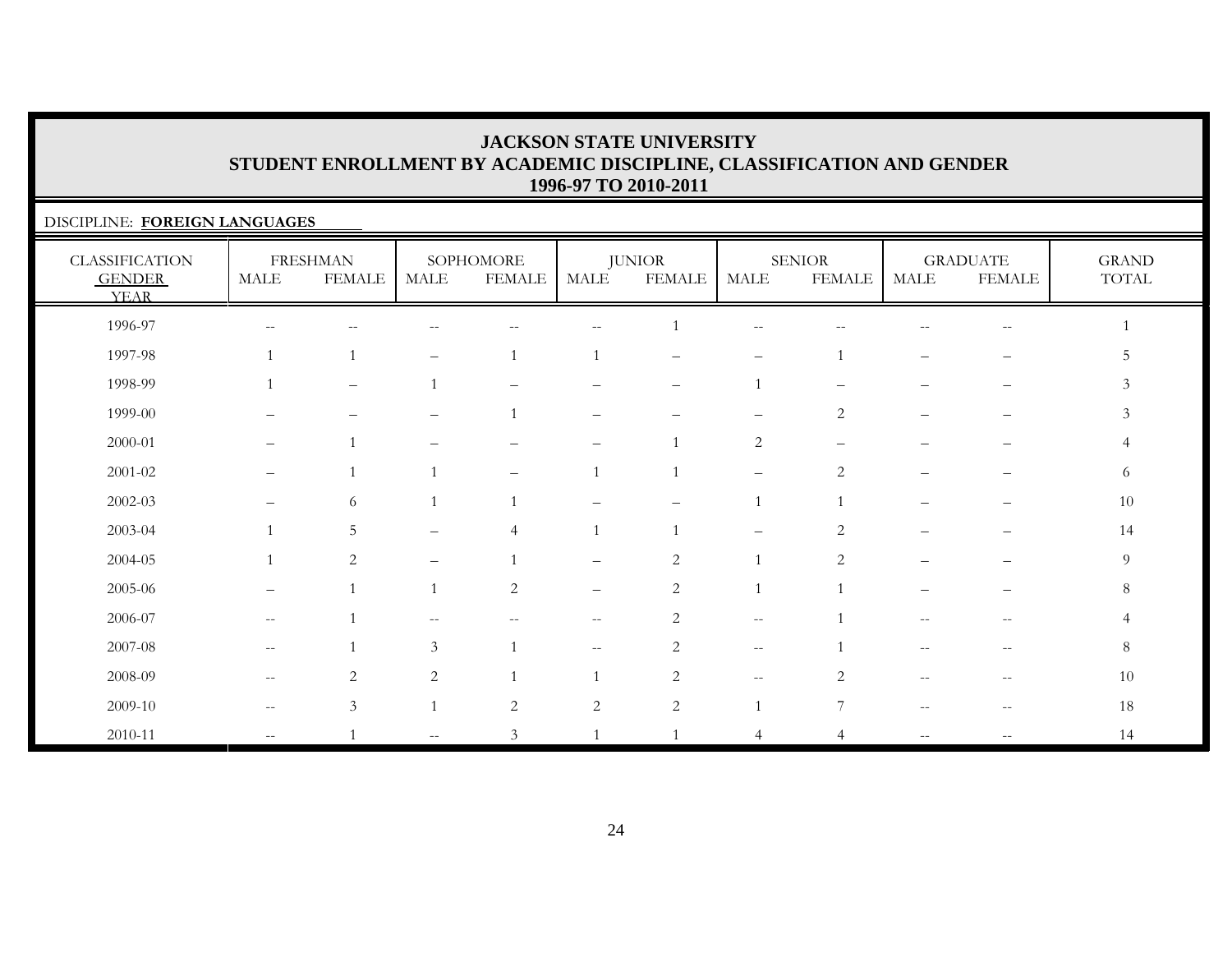### DISCIPLINE: **GUIDANCE & COUNSELING**

| <b>CLASSIFICATION</b><br><b>GENDER</b><br><b>YEAR</b> | <b>MALE</b>              | <b>FRESHMAN</b><br><b>FEMALE</b>                    | <b>MALE</b>                                         | SOPHOMORE<br><b>FEMALE</b>                          | MALE                     | <b>JUNIOR</b><br><b>FEMALE</b>                      | <b>MALE</b>                                         | <b>SENIOR</b><br><b>FEMALE</b>                      | <b>MALE</b> | <b>GRADUATE</b><br><b>FEMALE</b> | <b>GRAND</b><br>TOTAL |
|-------------------------------------------------------|--------------------------|-----------------------------------------------------|-----------------------------------------------------|-----------------------------------------------------|--------------------------|-----------------------------------------------------|-----------------------------------------------------|-----------------------------------------------------|-------------|----------------------------------|-----------------------|
| 1996-97                                               | $\overline{\phantom{m}}$ | $\sim$ $-$                                          |                                                     | $\qquad \qquad -$                                   |                          | --                                                  | $\sim$                                              | $\qquad \qquad -$                                   | 30          | 80                               | 110                   |
| 1997-98                                               | $\overline{\phantom{m}}$ | $\overline{\phantom{m}}$                            |                                                     | $\qquad \qquad -$                                   | $\overline{\phantom{0}}$ | $\qquad \qquad -$                                   | $\overline{\phantom{0}}$                            | $\overline{\phantom{m}}$                            | 23          | 92                               | 115                   |
| 1998-99                                               | $\qquad \qquad -$        | $\overline{\phantom{m}}$                            |                                                     | $\qquad \qquad -$                                   | $\qquad \qquad -$        | $\overline{\phantom{0}}$                            | $\overline{\phantom{m}}$                            | $\qquad \qquad -$                                   | 22          | 90                               | 112                   |
| 1999-00                                               | $\overline{\phantom{m}}$ | $\qquad \qquad -$                                   | $\qquad \qquad -$                                   | $\overline{\phantom{0}}$                            | $\qquad \qquad -$        | $\overline{\phantom{0}}$                            | $\overline{\phantom{m}}$                            | $\qquad \qquad -$                                   | 38          | 88                               | 126                   |
| 2000-01                                               | $\overline{\phantom{m}}$ | $\qquad \qquad -$                                   | -                                                   | $\overline{\phantom{0}}$                            | $\overline{\phantom{0}}$ | $\qquad \qquad -$                                   | $\overline{\phantom{a}}$                            | $\qquad \qquad -$                                   | 27          | 109                              | 136                   |
| 2001-02                                               | $\overline{\phantom{0}}$ | $\overline{\phantom{m}}$                            | -                                                   | $\qquad \qquad -$                                   | -                        |                                                     | $\overline{\phantom{0}}$                            | $\qquad \qquad -$                                   | 26          | 126                              | 152                   |
| 2002-03                                               | $\qquad \qquad -$        | $\overline{\phantom{m}}$                            | $\overline{\phantom{0}}$                            | $\qquad \qquad -$                                   | $\overline{\phantom{0}}$ | $\overline{\phantom{0}}$                            | $\overline{\phantom{a}}$                            | $\qquad \qquad -$                                   | 25          | 144                              | 169                   |
| 2003-04                                               | $\qquad \qquad -$        | $\qquad \qquad -$                                   | $\qquad \qquad -$                                   | $\qquad \qquad -$                                   | $\qquad \qquad -$        | $\overline{\phantom{0}}$                            | $\overline{\phantom{a}}$                            | $\qquad \qquad -$                                   | 27          | 152                              | 179                   |
| 2004-05                                               | $\qquad \qquad -$        | $\overline{\phantom{m}}$                            | $\overline{\phantom{0}}$                            | $\qquad \qquad -$                                   | $\overline{\phantom{0}}$ | $\overline{\phantom{0}}$                            | $\overline{\phantom{m}}$                            | $\qquad \qquad -$                                   | 24          | 136                              | 160                   |
| 2005-06                                               | $\qquad \qquad -$        | $\overline{\phantom{a}}$                            |                                                     | $\qquad \qquad -$                                   | -                        | $\qquad \qquad$                                     | $\overline{\phantom{0}}$                            | $\qquad \qquad -$                                   | 22          | 99                               | 121                   |
| 2006-07                                               | $--$                     | $\mathrel{{-}{-}}$                                  | $\qquad \qquad -$                                   | $\overline{\phantom{a}}$                            | $\overline{\phantom{m}}$ | $- -$                                               | $\sim$ $-$                                          | $- -$                                               | 19          | 87                               | 106                   |
| 2007-08                                               | $--$                     | $\hspace{0.05cm} -\hspace{0.05cm} -\hspace{0.05cm}$ | $\hspace{0.05cm} -\hspace{0.05cm} -\hspace{0.05cm}$ | $\overline{\phantom{m}}$                            | $--$                     | $\hspace{0.05cm} -\hspace{0.05cm} -\hspace{0.05cm}$ | $\overline{\phantom{m}}$                            | $\hspace{0.05cm} -\hspace{0.05cm} -\hspace{0.05cm}$ | 17          | 100                              | 117                   |
| 2008-09                                               | $\qquad \qquad -$        | $\hspace{0.05cm} -\hspace{0.05cm} -\hspace{0.05cm}$ | $--$                                                | $\hspace{0.05cm} -\hspace{0.05cm} -\hspace{0.05cm}$ | $\overline{\phantom{m}}$ | $\overline{\phantom{a}}$                            | $\hspace{0.05cm} -\hspace{0.05cm} -\hspace{0.05cm}$ | $-\,-$                                              | 16          | 90                               | 106                   |
| 2009-10                                               | $--$                     | $\hspace{0.05cm} -\hspace{0.05cm} -\hspace{0.05cm}$ | $\overline{\phantom{m}}$                            | $\hspace{0.05cm} -\hspace{0.05cm} -\hspace{0.05cm}$ | $- -$                    | $\hspace{0.1mm}-\hspace{0.1mm}-\hspace{0.1mm}$      | $\hspace{0.1mm}-\hspace{0.1mm}-\hspace{0.1mm}$      | $\hspace{0.05cm} -\hspace{0.05cm} -\hspace{0.05cm}$ | 14          | 94                               | 108                   |
| 2010-11                                               | $\overline{\phantom{a}}$ | $\overline{\phantom{m}}$                            | $\overline{\phantom{a}}$                            | $\overline{\phantom{m}}$                            | $- -$                    | $\overline{\phantom{m}}$                            | $\sim$ $-$                                          |                                                     | 14          | 70                               | 84                    |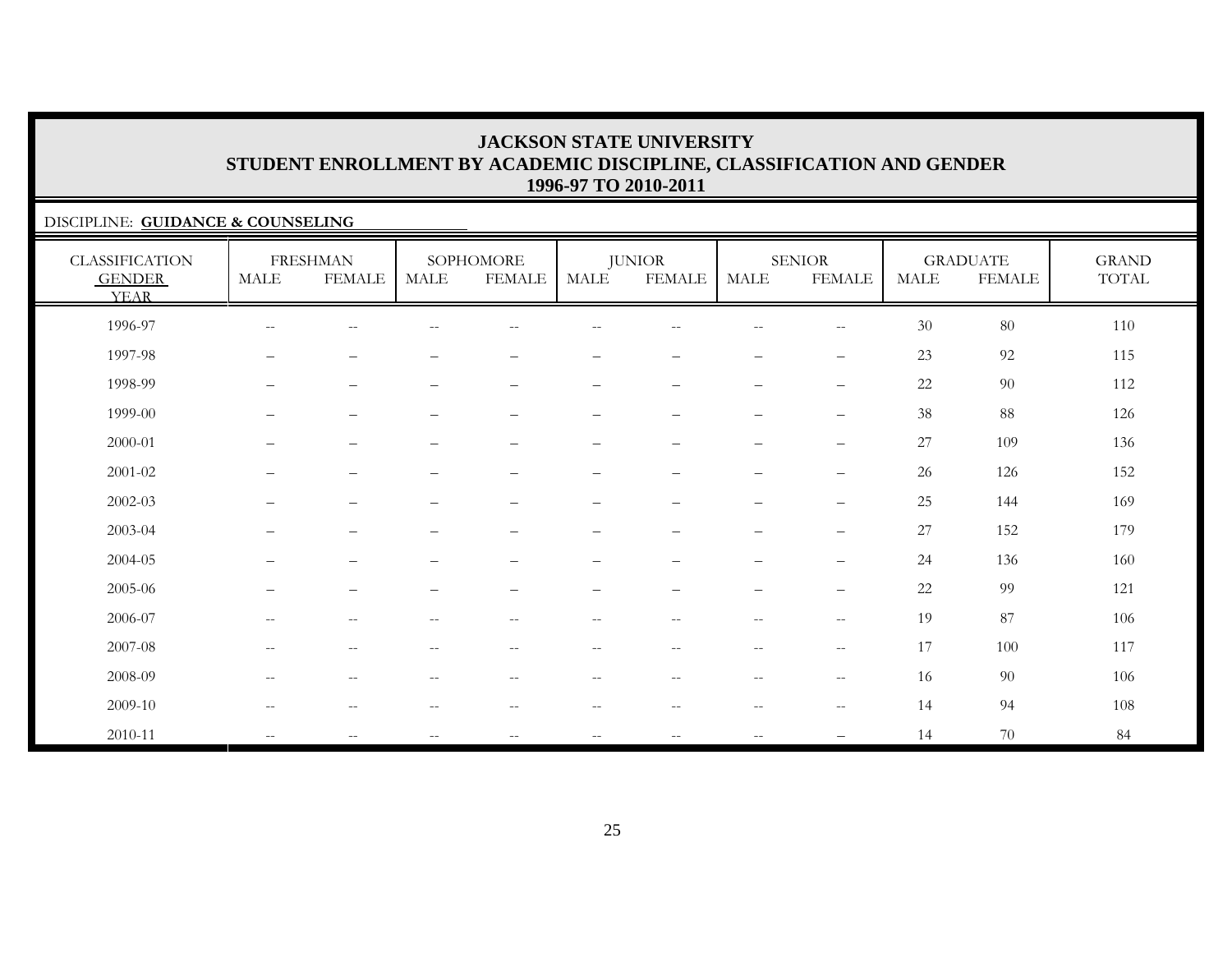### DISCIPLINE: **HAZARDOUS MATERIALS MANAGEMENT**

| <b>CLASSIFICATION</b><br><b>GENDER</b><br><b>YEAR</b> | MALE                     | <b>FRESHMAN</b><br><b>FEMALE</b> | MALE                     | SOPHOMORE<br><b>FEMALE</b>                          | MALE                                                | <b>JUNIOR</b><br><b>FEMALE</b>                      | <b>MALE</b>                                         | <b>SENIOR</b><br><b>FEMALE</b> | <b>MALE</b>    | <b>GRADUATE</b><br><b>FEMALE</b> | <b>GRAND</b><br>TOTAL |
|-------------------------------------------------------|--------------------------|----------------------------------|--------------------------|-----------------------------------------------------|-----------------------------------------------------|-----------------------------------------------------|-----------------------------------------------------|--------------------------------|----------------|----------------------------------|-----------------------|
| 1996-97                                               | $\overline{\phantom{m}}$ | $-\, -$                          |                          |                                                     |                                                     | --                                                  | $\sim$ $\sim$                                       | $- -$                          | $\overline{9}$ | $\sqrt{5}$                       | 14                    |
| 1997-98                                               | $\overline{\phantom{0}}$ | $\overline{\phantom{0}}$         |                          |                                                     |                                                     | -                                                   |                                                     | $\qquad \qquad -$              | $\,8\,$        | $\,8\,$                          | 16                    |
| 1998-99                                               | —                        | $\overline{\phantom{0}}$         |                          | $\qquad \qquad -$                                   | -                                                   | $\overline{\phantom{m}}$                            | $\qquad \qquad -$                                   | $\qquad \qquad -$              | $\,8\,$        | $\sqrt{5}$                       | 13                    |
| 1999-00                                               |                          | $\overline{\phantom{0}}$         |                          | —                                                   | $\overline{\phantom{0}}$                            | -                                                   | $\overline{\phantom{0}}$                            | $\qquad \qquad -$              | $\overline{2}$ | 6                                | $8\,$                 |
| 2000-01                                               |                          | $\overline{\phantom{0}}$         |                          |                                                     |                                                     |                                                     | $\overline{\phantom{0}}$                            | $\qquad \qquad -$              | $\sqrt{2}$     | 6                                | $8\,$                 |
| 2001-02                                               |                          |                                  |                          |                                                     |                                                     |                                                     |                                                     | —                              | 5              | $\overline{4}$                   | $\overline{9}$        |
| $2002 - 03$                                           |                          | $\overline{\phantom{0}}$         |                          | $\overline{\phantom{0}}$                            | $\overline{\phantom{0}}$                            |                                                     | $\overline{\phantom{0}}$                            | $\qquad \qquad -$              | 7              | $\overline{7}$                   | 14                    |
| 2003-04                                               |                          | $\overline{\phantom{0}}$         |                          |                                                     | $\overline{\phantom{0}}$                            |                                                     |                                                     | $\overline{\phantom{0}}$       | 7              | $\overline{4}$                   | 11                    |
| $2004 - 05$                                           |                          |                                  |                          |                                                     |                                                     |                                                     |                                                     | —                              | $\overline{9}$ | $\mathfrak{Z}$                   | 12                    |
| 2005-06                                               |                          |                                  |                          |                                                     |                                                     |                                                     |                                                     | $\overline{\phantom{0}}$       | $\overline{7}$ | 7                                | 14                    |
| 2006-07                                               | $\overline{\phantom{m}}$ | $\overline{\phantom{m}}$         | $\overline{\phantom{m}}$ | $\hspace{0.05cm} -\hspace{0.05cm} -\hspace{0.05cm}$ | $\hspace{0.05cm} -\hspace{0.05cm} -\hspace{0.05cm}$ | $\hspace{0.05cm} -\hspace{0.05cm} -\hspace{0.05cm}$ | $\hspace{0.05cm} -\hspace{0.05cm} -\hspace{0.05cm}$ | $--$                           | $8\,$          | 6                                | 14                    |
| 2007-08                                               | $\mathbf{u}$             | $\sim$ $-$                       | $\overline{\phantom{m}}$ | $\hspace{0.05cm} -\hspace{0.05cm} -\hspace{0.05cm}$ | $\hspace{0.1mm}-\hspace{0.1mm}-\hspace{0.1mm}$      | $\overline{\phantom{m}}$                            | $\hspace{0.05cm} -\hspace{0.05cm} -\hspace{0.05cm}$ | $\overline{\phantom{m}}$       | 11             | 6                                | 17                    |
| 2008-09                                               | $\overline{\phantom{m}}$ | $\sim$ $-$                       | $\overline{\phantom{m}}$ | $\overline{\phantom{m}}$                            | $\hspace{0.1mm}-\hspace{0.1mm}-\hspace{0.1mm}$      | $\hspace{0.05cm} -\hspace{0.05cm} -\hspace{0.05cm}$ | $\hspace{0.05cm}$ – $\hspace{0.05cm}$               | $--$                           | 13             | $\mathbf{1}$                     | 14                    |
| 2009-10                                               | $\qquad \qquad -$        | $-\, -$                          | --                       | $\overline{\phantom{m}}$                            | $\overline{\phantom{m}}$                            | $-\,-$                                              | $\sim$ $\sim$                                       | $\overline{\phantom{m}}$       | 15             | $\sqrt{2}$                       | 17                    |
| 2010-11                                               | $\mathbf{u}$             | $\overline{\phantom{m}}$         | $\overline{\phantom{a}}$ | $\mathcal{L}=\mathcal{L}$                           | $\hspace{0.05cm} -\hspace{0.05cm} -\hspace{0.05cm}$ | $\overline{\phantom{a}}$                            | $\sim$ $-$                                          |                                | 12             | 6                                | 189                   |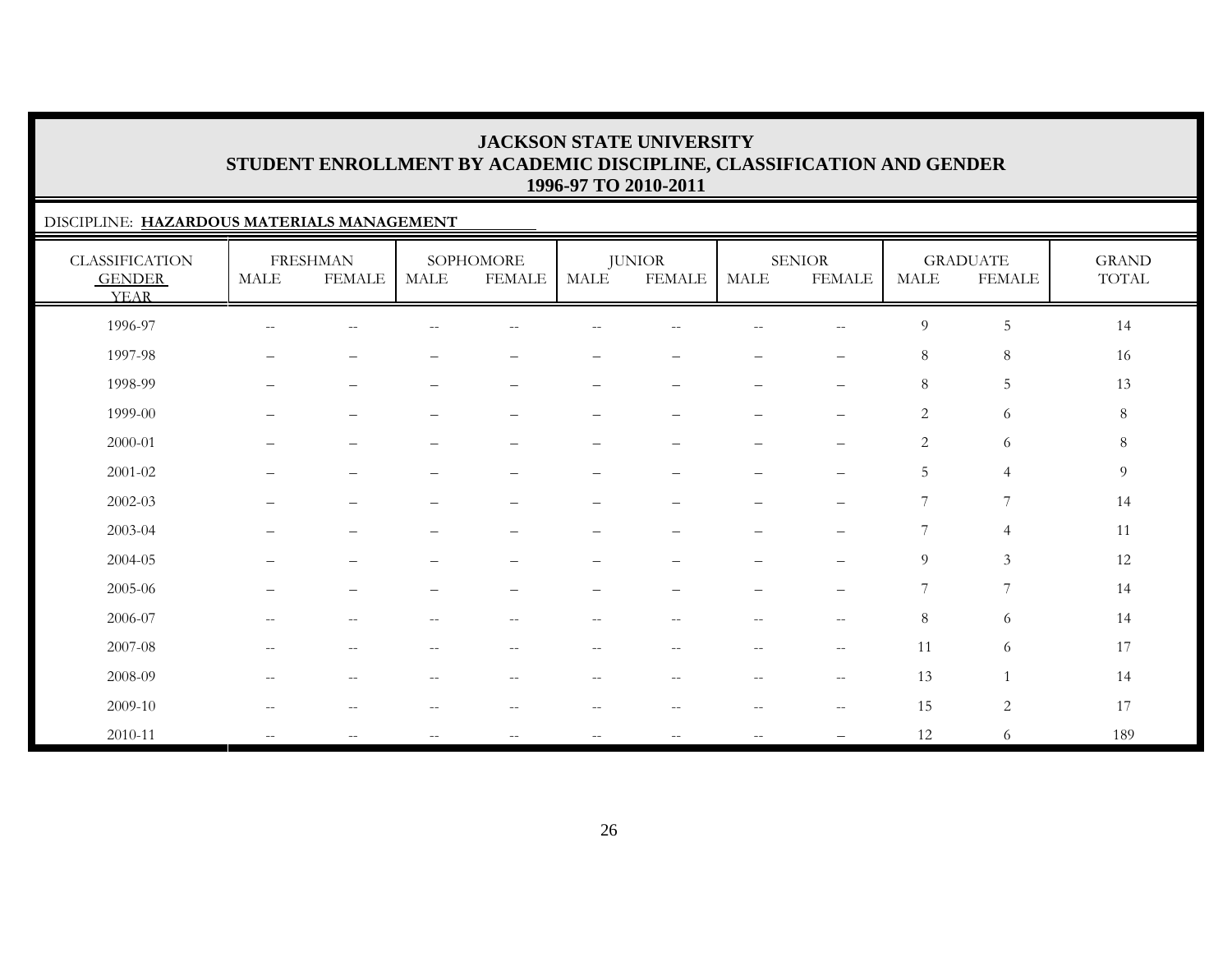### DISCIPLINE: **HEALTH CARE ADMINISTRATION**

| <b>CLASSIFICATION</b><br><b>GENDER</b><br><b>YEAR</b> | <b>MALE</b>              | <b>FRESHMAN</b><br><b>FEMALE</b> | MALE           | SOPHOMORE<br><b>FEMALE</b> | MALE           | <b>JUNIOR</b><br><b>FEMALE</b> | MALE                     | <b>SENIOR</b><br><b>FEMALE</b> | <b>MALE</b>              | <b>GRADUATE</b><br><b>FEMALE</b> | <b>GRAND</b><br>TOTAL                               |
|-------------------------------------------------------|--------------------------|----------------------------------|----------------|----------------------------|----------------|--------------------------------|--------------------------|--------------------------------|--------------------------|----------------------------------|-----------------------------------------------------|
| 1996-97                                               | $\overline{\phantom{m}}$ | $-$                              |                | $\overline{\phantom{m}}$   |                |                                | $- -$                    |                                |                          | $\qquad \qquad -$                | $\hspace{0.05cm} -\hspace{0.05cm} -\hspace{0.05cm}$ |
| 1997-98                                               | $\overline{\phantom{0}}$ | $\overline{\phantom{0}}$         |                |                            |                |                                | $\qquad \qquad -$        |                                | $-$                      | $\overline{\phantom{m}}$         | $-\,-$                                              |
| 1998-99                                               | $\overline{4}$           | 7                                | 2              |                            | $\overline{4}$ | $\overline{4}$                 | $\overline{\phantom{m}}$ | 9                              | $\overline{\phantom{m}}$ | $\overline{\phantom{m}}$         | 31                                                  |
| 1999-00                                               | $\mathbf{1}$             | $\overline{7}$                   | 6              | 16                         | $\overline{c}$ | 10                             | 9                        | 23                             | $\overline{\phantom{0}}$ | $\qquad \qquad -$                | 74                                                  |
| 2000-01                                               | $\overline{2}$           | 14                               | $\mathfrak{Z}$ | 15                         | 6              | 24                             | $\boldsymbol{7}$         | $28\,$                         | $\overline{\phantom{0}}$ |                                  | 99                                                  |
| $2001 - 02$                                           | 6                        | 23                               | 2              | 34                         | 6              | 21                             | $\overline{9}$           | 36                             |                          | $\qquad \qquad -$                | 137                                                 |
| 2002-03                                               | 8                        | 16                               | 7              | 26                         | $\overline{4}$ | 29                             | $8\,$                    | 39                             | $\qquad \qquad -$        | $\qquad \qquad -$                | 137                                                 |
| 2003-04                                               | $\mathbf{1}$             | 18                               | 3              | 22                         | 6              | 29                             | 6                        | 47                             | $\overline{\phantom{0}}$ |                                  | 132                                                 |
| 2004-05                                               | $\mathbf{1}$             | 25                               | $\overline{1}$ | 12                         | $\overline{5}$ | 21                             | 11                       | 49                             |                          | $\qquad \qquad -$                | 130                                                 |
| 2005-06                                               | $\overline{4}$           | 39                               | $\overline{4}$ | 25                         | 6              | 18                             | 6                        | 31                             |                          | $\qquad \qquad -$                | 133                                                 |
| 2006-07                                               | $\overline{7}$           | 41                               | 6              | 23                         | 5              | 27                             | 10                       | 36                             | $\overline{\phantom{m}}$ | $--$                             | 155                                                 |
| 2007-08                                               | 7                        | 36                               | 6              | 26                         | 7              | 29                             | 9                        | 36                             | $\overline{\phantom{m}}$ | $\overline{\phantom{m}}$         | 156                                                 |
| 2008-09                                               | 6                        | 41                               | $\overline{4}$ | 33                         | 6              | 29                             | 13                       | 46                             | $\qquad \qquad -$        | $\qquad \qquad -$                | 178                                                 |
| 2009-10                                               | 11                       | 42                               | 2              | 41                         | $\overline{c}$ | 43                             | $\overline{9}$           | 46                             | --                       | $\qquad \qquad -$                | 196                                                 |
| 2010-11                                               | 9                        | 43                               | 6              | 43                         | $\overline{4}$ | 42                             | 6                        | 51                             | $\qquad \qquad -$        | $\qquad \qquad -$                | 204                                                 |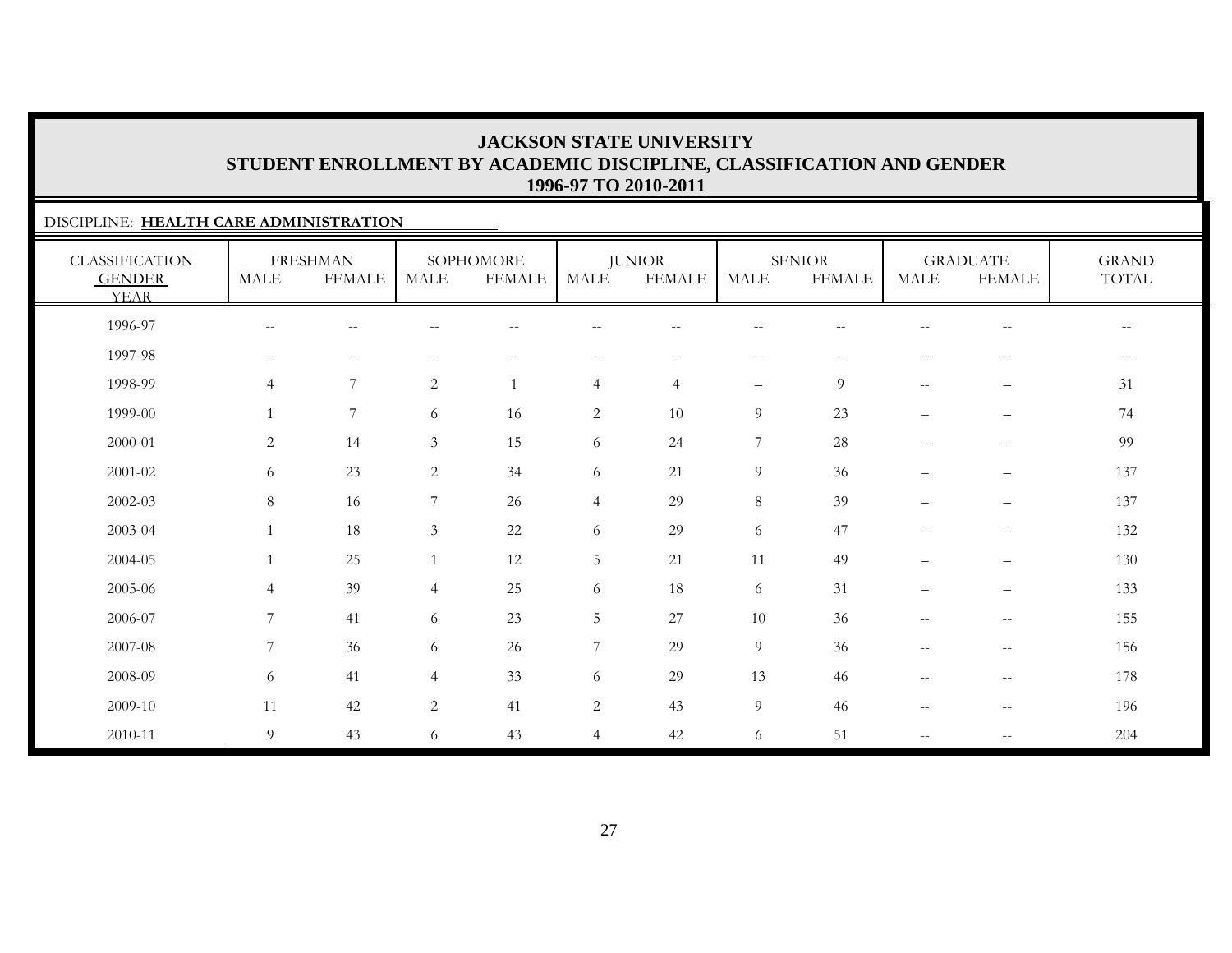### DISCIPLINE: **HEALTH, PHYSICAL EDUCATION AND RECREATION** CLASSIFICATION GENDER YEARFRESHMAN MALE FEMALESOPHOMORE MALE FEMALEJUNIOR MALE FEMALESENIORMALE FEMALEGRADUATE MALE FEMALEGRAND TOTAL1996-97 24 9 22 3 19 7 24 9 17 3 1371997-98 20 3 22 6 29 7 32 15 15 3 1521998-99 26 5 21 1 18 6 39 22 8 6 152152 1999-00 20 7 18 3 30 8 55 15 7 4 1672000-01 19 11 16 8 33 13 46 17 9 3 1752001-02 37 11 22 8 28 13 60 14 9 2 2042002-03 37 11 34 11 30 13 54 19 14 6 2292003-04 19 7 24 9 38 15 50 17 12 9 2002004-05 32 7 22 8 23 10 62 19 11 13 2072005-06 31 14 27 16 36 13 41 18 13 21 230230 2006-07 25 15 45 11 18 18 51 28 21 23 2552007-08 39 12 28 12 41 22 52 27 25 22 2802008-09 35 20 23 7 30 14 56 29 31 25 2702009-10 39 17 25 19 26 16 62 29 31 18 2822010-11 37 9 56 13 35 19 63 26 38 18 314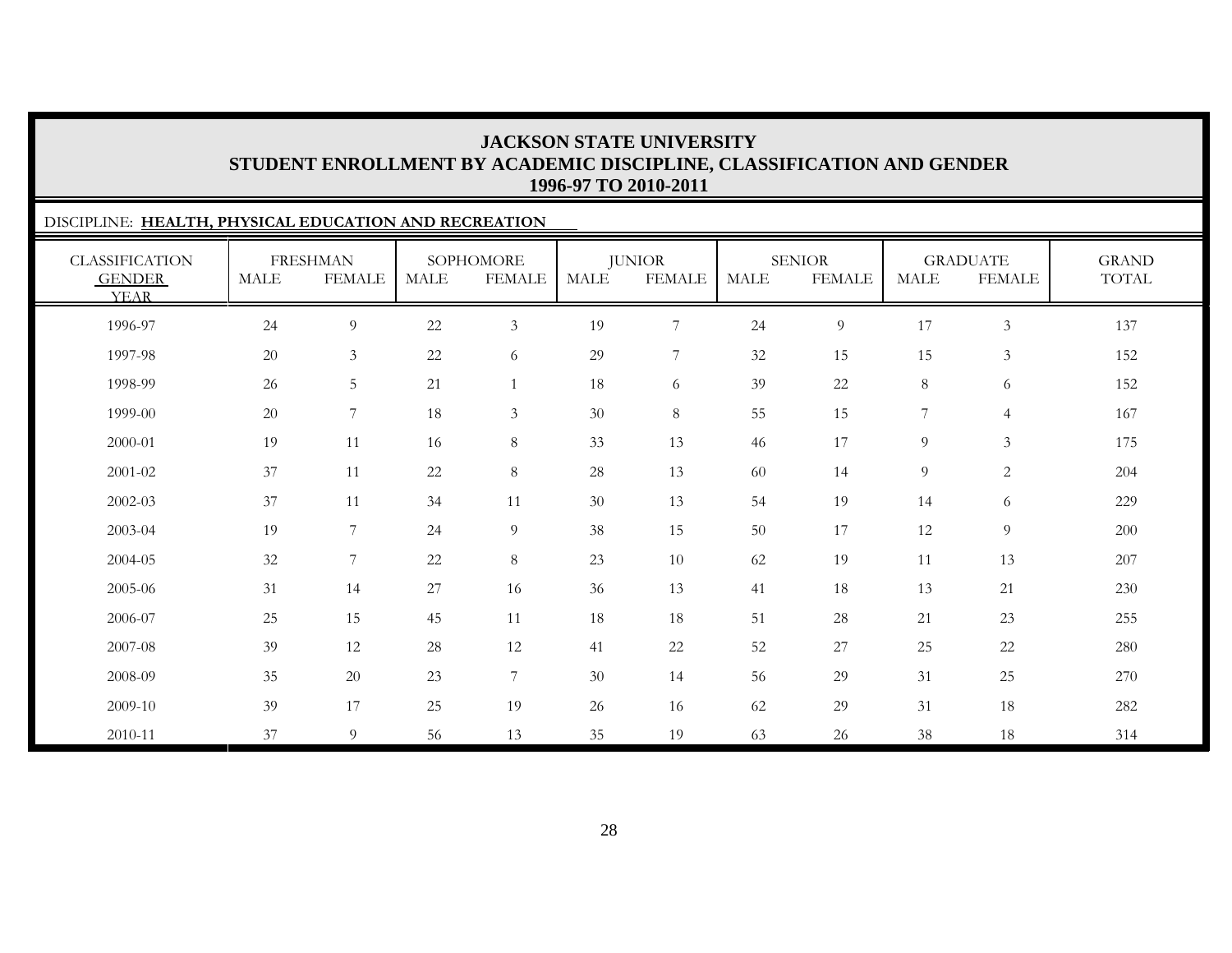### DISCIPLINE: **HIGHER EDUCATION ADMINISTRATION**

| <b>CLASSIFICATION</b><br><b>GENDER</b><br><b>YEAR</b> | MALE                                                | <b>FRESHMAN</b><br><b>FEMALE</b> | <b>MALE</b>                                         | SOPHOMORE<br><b>FEMALE</b> | MALE                     | <b>JUNIOR</b><br><b>FEMALE</b>                      | MALE                                           | <b>SENIOR</b><br><b>FEMALE</b>                      | MALE                     | <b>GRADUATE</b><br><b>FEMALE</b> | <b>GRAND</b><br>$\operatorname{TOTAL}$ |
|-------------------------------------------------------|-----------------------------------------------------|----------------------------------|-----------------------------------------------------|----------------------------|--------------------------|-----------------------------------------------------|------------------------------------------------|-----------------------------------------------------|--------------------------|----------------------------------|----------------------------------------|
| 1996-97                                               | $\overline{\phantom{0}}$                            | -                                |                                                     |                            |                          |                                                     |                                                |                                                     |                          |                                  | $\overline{\phantom{m}}$               |
| 1997-98                                               | $\qquad \qquad -$                                   | $\qquad \qquad -$                |                                                     |                            | -                        | $\overline{\phantom{m}}$                            | $\qquad \qquad -$                              | -                                                   | —                        | $\qquad \qquad -$                | $\overline{\phantom{m}}$               |
| 1998-99                                               | $\overline{\phantom{0}}$                            | $\qquad \qquad -$                | -                                                   | $\qquad \qquad -$          | —                        | $\overline{\phantom{m}}$                            | $\qquad \qquad -$                              | $\overline{\phantom{m}}$                            | $\overline{\phantom{0}}$ | $\overline{\phantom{m}}$         | --                                     |
| 1999-00                                               |                                                     | $\qquad \qquad -$                |                                                     |                            | -                        | $\qquad \qquad -$                                   | $\qquad \qquad -$                              |                                                     | —                        | $\qquad \qquad -$                | $- -$                                  |
| $2000 - 01$                                           |                                                     | $\qquad \qquad -$                |                                                     |                            | $\overline{\phantom{0}}$ | $\overline{\phantom{0}}$                            | $\overline{\phantom{0}}$                       |                                                     | $\overline{\phantom{0}}$ | $\overline{\phantom{0}}$         | $- -$                                  |
| $2001 - 02$                                           |                                                     | $\qquad \qquad -$                |                                                     |                            | $\overline{\phantom{0}}$ |                                                     | $\qquad \qquad -$                              |                                                     |                          | $\qquad \qquad -$                | $\qquad \qquad -$                      |
| 2002-03                                               |                                                     | $\qquad \qquad -$                |                                                     |                            | —                        |                                                     | $\qquad \qquad -$                              |                                                     | -                        | $\qquad \qquad -$                | $- -$                                  |
| 2003-04                                               |                                                     | $\qquad \qquad -$                |                                                     |                            | $\overline{\phantom{0}}$ |                                                     | —                                              |                                                     |                          | $\qquad \qquad -$                | $\qquad \qquad -$                      |
| 2004-05                                               |                                                     | -                                |                                                     |                            |                          |                                                     |                                                | $\qquad \qquad -$                                   | 8                        | 22                               | 30                                     |
| 2005-06                                               |                                                     |                                  |                                                     |                            |                          |                                                     |                                                | $\qquad \qquad -$                                   | 17                       | 34                               | 51                                     |
| 2006-07                                               | $\overline{\phantom{0}}$                            | $\overline{\phantom{0}}$         |                                                     |                            | —                        | $\overline{\phantom{0}}$                            | $\overline{\phantom{m}}$                       | $\overline{\phantom{m}}$                            | 17                       | 27                               | 44                                     |
| 2007-08                                               | $\hspace{0.05cm} -\hspace{0.05cm} -\hspace{0.05cm}$ | $\overline{\phantom{m}}$         | $\hspace{0.05cm} -\hspace{0.05cm} -\hspace{0.05cm}$ | $\overline{\phantom{m}}$   | $- -$                    | $\hspace{0.05cm} -\hspace{0.05cm} -\hspace{0.05cm}$ | $\hspace{0.1mm}-\hspace{0.1mm}-\hspace{0.1mm}$ | $\hspace{0.05cm} -\hspace{0.05cm} -\hspace{0.05cm}$ | 16                       | 25                               | 41                                     |
| 2008-09                                               | $\overline{\phantom{m}}$                            | $\qquad \qquad -$                | $-$                                                 | $- -$                      | $- -$                    | $\overline{\phantom{m}}$                            | $\overline{\phantom{m}}$                       | $\hspace{0.05cm} -\hspace{0.05cm} -\hspace{0.05cm}$ | 13                       | 30                               | 43                                     |
| 2009-10                                               | $-$                                                 |                                  |                                                     |                            | --                       |                                                     |                                                | $\sim$ $\sim$                                       | 12                       | 34                               | 46                                     |
| 2010-11                                               |                                                     |                                  |                                                     |                            |                          |                                                     |                                                | $\overline{\phantom{m}}$                            | 18                       | 36                               | 54                                     |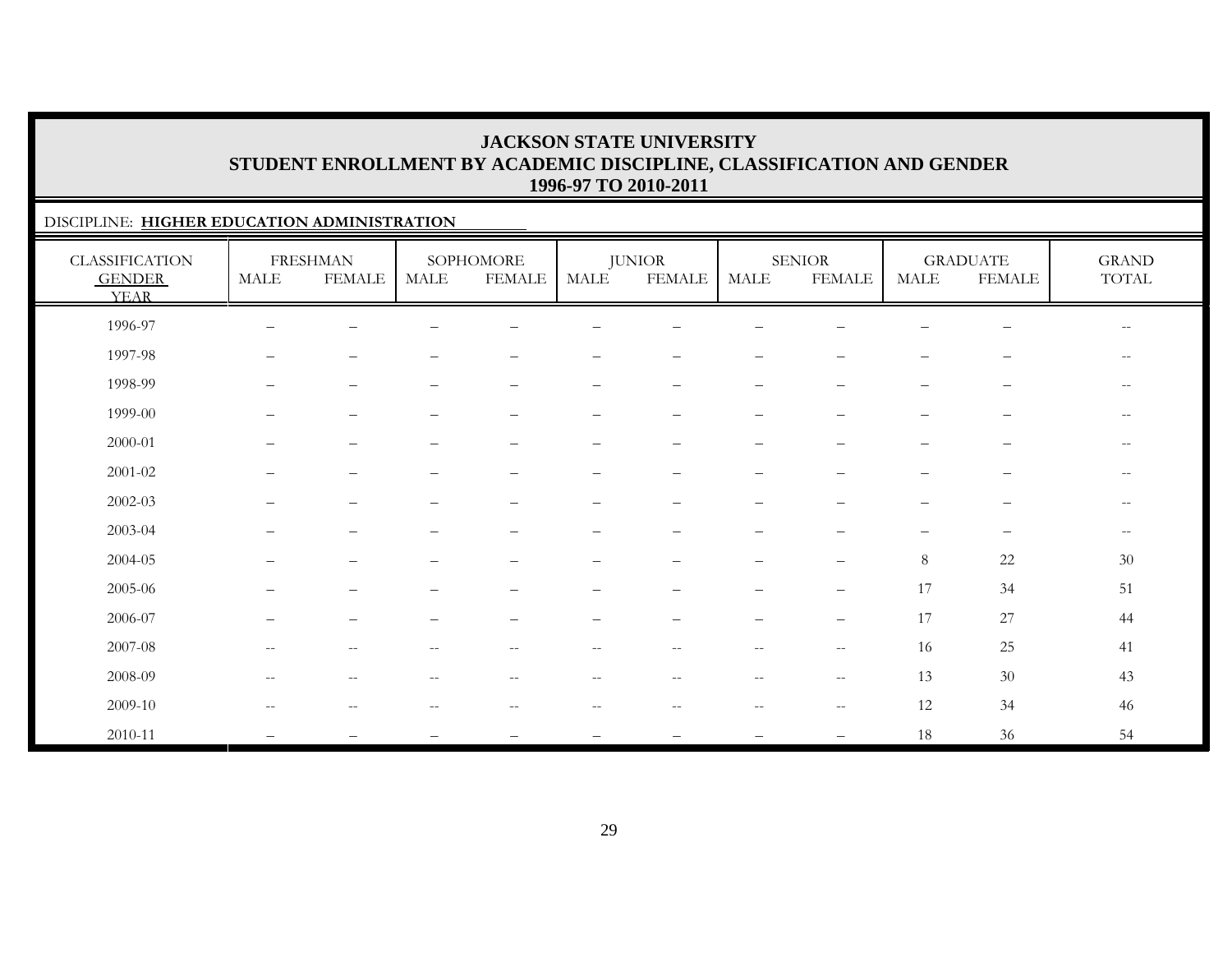| DISCIPLINE: HISTORY                                   |                |                                  |             |                            |                 |                                |             |                                |                       |                                  |                       |
|-------------------------------------------------------|----------------|----------------------------------|-------------|----------------------------|-----------------|--------------------------------|-------------|--------------------------------|-----------------------|----------------------------------|-----------------------|
| <b>CLASSIFICATION</b><br><b>GENDER</b><br><b>YEAR</b> | <b>MALE</b>    | <b>FRESHMAN</b><br><b>FEMALE</b> | <b>MALE</b> | SOPHOMORE<br><b>FEMALE</b> | MALE            | <b>JUNIOR</b><br><b>FEMALE</b> | <b>MALE</b> | <b>SENIOR</b><br><b>FEMALE</b> | $\operatorname{MALE}$ | <b>GRADUATE</b><br><b>FEMALE</b> | <b>GRAND</b><br>TOTAL |
| 1996-97                                               | 2              | $\overline{4}$                   | 6           | $\sqrt{2}$                 | $\,8\,$         | $\overline{c}$                 | 5           | 6                              | 5                     | 5                                | 45                    |
| 1997-98                                               | 10             |                                  | 5           | 3                          | 7               | $\overline{c}$                 | 9           | $\overline{4}$                 | 3                     | 5                                | 49                    |
| 1998-99                                               | 8              | $\mathfrak{Z}$                   | 6           | 2                          | 10              | $\mathfrak{Z}$                 | 9           | $\mathbf{1}$                   | $\overline{4}$        | 6                                | 52                    |
| 1999-00                                               | $\overline{4}$ | $\mathfrak{Z}$                   | 11          | $\mathbf{1}$               | 10              | $\overline{4}$                 | 15          | 6                              | $\overline{4}$        | 6                                | 64                    |
| 2000-01                                               | 5              | $\mathfrak{Z}$                   | 6           | $\sqrt{2}$                 | $\overline{7}$  | 6                              | 20          | 8                              | $\overline{c}$        | $\overline{4}$                   | 63                    |
| 2001-02                                               | 11             | 10                               | 11          | $\overline{c}$             | $\mathbf 5$     | $\mathfrak{Z}$                 | $\,8\,$     | $\overline{7}$                 | 3                     | $\mathbf{1}$                     | 61                    |
| 2002-03                                               | 9              | $\overline{4}$                   | 13          | $\overline{4}$             | $\,8\,$         | 9                              | 10          | 8                              | 5                     | 5                                | 75                    |
| 2003-04                                               | $\overline{5}$ | $\overline{4}$                   | $12\,$      | 6                          | 13              | 8                              | 13          | $\overline{4}$                 | 6                     | 7                                | 78                    |
| 2004-05                                               | 12             | 2                                | 6           | $\overline{7}$             | $7\phantom{.0}$ | 6                              | 12          | 11                             | 9                     | 9                                | 81                    |
| 2005-06                                               | 9              | 3                                | 14          | 5                          | 10              |                                | 5           | 7                              | 8                     | 6                                | 68                    |
| 2006-07                                               | 7              | 3                                | 7           | $\mathfrak{Z}$             | 9               | $\overline{4}$                 | 13          | 5                              | 11                    | 10                               | 51                    |
| 2007-08                                               | 7              | 4                                | 5           | $\overline{4}$             | 10              | $\overline{4}$                 | 12          | 6                              | 10                    | 9                                | 71                    |
| 2008-09                                               | 8              | 2                                | 6           | $\overline{4}$             | 11              | $8\,$                          | 13          | $\overline{7}$                 | $\overline{7}$        | 10                               | 76                    |
| 2009-10                                               | 8              | $\overline{5}$                   | 9           | 4                          | 5               | 6                              | 11          | 17                             | 12                    | 13                               | 90                    |
| 2010-11                                               | 10             | 3                                | 9           | $\overline{4}$             | 13              | $\overline{c}$                 | 12          | 13                             | 14                    | 17                               | 97                    |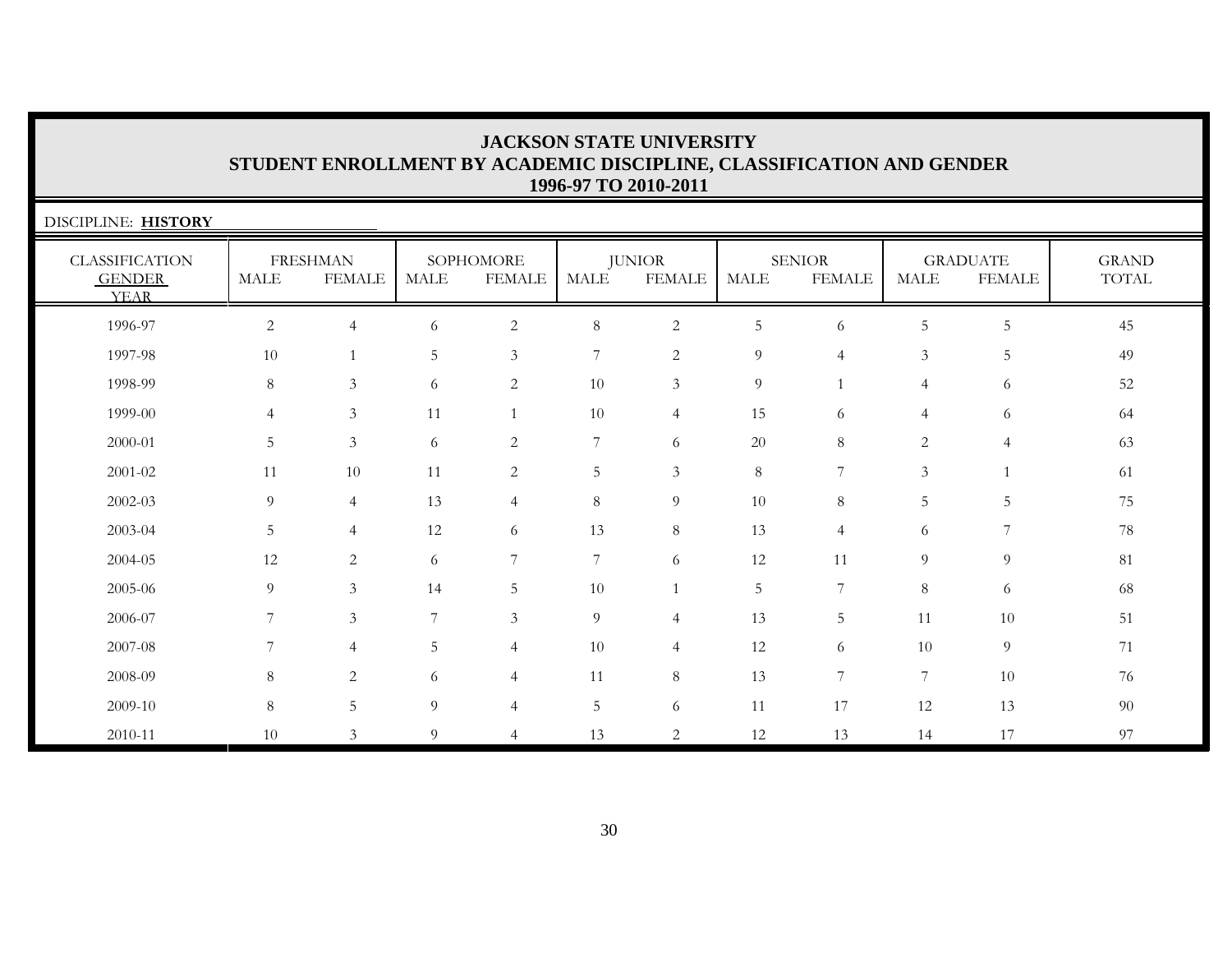### DISCIPLINE: **INDUSTRIAL TECHNOLOGY**

| <b>CLASSIFICATION</b><br><b>GENDER</b><br><b>YEAR</b> | $\operatorname{MALE}$ | <b>FRESHMAN</b><br><b>FEMALE</b> | <b>MALE</b> | SOPHOMORE<br><b>FEMALE</b> | MALE | <b>JUNIOR</b><br><b>FEMALE</b> | <b>MALE</b> | <b>SENIOR</b><br><b>FEMALE</b> | <b>MALE</b>              | <b>GRADUATE</b><br><b>FEMALE</b>                    | <b>GRAND</b><br>TOTAL |
|-------------------------------------------------------|-----------------------|----------------------------------|-------------|----------------------------|------|--------------------------------|-------------|--------------------------------|--------------------------|-----------------------------------------------------|-----------------------|
| 1996-97                                               | 60                    | 12                               | 40          | 6                          | 37   | 6                              | 59          | 13                             | $- -$                    | $\overline{\phantom{m}}$                            | 233                   |
| 1997-98                                               | 48                    | $\overline{7}$                   | 51          | 9                          | 37   | 7                              | 60          | 13                             | $\qquad \qquad -$        | $\qquad \qquad$                                     | 232                   |
| 1998-99                                               | 47                    | 11                               | 40          | $7\phantom{.0}$            | 45   | 8                              | 57          | 12                             | $\qquad \qquad -$        | $\overline{\phantom{m}}$                            | 227                   |
| 1999-00                                               | 35                    | 14                               | 34          | $\mathfrak{Z}$             | 49   | $8\,$                          | 57          | 11                             | $\overline{\phantom{0}}$ | $\overline{\phantom{m}}$                            | 211                   |
| 2000-01                                               | 37                    | 15                               | 24          | 10                         | 46   | $5\phantom{.}$                 | 61          | 11                             | $\qquad \qquad -$        | —                                                   | 209                   |
| $2001 - 02$                                           | 38                    | $20\,$                           | 41          | 10                         | 44   | 12                             | 56          | 15                             | $\qquad \qquad -$        | -                                                   | 236                   |
| 2002-03                                               | 32                    | $\overline{9}$                   | 35          | 17                         | 43   | 17                             | 69          | 14                             | $\overline{\phantom{0}}$ | —                                                   | 236                   |
| 2003-04                                               | 37                    | $\overline{7}$                   | $32\,$      | 6                          | 31   | 18                             | 80          | 24                             | $\overline{\phantom{0}}$ | $\qquad \qquad$                                     | 235                   |
| 2004-05                                               | 41                    | $\,8\,$                          | 26          | $\mathfrak{Z}$             | 31   | 6                              | 43          | 25                             | $\qquad \qquad -$        | —                                                   | 183                   |
| 2005-06                                               | 41                    | 10                               | 36          | $\overline{4}$             | 28   | $7\overline{ }$                | 37          | 12                             | $\qquad \qquad -$        | $\qquad \qquad$                                     | 175                   |
| 2006-07                                               | 34                    | $\overline{4}$                   | 17          | $\overline{c}$             | 27   | 10                             | 42          | 8                              | $\overline{\phantom{a}}$ | $\hspace{0.05cm} -\hspace{0.05cm} -\hspace{0.05cm}$ | 144                   |
| 2007-08                                               | 31                    | 5                                | 18          | $\mathfrak{Z}$             | 17   | $\overline{4}$                 | 45          | 10                             | $\overline{\phantom{a}}$ | $\hspace{0.05cm} -\hspace{0.05cm} -\hspace{0.05cm}$ | 133                   |
| 2008-09                                               | 14                    | $\overline{4}$                   | 29          | 6                          | 19   | 5                              | 28          | 8                              | $\qquad \qquad -$        | $-\,-$                                              | 113                   |
| 2009-10                                               | 14                    |                                  | 17          | $\overline{4}$             | 21   | $\overline{9}$                 | 27          | 8                              | $-$                      | $\overline{\phantom{m}}$                            | 101                   |
| 2010-11                                               | 11                    | 2                                | 11          | $\overline{4}$             | 17   | $\overline{4}$                 | 36          | 10                             | $\overline{\phantom{a}}$ | $\hspace{0.05cm} -\hspace{0.05cm} -\hspace{0.05cm}$ | 95                    |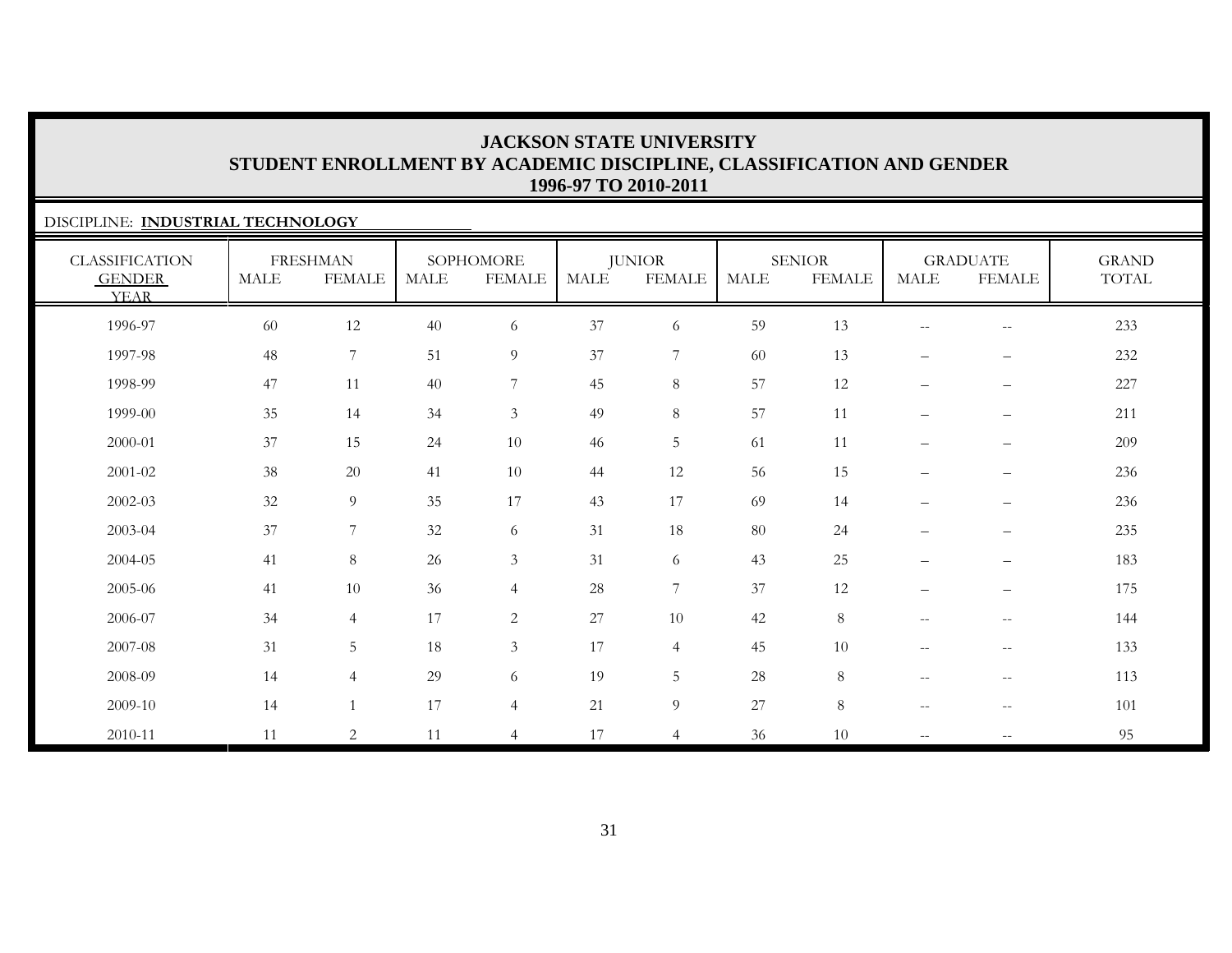| DISCIPLINE: MANAGEMENT                                |             |                                  |             |                            |             |                                |             |                                |                                                       |                                                     |                              |
|-------------------------------------------------------|-------------|----------------------------------|-------------|----------------------------|-------------|--------------------------------|-------------|--------------------------------|-------------------------------------------------------|-----------------------------------------------------|------------------------------|
| <b>CLASSIFICATION</b><br><b>GENDER</b><br><b>YEAR</b> | <b>MALE</b> | <b>FRESHMAN</b><br><b>FEMALE</b> | <b>MALE</b> | SOPHOMORE<br><b>FEMALE</b> | <b>MALE</b> | <b>JUNIOR</b><br><b>FEMALE</b> | <b>MALE</b> | <b>SENIOR</b><br><b>FEMALE</b> | <b>MALE</b>                                           | <b>GRADUATE</b><br><b>FEMALE</b>                    | <b>GRAND</b><br><b>TOTAL</b> |
| 1996-97                                               | 11          | $7\overline{ }$                  | $\mathbf 5$ | $\overline{4}$             | $10\,$      | 12                             | 19          | 17                             | $\overline{\phantom{m}}$                              | $\hspace{0.05cm} -\hspace{0.05cm} -\hspace{0.05cm}$ | 85                           |
| 1997-98                                               | 12          | 10                               | 11          | 9                          | 12          | 12                             | 11          | 15                             | $\qquad \qquad -$                                     | $\overline{\phantom{m}}$                            | 92                           |
| 1998-99                                               | 15          | 7                                | 12          | 8                          | 17          | 9                              | 26          | 26                             | $\overline{\phantom{m}}$                              | $\qquad \qquad -$                                   | 120                          |
| 1999-00                                               | 17          | 6                                | 16          | 10                         | 17          | 18                             | 28          | 29                             | $\overline{\phantom{0}}$                              | $\overline{\phantom{0}}$                            | 141                          |
| 2000-01                                               | 10          | 13                               | 19          | 8                          | 19          | $\overline{9}$                 | 35          | 29                             | $\qquad \qquad -$                                     | $\qquad \qquad -$                                   | 142                          |
| 2001-02                                               | 12          | 17                               | 16          | 18                         | 18          | 10                             | 25          | 31                             |                                                       | $\overline{\phantom{0}}$                            | 147                          |
| 2002-03                                               | 31          | 20                               | 12          | 17                         | 12          | 20                             | 31          | 31                             |                                                       | $\qquad \qquad -$                                   | 174                          |
| 2003-04                                               | 32          | 16                               | $22\,$      | 25                         | 12          | 21                             | 25          | 28                             |                                                       |                                                     | 181                          |
| 2004-05                                               | 16          | 11                               | 13          | 16                         | 19          | 13                             | 34          | 35                             | $\qquad \qquad -$                                     | $\qquad \qquad -$                                   | 157                          |
| 2005-06                                               | 12          | 12                               | 17          | 18                         | 26          | 21                             | 33          | 29                             | $\overline{\phantom{m}}$                              |                                                     | 168                          |
| 2006-07                                               | 18          | 17                               | $8\,$       | 13                         | 21          | 25                             | 41          | 46                             | $\mathbf{u}$                                          | $\mathbf{u}$                                        | 189                          |
| 2007-08                                               | 18          | $8\,$                            | $8\,$       | 10                         | 14          | 14                             | 34          | 42                             | $\overline{\phantom{m}}$                              | $\hspace{0.05cm} -\hspace{0.05cm} -\hspace{0.05cm}$ | 148                          |
| 2008-09                                               | 20          | 14                               | 9           | 10                         | 9           | 25                             | 23          | 33                             | $\hspace{0.05cm} - \hspace{0.05cm} - \hspace{0.05cm}$ | $\hspace{0.05cm}$ – $\hspace{0.05cm}$               | 143                          |
| 2009-10                                               | 17          | 16                               | 16          | 9                          | 13          | 17                             | 23          | 59                             | $--$                                                  | $\overline{\phantom{m}}$                            | 170                          |
| 2010-11                                               | 17          | 11                               | 19          | 11                         | 15          | 17                             | 27          | 40                             | $ -$                                                  |                                                     | 157                          |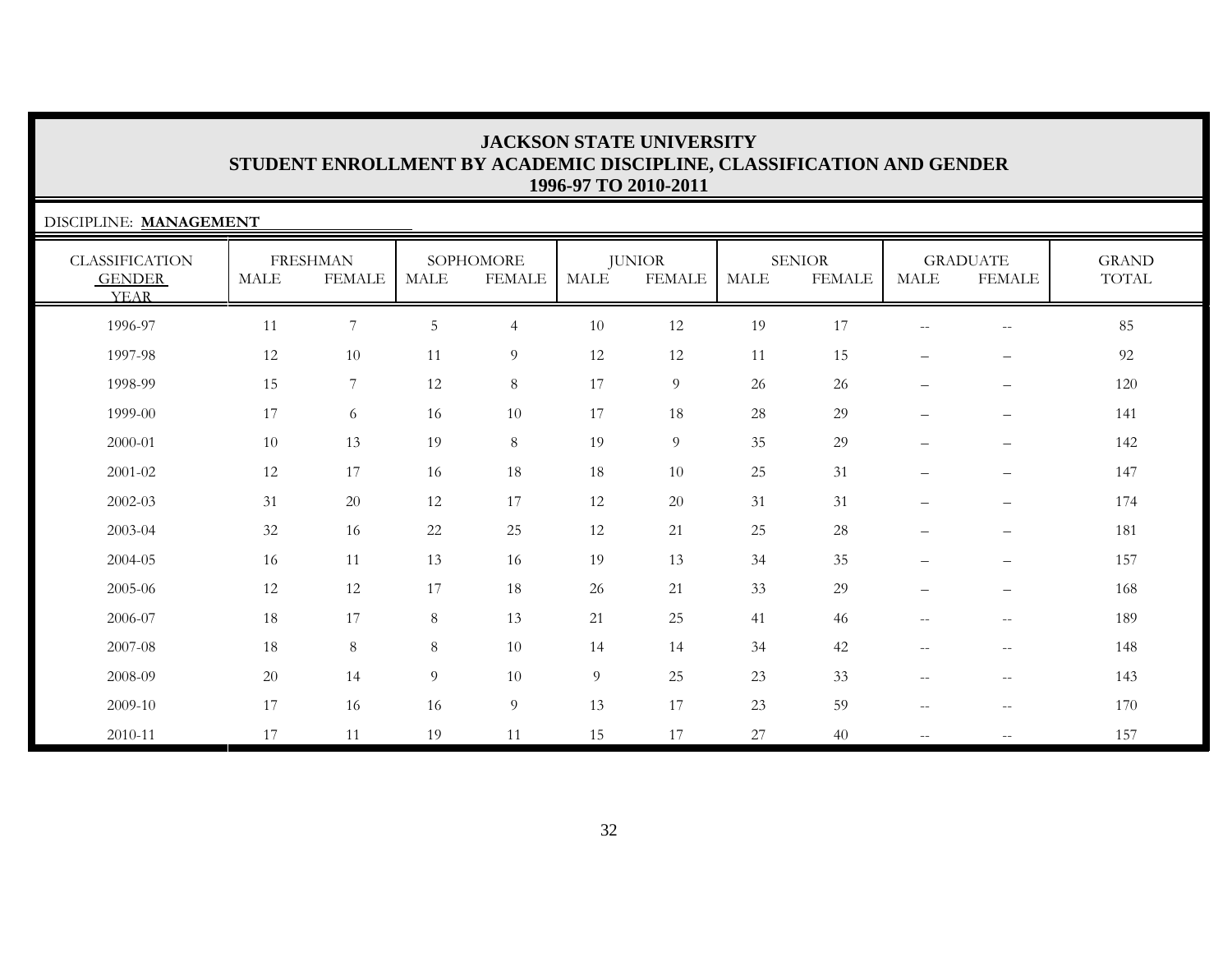| DISCIPLINE: MARKETING                                 |             |                                  |             |                            |                |                                |             |                                |                          |                                                     |                       |
|-------------------------------------------------------|-------------|----------------------------------|-------------|----------------------------|----------------|--------------------------------|-------------|--------------------------------|--------------------------|-----------------------------------------------------|-----------------------|
| <b>CLASSIFICATION</b><br><b>GENDER</b><br><b>YEAR</b> | <b>MALE</b> | <b>FRESHMAN</b><br><b>FEMALE</b> | <b>MALE</b> | SOPHOMORE<br><b>FEMALE</b> | <b>MALE</b>    | <b>JUNIOR</b><br><b>FEMALE</b> | <b>MALE</b> | <b>SENIOR</b><br><b>FEMALE</b> | <b>MALE</b>              | <b>GRADUATE</b><br><b>FEMALE</b>                    | <b>GRAND</b><br>TOTAL |
| 1996-97                                               | 13          | 10                               | 11          | $8\,$                      | 18             | 10                             | 16          | 18                             | $\overline{\phantom{m}}$ | $\overline{\phantom{m}}$                            | 104                   |
| 1997-98                                               | 16          | 9                                | 7           | 9                          | 19             | 11                             | 22          | 15                             | $\overline{\phantom{m}}$ | $\qquad \qquad -$                                   | 108                   |
| 1998-99                                               | 24          | 19                               | 15          | 12                         | 12             | 13                             | 25          | 17                             | $\qquad \qquad -$        | $\overline{\phantom{m}}$                            | 137                   |
| 1999-00                                               | 12          | 14                               | 21          | 18                         | 25             | 12                             | 15          | 16                             | $\qquad \qquad -$        | $\qquad \qquad -$                                   | 133                   |
| 2000-01                                               | 16          | 19                               | 12          | 12                         | 21             | 21                             | 29          | 19                             | $\qquad \qquad -$        | $\qquad \qquad -$                                   | 149                   |
| 2001-02                                               | 21          | 16                               | 9           | 16                         | 15             | 16                             | 27          | 22                             | $\overline{\phantom{0}}$ | $\qquad \qquad -$                                   | 142                   |
| 2002-03                                               | 20          | 12                               | 24          | 15                         | 13             | 16                             | 27          | 23                             |                          | $\qquad \qquad -$                                   | 150                   |
| 2003-04                                               | 28          | 17                               | 11          | 11                         | 19             | 20                             | 25          | 18                             |                          | $\qquad \qquad -$                                   | 149                   |
| 2004-05                                               | 23          | 16                               | 17          | 12                         | 16             | 17                             | 28          | 24                             | $\qquad \qquad -$        | $\qquad \qquad -$                                   | 153                   |
| 2005-06                                               | 15          | 24                               | 13          | 18                         | 18             | 15                             | 20          | 18                             | $\qquad \qquad -$        | $\overline{\phantom{m}}$                            | 141                   |
| 2006-07                                               | 26          | 12                               | 15          | 14                         | 19             | 12                             | 24          | 24                             | $\overline{\phantom{m}}$ | $\hspace{0.05cm}$ – $\hspace{0.05cm}$               | 146                   |
| 2007-08                                               | 17          | 14                               | 21          | 11                         | 13             | 14                             | 28          | 18                             | $--$                     | $\mathbf{u}$                                        | 136                   |
| 2008-09                                               | 7           | 15                               | 19          | 15                         | 16             | 14                             | 18          | 15                             | $\overline{\phantom{m}}$ | $\hspace{0.05cm}$ – $\hspace{0.05cm}$               | 119                   |
| 2009-10                                               | 10          | 14                               | 15          | 19                         | 17             | 10                             | 32          | 18                             | $--$                     | $\hspace{0.05cm} -\hspace{0.05cm} -\hspace{0.05cm}$ | 135                   |
| 2010-11                                               | 13          | 16                               | 9           | 11                         | $\overline{9}$ | 17                             | 21          | 18                             | $\mathbf{u}$             | $\hspace{0.05cm} -\hspace{0.05cm} -\hspace{0.05cm}$ | 114                   |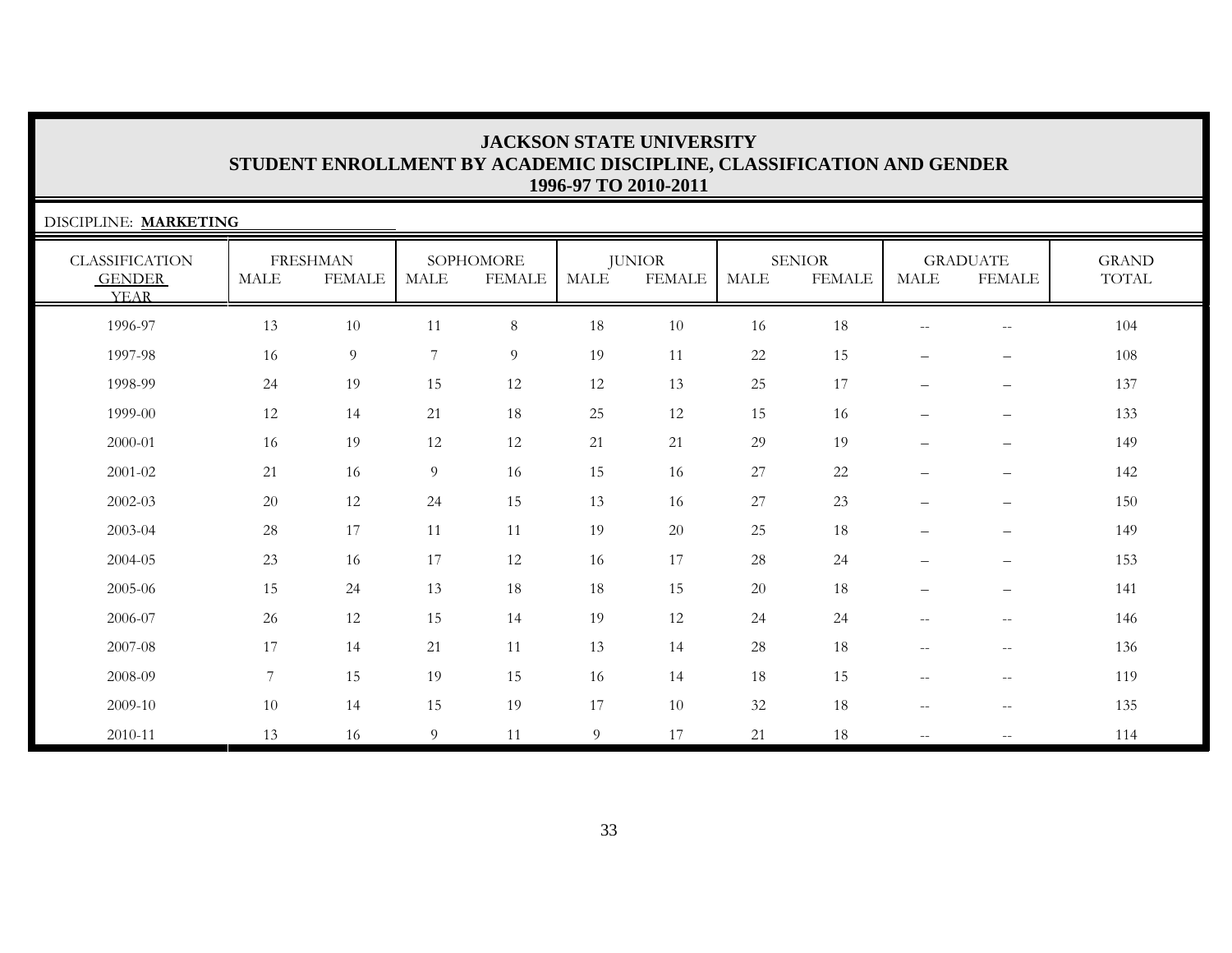### DISCIPLINE: **MASS COMMUNICATIONS**

| <b>CLASSIFICATION</b><br><b>GENDER</b><br><b>YEAR</b> | <b>MALE</b> | <b>FRESHMAN</b><br><b>FEMALE</b> | <b>MALE</b> | SOPHOMORE<br><b>FEMALE</b> | MALE | <b>JUNIOR</b><br><b>FEMALE</b> | MALE   | <b>SENIOR</b><br><b>FEMALE</b> | MALE           | <b>GRADUATE</b><br><b>FEMALE</b> | <b>GRAND</b><br>TOTAL |
|-------------------------------------------------------|-------------|----------------------------------|-------------|----------------------------|------|--------------------------------|--------|--------------------------------|----------------|----------------------------------|-----------------------|
| 1996-97                                               | 39          | 32                               | $17\,$      | 35                         | 19   | 25                             | 21     | $30\,$                         | $\overline{7}$ | 13                               | 238                   |
| 1997-98                                               | 24          | 30                               | 21          | 26                         | 23   | 29                             | $22\,$ | 36                             | 3              | 10                               | 224                   |
| 1998-99                                               | 21          | 24                               | 26          | 19                         | 16   | 31                             | 24     | 33                             |                | $\,8\,$                          | 203                   |
| 1999-00                                               | 17          | 29                               | 21          | 19                         | 22   | 21                             | 22     | 34                             | 3              | $\,8\,$                          | 196                   |
| 2000-01                                               | $22\,$      | 36                               | 16          | 28                         | 19   | 24                             | 27     | 27                             | $\overline{4}$ | 13                               | 216                   |
| 2001-02                                               | 32          | 41                               | 22          | 38                         | 17   | 22                             | $28\,$ | 31                             | 3              | 10                               | 244                   |
| 2002-03                                               | 27          | 47                               | 27          | 33                         | 17   | 33                             | 26     | 34                             | 5              | 14                               | 263                   |
| 2003-04                                               | 22          | 45                               | 22          | 33                         | 23   | 31                             | 21     | 29                             | 7              | 16                               | 249                   |
| 2004-05                                               | 32          | 40                               | 19          | 21                         | 13   | 29                             | 29     | 34                             | 7              | 9                                | 233                   |
| 2005-06                                               | $22\,$      | 42                               | 26          | 26                         | 25   | 27                             | 16     | 34                             | 9              | 15                               | 242                   |
| 2006-07                                               | 39          | 41                               | 20          | 32                         | 19   | 26                             | 29     | 41                             | 9              | 18                               | 274                   |
| 2007-08                                               | 35          | 44                               | 22          | 40                         | 20   | 37                             | 37     | 41                             | 12             | 22                               | 310                   |
| 2008-09                                               | 32          | 49                               | 29          | 31                         | 20   | 35                             | 25     | 39                             | 6              | 17                               | 283                   |
| 2009-10                                               | 27          | 40                               | 17          | 36                         | 33   | 44                             | 24     | 42                             | 11             | 21                               | 295                   |
| 2010-11                                               | 20          | 33                               | 23          | 32                         | 22   | 28                             | 31     | 37                             | 13             | 20                               | 259                   |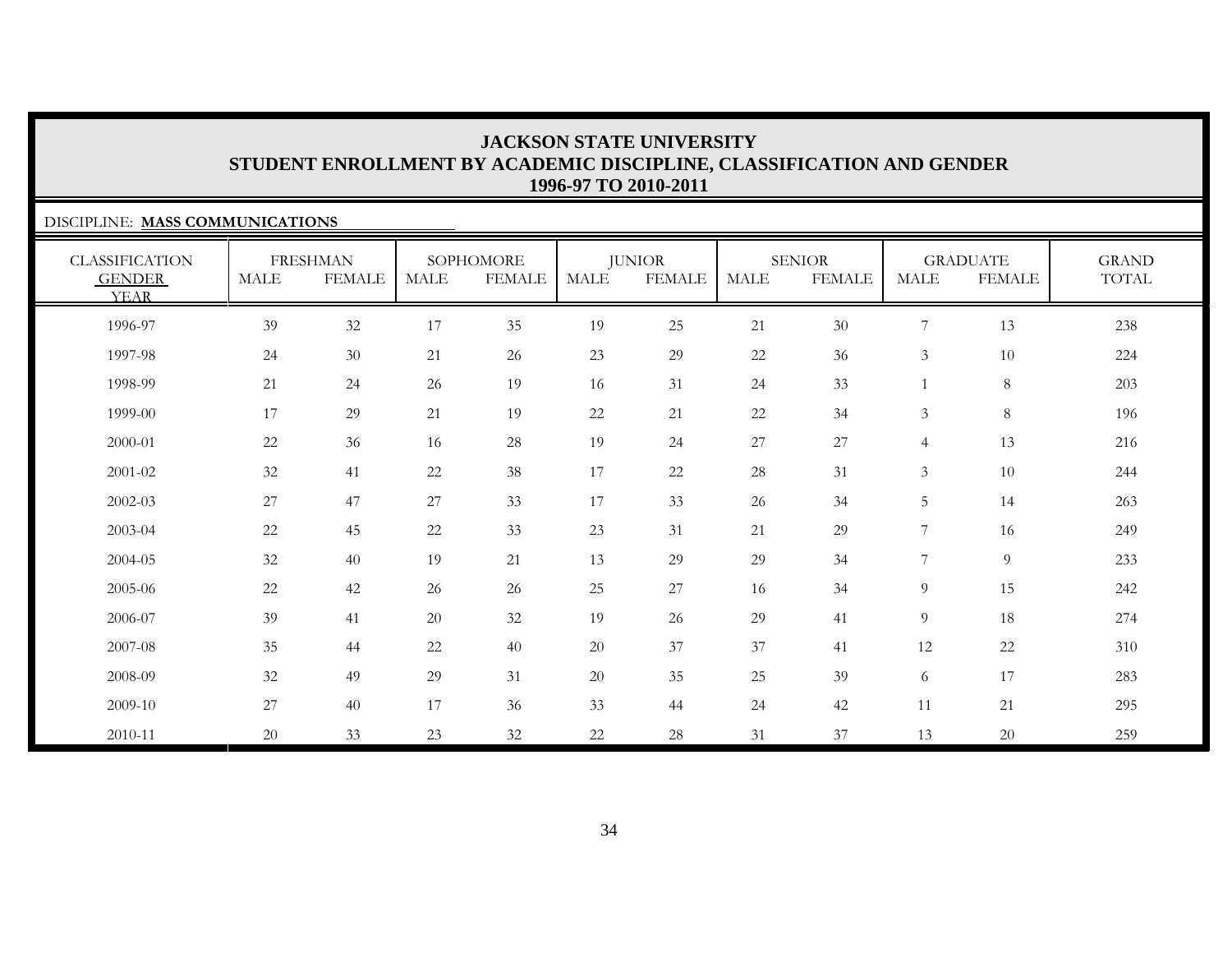| DISCIPLINE: MATHEMATICS                               |                |                                  |                |                            |                |                                |                |                                |                |                                  |                       |
|-------------------------------------------------------|----------------|----------------------------------|----------------|----------------------------|----------------|--------------------------------|----------------|--------------------------------|----------------|----------------------------------|-----------------------|
| <b>CLASSIFICATION</b><br><b>GENDER</b><br><b>YEAR</b> | <b>MALE</b>    | <b>FRESHMAN</b><br><b>FEMALE</b> | <b>MALE</b>    | SOPHOMORE<br><b>FEMALE</b> | <b>MALE</b>    | <b>JUNIOR</b><br><b>FEMALE</b> | <b>MALE</b>    | <b>SENIOR</b><br><b>FEMALE</b> | <b>MALE</b>    | <b>GRADUATE</b><br><b>FEMALE</b> | <b>GRAND</b><br>TOTAL |
| 1996-97                                               | 25             | 13                               | 21             | $\overline{7}$             | $22\,$         | $\overline{4}$                 | 18             | 13                             |                | $\mathfrak{Z}$                   | 127                   |
| 1997-98                                               | 16             | $7\overline{ }$                  | 13             | 12                         | 13             | 7                              | 23             | 7                              | $\mathfrak{Z}$ | 5                                | 106                   |
| 1998-99                                               | 18             | 7                                | 14             | 6                          | 16             | 12                             | 19             | 10                             | $\mathbf{2}$   | 3                                | 107                   |
| 1999-00                                               | 15             | 6                                | 12             | 2                          | 8              | 7                              | 15             | 8                              | $\mathbf{1}$   | 3                                | 77                    |
| 2000-01                                               | 9              | 2                                | 12             | $\mathfrak{Z}$             | $8\,$          | 5                              | 11             | $\overline{4}$                 | $\mathfrak{Z}$ | 5                                | 62                    |
| 2001-02                                               | 6              | $\mathfrak{Z}$                   | $\overline{4}$ | $\overline{2}$             | 6              | $\overline{2}$                 | 10             | $\mathfrak{Z}$                 | $\overline{2}$ | $\mathfrak{Z}$                   | 41                    |
| $2002 - 03$                                           | 6              |                                  | -              | $\overline{4}$             | $\overline{7}$ | 6                              | $\overline{7}$ | $\mathfrak{Z}$                 | -              | 3                                | 37                    |
| 2003-04                                               | 11             | $\overline{2}$                   | $\mathfrak{Z}$ | $\overline{2}$             | ---            | $\sqrt{2}$                     | 7              | $\overline{5}$                 |                | $\overline{2}$                   | 34                    |
| 2004-05                                               | 6              | 2                                | 4              | $\overline{\phantom{0}}$   | $\mathfrak{Z}$ | $\overline{4}$                 | 4              | 3                              | 5              |                                  | 32                    |
| 2005-06                                               | 11             | 10                               | $\overline{2}$ | $\mathfrak{Z}$             | 6              | $\overline{4}$                 | 5              | 3                              | 4              | 3                                | 51                    |
| 2006-07                                               | $\overline{2}$ | $\mathbf{2}$                     | $\overline{2}$ | $\,8\,$                    | $\overline{2}$ |                                | 5              | 7                              | 5              | 4                                | 38                    |
| 2007-08                                               | 6              | 5                                | 2              | $\mathfrak{Z}$             | $\mathbf{1}$   | 9                              | 2              | 5                              | 6              |                                  | 40                    |
| 2008-09                                               | 12             | $\mathfrak{Z}$                   | 5              | $\overline{4}$             | $\overline{c}$ | $\overline{4}$                 |                | $\mathfrak{Z}$                 | $\overline{4}$ | 3                                | 41                    |
| 2009-10                                               | 8              | $\mathfrak{Z}$                   | $\overline{2}$ | $\overline{4}$             | 5              | $\overline{7}$                 | $\mathfrak{Z}$ | $\overline{4}$                 | $\mathfrak{Z}$ | 4                                | 43                    |
| 2010-11                                               | 5              | 10                               | 7              | $\overline{4}$             | 5              | 3                              | $\overline{4}$ | 6                              | 6              | 4                                | 54                    |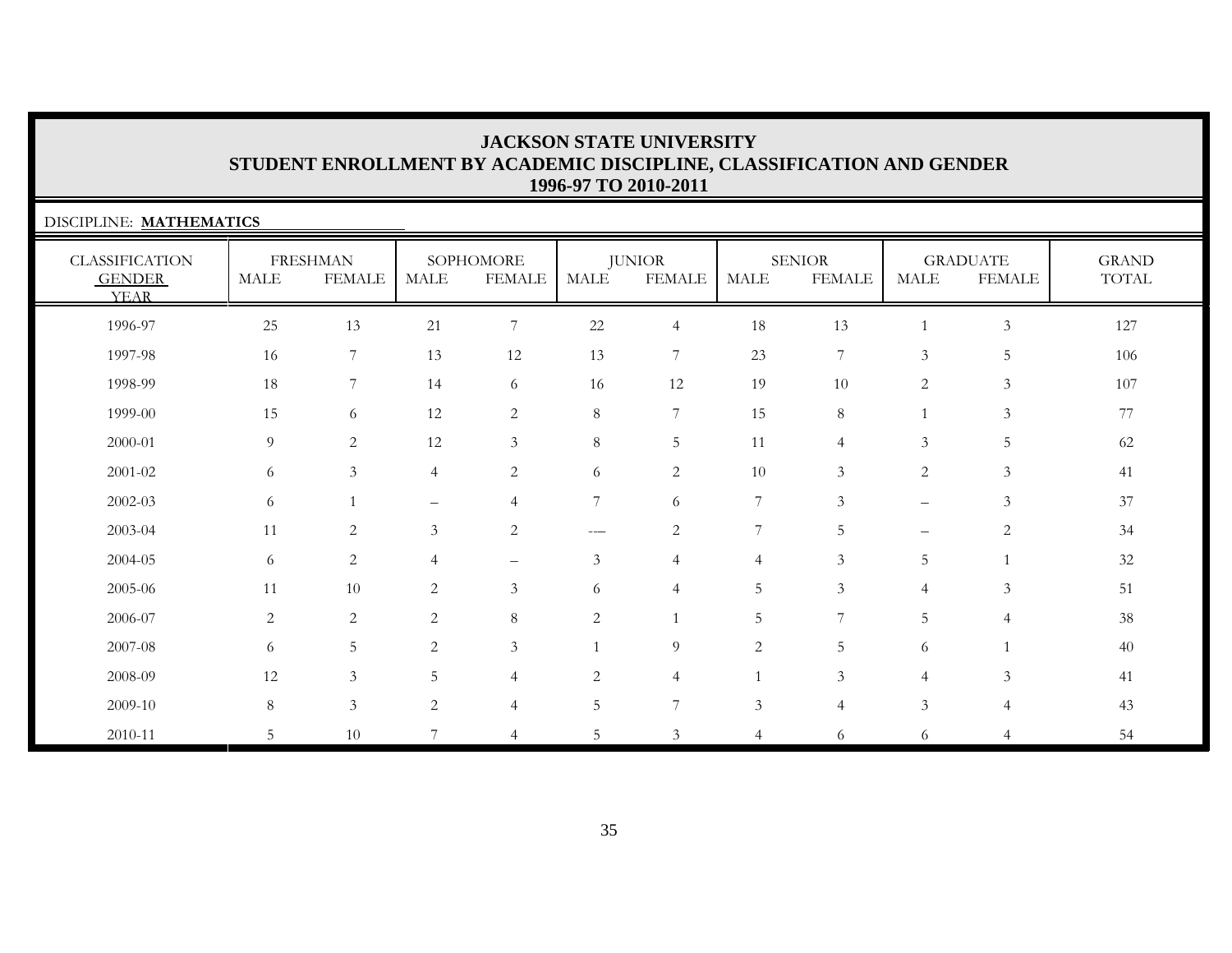### DISCIPLINE: **MATHEMATICS EDUCATION**

| <b>CLASSIFICATION</b><br><b>GENDER</b><br><b>YEAR</b> | MALE                     | <b>FRESHMAN</b><br><b>FEMALE</b> | <b>MALE</b>              | SOPHOMORE<br><b>FEMALE</b> | MALE                     | <b>JUNIOR</b><br><b>FEMALE</b> | <b>MALE</b>              | <b>SENIOR</b><br><b>FEMALE</b> | MALE                                                | <b>GRADUATE</b><br><b>FEMALE</b> | <b>GRAND</b><br>TOTAL |
|-------------------------------------------------------|--------------------------|----------------------------------|--------------------------|----------------------------|--------------------------|--------------------------------|--------------------------|--------------------------------|-----------------------------------------------------|----------------------------------|-----------------------|
| 1996-97                                               |                          | $\sqrt{2}$                       | $\mathfrak{Z}$           | $\mathfrak{Z}$             | $\mathfrak{Z}$           | $\overline{2}$                 | $\overline{5}$           | $-$                            | $\hspace{0.05cm} -\hspace{0.05cm} -\hspace{0.05cm}$ | $\overline{4}$                   | 23                    |
| 1997-98                                               | $\mathbf{1}$             | $\mathfrak{Z}$                   |                          | $\overline{2}$             |                          |                                | $\overline{c}$           | $\overline{4}$                 | $\qquad \qquad -$                                   | $\mathfrak{Z}$                   | 18                    |
| 1998-99                                               | $\mathbf{1}$             | $\sqrt{2}$                       |                          | $\overline{2}$             |                          | $\sqrt{2}$                     |                          | 5                              | $\qquad \qquad -$                                   | $\overline{2}$                   | 17                    |
| 1999-00                                               | $\mathbf{1}$             | $\sqrt{2}$                       | $\overline{\phantom{m}}$ | 5                          |                          | $\mathfrak{Z}$                 | $\overline{4}$           | $\overline{c}$                 | $\qquad \qquad -$                                   | $\sqrt{2}$                       | 20                    |
| 2000-01                                               |                          | $\mathfrak{Z}$                   |                          | $\overline{4}$             | $\overline{\phantom{0}}$ | 6                              | $\mathfrak{Z}$           | 5                              | $\qquad \qquad -$                                   | 2                                | $25\,$                |
| $2001 - 02$                                           | $\mathfrak{Z}$           | $\mathfrak{Z}$                   | $\overline{c}$           | 3                          | 3                        | 5                              | $\overline{c}$           | $\mathfrak{Z}$                 |                                                     |                                  | 26                    |
| $2002 - 03$                                           | $\qquad \qquad -$        | $\mathfrak{Z}$                   | 2                        |                            | $\sqrt{2}$               | $\sqrt{2}$                     |                          | 5                              | $\overline{\phantom{m}}$                            | 2                                | 18                    |
| 2003-04                                               | $\overline{c}$           | $\overline{4}$                   |                          | $\mathfrak{Z}$             | $\overline{\phantom{0}}$ | $\qquad \qquad -$              | $\mathbf{2}$             | 5                              | 2                                                   | $\mathfrak{Z}$                   | 22                    |
| 2004-05                                               | $\qquad \qquad$          | $\mathfrak{Z}$                   |                          | 6                          | $\overline{\phantom{0}}$ | 3                              | $\qquad \qquad -$        | $\overline{2}$                 | 2                                                   | $\overline{2}$                   | 19                    |
| 2005-06                                               | 3                        | $\overline{2}$                   |                          | $\overline{4}$             |                          | $\overline{4}$                 | $\overline{\phantom{m}}$ | $\overline{4}$                 | $\qquad \qquad -$                                   |                                  | 20                    |
| 2006-07                                               | 2                        | $-\,-$                           |                          | $\overline{\phantom{m}}$   | $-\,-$                   |                                | $--$                     | $\overline{4}$                 | $\hspace{0.05cm} -\hspace{0.05cm} -\hspace{0.05cm}$ | 4                                | 11                    |
| 2007-08                                               | $\mathbf{1}$             | $\mathfrak{Z}$                   |                          | 3                          | $- -$                    |                                | $\overline{c}$           | $\overline{2}$                 | $--$                                                | $\mathfrak{Z}$                   | 16                    |
| 2008-09                                               | 3                        | $\overline{4}$                   |                          | 4                          |                          | $\mathfrak{Z}$                 | $\sqrt{2}$               | $\overline{2}$                 | $\mathbf{u}$                                        |                                  | 21                    |
| 2009-10                                               | $\sqrt{2}$               | $\sqrt{2}$                       | 2                        | 3                          | $- -$                    | 3                              | $\sqrt{2}$               | $\overline{2}$                 | $--$                                                | $\hspace{0.05cm} -$              | 16                    |
| 2010-11                                               | $\overline{\phantom{a}}$ | $\mathfrak{Z}$                   |                          | $\overline{\phantom{a}}$   | 4                        |                                | $\sqrt{2}$               | $\overline{4}$                 | $\frac{1}{2}$                                       |                                  | 15                    |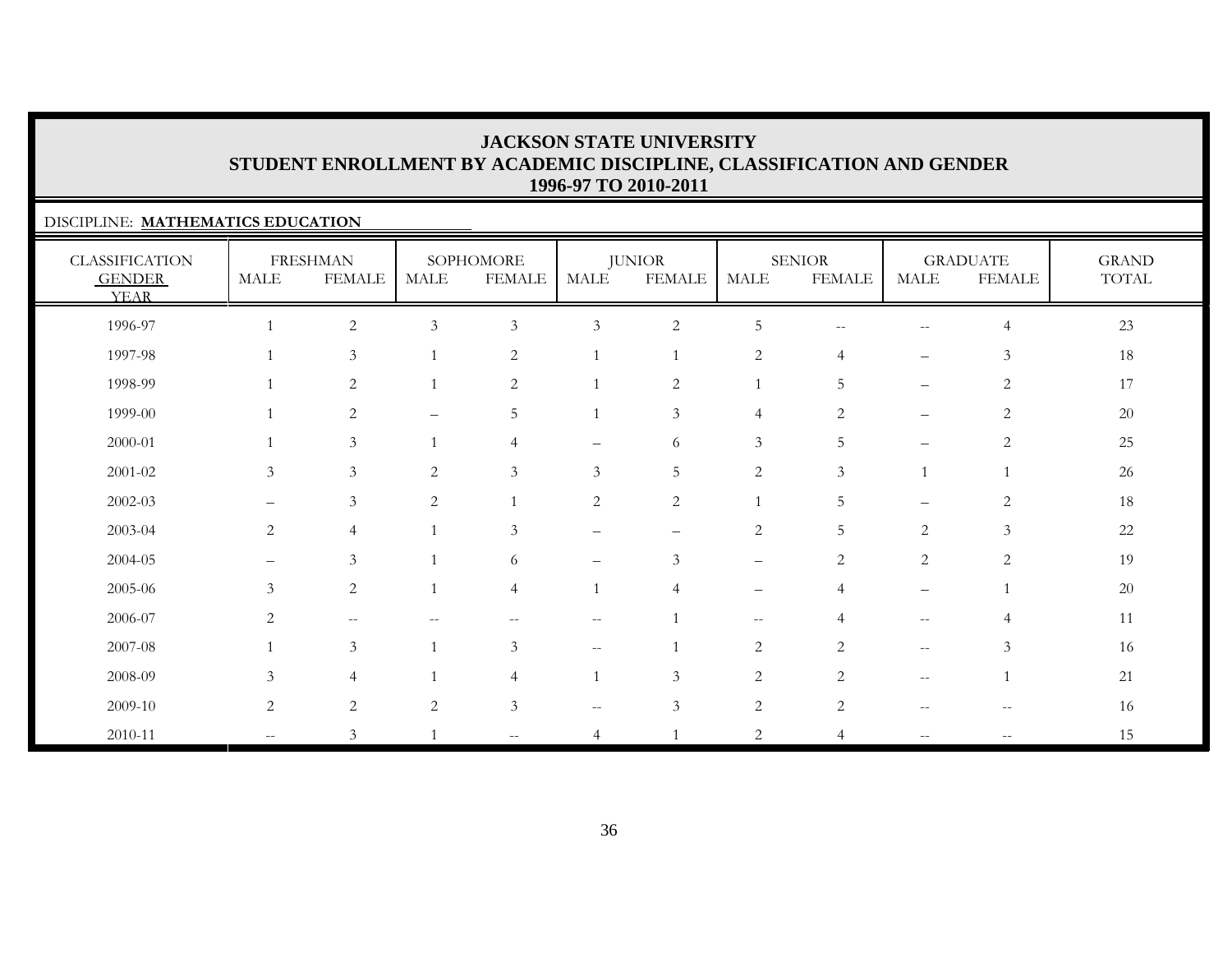| DISCIPLINE: METEOROLOGY                               |                |                                  |                |                            |                |                                |                          |                          |                                                       |                                  |                       |
|-------------------------------------------------------|----------------|----------------------------------|----------------|----------------------------|----------------|--------------------------------|--------------------------|--------------------------|-------------------------------------------------------|----------------------------------|-----------------------|
| <b>CLASSIFICATION</b><br><b>GENDER</b><br><b>YEAR</b> | MALE           | <b>FRESHMAN</b><br><b>FEMALE</b> | MALE           | SOPHOMORE<br><b>FEMALE</b> | MALE           | <b>JUNIOR</b><br><b>FEMALE</b> | MALE                     | <b>SENIOR</b><br>FEMALE  | MALE                                                  | <b>GRADUATE</b><br><b>FEMALE</b> | <b>GRAND</b><br>TOTAL |
| 1996-97                                               | 3              |                                  |                | $\overline{2}$             | $\mathbf{1}$   | 6                              | $\overline{4}$           | 3                        | $\hspace{0.05cm} -\hspace{0.05cm} -\hspace{0.05cm}$   | $\overline{\phantom{m}}$         | 21                    |
| 1997-98                                               | 2              | 2                                | 2              | 1                          |                | 2                              | 2                        | 8                        |                                                       |                                  | 19                    |
| 1998-99                                               | 6              | 6                                | -              | $\overline{\phantom{0}}$   | $\mathbf{1}$   | 3                              | $\mathbf{2}$             | 5                        | $\overline{\phantom{0}}$                              | $\overline{\phantom{0}}$         | 23                    |
| 1999-00                                               |                | $\overline{4}$                   | 5              | $\mathfrak{Z}$             | $\mathbf{1}$   | $\mathbf 1$                    | 3                        | 3                        |                                                       |                                  | 21                    |
| 2000-01                                               | $\overline{2}$ | $\overline{4}$                   | 2              | 5                          | $\sqrt{2}$     | 4                              | $\overline{\phantom{m}}$ |                          |                                                       |                                  | 20                    |
| 2001-02                                               | $\overline{4}$ | 5                                |                | 2                          | $\overline{2}$ | $\overline{2}$                 | $\overline{2}$           | 5                        |                                                       |                                  | 23                    |
| 2002-03                                               | 6              | $\overline{7}$                   | $\overline{4}$ | 3                          | 1              |                                | $\overline{\phantom{0}}$ | 4                        |                                                       |                                  | 26                    |
| 2003-04                                               | 5              | 3                                | 4              | 7                          |                | 2                              | 2                        | $\mathcal{Z}$            |                                                       |                                  | 27                    |
| 2004-05                                               | 7              | 6                                | $\overline{2}$ | $\overline{4}$             | 5              | 5                              | $\overline{2}$           | 2                        |                                                       |                                  | 33                    |
| 2005-06                                               |                | $\equiv$                         | 5              | 6                          | 6              | 5                              | $\mathbf{2}$             | 3                        |                                                       |                                  | 28                    |
| 2006-07                                               | 3              | 6                                | 2              | $\overline{\phantom{m}}$   | 5              | $\overline{2}$                 | $\,8\,$                  | 4                        |                                                       | $- -$                            | 30                    |
| 2007-08                                               | 5              | 2                                |                | 3                          | 3              | 2                              | 10                       | $\boldsymbol{\varDelta}$ | $-$                                                   | $\qquad \qquad -$                | 30                    |
| 2008-09                                               | 3              | 5 <sub>1</sub>                   | 4              |                            | 1              | $\mathfrak{Z}$                 | $\,8\,$                  |                          | $-$                                                   | $\qquad \qquad -$                | 26                    |
| 2009-10                                               | 5              | 5                                | $\overline{2}$ | $\overline{2}$             |                |                                | $\mathbf 5$              | 5                        | $\hspace{0.05cm} - \hspace{0.05cm} - \hspace{0.05cm}$ | $-$                              | 26                    |
| 2010-11                                               |                | $\overline{4}$                   | 3              | $\mathfrak{Z}$             | 2              | 2                              | $\overline{1}$           | 5                        | $--$                                                  | $- -$                            | 24                    |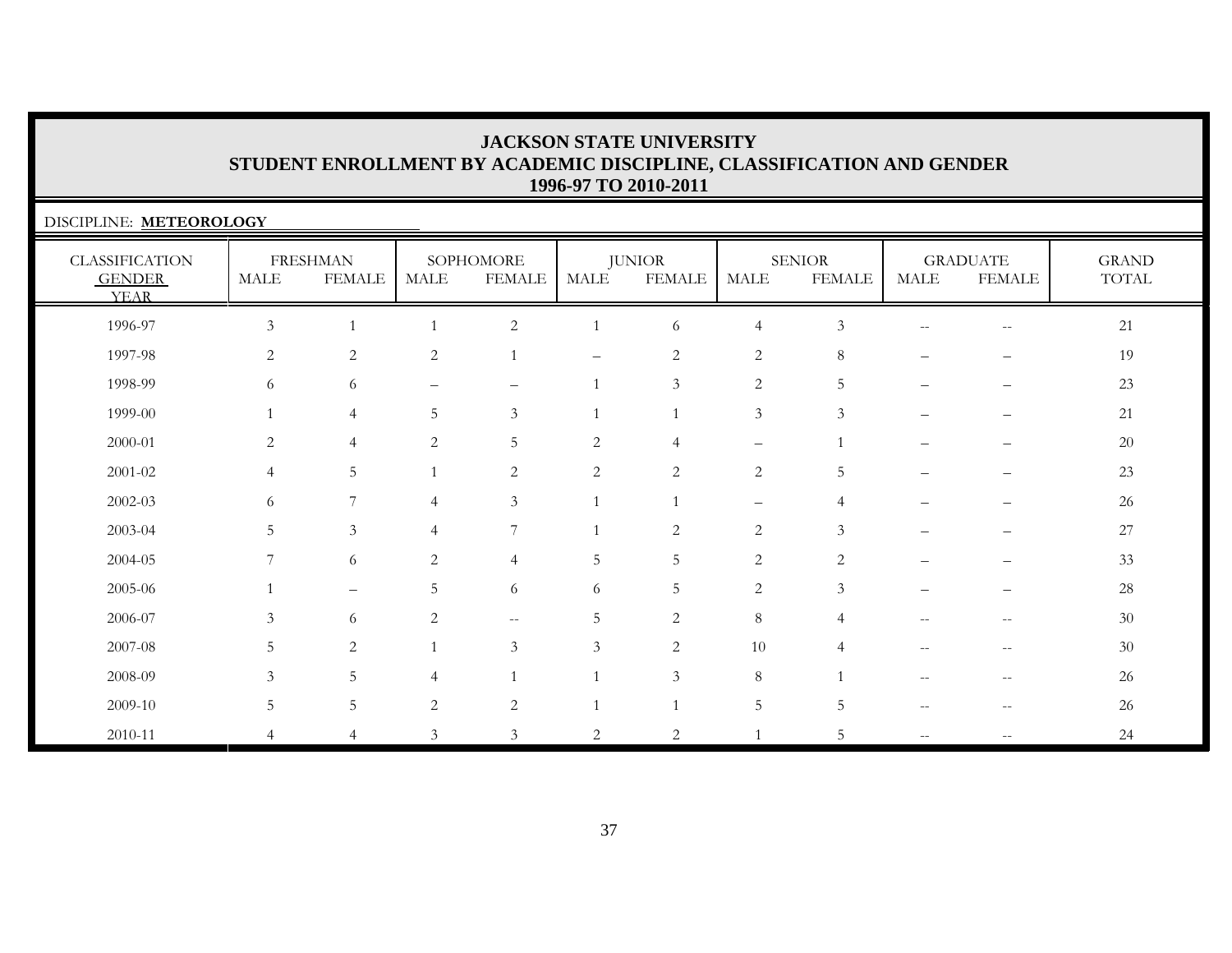| DISCIPLINE: MUSIC EDUCATION                           |                |                                  |                |                            |                 |                         |             |                                |                |                                  |                                        |
|-------------------------------------------------------|----------------|----------------------------------|----------------|----------------------------|-----------------|-------------------------|-------------|--------------------------------|----------------|----------------------------------|----------------------------------------|
| <b>CLASSIFICATION</b><br><b>GENDER</b><br><b>YEAR</b> | MALE           | <b>FRESHMAN</b><br><b>FEMALE</b> | MALE           | SOPHOMORE<br><b>FEMALE</b> | <b>MALE</b>     | <b>JUNIOR</b><br>FEMALE | <b>MALE</b> | <b>SENIOR</b><br><b>FEMALE</b> | MALE           | <b>GRADUATE</b><br><b>FEMALE</b> | <b>GRAND</b><br>$\operatorname{TOTAL}$ |
| 1996-97                                               | 21             | 8                                | 9              | $\overline{7}$             | 12              | 6                       | 23          | 8                              | $\overline{4}$ | $\mathfrak{Z}$                   | 101                                    |
| 1997-98                                               | 24             | 13                               | 11             | $5\phantom{.0}$            | 13              | 5                       | 20          | 14                             | $\overline{4}$ |                                  | 110                                    |
| 1998-99                                               | 15             | 6                                | $8\,$          | 6                          | 5               | 2                       | 19          | 13                             | $\overline{4}$ | 2                                | 80                                     |
| 1999-00                                               | 15             | 9                                | 10             | 2                          | $5\phantom{.0}$ | $\overline{4}$          | 23          | 6                              | $\overline{4}$ |                                  | 79                                     |
| 2000-01                                               | 20             | 6                                | $10\,$         | $\overline{4}$             | 8               | $\overline{c}$          | 18          | 11                             | 2              | $\mathfrak{Z}$                   | 84                                     |
| 2001-02                                               | 30             | 9                                | 7              | 5                          | 11              | 2                       | 9           | 8                              | $5\phantom{.}$ | 2                                | 88                                     |
| $2002 - 03$                                           | 25             | 6                                | 9              | $7\phantom{.0}$            | 10              | $\overline{4}$          | 12          | 6                              | $\overline{4}$ | 6                                | 89                                     |
| 2003-04                                               | 33             | 10                               | 17             | 5                          | $8\,$           | 6                       | 17          | 6                              | $\mathfrak{Z}$ | 6                                | 111                                    |
| 2004-05                                               | 35             | 14                               | 15             | $\overline{4}$             | 12              | $\sqrt{2}$              | 24          | 10                             | 5              | 5                                | 126                                    |
| 2005-06                                               | 22             | $8\,$                            | 15             | 6                          | 12              | $\overline{5}$          | 14          | 8 <sup>°</sup>                 | 9              | 5                                | 104                                    |
| 2006-07                                               | 23             | 5                                | 10             | $\overline{4}$             | 14              | $\mathfrak{Z}$          | 14          | 6                              | $8\,$          | $8\,$                            | 95                                     |
| 2007-08                                               | 27             | 6                                | $\overline{7}$ | $\mathfrak{Z}$             | $\overline{7}$  |                         | 18          | 7                              | 10             | 11                               | 97                                     |
| 2008-09                                               | 19             | $\overline{7}$                   | 16             | $\overline{4}$             | $\mathfrak{Z}$  | $\mathfrak{Z}$          | 16          | $\overline{4}$                 | 15             | 6                                | 93                                     |
| 2009-10                                               | 11             | $\overline{7}$                   | 12             | $\sqrt{2}$                 | $\overline{9}$  | $\sqrt{2}$              | 13          | $\mathfrak{Z}$                 | 12             | 10                               | 81                                     |
| 2010-11                                               | $\overline{4}$ |                                  | 8              | $\overline{2}$             | 11              | 5                       | 11          | 5                              | $8\,$          | $\overline{7}$                   | 62                                     |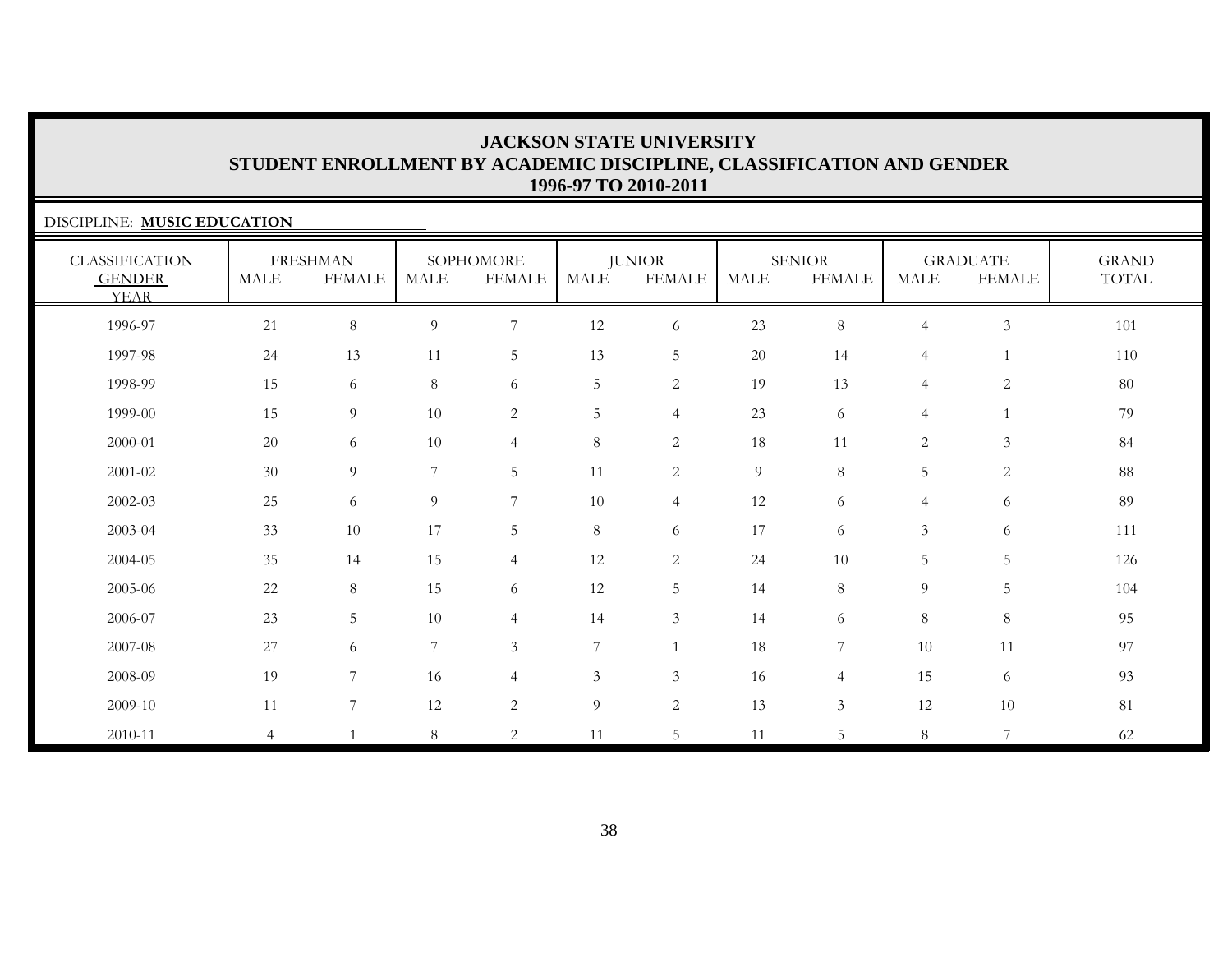### DISCIPLINE: **OFFICE ADMINISTRATION**

| <b>CLASSIFICATION</b><br><b>GENDER</b><br><b>YEAR</b> | <b>MALE</b>                                         | <b>FRESHMAN</b><br><b>FEMALE</b> | <b>MALE</b>                                           | SOPHOMORE<br><b>FEMALE</b> | MALE                                                  | <b>JUNIOR</b><br><b>FEMALE</b> | <b>MALE</b>                                           | <b>SENIOR</b><br><b>FEMALE</b>                      | MALE                     | <b>GRADUATE</b><br><b>FEMALE</b>                    | <b>GRAND</b><br>TOTAL |
|-------------------------------------------------------|-----------------------------------------------------|----------------------------------|-------------------------------------------------------|----------------------------|-------------------------------------------------------|--------------------------------|-------------------------------------------------------|-----------------------------------------------------|--------------------------|-----------------------------------------------------|-----------------------|
| 1996-97                                               | $\hspace{0.05cm} -\hspace{0.05cm} -\hspace{0.05cm}$ | $\,8\,$                          | $\mathfrak{Z}$                                        | $\overline{4}$             | $\sim$ $\sim$                                         | 7                              | $\overline{c}$                                        | 10                                                  | $\overline{\phantom{m}}$ | $\sim$                                              | 34                    |
| 1997-98                                               |                                                     | $\mathbf 5$                      |                                                       | $\overline{2}$             |                                                       | $\mathbf 5$                    | $\overline{2}$                                        | 13                                                  |                          | $\overline{\phantom{0}}$                            | 29                    |
| 1998-99                                               | $\overline{1}$                                      | $\mathbf{2}$                     | $\overline{\phantom{m}}$                              | $\overline{4}$             | $\overline{\phantom{m}}$                              | 3                              | $\overline{\phantom{m}}$                              | 6                                                   | $\qquad \qquad -$        | $\overline{\phantom{m}}$                            | 16                    |
| 1999-00                                               | $\overline{\phantom{m}}$                            | $\overline{1}$                   | $\qquad \qquad -$                                     | $\mathfrak{Z}$             | $\qquad \qquad -$                                     | $\sqrt{2}$                     | $\overline{\phantom{m}}$                              | 5                                                   | $\overline{\phantom{m}}$ | $\overline{\phantom{m}}$                            | 11                    |
| 2000-01                                               | $\overline{\phantom{m}}$                            | $\mathbf{1}$                     | $\mathbf{1}$                                          | 2                          | $\qquad \qquad -$                                     | $\overline{\phantom{m}}$       | $\overline{\phantom{0}}$                              | 2                                                   | $\overline{\phantom{0}}$ | —                                                   | 6                     |
| $2001 - 02$                                           | $-$                                                 | $\mathbf 5$                      |                                                       |                            |                                                       |                                | $\overline{\phantom{m}}$                              | 5                                                   | -                        |                                                     | 11                    |
| $2002 - 03$                                           |                                                     | $\mathfrak{Z}$                   |                                                       | $\overline{1}$             | $\overline{2}$                                        |                                | $\overline{\phantom{m}}$                              |                                                     |                          |                                                     | 8                     |
| 2003-04                                               | $\overline{1}$                                      | $\overline{1}$                   |                                                       | 2                          |                                                       | $\overline{2}$                 | $\qquad \qquad -$                                     | 2                                                   | —                        | —                                                   | 9                     |
| 2004-05                                               |                                                     | $\overline{1}$                   | $\qquad \qquad -$                                     | $\overline{1}$             | $\qquad \qquad -$                                     |                                | $\overline{\phantom{m}}$                              | $\mathbf{1}$                                        |                          |                                                     | $\overline{4}$        |
| 2005-06                                               |                                                     |                                  |                                                       |                            |                                                       |                                |                                                       |                                                     |                          |                                                     |                       |
| 2006-07                                               |                                                     |                                  |                                                       |                            |                                                       |                                |                                                       |                                                     |                          |                                                     | $- -$                 |
| 2007-08                                               | $\overline{\phantom{m}}$                            | $-\,-$                           | $\hspace{0.05cm} - \hspace{0.05cm} - \hspace{0.05cm}$ | $\overline{\phantom{m}}$   | $-\,-$                                                | $--$                           | $\overline{\phantom{m}}$                              | $-\,-$                                              | $\overline{\phantom{m}}$ | $\hspace{0.1mm}-\hspace{0.1mm}-\hspace{0.1mm}$      | $- -$                 |
| 2008-09                                               | $\qquad \qquad -$                                   | $-$                              |                                                       | --                         | --                                                    | $-$                            | $ -$                                                  |                                                     | $\qquad \qquad -$        | $\hspace{0.05cm} -$                                 | --                    |
| 2009-10                                               | $\hspace{0.05cm} -\hspace{0.05cm} -\hspace{0.05cm}$ | $\overline{\phantom{m}}$         | $\hspace{0.05cm} - \hspace{0.05cm} - \hspace{0.05cm}$ | $\overline{\phantom{m}}$   | $\hspace{0.05cm} - \hspace{0.05cm} - \hspace{0.05cm}$ | $\overline{\phantom{m}}$       | $--$                                                  | $\hspace{0.05cm} -\hspace{0.05cm} -\hspace{0.05cm}$ | $\overline{\phantom{m}}$ | $\hspace{0.05cm} -\hspace{0.05cm} -\hspace{0.05cm}$ | $--$                  |
| $2010 - 11$                                           | $\hspace{0.05cm} -\hspace{0.05cm} -\hspace{0.05cm}$ |                                  |                                                       | $- -$                      | $\qquad \qquad -$                                     | $\overline{\phantom{m}}$       | $\hspace{0.05cm} - \hspace{0.05cm} - \hspace{0.05cm}$ |                                                     | $\overline{\phantom{m}}$ | $\hspace{0.05cm} -\hspace{0.05cm} -\hspace{0.05cm}$ |                       |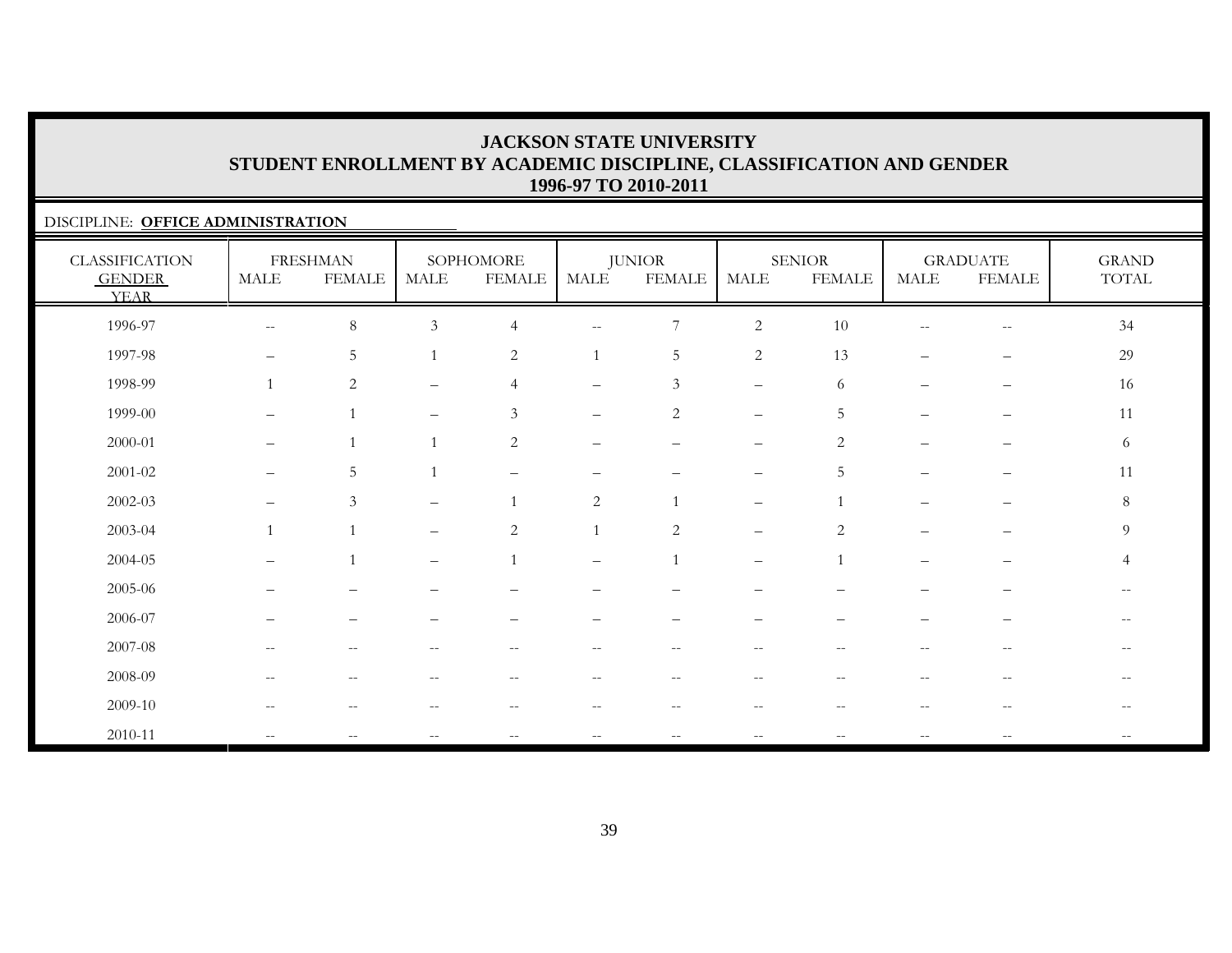| DISCIPLINE: PERFORMANCE                               |                |                                  |                   |                            |                          |                                |                          |                                |                                                       |                                  |                       |
|-------------------------------------------------------|----------------|----------------------------------|-------------------|----------------------------|--------------------------|--------------------------------|--------------------------|--------------------------------|-------------------------------------------------------|----------------------------------|-----------------------|
| <b>CLASSIFICATION</b><br><b>GENDER</b><br><b>YEAR</b> | <b>MALE</b>    | <b>FRESHMAN</b><br><b>FEMALE</b> | <b>MALE</b>       | SOPHOMORE<br><b>FEMALE</b> | <b>MALE</b>              | <b>JUNIOR</b><br><b>FEMALE</b> | <b>MALE</b>              | <b>SENIOR</b><br><b>FEMALE</b> | <b>MALE</b>                                           | <b>GRADUATE</b><br><b>FEMALE</b> | <b>GRAND</b><br>TOTAL |
| 1996-97                                               | $-\,-$         | 10                               | $\overline{2}$    | $\overline{\phantom{m}}$   | $\overline{\phantom{m}}$ | $\sqrt{2}$                     | $\sqrt{2}$               | $\overline{1}$                 | $\qquad \qquad -$                                     | $-\,-$                           | 11                    |
| 1997-98                                               | 7              | 6                                | -                 | $\qquad \qquad -$          | 2                        | $\mathbf{1}$                   | $\overline{\phantom{m}}$ | 3                              |                                                       |                                  | 19                    |
| 1998-99                                               | 5              |                                  | 4                 | $\mathfrak{Z}$             | $\overline{2}$           | $\qquad \qquad -$              | $\mathfrak{Z}$           | $\mathfrak{Z}$                 | $\overline{\phantom{0}}$                              | —                                | 21                    |
| 1999-00                                               | 3              |                                  | 2                 |                            | 3                        | 2                              | $\overline{4}$           |                                |                                                       |                                  | 16                    |
| 2000-01                                               | $\overline{4}$ | 2                                | $\qquad \qquad -$ | 3                          | 3                        | $\qquad \qquad -$              | 3                        | 2                              | $\overline{\phantom{0}}$                              |                                  | 17                    |
| 2001-02                                               | 3              | $\mathfrak{Z}$                   | —                 | $\mathbf{1}$               | $\mathbf{1}$             | $\overline{\phantom{0}}$       | $\overline{4}$           |                                |                                                       |                                  | 12                    |
| $2002 - 03$                                           | $\overline{4}$ | $\overline{c}$                   | $\overline{2}$    | $\overline{2}$             | $\mathbf{1}$             | $\mathbf{1}$                   | $\overline{2}$           |                                |                                                       |                                  | 14                    |
| 2003-04                                               |                | $\mathfrak{Z}$                   |                   | $\qquad \qquad -$          | $\mathfrak{Z}$           | $\mathbf{1}$                   | $\overline{4}$           |                                |                                                       |                                  | 13                    |
| $2004 - 05$                                           | 11             | $\overline{4}$                   |                   |                            | $\overline{4}$           | $\overline{\phantom{0}}$       | $\,8\,$                  | $\mathfrak{Z}$                 |                                                       |                                  | 32                    |
| 2005-06                                               | 15             | 11                               | 6                 | 2                          | 3                        | $\mathbf{1}$                   | $\overline{4}$           | 6                              |                                                       |                                  | 48                    |
| 2006-07                                               | 25             | 6                                | 7                 | $\overline{4}$             | 5                        | 3                              | 14                       | 4                              |                                                       | --                               | 68                    |
| 2007-08                                               | 24             | 13                               | 8                 | 6                          | $\overline{4}$           | $\mathfrak{Z}$                 | 12                       | 4                              | $\mathrel{{-}{-}}$                                    | $-\,-$                           | 74                    |
| 2008-09                                               | 25             | 10                               | 12                | 5                          | 5                        | 3                              | 11                       | 3                              | $\mathrel{{-}{-}}$                                    | $ -$                             | 74                    |
| 2009-10                                               | 26             | 7                                | 7                 | 6                          | 12                       | 5                              | 6                        | 4                              | $\hspace{0.05cm} - \hspace{0.05cm} - \hspace{0.05cm}$ | $-\,-$                           | 73                    |
| 2010-11                                               | 31             | $\overline{ }$                   | 10                | 3                          | 9                        | 5                              | 13                       | 9                              | $\qquad \qquad -$                                     |                                  | 87                    |

\* Name changed from Music (Piano Performance) in April, 2002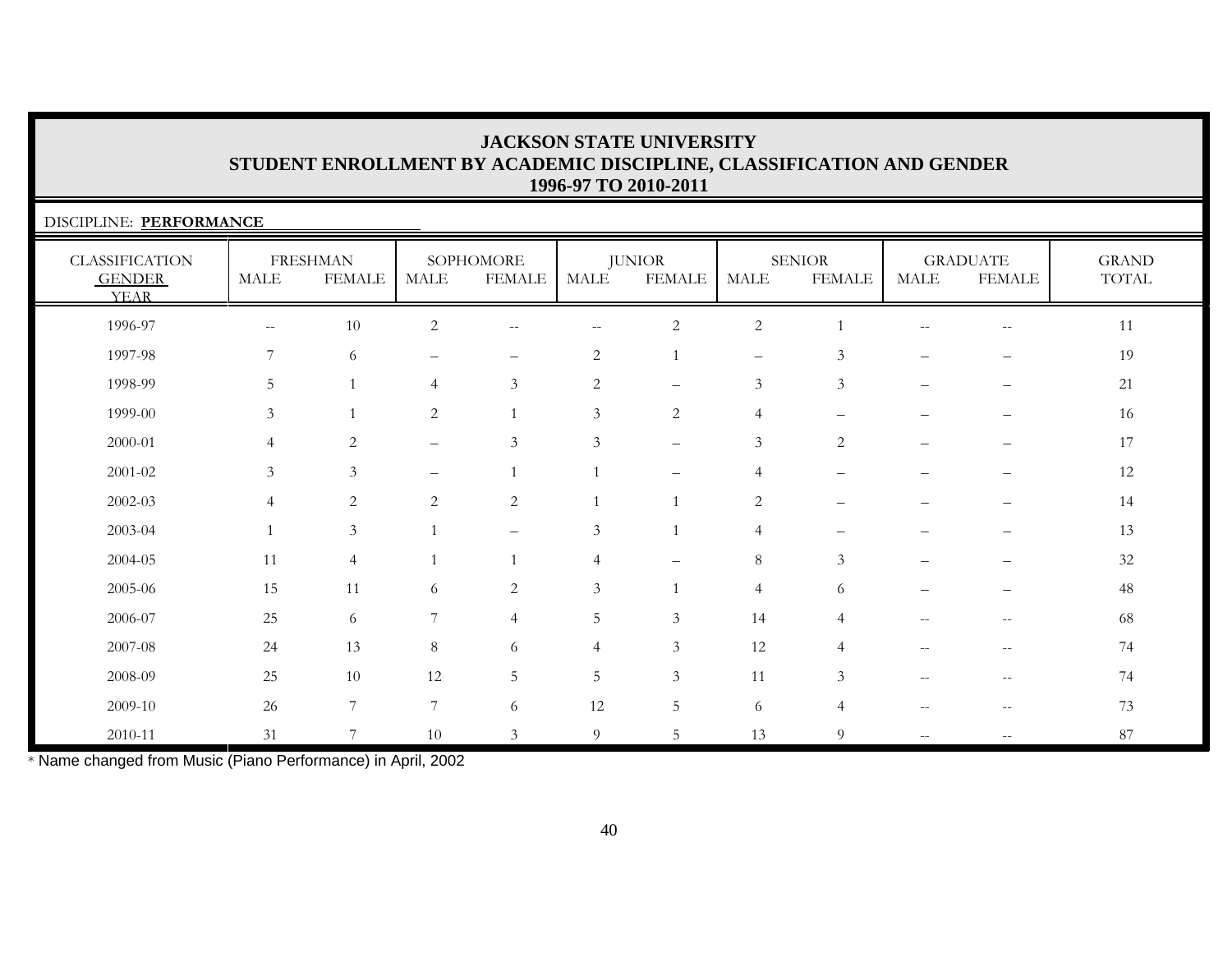| DISCIPLINE: PHYSICS                                   |                |                                  |                |                            |                |                                |                          |                                |                          |                                       |                       |
|-------------------------------------------------------|----------------|----------------------------------|----------------|----------------------------|----------------|--------------------------------|--------------------------|--------------------------------|--------------------------|---------------------------------------|-----------------------|
| <b>CLASSIFICATION</b><br><b>GENDER</b><br><b>YEAR</b> | <b>MALE</b>    | <b>FRESHMAN</b><br><b>FEMALE</b> | <b>MALE</b>    | SOPHOMORE<br><b>FEMALE</b> | MALE           | <b>JUNIOR</b><br><b>FEMALE</b> | <b>MALE</b>              | <b>SENIOR</b><br><b>FEMALE</b> | <b>MALE</b>              | <b>GRADUATE</b><br><b>FEMALE</b>      | <b>GRAND</b><br>TOTAL |
| 1996-97                                               | $\overline{2}$ | $\overline{c}$                   | $\overline{c}$ | $\overline{\phantom{m}}$   | $\overline{c}$ | $- -$                          | $\mathbf{1}$             | 5                              | $\overline{\phantom{m}}$ | $\hspace{0.05cm}$ – $\hspace{0.05cm}$ | 14                    |
| 1997-98                                               | $\mathfrak{Z}$ |                                  | $\mathbf{2}$   | $\sqrt{2}$                 | $\sqrt{2}$     |                                | $\sqrt{2}$               | $\mathfrak{Z}$                 |                          |                                       | 15                    |
| 1998-99                                               | 3              | $\mathfrak{Z}$                   | 2              |                            | 3              |                                | $\overline{4}$           | 3                              | $\overline{\phantom{0}}$ | —                                     | 20                    |
| 1999-00                                               | 3              | $\overline{4}$                   | 2              | $\sqrt{2}$                 | $\overline{2}$ | $\qquad \qquad -$              | $\mathbf{2}$             | 3                              |                          |                                       | 18                    |
| 2000-01                                               | 3              | $\mathfrak{Z}$                   | $\mathbf{1}$   | 3                          | $\mathbf{1}$   | 2                              | 6                        |                                |                          | $\overline{\phantom{0}}$              | 19                    |
| $2001 - 02$                                           | 2              | $\overline{\phantom{0}}$         |                | $\sqrt{2}$                 | $\mathbf{1}$   |                                | $\mathfrak{Z}$           | 2                              |                          |                                       | 11                    |
| $2002 - 03$                                           |                | $\overline{4}$                   |                |                            | $\mathbf{1}$   | $\sqrt{2}$                     | $\mathfrak{Z}$           | $\overline{1}$                 |                          |                                       | 13                    |
| 2003-04                                               |                | 2                                |                | $\overline{4}$             |                |                                | $\overline{1}$           | 2                              |                          |                                       | 13                    |
| 2004-05                                               | 3              | 3                                |                |                            | $\overline{2}$ | $\mathfrak{Z}$                 | $\overline{\phantom{0}}$ | 2                              |                          | —                                     | 13                    |
| 2005-06                                               | 3              | 3                                |                |                            |                | $\qquad \qquad -$              | 5                        | $\overline{2}$                 |                          | $\overline{\phantom{0}}$              | 15                    |
| 2006-07                                               | 5              | 2                                | $\overline{c}$ |                            | $\mathbf{1}$   | $\overline{4}$                 | 5                        | 2                              | $\qquad \qquad -$        | $\qquad \qquad -$                     | 22                    |
| 2007-08                                               | 3              | 5                                | $- -$          |                            |                | $\mathbf{u}$                   | 5                        | 5                              | $\qquad \qquad -$        | $- -$                                 | 20                    |
| 2008-09                                               | 5              | $\mathfrak{Z}$                   | 3              | $\sqrt{2}$                 |                | $\overline{\phantom{m}}$       | $\mathfrak{Z}$           | 3                              | $-$                      | $\qquad \qquad -$                     | 20                    |
| 2009-10                                               | 2              | $8\,$                            | $\mathfrak{Z}$ | 3                          | $\mathfrak{Z}$ | $\mathbf{2}$                   | $\mathfrak{Z}$           |                                |                          | $-$                                   | 25                    |
| 2010-11                                               | 2              | 9                                | $\overline{c}$ | 6                          | $\overline{2}$ | $\overline{2}$                 | $\overline{2}$           | 2                              | $\overline{\phantom{m}}$ | $- -$                                 | 27                    |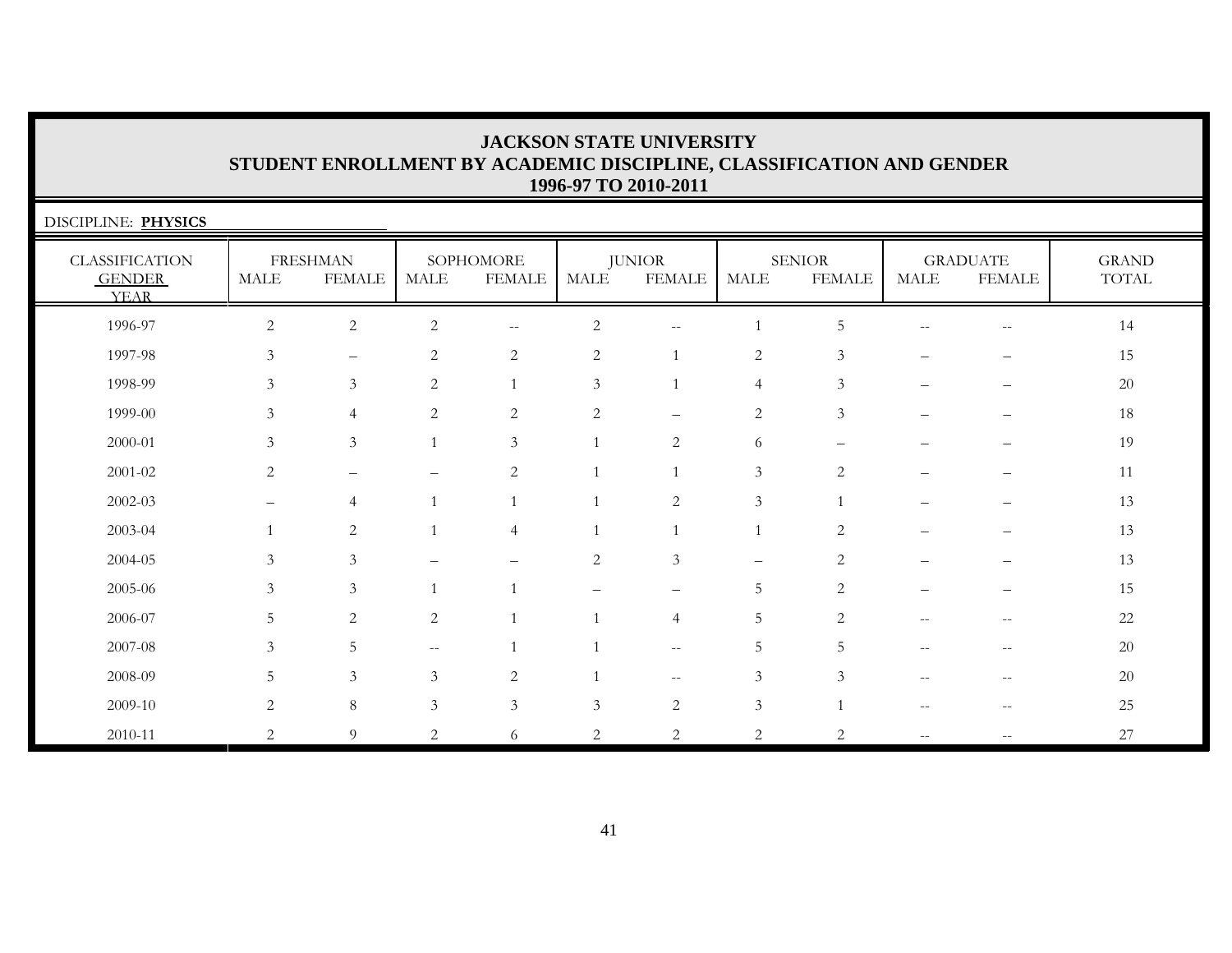| DISCIPLINE: POLITICAL SCIENCE                  |                |                                  |      |                            |                |                                |             |                                |                   |                                  |                       |
|------------------------------------------------|----------------|----------------------------------|------|----------------------------|----------------|--------------------------------|-------------|--------------------------------|-------------------|----------------------------------|-----------------------|
| CLASSIFICATION<br><b>GENDER</b><br><b>YEAR</b> | MALE           | <b>FRESHMAN</b><br><b>FEMALE</b> | MALE | SOPHOMORE<br><b>FEMALE</b> | <b>MALE</b>    | <b>JUNIOR</b><br><b>FEMALE</b> | <b>MALE</b> | <b>SENIOR</b><br><b>FEMALE</b> | MALE              | <b>GRADUATE</b><br><b>FEMALE</b> | <b>GRAND</b><br>TOTAL |
| 1996-97                                        | 15             | 29                               | 9    | 21                         | 17             | 13                             | 19          | 26                             | 6                 |                                  | 156                   |
| 1997-98                                        | 21             | 16                               | 6    | 14                         | 8              | 17                             | 18          | 18                             | $\qquad \qquad -$ | 6                                | 124                   |
| 1998-99                                        | 10             | 33                               | 8    | 9                          | $\overline{4}$ | 13                             | 15          | 18                             | $\mathbf{2}$      | $8\,$                            | 120                   |
| 1999-00                                        | 7              | 25                               | 17   | 16                         | 9              | 11                             | 9           | 15                             | 2                 | 5                                | 117                   |
| 2000-01                                        | 14             | 17                               | 10   | 12                         | 11             | 14                             | 13          | 24                             | 2                 | 2                                | 119                   |
| $2001 - 02$                                    | 12             | 27                               | 10   | 14                         | $11\,$         | 11                             | 9           | 20                             | $\mathfrak{Z}$    | $\mathfrak{Z}$                   | 120                   |
| $2002 - 03$                                    | 19             | 32                               | 11   | 23                         | $10\,$         | 14                             | 18          | 14                             | 7                 | 10                               | 158                   |
| 2003-04                                        | $\overline{7}$ | 37                               | 13   | 20                         | 15             | 22                             | 15          | 13                             | $\overline{4}$    | 10                               | 156                   |
| 2004-05                                        | 17             | 44                               | 6    | 21                         | $\mathfrak{Z}$ | 21                             | 14          | 26                             | 5                 | $8\,$                            | 165                   |
| 2005-06                                        | 18             | 37                               | 10   | 21                         | $\overline{7}$ | 20                             | 11          | 17                             | 6                 | 13                               | 160                   |
| 2006-07                                        | 20             | 24                               | 13   | 29                         | 14             | 18                             | 10          | 26                             | 5                 | 13                               | 172                   |
| 2007-08                                        | 19             | 24                               | 16   | 22                         | 9              | 27                             | 19          | 23                             | 6                 | 16                               | 181                   |
| 2008-09                                        | 10             | 25                               | 14   | 26                         | 16             | 12                             | 10          | 24                             | 10                | 17                               | 164                   |
| 2009-10                                        | 17             | 21                               | 11   | 17                         | 18             | 22                             | 18          | 21                             | $\overline{9}$    | 20                               | 174                   |
| 2010-11                                        | 11             | 18                               | 16   | 14                         | 13             | 15                             | 19          | 25                             | 8                 | 14                               | 153                   |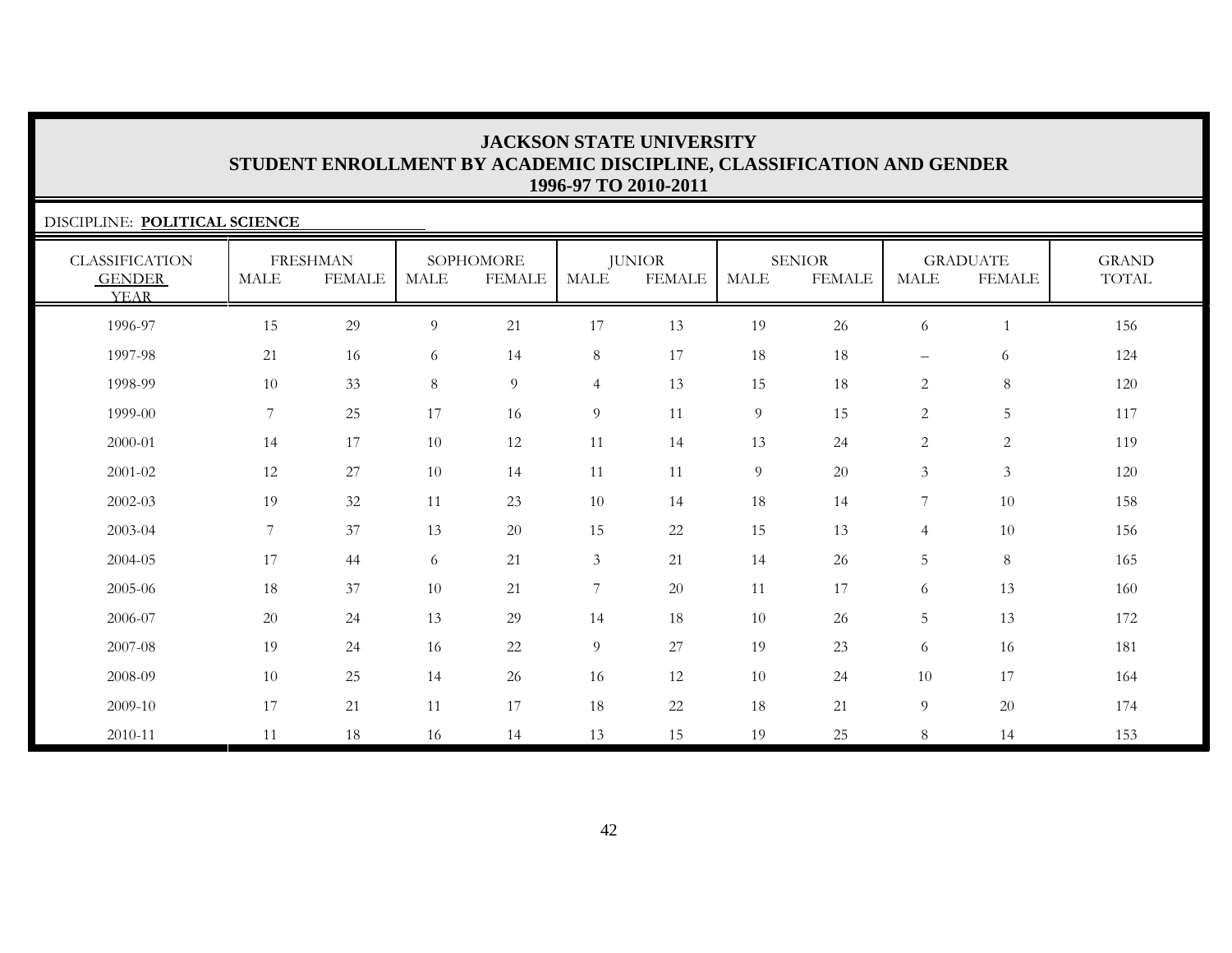### DISCIPLINE: **PROFESSIONAL INTERDISCIPLINARY STUDIES**

| <b>CLASSIFICATION</b><br><b>GENDER</b><br><b>YEAR</b> | MALE                     | <b>FRESHMAN</b><br><b>FEMALE</b> | MALE                                                  | SOPHOMORE<br><b>FEMALE</b> | MALE                     | <b>JUNIOR</b><br><b>FEMALE</b> | MALE                     | <b>SENIOR</b><br><b>FEMALE</b> | <b>MALE</b>              | <b>GRADUATE</b><br><b>FEMALE</b>                    | <b>GRAND</b><br>$\operatorname{TOTAL}$ |
|-------------------------------------------------------|--------------------------|----------------------------------|-------------------------------------------------------|----------------------------|--------------------------|--------------------------------|--------------------------|--------------------------------|--------------------------|-----------------------------------------------------|----------------------------------------|
| 1996-97                                               | $\overline{\phantom{m}}$ | $-\,-$                           | $\hspace{0.05cm} - \hspace{0.05cm} - \hspace{0.05cm}$ | $\overline{\phantom{m}}$   | --                       | $-\,-$                         | $-\,-$                   | $\sim$ $\sim$                  | $\overline{\phantom{m}}$ | $\overline{\phantom{m}}$                            | $--$                                   |
| 1997-98                                               | $\qquad \qquad -$        | -                                |                                                       |                            |                          |                                |                          |                                |                          | —                                                   |                                        |
| 1998-99                                               |                          | -                                |                                                       |                            |                          | $\qquad \qquad -$              | $\qquad \qquad -$        |                                | —                        | $\qquad \qquad -$                                   | $\qquad \qquad -$                      |
| 1999-00                                               |                          | $\overline{\phantom{0}}$         |                                                       |                            | -                        | $\qquad \qquad -$              | $\qquad \qquad -$        |                                | $\overline{\phantom{0}}$ |                                                     | $\overline{\phantom{a}}$               |
| 2000-01                                               |                          | -                                |                                                       |                            | -                        |                                | —                        |                                |                          |                                                     | $--$                                   |
| $2001 - 02$                                           |                          | $\overline{\phantom{m}}$         | $ -$                                                  | $\overline{\phantom{a}}$   | $\qquad \qquad$          |                                | $\qquad \qquad -$        |                                | $\qquad \qquad -$        | $\qquad \qquad -$                                   | $--$                                   |
| $2002 - 03$                                           |                          | $\overline{\phantom{0}}$         | $ -$                                                  | $\overline{\phantom{m}}$   |                          |                                | $\qquad \qquad -$        |                                |                          | —                                                   | $--$                                   |
| 2003-04                                               |                          |                                  |                                                       |                            |                          |                                |                          |                                |                          |                                                     | $- -$                                  |
| 2004-05                                               |                          |                                  |                                                       |                            |                          |                                |                          |                                |                          |                                                     | $- -$                                  |
| 2005-06                                               | $\overline{\phantom{0}}$ | $\qquad \qquad -$                |                                                       |                            | $\overline{\phantom{0}}$ | $\overline{\phantom{0}}$       | $\overline{\phantom{m}}$ | $\overline{\phantom{m}}$       | $\overline{\phantom{0}}$ | $\overline{\phantom{0}}$                            | $--$                                   |
| 2006-07                                               | 2                        | $\overline{7}$                   |                                                       | $\mathbf{1}$               | 2                        | 8                              | 2                        | 10                             | $\overline{\phantom{m}}$ | $\overline{\phantom{m}}$                            | 33                                     |
| 2007-08                                               | 5                        | 16                               | 3                                                     | $\overline{9}$             | $\mathfrak{Z}$           | 17                             | 14                       | 51                             | $\overline{\phantom{m}}$ | $\hspace{0.05cm} -\hspace{0.05cm} -\hspace{0.05cm}$ | 118                                    |
| 2008-09                                               | $\overline{4}$           | 12                               | 3                                                     | 18                         | 7                        | 34                             | 36                       | 80                             | $\qquad \qquad -$        | $\hspace{0.05cm} -\hspace{0.05cm} -\hspace{0.05cm}$ | 194                                    |
| 2009-10                                               | $\overline{1}$           | $\overline{9}$                   | 5                                                     | 25                         | 13                       | 45                             | 45                       | 121                            | $\qquad \qquad -$        | $-\,-$                                              | 264                                    |
| 2010-11                                               | $\mathbf{2}$             | $\,8\,$                          | $\mathfrak{Z}$                                        | 26                         | 18                       | 46                             | 46                       | 145                            | $\overline{\phantom{m}}$ | $-\,-$                                              | 294                                    |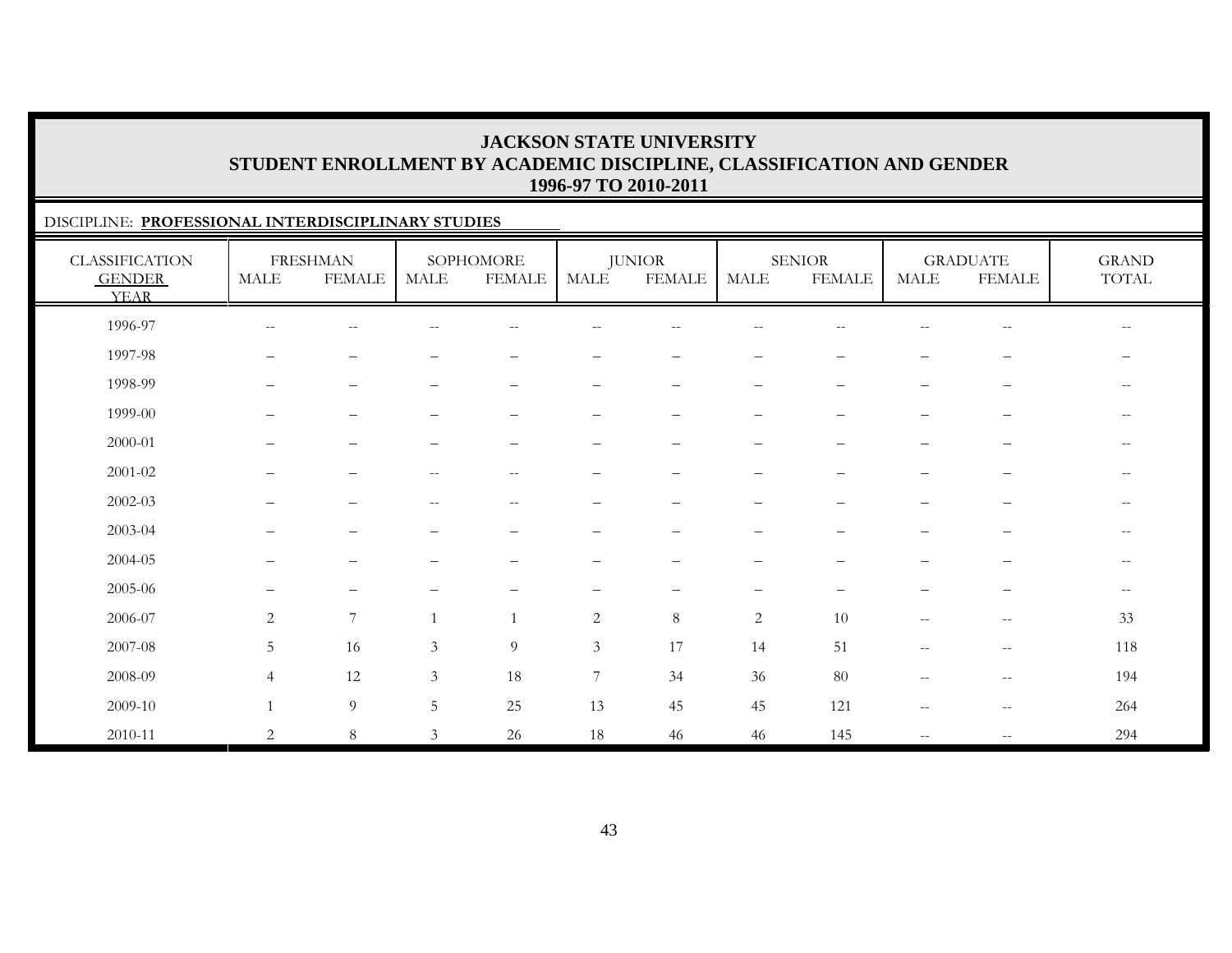| DISCIPLINE: PSYCHOLOGY                                |             |                                  |             |                            |             |                                |             |                                |                |                                  |                              |
|-------------------------------------------------------|-------------|----------------------------------|-------------|----------------------------|-------------|--------------------------------|-------------|--------------------------------|----------------|----------------------------------|------------------------------|
| <b>CLASSIFICATION</b><br><b>GENDER</b><br><b>YEAR</b> | <b>MALE</b> | <b>FRESHMAN</b><br><b>FEMALE</b> | <b>MALE</b> | SOPHOMORE<br><b>FEMALE</b> | <b>MALE</b> | <b>JUNIOR</b><br><b>FEMALE</b> | <b>MALE</b> | <b>SENIOR</b><br><b>FEMALE</b> | <b>MALE</b>    | <b>GRADUATE</b><br><b>FEMALE</b> | <b>GRAND</b><br><b>TOTAL</b> |
| 1996-97                                               | 18          | 38                               | 11          | 34                         | 19          | 29                             | 18          | 39                             | $\mathbf{1}$   | $\overline{4}$                   | 211                          |
| 1997-98                                               | 16          | 43                               | 16          | 29                         | 13          | 38                             | 20          | 49                             | $\overline{4}$ | 9                                | 237                          |
| 1998-99                                               | 13          | 51                               | 13          | 24                         | $18\,$      | 24                             | 19          | 55                             | 7              | 10                               | 234                          |
| 1999-00                                               | 8           | 43                               | 12          | 31                         | 15          | 32                             | 13          | 49                             | 7              | 10                               | 220                          |
| 2000-01                                               | 11          | 49                               | 11          | 32                         | 14          | 37                             | 12          | 53                             | $\,8\,$        | 21                               | 248                          |
| 2001-02                                               | 16          | 72                               | 6           | 44                         | 14          | 29                             | 11          | 52                             | 9              | 20                               | 273                          |
| 2002-03                                               | 17          | 53                               | 9           | 49                         | 14          | 48                             | 18          | 49                             | 9              | 21                               | 287                          |
| 2003-04                                               | 12          | 56                               | 17          | 34                         | 11          | 32                             | 19          | 65                             | 6              | 25                               | 277                          |
| 2004-05                                               | 21          | 63                               | 8           | 31                         | 15          | 36                             | 19          | 59                             | 8              | 26                               | 286                          |
| 2005-06                                               | 33          | 72                               | 15          | 50                         | 17          | 53                             | 19          | 44                             | 7              | 24                               | 334                          |
| 2006-07                                               | 18          | 68                               | 15          | 37                         | 14          | 46                             | 16          | 71                             | 6              | $28\,$                           | 319                          |
| 2007-08                                               | 20          | 79                               | 18          | 35                         | $21\,$      | 38                             | 15          | 59                             | 6              | 30                               | 321                          |
| 2008-09                                               | 20          | 72                               | 13          | 40                         | 15          | 35                             | 23          | 51                             | 5              | 36                               | 310                          |
| 2009-10                                               | 14          | 61                               | 14          | 40                         | 17          | 42                             | 25          | 61                             | 6              | 32                               | 312                          |
| 2010-11                                               | 12          | 62                               | 13          | 40                         | 11          | 42                             | 23          | 54                             | 7              | 32                               | 296                          |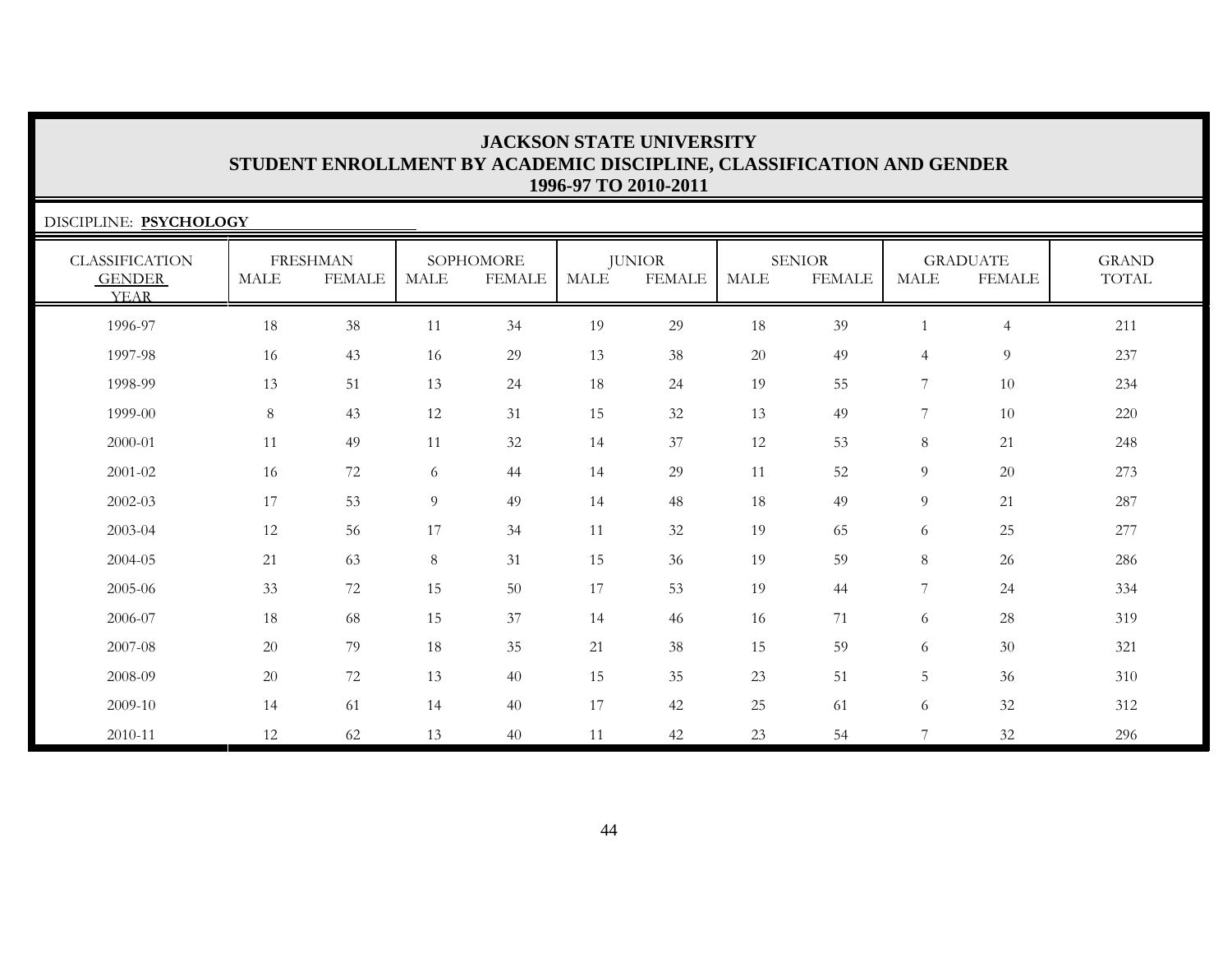### DISCIPLINE: **PUBLIC ADMINISTRATION**

| <b>CLASSIFICATION</b><br><b>GENDER</b><br><b>YEAR</b> | MALE                     | <b>FRESHMAN</b><br><b>FEMALE</b> | MALE                                                  | SOPHOMORE<br><b>FEMALE</b> | MALE                     | <b>JUNIOR</b><br><b>FEMALE</b> | MALE                     | <b>SENIOR</b><br><b>FEMALE</b>                      | MALE | <b>GRADUATE</b><br><b>FEMALE</b> | <b>GRAND</b><br>$\operatorname{TOTAL}$ |
|-------------------------------------------------------|--------------------------|----------------------------------|-------------------------------------------------------|----------------------------|--------------------------|--------------------------------|--------------------------|-----------------------------------------------------|------|----------------------------------|----------------------------------------|
| 1996-97                                               | $\overline{\phantom{m}}$ | Ξ.                               |                                                       |                            |                          |                                |                          | $\hspace{0.05cm} -\hspace{0.05cm} -\hspace{0.05cm}$ | 17   | 23                               | 40                                     |
| 1997-98                                               |                          | $\overline{\phantom{0}}$         |                                                       |                            |                          |                                | $\qquad \qquad$          | $\overline{\phantom{m}}$                            | 13   | 15                               | $28\,$                                 |
| 1998-99                                               | $\overline{\phantom{m}}$ | $\overline{\phantom{m}}$         | $\overline{\phantom{m}}$                              | $\qquad \qquad -$          | $\qquad \qquad -$        | $\overline{\phantom{m}}$       | $\overline{\phantom{m}}$ | $\hspace{0.05cm} -\hspace{0.05cm} -\hspace{0.05cm}$ | 11   | 18                               | 29                                     |
| 1999-00                                               | $\equiv$                 | $\qquad \qquad -$                |                                                       | $\qquad \qquad -$          | $\qquad \qquad -$        | $\overline{\phantom{m}}$       | $\overline{\phantom{0}}$ | $\qquad \qquad -$                                   | 10   | 19                               | 29                                     |
| 2000-01                                               | $\overline{\phantom{0}}$ | $\qquad \qquad -$                |                                                       | $\overline{\phantom{0}}$   | $\overline{\phantom{0}}$ | $\overline{\phantom{m}}$       | $\overline{\phantom{m}}$ | $\qquad \qquad -$                                   | 13   | 24                               | 37                                     |
| $2001 - 02$                                           | $-$                      | $\overbrace{\phantom{1232211}}$  |                                                       | $\overline{\phantom{0}}$   | $\overline{\phantom{0}}$ | $\overline{\phantom{0}}$       | $\overline{\phantom{m}}$ |                                                     | 16   | 18                               | 34                                     |
| 2002-03                                               | $\qquad \qquad -$        | $\overline{\phantom{m}}$         | $\hspace{0.05cm} -\hspace{0.05cm} -\hspace{0.05cm}$   | $\overline{\phantom{m}}$   | $\qquad \qquad -$        | $\overline{\phantom{m}}$       | $\overline{\phantom{m}}$ | $\overline{\phantom{m}}$                            | 16   | $23\,$                           | 39                                     |
| 2003-04                                               | $\overline{\phantom{0}}$ | $\overbrace{\phantom{1232211}}$  | -                                                     | $\overline{\phantom{0}}$   | $\qquad \qquad -$        | $\qquad \qquad -$              | $\overline{\phantom{0}}$ | $\overline{\phantom{m}}$                            | 13   | 21                               | 34                                     |
| 2004-05                                               | $\overline{\phantom{0}}$ | $\overbrace{\phantom{1232211}}$  |                                                       | $\overline{\phantom{0}}$   | $\qquad \qquad -$        | $\overline{\phantom{m}}$       | $\overline{\phantom{m}}$ | $\qquad \qquad -$                                   | 16   | 19                               | 35                                     |
| 2005-06                                               |                          | $\overline{\phantom{0}}$         |                                                       |                            |                          |                                | $\overline{\phantom{0}}$ | $\qquad \qquad -$                                   | 14   | 16                               | 30                                     |
| 2006-07                                               | $\overline{\phantom{m}}$ | $\overline{\phantom{m}}$         | $\hspace{0.1mm}-\hspace{0.1mm}-\hspace{0.1mm}$        | $\overline{\phantom{m}}$   | $\overline{\phantom{m}}$ | $--$                           | $\overline{\phantom{m}}$ | $-\,-$                                              | 9    | 18                               | 27                                     |
| 2007-08                                               | $\overline{\phantom{m}}$ | $\overline{\phantom{m}}$         | $\hspace{0.1mm}-\hspace{0.1mm}-\hspace{0.1mm}$        | $\overline{\phantom{m}}$   | $\overline{\phantom{m}}$ | $--$                           | $--$                     | $\hspace{0.05cm} -\hspace{0.05cm} -\hspace{0.05cm}$ | 13   | 16                               | 29                                     |
| 2008-09                                               | $\overline{\phantom{m}}$ | $-\,-$                           | $\hspace{0.05cm} - \hspace{0.05cm} - \hspace{0.05cm}$ | $-\,-$                     | $-\,-$                   | $\overline{\phantom{m}}$       | $-\,-$                   | $\hspace{0.05cm}$ – $\hspace{0.05cm}$               | 15   | 21                               | 36                                     |
| 2009-10                                               | $\frac{1}{2}$            | $-$                              |                                                       | --                         | --                       | $\overline{\phantom{m}}$       | $ -$                     | $-\,-$                                              | 15   | 26                               | 41                                     |
| 2010-11                                               | $\overline{\phantom{m}}$ | $\overline{\phantom{m}}$         | $\hspace{0.05cm} -\hspace{0.05cm} -\hspace{0.05cm}$   | $--$                       | $\overline{\phantom{m}}$ | $\overline{\phantom{m}}$       | $\mathbf{u}$             | $\qquad \qquad -$                                   | 15   | 28                               | 43                                     |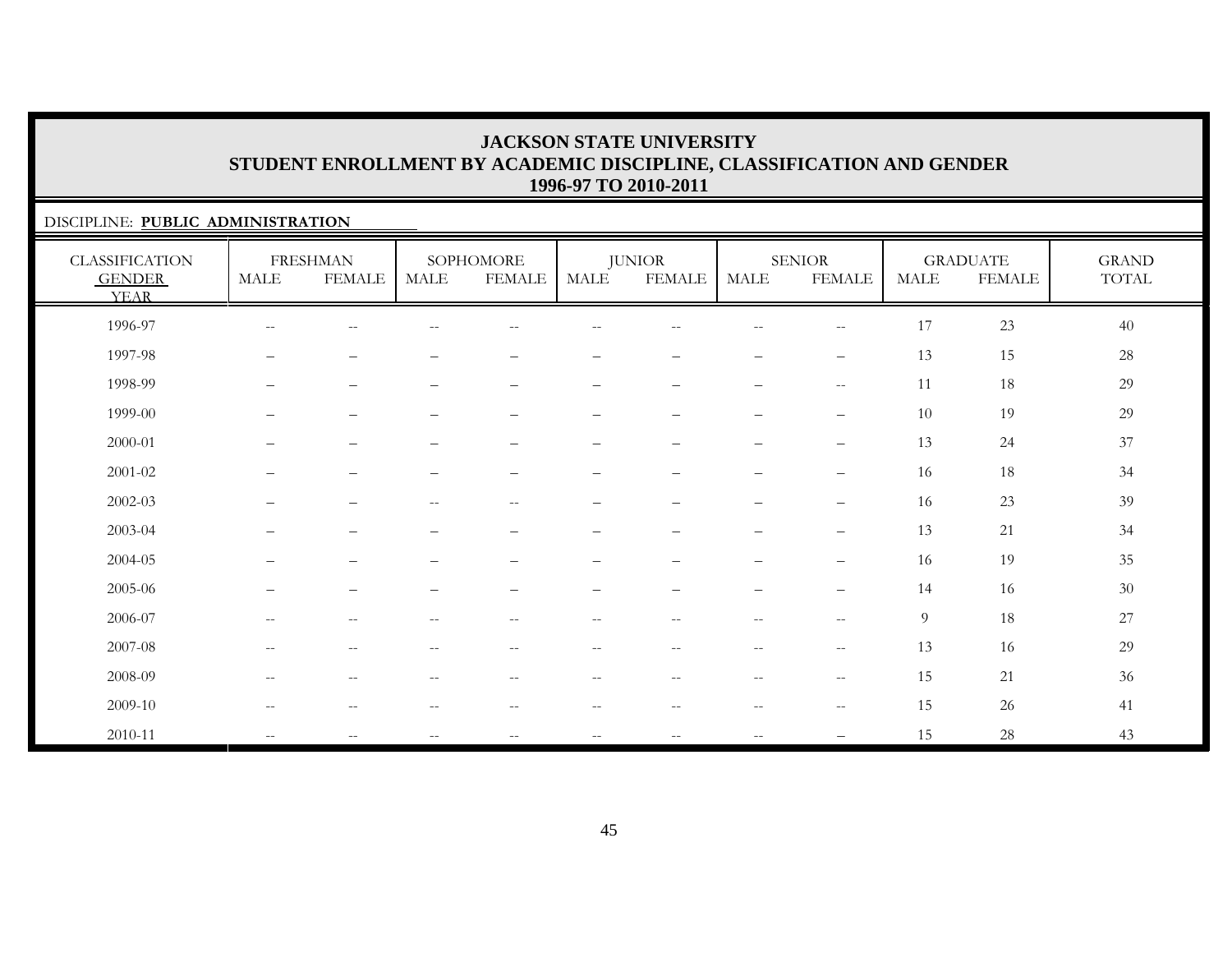| DISCIPLINE: PUBLIC HEALTH                             |                          |                                  |                   |                            |                          |                                |                          |                                |                                                     |                                  |                                                     |
|-------------------------------------------------------|--------------------------|----------------------------------|-------------------|----------------------------|--------------------------|--------------------------------|--------------------------|--------------------------------|-----------------------------------------------------|----------------------------------|-----------------------------------------------------|
| <b>CLASSIFICATION</b><br><b>GENDER</b><br><b>YEAR</b> | $\operatorname{MALE}$    | <b>FRESHMAN</b><br><b>FEMALE</b> | MALE              | SOPHOMORE<br><b>FEMALE</b> | <b>MALE</b>              | <b>JUNIOR</b><br><b>FEMALE</b> | <b>MALE</b>              | <b>SENIOR</b><br><b>FEMALE</b> | <b>MALE</b>                                         | <b>GRADUATE</b><br><b>FEMALE</b> | <b>GRAND</b><br>TOTAL                               |
| 1996-97                                               | --                       |                                  |                   |                            |                          |                                |                          |                                |                                                     |                                  | $- -$                                               |
| 1997-98                                               |                          |                                  |                   |                            |                          |                                |                          |                                |                                                     |                                  | $\overline{\phantom{m}}$                            |
| 1998-99                                               |                          |                                  |                   |                            | -                        |                                |                          |                                | $\hspace{0.05cm} -\hspace{0.05cm} -\hspace{0.05cm}$ | $\overline{\phantom{m}}$         | $\hspace{0.05cm} -\hspace{0.05cm} -\hspace{0.05cm}$ |
| 1999-00                                               |                          | -                                |                   | $\overline{\phantom{0}}$   | -                        | -                              | $\overline{\phantom{0}}$ | $\sim$                         | 2                                                   | 9                                | 11                                                  |
| 2000-01                                               |                          |                                  |                   | $\overline{\phantom{0}}$   | $\qquad \qquad -$        | $\qquad \qquad$                |                          | $\qquad \qquad -$              | $5\phantom{.0}$                                     | 32                               | 37                                                  |
| 2001-02                                               |                          | $\overline{\phantom{0}}$         | —                 | $\qquad \qquad -$          | $\qquad \qquad -$        | $\overline{\phantom{0}}$       | $\overline{\phantom{0}}$ |                                | 7                                                   | 45                               | 52                                                  |
| $2002 - 03$                                           |                          |                                  | $-$               | $-$                        |                          |                                |                          | $\overline{\phantom{0}}$       | $7\phantom{.0}$                                     | 47                               | 54                                                  |
| 2003-04                                               |                          | $\overline{\phantom{0}}$         | ▃                 | $\qquad \qquad -$          | –                        | $\equiv$                       | $\sim$                   | $\overline{\phantom{0}}$       | $\overline{9}$                                      | 55                               | 64                                                  |
| 2004-05                                               |                          |                                  |                   |                            |                          |                                |                          |                                | 16                                                  | 61                               | 77                                                  |
| 2005-06                                               |                          |                                  |                   |                            |                          |                                |                          |                                | 13                                                  | 79                               | 92                                                  |
| 2006-07                                               | $-$                      | $\qquad \qquad -$                | --                | $-$                        | $\overline{\phantom{m}}$ | $- -$                          | $\sim$                   | $--$                           | 14                                                  | 97                               | 111                                                 |
| 2007-08                                               | $-$                      |                                  |                   | $-$                        | $- -$                    |                                | $\sim$ $\sim$            | $--$                           | 15                                                  | 81                               | 96                                                  |
| 2008-09                                               | $\overline{\phantom{m}}$ | $\frac{1}{2}$                    | $\qquad \qquad -$ | $\qquad \qquad -$          | $--$                     | $- -$                          | $\overline{\phantom{m}}$ | $\sim$ $\sim$                  | 21                                                  | 82                               | 103                                                 |
| 2009-10                                               | $\sim$ $-$               | $\qquad \qquad -$                | $\qquad \qquad -$ | $\qquad \qquad -$          | $\overline{\phantom{m}}$ | $\overline{\phantom{m}}$       | $-\,-$                   | $\overline{\phantom{m}}$       | 30                                                  | 111                              | 141                                                 |
| 2010-11                                               | $-$                      | $\overline{\phantom{a}}$         | $\qquad \qquad -$ | $\qquad \qquad -$          | $- -$                    | $- -$                          | $\mathrel{{-}{-}}$       | —                              | 51                                                  | 141                              | 192                                                 |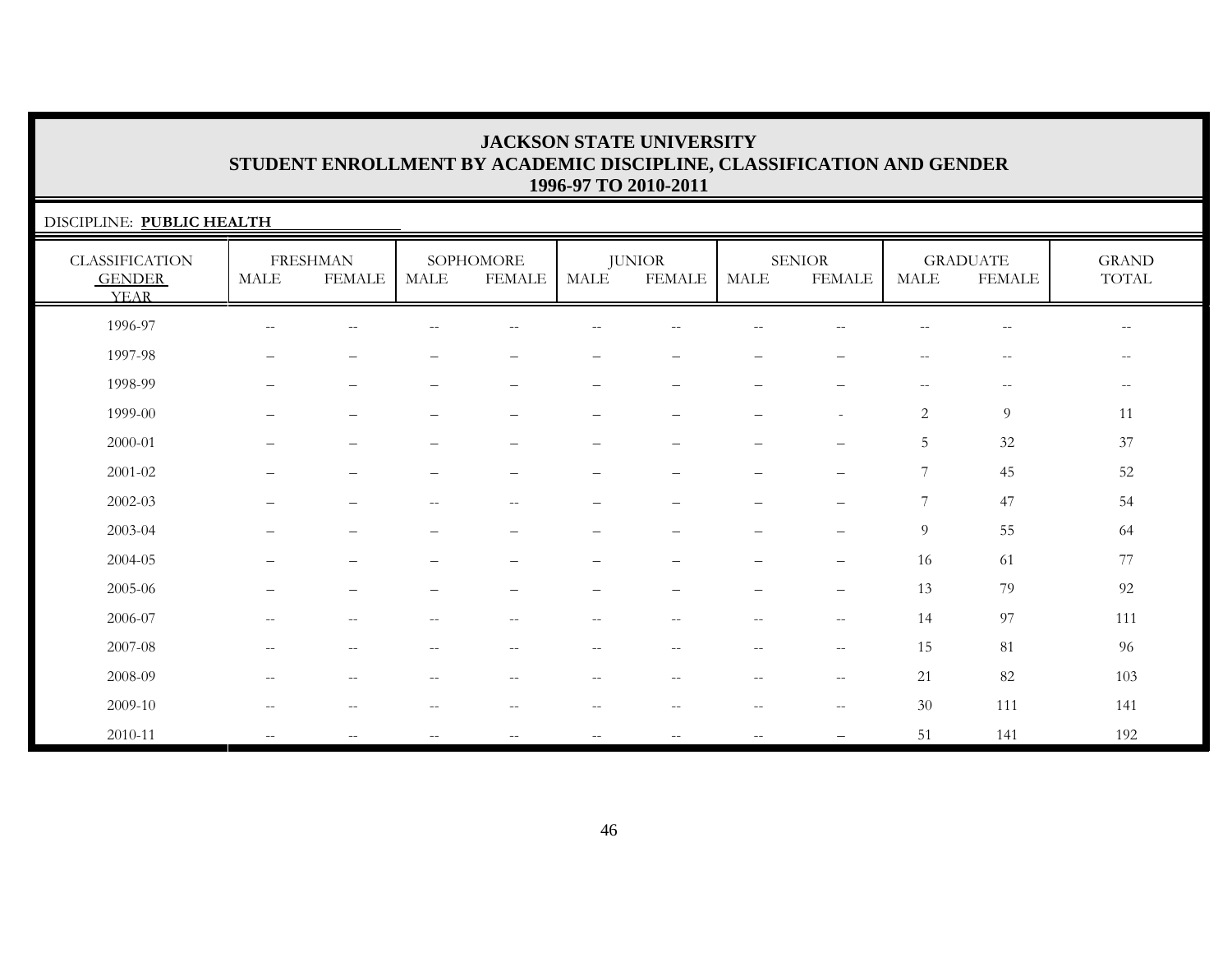### DISCIPLINE: **PUBLIC POLICY AND ADMINISTRATION**

| <b>CLASSIFICATION</b><br><b>GENDER</b><br><b>YEAR</b> | MALE                                                  | <b>FRESHMAN</b><br><b>FEMALE</b>                    | <b>MALE</b>                                         | SOPHOMORE<br><b>FEMALE</b>                            | <b>MALE</b>                                         | <b>JUNIOR</b><br><b>FEMALE</b> | MALE                     | <b>SENIOR</b><br><b>FEMALE</b>        | MALE           | <b>GRADUATE</b><br><b>FEMALE</b> | <b>GRAND</b><br>TOTAL |
|-------------------------------------------------------|-------------------------------------------------------|-----------------------------------------------------|-----------------------------------------------------|-------------------------------------------------------|-----------------------------------------------------|--------------------------------|--------------------------|---------------------------------------|----------------|----------------------------------|-----------------------|
| 1996-97                                               |                                                       |                                                     |                                                     |                                                       |                                                     |                                |                          | $-$                                   | 19             | 37                               | 56                    |
| 1997-98                                               |                                                       | —                                                   |                                                     |                                                       |                                                     | -                              | -                        | $\overline{\phantom{m}}$              | 14             | 40                               | 54                    |
| 1998-99                                               | $\overline{\phantom{m}}$                              | $\overline{\phantom{m}}$                            | $\qquad \qquad -$                                   | $\qquad \qquad -$                                     | $\qquad \qquad -$                                   | $\qquad \qquad -$              | $\qquad \qquad -$        | $\qquad \qquad -$                     | 10             | 26                               | $36\,$                |
| 1999-00                                               | $\overline{\phantom{m}}$                              | $\overline{\phantom{m}}$                            | $\overline{\phantom{m}}$                            | $\overline{\phantom{m}}$                              | —                                                   | $\qquad \qquad -$              | $\qquad \qquad -$        | $\qquad \qquad -$                     | 13             | 26                               | 39                    |
| 2000-01                                               | $\sim$ $\sim$                                         | $\sim$ $-$                                          | $- -$                                               | $\hspace{0.1mm}-\hspace{0.1mm}-\hspace{0.1mm}$        | $\sim$ $\sim$                                       | $- -$                          | $\overline{\phantom{a}}$ | $\overline{\phantom{a}}$              | 7              | 29                               | 36                    |
| 2001-02                                               |                                                       | $\qquad \qquad -$                                   | $\overline{\phantom{m}}$                            | $\overline{\phantom{m}}$                              | $\overline{\phantom{0}}$                            | $\overline{\phantom{0}}$       | $\overline{\phantom{0}}$ | $\overline{\phantom{m}}$              | 8              | 24                               | $32\,$                |
| 2002-03                                               | $\qquad \qquad -$                                     | $\qquad \qquad -$                                   | $\overline{\phantom{m}}$                            | $\hspace{0.1mm}-\hspace{0.1mm}-\hspace{0.1mm}$        | $\overline{\phantom{0}}$                            | $\overline{\phantom{0}}$       | $\qquad \qquad -$        | $\overline{\phantom{m}}$              | $\overline{7}$ | 21                               | 28                    |
| 2003-04                                               |                                                       | $\qquad \qquad -$                                   | $\overbrace{\phantom{1232211}}$                     | $\qquad \qquad -$                                     | $\overline{\phantom{0}}$                            | $\overline{\phantom{0}}$       | $\qquad \qquad -$        | $\overline{\phantom{m}}$              | 12             | 13                               | $25\,$                |
| 2004-05                                               | $\qquad \qquad -$                                     | $\qquad \qquad -$                                   | $\overbrace{\phantom{1232211}}$                     | $\qquad \qquad -$                                     | $\overline{\phantom{0}}$                            | $\overline{\phantom{0}}$       | $\qquad \qquad -$        | $\qquad \qquad -$                     | $\overline{4}$ | 21                               | $25\,$                |
| 2005-06                                               |                                                       | $\overline{\phantom{0}}$                            |                                                     | $\hspace{0.1mm}-\hspace{0.1mm}-\hspace{0.1mm}$        |                                                     |                                | -                        | $\overline{\phantom{m}}$              | 11             | 34                               | 45                    |
| 2006-07                                               | $\hspace{0.05cm} - \hspace{0.05cm} - \hspace{0.05cm}$ | $\qquad \qquad -$                                   | $-$                                                 | $\hspace{0.05cm} - \hspace{0.05cm} - \hspace{0.05cm}$ | $- -$                                               | $-$                            | $-\,-$                   | $-\,-$                                | 14             | 27                               | 41                    |
| 2007-08                                               | $\hspace{0.05cm} -\hspace{0.05cm} -\hspace{0.05cm}$   | $\hspace{0.1mm}-\hspace{0.1mm}-\hspace{0.1mm}$      | $\overline{\phantom{m}}$                            | $\hspace{0.1mm}-\hspace{0.1mm}-\hspace{0.1mm}$        | $\hspace{0.05cm} -\hspace{0.05cm} -\hspace{0.05cm}$ | $- -$                          | $\overline{\phantom{a}}$ | $\hspace{0.05cm}$ – $\hspace{0.05cm}$ | 12             | 39                               | 51                    |
| 2008-09                                               | $\mathcal{L}=\mathcal{L}$                             | $\hspace{0.05cm} -\hspace{0.05cm} -\hspace{0.05cm}$ | $\hspace{0.05cm} -\hspace{0.05cm} -\hspace{0.05cm}$ | $\hspace{0.1mm}-\hspace{0.1mm}-\hspace{0.1mm}$        | $\overline{\phantom{m}}$                            | $- -$                          | $- -$                    | $ -$                                  | 10             | 34                               | 44                    |
| 2009-10                                               | $\hspace{0.05cm} -\hspace{0.05cm} -\hspace{0.05cm}$   | $\overline{\phantom{m}}$                            | $\hspace{0.05cm} -\hspace{0.05cm} -\hspace{0.05cm}$ | $--$                                                  | $\hspace{0.05cm} -\hspace{0.05cm} -\hspace{0.05cm}$ | $- -$                          | $\overline{\phantom{m}}$ | $-\,-$                                | 12             | 35                               | 47                    |
| 2010-11                                               | $\sim$ $\sim$                                         |                                                     | $-$                                                 | $\overline{\phantom{m}}$                              | --                                                  | $-$                            |                          |                                       | 14             | 39                               | 53                    |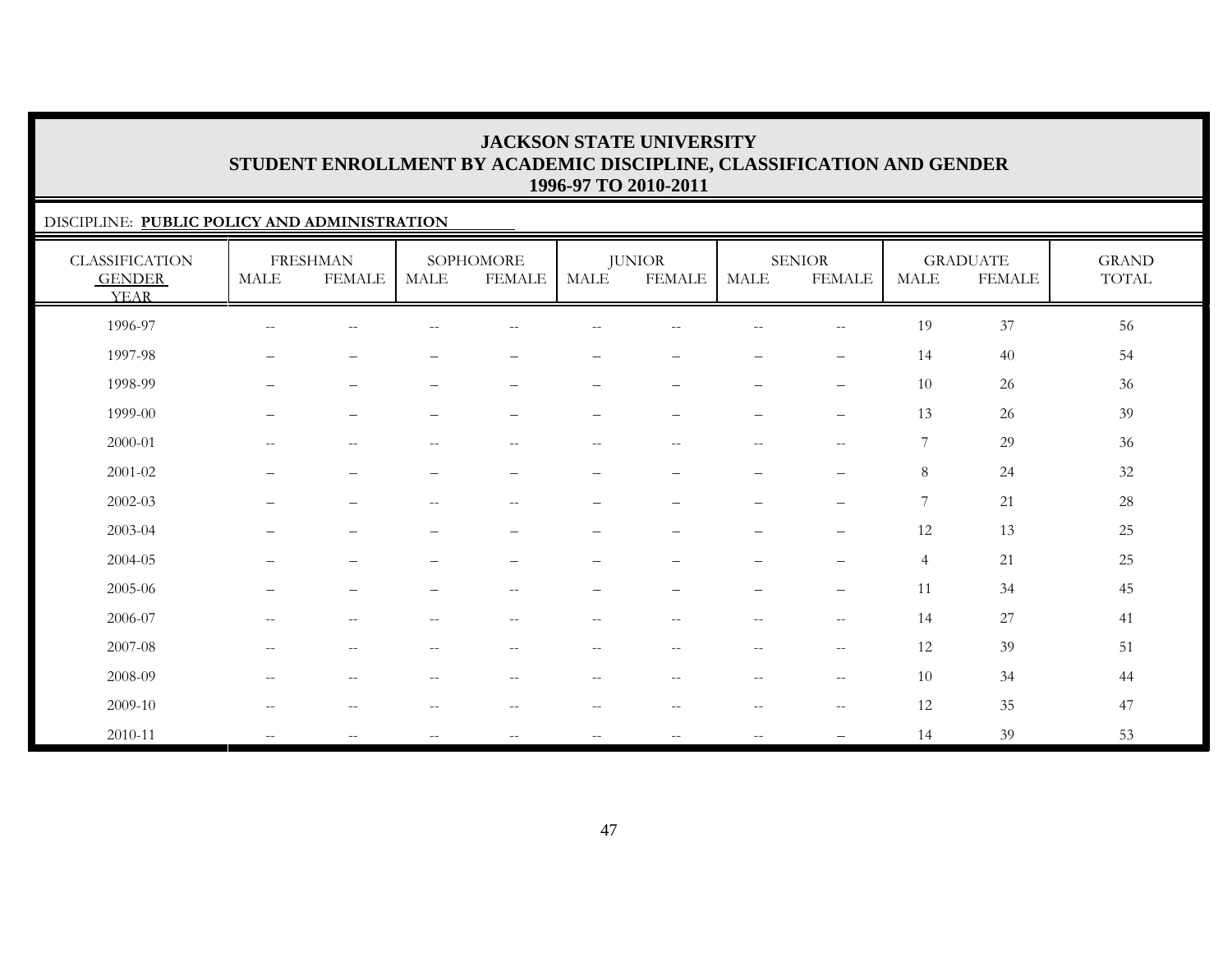| DISCIPLINE: READING                                   |                          |                                  |                                                     |                            |                                                       |                                |                          |                                                     |                       |                                  |                                                |
|-------------------------------------------------------|--------------------------|----------------------------------|-----------------------------------------------------|----------------------------|-------------------------------------------------------|--------------------------------|--------------------------|-----------------------------------------------------|-----------------------|----------------------------------|------------------------------------------------|
| <b>CLASSIFICATION</b><br><b>GENDER</b><br><b>YEAR</b> | <b>MALE</b>              | <b>FRESHMAN</b><br><b>FEMALE</b> | MALE                                                | SOPHOMORE<br><b>FEMALE</b> | <b>MALE</b>                                           | <b>JUNIOR</b><br><b>FEMALE</b> | <b>MALE</b>              | <b>SENIOR</b><br><b>FEMALE</b>                      | $\operatorname{MALE}$ | <b>GRADUATE</b><br><b>FEMALE</b> | <b>GRAND</b><br>$\operatorname{TOTAL}$         |
| 1996-97                                               | $\overline{\phantom{m}}$ | $-$                              |                                                     | --                         |                                                       | --                             | $\qquad \qquad -$        |                                                     | $-$                   | $\overline{\phantom{m}}$         | $\hspace{0.1mm}-\hspace{0.1mm}-\hspace{0.1mm}$ |
| 1997-98                                               |                          |                                  |                                                     |                            | -                                                     | $\overline{\phantom{0}}$       |                          |                                                     |                       |                                  | $- -$                                          |
| 1998-99                                               |                          |                                  |                                                     |                            |                                                       |                                |                          |                                                     |                       |                                  |                                                |
| 1999-00                                               |                          |                                  |                                                     |                            |                                                       |                                | $\overline{\phantom{0}}$ | ▃                                                   |                       | $\overline{\phantom{m}}$         |                                                |
| $2000 - 01$                                           | $-$                      | $-$                              | $\qquad \qquad -$                                   | $\overline{\phantom{m}}$   | $\hspace{0.05cm} - \hspace{0.05cm} - \hspace{0.05cm}$ | $\qquad \qquad -$              | $-$                      | $- -$                                               | $\mathbf{u}$          | $\mathfrak{Z}$                   | $\mathfrak{Z}$                                 |
| $2001 - 02$                                           |                          |                                  |                                                     |                            |                                                       |                                |                          |                                                     |                       | $\mathfrak{Z}$                   | $\mathfrak{Z}$                                 |
| $2002 - 03$                                           |                          |                                  | $\qquad \qquad -$                                   | $\overline{\phantom{a}}$   |                                                       |                                |                          |                                                     |                       | $\mathfrak{Z}$                   | 4                                              |
| 2003-04                                               |                          |                                  |                                                     |                            |                                                       |                                |                          |                                                     | $\overline{2}$        | 9                                | 11                                             |
| 2004-05                                               |                          |                                  |                                                     |                            |                                                       |                                |                          |                                                     | 3                     | 21                               | 24                                             |
| 2005-06                                               |                          |                                  |                                                     |                            |                                                       |                                |                          |                                                     |                       | 23                               | 24                                             |
| 2006-07                                               |                          |                                  |                                                     |                            |                                                       |                                |                          |                                                     |                       | 16                               | 16                                             |
| 2007-08                                               | $\overline{\phantom{m}}$ | $-$                              | $- -$                                               | $\overline{\phantom{m}}$   | $\overline{\phantom{m}}$                              | $- -$                          | $\sim$ $-$               | $\hspace{0.05cm} -\hspace{0.05cm} -\hspace{0.05cm}$ | $\overline{2}$        | 12                               | 14                                             |
| 2008-09                                               | $\qquad \qquad -$        | $\qquad \qquad -$                | --                                                  | --                         | $-\,-$                                                | $\overline{\phantom{m}}$       | $-\, -$                  | $- -$                                               | 2                     | 10                               | 12                                             |
| 2009-10                                               |                          |                                  |                                                     |                            | --                                                    |                                | $\qquad \qquad -$        | $- -$                                               | $\mathbf{2}$          | 14                               | 16                                             |
| 2010-11                                               | $\overline{\phantom{m}}$ | $-$                              | $\hspace{0.05cm} -\hspace{0.05cm} -\hspace{0.05cm}$ | $\overline{\phantom{m}}$   | $- -$                                                 | $\sim$ $\sim$                  | $\mathbf{u}$             |                                                     |                       | 11                               | 12                                             |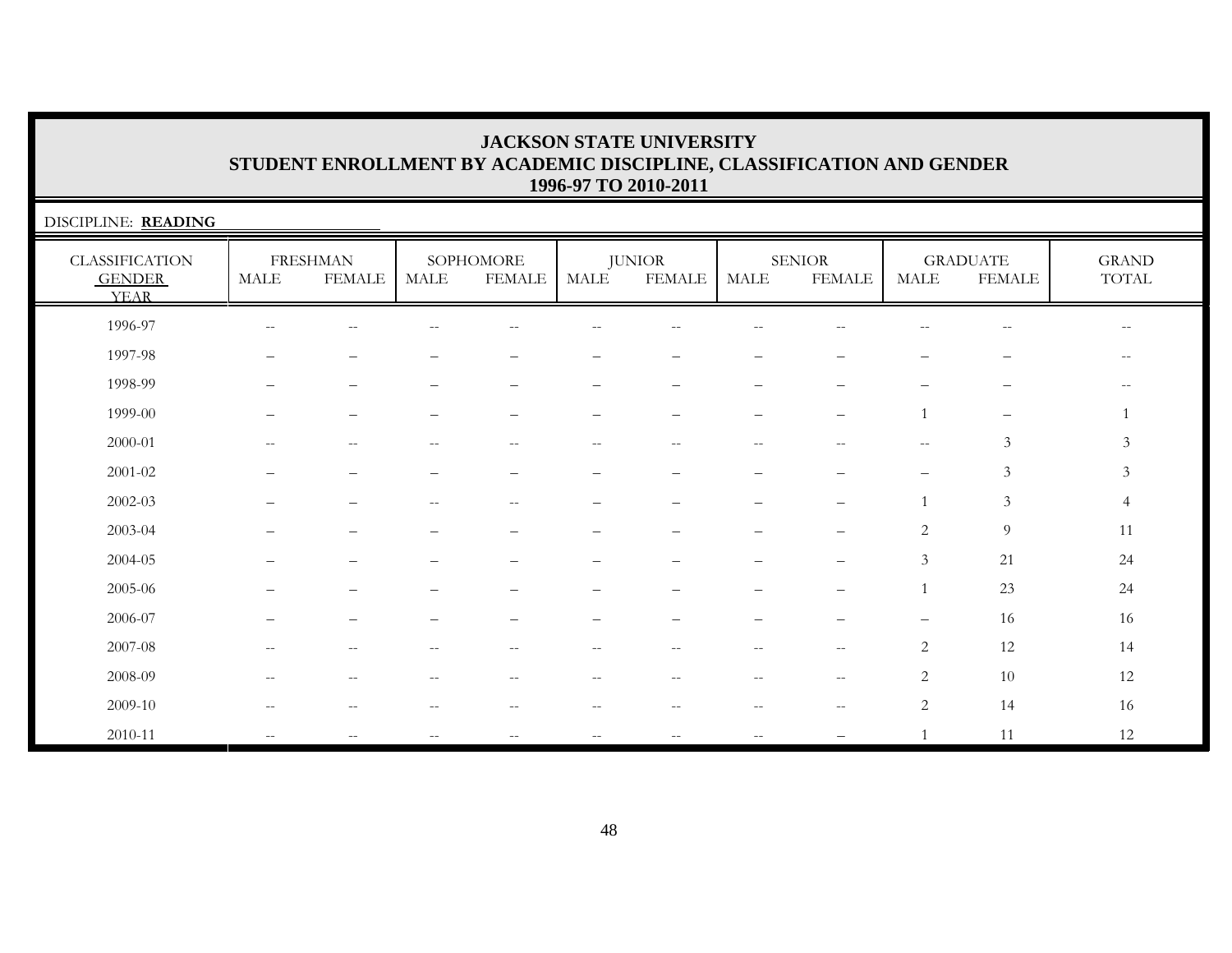### DISCIPLINE: **REHABILITATION SERVICES**

| <b>CLASSIFICATION</b><br><b>GENDER</b><br><b>YEAR</b> | $\operatorname{MALE}$    | <b>FRESHMAN</b><br><b>FEMALE</b> | MALE                                                  | SOPHOMORE<br><b>FEMALE</b> | MALE                     | <b>JUNIOR</b><br><b>FEMALE</b> | <b>MALE</b>                                         | <b>SENIOR</b><br><b>FEMALE</b>                      | <b>MALE</b>    | <b>GRADUATE</b><br><b>FEMALE</b> | <b>GRAND</b><br>TOTAL |
|-------------------------------------------------------|--------------------------|----------------------------------|-------------------------------------------------------|----------------------------|--------------------------|--------------------------------|-----------------------------------------------------|-----------------------------------------------------|----------------|----------------------------------|-----------------------|
| 1996-97                                               | $\overline{\phantom{m}}$ | $-$                              |                                                       |                            |                          |                                | $-$                                                 | $\qquad \qquad -$                                   | $\mathbf{2}$   | $30\,$                           | 32                    |
| 1997-98                                               | $\overline{\phantom{m}}$ |                                  |                                                       |                            |                          |                                |                                                     | $\overline{\phantom{0}}$                            | $\overline{4}$ | 24                               | 28                    |
| 1998-99                                               | $\qquad \qquad$          | $\qquad \qquad -$                | $\overline{\phantom{0}}$                              | $\overline{\phantom{0}}$   | $\qquad \qquad -$        | $\qquad \qquad -$              | $\qquad \qquad -$                                   | $\hspace{0.05cm} -\hspace{0.05cm} -\hspace{0.05cm}$ | 3              | 12                               | 15                    |
| 1999-00                                               | $\qquad \qquad$          | $\qquad \qquad -$                | $\overline{\phantom{m}}$                              | $\qquad \qquad -$          | $\overline{\phantom{0}}$ |                                | $\qquad \qquad -$                                   | $\overline{\phantom{m}}$                            | $\mathfrak{Z}$ | $\overline{4}$                   | $\overline{7}$        |
| 2000-01                                               | $\overline{\phantom{m}}$ | $-$                              | $\hspace{0.05cm} - \hspace{0.05cm} - \hspace{0.05cm}$ | $-$                        | $- -$                    | $\overline{\phantom{m}}$       | $\overline{\phantom{m}}$                            | $\hspace{0.05cm} -$                                 | 6              | 21                               | $27\,$                |
| $2001 - 02$                                           | $\overline{\phantom{0}}$ | $\overline{\phantom{0}}$         |                                                       | $\overline{\phantom{0}}$   | -                        |                                | $\overline{\phantom{0}}$                            | $\overline{\phantom{0}}$                            | 6              | 27                               | 33                    |
| 2002-03                                               |                          | $\overline{\phantom{0}}$         | $\hspace{0.05cm} - \hspace{0.05cm} - \hspace{0.05cm}$ | $\overline{\phantom{m}}$   | $\overline{\phantom{0}}$ |                                | $\qquad \qquad -$                                   | $\overline{\phantom{0}}$                            | 10             | 41                               | 51                    |
| 2003-04                                               | —                        | $\overline{\phantom{0}}$         |                                                       | $\overline{\phantom{0}}$   | $\overline{\phantom{0}}$ | $\overline{\phantom{m}}$       | $\qquad \qquad -$                                   | $\overbrace{\phantom{12322111}}$                    | 6              | 49                               | 55                    |
| 2004-05                                               |                          | $\overline{\phantom{0}}$         |                                                       |                            | $\overline{\phantom{0}}$ |                                | $\qquad \qquad -$                                   | $\overbrace{\phantom{12322111}}$                    | $\overline{7}$ | 54                               | 61                    |
| 2005-06                                               |                          |                                  |                                                       |                            |                          |                                |                                                     | $\qquad \qquad -$                                   | 13             | 34                               | 47                    |
| 2006-07                                               |                          | $\overline{\phantom{0}}$         |                                                       |                            |                          |                                |                                                     | $\qquad \qquad -$                                   | 8              | 41                               | 49                    |
| 2007-08                                               | $- -$                    | $-\,-$                           | $\hspace{0.05cm} -\hspace{0.05cm} -\hspace{0.05cm}$   | $\overline{\phantom{m}}$   | $\overline{\phantom{m}}$ | $--$                           | $--$                                                | $-\,-$                                              | 10             | 50                               | 60                    |
| 2008-09                                               | $\overline{\phantom{a}}$ | $\overline{\phantom{a}}$         | $ -$                                                  | $-$                        | $\overline{\phantom{m}}$ | $--$                           | $--$                                                | $-\,-$                                              | 10             | 49                               | 59                    |
| 2009-10                                               | $\overline{\phantom{m}}$ | $\overline{\phantom{m}}$         | $\hspace{0.05cm} - \hspace{0.05cm} - \hspace{0.05cm}$ | $\overline{\phantom{m}}$   | $\overline{\phantom{m}}$ | $--$                           | $\hspace{0.05cm} -\hspace{0.05cm} -\hspace{0.05cm}$ | $\overline{\phantom{m}}$                            | 10             | 45                               | 55                    |
| 2010-11                                               | $\overline{\phantom{m}}$ | $-$                              | $\overline{\phantom{m}}$                              | $\overline{\phantom{a}}$   | --                       | $\overline{\phantom{a}}$       | $\overline{\phantom{m}}$                            |                                                     | 24             | $58\,$                           | 82                    |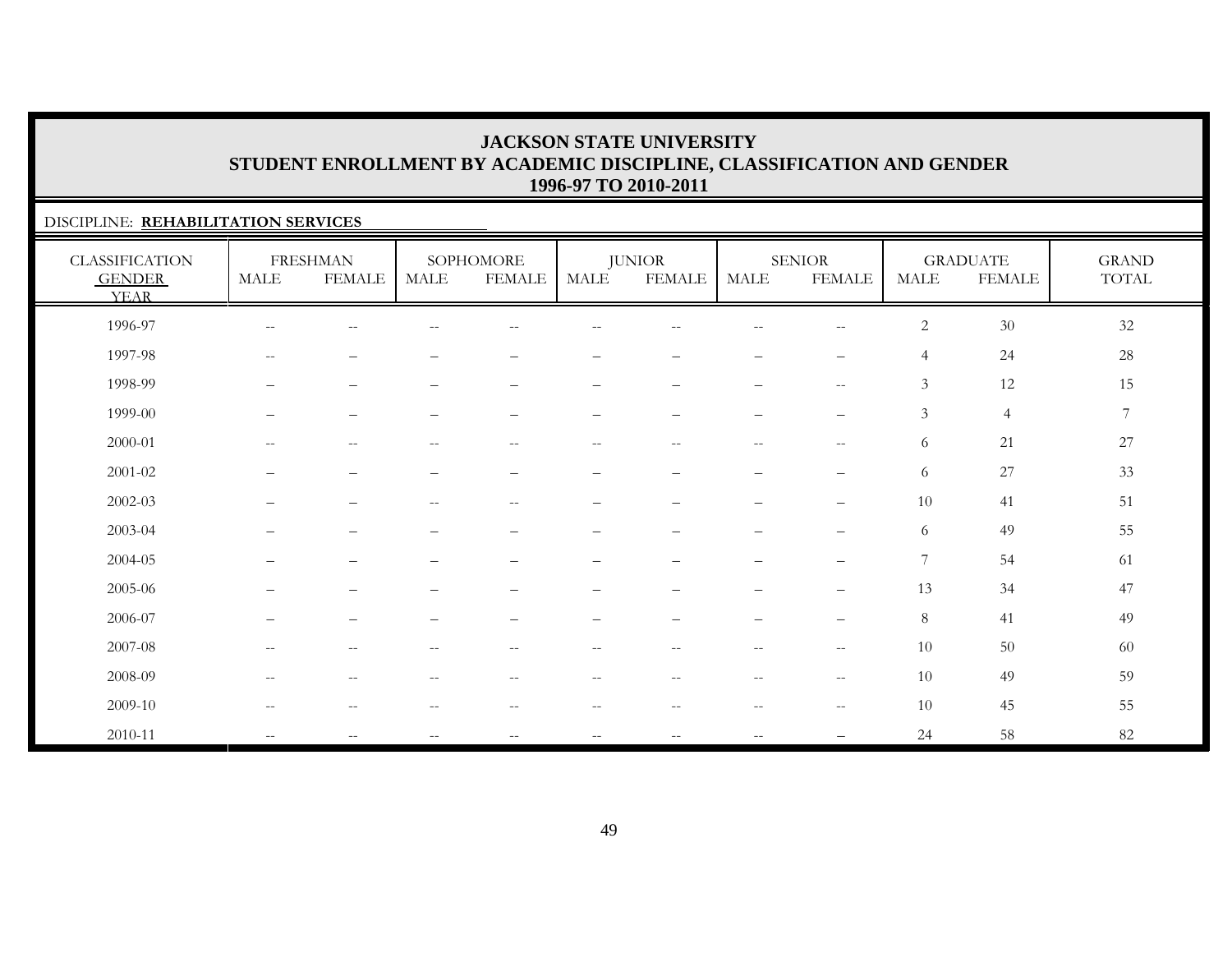### DISCIPLINE: **SCIENCE EDUCATION**

| <b>CLASSIFICATION</b><br><b>GENDER</b><br><b>YEAR</b> | <b>MALE</b>                                         | <b>FRESHMAN</b><br><b>FEMALE</b>                      | MALE  | SOPHOMORE<br><b>FEMALE</b>                          | MALE                     | <b>JUNIOR</b><br><b>FEMALE</b> | MALE                     | <b>SENIOR</b><br><b>FEMALE</b> | MALE                     | <b>GRADUATE</b><br>FEMALE | $\operatorname{GRAND}$<br>$\operatorname{TOTAL}$ |
|-------------------------------------------------------|-----------------------------------------------------|-------------------------------------------------------|-------|-----------------------------------------------------|--------------------------|--------------------------------|--------------------------|--------------------------------|--------------------------|---------------------------|--------------------------------------------------|
| 1996-97                                               | $\overline{\phantom{m}}$                            | $\qquad \qquad -$                                     |       |                                                     |                          |                                |                          | $-$                            | $\overline{c}$           | $\mathfrak{Z}$            | 5                                                |
| 1997-98                                               |                                                     |                                                       |       |                                                     |                          |                                |                          | $\overline{\phantom{0}}$       | 2                        | $\overline{\phantom{m}}$  | 2                                                |
| 1998-99                                               |                                                     |                                                       |       |                                                     |                          |                                |                          | $-$                            |                          | $\mathfrak{Z}$            | 4                                                |
| 1999-00                                               |                                                     | $\overline{\phantom{0}}$                              |       |                                                     | -                        | $\overline{\phantom{0}}$       | $\overline{\phantom{0}}$ |                                | $\overline{\phantom{0}}$ | $\overline{4}$            | 4                                                |
| 2000-01                                               | $--$                                                | $\hspace{0.05cm} -\hspace{0.05cm} -\hspace{0.05cm}$   | $- -$ | $\hspace{0.05cm} -\hspace{0.05cm} -\hspace{0.05cm}$ | $--$                     | $- -$                          | $--$                     | $\hspace{0.05cm} -$            | $--$                     | 3                         | 3                                                |
| $2001 - 02$                                           |                                                     | $\overline{\phantom{0}}$                              |       |                                                     | $\overline{\phantom{0}}$ | $\overline{\phantom{m}}$       |                          |                                | $\mathbf{1}$             | 2                         | $\mathfrak{Z}$                                   |
| $2002 - 03$                                           |                                                     |                                                       |       |                                                     |                          |                                |                          |                                |                          | 5                         | 6                                                |
| 2003-04                                               |                                                     |                                                       |       |                                                     |                          |                                |                          |                                | 2                        |                           | 3                                                |
| 2004-05                                               |                                                     | $\overline{\phantom{0}}$                              |       |                                                     | $\qquad \qquad -$        |                                | $\overline{\phantom{0}}$ |                                | 2                        | 5                         | 7                                                |
| 2005-06                                               |                                                     |                                                       |       |                                                     |                          |                                |                          |                                | $\qquad \qquad -$        | $5\,$                     | 5                                                |
| 2006-07                                               |                                                     |                                                       |       |                                                     |                          |                                |                          |                                |                          |                           |                                                  |
| 2007-08                                               |                                                     |                                                       |       |                                                     |                          |                                |                          |                                |                          |                           | $\hspace{0.05cm} -$                              |
| 2008-09                                               | $- -$                                               | $\qquad \qquad -$                                     |       | $- -$                                               | $ -$                     | $-$                            | $\overline{\phantom{m}}$ | --                             |                          | $\sim$ $\sim$             | $- -$                                            |
| 2009-10                                               | $\hspace{0.05cm} -\hspace{0.05cm} -\hspace{0.05cm}$ | $\hspace{0.05cm} - \hspace{0.05cm} - \hspace{0.05cm}$ |       | --                                                  | $- -$                    | $- -$                          | $\qquad \qquad -$        | --                             |                          | $-$                       |                                                  |
| 2010-11                                               | $- -$                                               | $\overline{\phantom{m}}$                              | $-$   | $--$                                                | $-\,-$                   | $- -$                          | $--$                     |                                |                          | $\hspace{0.05cm} -$       | $\overline{\phantom{m}}$                         |

\* Name changed to Science & Mathematics Education, 2006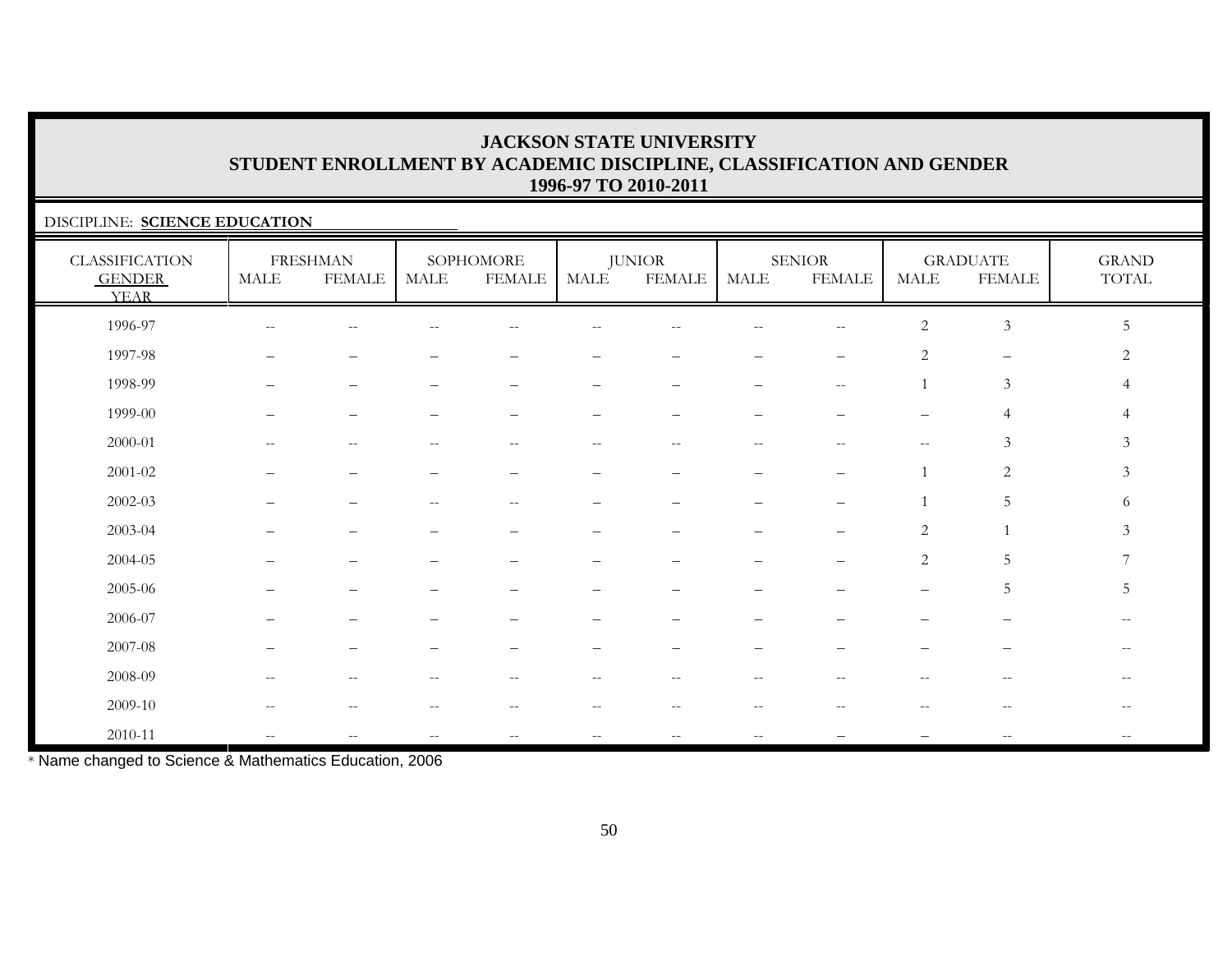### DISCIPLINE: **SCIENCE & MATHEMATICS EDUCATION**

| <b>CLASSIFICATION</b><br><b>GENDER</b><br><b>YEAR</b> | <b>MALE</b>              | <b>FRESHMAN</b><br><b>FEMALE</b> | MALE                                                | SOPHOMORE<br><b>FEMALE</b> | <b>MALE</b>              | <b>JUNIOR</b><br><b>FEMALE</b> | <b>MALE</b>                                         | SENIOR<br><b>FEMALE</b>                             | <b>MALE</b>              | <b>GRADUATE</b><br><b>FEMALE</b> | <b>GRAND</b><br>TOTAL    |
|-------------------------------------------------------|--------------------------|----------------------------------|-----------------------------------------------------|----------------------------|--------------------------|--------------------------------|-----------------------------------------------------|-----------------------------------------------------|--------------------------|----------------------------------|--------------------------|
| 1996-97                                               | $\overline{\phantom{m}}$ | $\sim$ $-$                       |                                                     | --                         |                          |                                | --                                                  |                                                     |                          | $\sim$ $\sim$                    | $- -$                    |
| 1997-98                                               | $\qquad \qquad -$        | $\overline{\phantom{m}}$         |                                                     |                            | $\overline{\phantom{0}}$ | $\overline{\phantom{m}}$       | $\overline{\phantom{0}}$                            |                                                     |                          | $\hspace{1.0cm} \bar{}$          | $\overline{\phantom{m}}$ |
| 1998-99                                               | $\qquad \qquad -$        | $\overline{\phantom{m}}$         |                                                     | $\qquad \qquad -$          | $\qquad \qquad -$        | $\overline{\phantom{m}}$       | $\qquad \qquad -$                                   | $\mathrel{{-}{-}}$                                  | —                        | $\overline{\phantom{m}}$         | $\overline{\phantom{m}}$ |
| 1999-00                                               | —                        | $\qquad \qquad -$                |                                                     |                            | $\qquad \qquad -$        | $\overline{\phantom{m}}$       | $\overline{\phantom{m}}$                            | $\overline{\phantom{0}}$                            | —                        | $\overline{\phantom{m}}$         | $\overline{\phantom{m}}$ |
| $2000 - 01$                                           |                          | $\qquad \qquad -$                |                                                     |                            | --                       | $\sim$                         |                                                     | $\overline{\phantom{a}}$                            |                          | --                               | $- -$                    |
| $2001 - 02$                                           |                          |                                  |                                                     |                            | $\overline{\phantom{0}}$ |                                |                                                     |                                                     |                          |                                  | $- -$                    |
| $2002 - 03$                                           | $\qquad \qquad -$        | $\qquad \qquad -$                | $\hspace{0.05cm} -\hspace{0.05cm} -\hspace{0.05cm}$ | $\overline{\phantom{m}}$   | $\qquad \qquad -$        | $\overline{\phantom{m}}$       | $\qquad \qquad -$                                   | $\overline{\phantom{0}}$                            | $\overline{\phantom{0}}$ | $\overline{\phantom{m}}$         | $\overline{\phantom{m}}$ |
| 2003-04                                               |                          |                                  |                                                     |                            | $\equiv$                 |                                | -                                                   |                                                     |                          |                                  | $-$                      |
| 2004-05                                               |                          | $\overline{\phantom{0}}$         |                                                     |                            |                          |                                | $\overline{\phantom{0}}$                            |                                                     |                          | $\overline{\phantom{m}}$         | $\overline{\phantom{m}}$ |
| 2005-06                                               |                          |                                  |                                                     |                            |                          |                                |                                                     |                                                     |                          |                                  | $- -$                    |
| 2006-07                                               |                          |                                  |                                                     |                            |                          |                                |                                                     | $\qquad \qquad -$                                   |                          | 6                                | $7\phantom{.0}$          |
| 2007-08                                               | $\overline{\phantom{m}}$ | $\overline{\phantom{m}}$         | $\qquad \qquad -$                                   | $--$                       | $--$                     | $--$                           | $\hspace{0.05cm} -\hspace{0.05cm} -\hspace{0.05cm}$ | $\overline{\phantom{a}}$                            | $\mathfrak{Z}$           | $8\phantom{.}$                   | 11                       |
| 2008-09                                               | $-$                      | $\sim$ $-$                       | --                                                  | $-$                        | $\qquad \qquad -$        | $- -$                          | $\overline{\phantom{a}}$                            | $\mathord{\hspace{1pt}\text{--}\hspace{1pt}}$       | $\mathfrak{Z}$           | $\overline{7}$                   | 10                       |
| 2009-10                                               | $\qquad \qquad -$        | $\sim$ $-$                       | $-$                                                 | $-$                        | $- -$                    | $- -$                          | $\overline{\phantom{a}}$                            | $\hspace{0.05cm} -\hspace{0.05cm} -\hspace{0.05cm}$ | $\overline{4}$           | 6                                | $10\,$                   |
| 2010-11                                               | $- -$                    | $\overline{\phantom{m}}$         | $\overline{\phantom{m}}$                            | $\overline{\phantom{m}}$   | $-\,-$                   | $\overline{\phantom{m}}$       | $\overline{\phantom{m}}$                            |                                                     | 5                        | $5\,$                            | 10                       |

\* Name changed from Science Education, 2006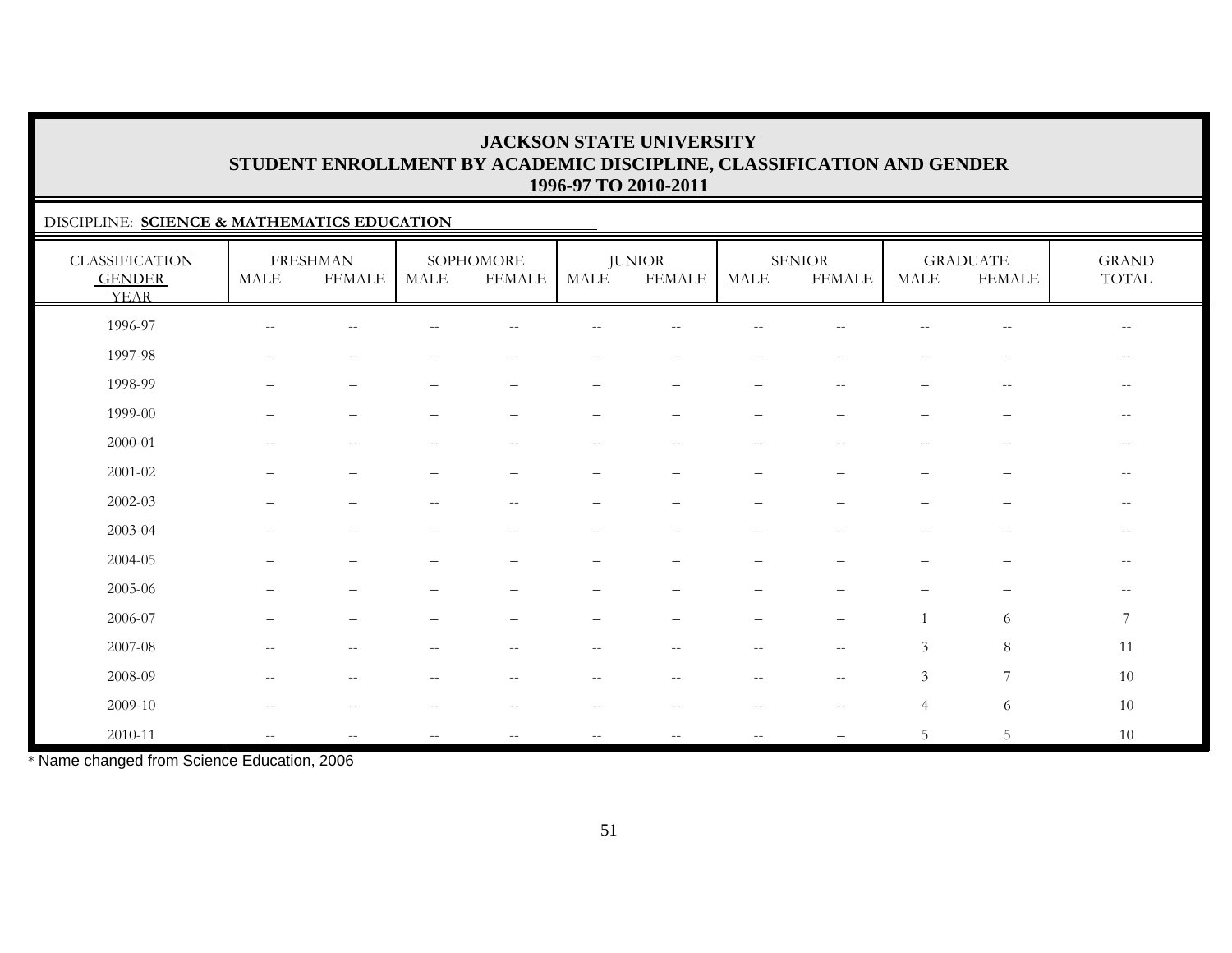### DISCIPLINE: **SECONDARY EDUCATION**

| <b>CLASSIFICATION</b><br><b>GENDER</b><br><b>YEAR</b> | <b>MALE</b>              | <b>FRESHMAN</b><br><b>FEMALE</b>                    | <b>MALE</b>                                         | SOPHOMORE<br><b>FEMALE</b>                          | <b>MALE</b>              | <b>JUNIOR</b><br><b>FEMALE</b> | <b>MALE</b>              | <b>SENIOR</b><br><b>FEMALE</b>   | <b>MALE</b>              | <b>GRADUATE</b><br><b>FEMALE</b> | <b>GRAND</b><br>TOTAL |
|-------------------------------------------------------|--------------------------|-----------------------------------------------------|-----------------------------------------------------|-----------------------------------------------------|--------------------------|--------------------------------|--------------------------|----------------------------------|--------------------------|----------------------------------|-----------------------|
| 1996-97                                               | $\mathbf{u}$             | $\overline{\phantom{m}}$                            |                                                     | $\frac{1}{2}$                                       | $-$                      | $\overline{\phantom{m}}$       | $- -$                    | $-$                              | $\overline{4}$           | $\overline{7}$                   | $11\,$                |
| 1997-98                                               | $\overline{\phantom{0}}$ | $\qquad \qquad -$                                   |                                                     | -                                                   |                          | $\overline{\phantom{0}}$       | $\overline{\phantom{0}}$ | $\overline{\phantom{0}}$         | $\overline{4}$           | 13                               | 17                    |
| 1998-99                                               | $\qquad \qquad -$        | $\overline{\phantom{m}}$                            | $\overline{\phantom{m}}$                            | $\overline{\phantom{m}}$                            | —                        | $\qquad \qquad -$              | $\qquad \qquad -$        | $\overline{\phantom{m}}$         | $\mathfrak{Z}$           | $\overline{9}$                   | 12                    |
| 1999-00                                               | $\qquad \qquad -$        | $\qquad \qquad -$                                   | $\overline{\phantom{0}}$                            | $\qquad \qquad -$                                   | $\qquad \qquad -$        | $\qquad \qquad -$              | $\overline{\phantom{m}}$ | $\overline{\phantom{m}}$         |                          | $10\,$                           | 11                    |
| 2000-01                                               | $\overline{\phantom{m}}$ | $-\,-$                                              | $\hspace{0.05cm} -\hspace{0.05cm} -\hspace{0.05cm}$ | $\hspace{0.05cm} -\hspace{0.05cm} -\hspace{0.05cm}$ | $- -$                    | $\overline{\phantom{m}}$       | $\overline{\phantom{m}}$ | $-\,-$                           | 2                        | 14                               | 16                    |
| $2001 - 02$                                           |                          | $\qquad \qquad -$                                   |                                                     | -                                                   | $\overline{\phantom{0}}$ | $\qquad \qquad -$              | $\overline{\phantom{0}}$ | $\overline{\phantom{0}}$         | $\overline{\phantom{m}}$ | $\overline{4}$                   | $\overline{4}$        |
| $2002 - 03$                                           | $\overline{\phantom{0}}$ | $\overline{\phantom{0}}$                            |                                                     | $\overline{\phantom{0}}$                            | $\overline{\phantom{0}}$ | $\overline{\phantom{0}}$       |                          | $\overline{\phantom{0}}$         | $\sqrt{2}$               | $\, 8$                           | 10                    |
| 2003-04                                               | —                        | $\qquad \qquad -$                                   | $\overline{\phantom{0}}$                            | $\qquad \qquad -$                                   | $\qquad \qquad -$        | $\qquad \qquad -$              | $\qquad \qquad -$        | $\overline{\phantom{m}}$         | 6                        | 18                               | 24                    |
| 2004-05                                               | $\overline{\phantom{0}}$ | $\qquad \qquad -$                                   | $\qquad \qquad -$                                   | $\overline{\phantom{0}}$                            | $\overline{\phantom{0}}$ | $\qquad \qquad -$              | $\qquad \qquad -$        | $\qquad \qquad -$                | 5                        | 10                               | 15                    |
| 2005-06                                               | —                        | $\overline{\phantom{m}}$                            |                                                     | $\overline{\phantom{0}}$                            | $\overline{\phantom{0}}$ | $\qquad \qquad -$              | $\qquad \qquad -$        | $\overbrace{\phantom{12322111}}$ | 10                       | 13                               | 23                    |
| 2006-07                                               |                          | -                                                   |                                                     |                                                     |                          |                                |                          | $\qquad \qquad -$                | $\,8\,$                  | 13                               | 21                    |
| 2007-08                                               | $\overline{\phantom{m}}$ | $-\,-$                                              | $-$                                                 | $\overline{\phantom{m}}$                            | $\overline{\phantom{m}}$ | $-\,-$                         | $\overline{\phantom{m}}$ | $-\,-$                           | $\overline{7}$           | 12                               | 19                    |
| 2008-09                                               | $\overline{\phantom{m}}$ | $\overline{\phantom{m}}$                            | $\hspace{0.05cm}$ – $\hspace{0.05cm}$               | $--$                                                | $- -$                    | $\overline{\phantom{m}}$       | $--$                     | $\overline{\phantom{m}}$         | $\overline{4}$           | $\,8\,$                          | 12                    |
| 2009-10                                               | $\overline{\phantom{m}}$ | $\hspace{0.05cm} -\hspace{0.05cm} -\hspace{0.05cm}$ | $\hspace{0.05cm} -\hspace{0.05cm} -\hspace{0.05cm}$ | $\hspace{0.05cm} -\hspace{0.05cm} -\hspace{0.05cm}$ | $- -$                    | $\sim$ $-$                     | $--$                     | $\hspace{0.05cm} -$              | $\mathfrak{Z}$           | 11                               | 14                    |
| 2010-11                                               | $\mathbf{u}$             | $\overline{\phantom{m}}$                            | $\hspace{0.05cm} -\hspace{0.05cm} -\hspace{0.05cm}$ | $\hspace{0.05cm} -\hspace{0.05cm} -\hspace{0.05cm}$ | $- -$                    | $--$                           | $\qquad \qquad -$        |                                  | 2                        | 10                               | 12                    |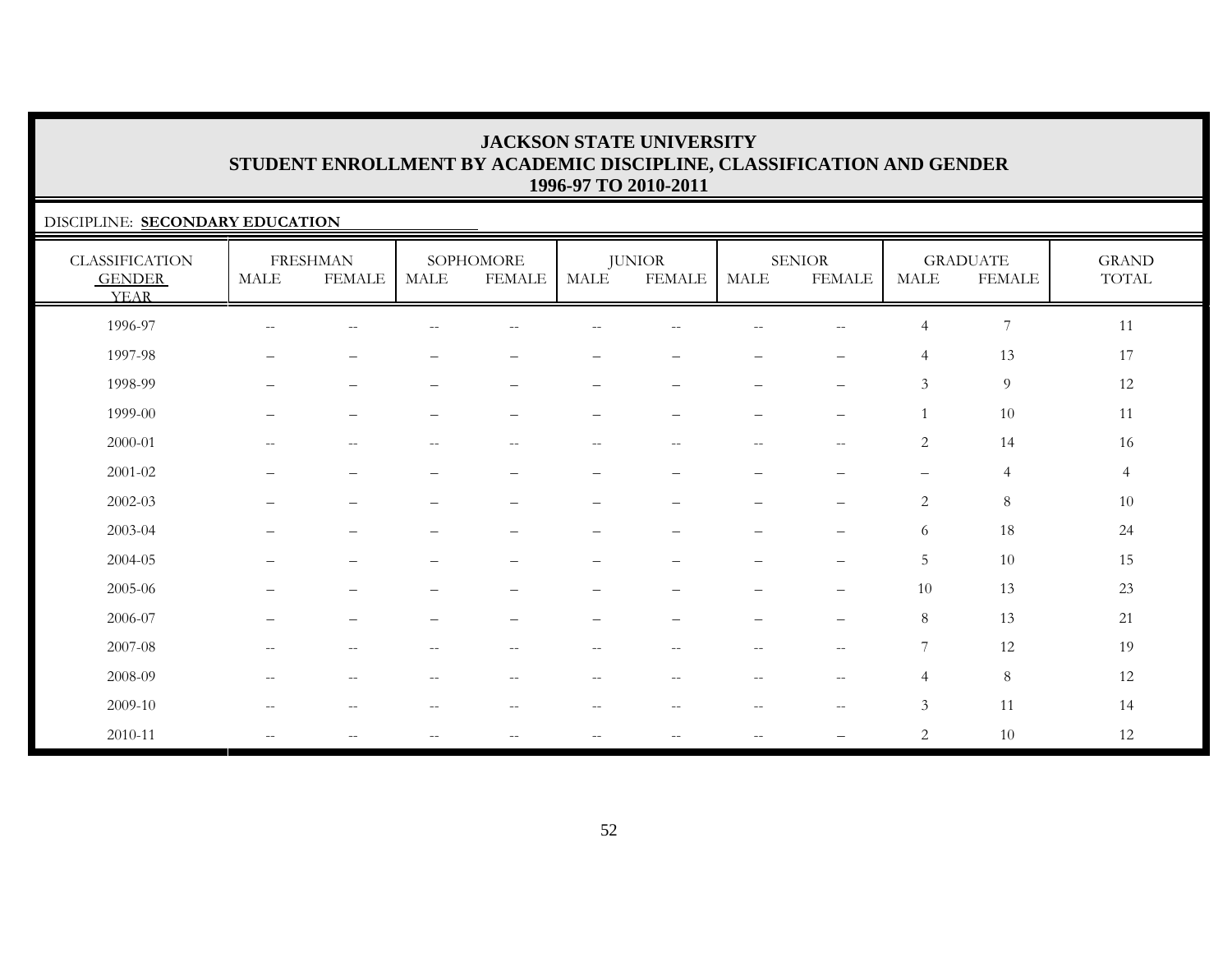### DISCIPLINE: **SOCIAL SCIENCE EDUCATION**

| <b>CLASSIFICATION</b><br><b>GENDER</b><br><b>YEAR</b> | <b>MALE</b>              | <b>FRESHMAN</b><br><b>FEMALE</b> | <b>MALE</b>                                         | SOPHOMORE<br><b>FEMALE</b> | <b>MALE</b>    | <b>JUNIOR</b><br><b>FEMALE</b> | MALE           | <b>SENIOR</b><br><b>FEMALE</b>   | MALE                                                | <b>GRADUATE</b><br><b>FEMALE</b>      | <b>GRAND</b><br>TOTAL |
|-------------------------------------------------------|--------------------------|----------------------------------|-----------------------------------------------------|----------------------------|----------------|--------------------------------|----------------|----------------------------------|-----------------------------------------------------|---------------------------------------|-----------------------|
| 1996-97                                               | $\mathfrak{Z}$           | $\ensuremath{\mathfrak{Z}}$      | $\sim$ $-$                                          | $\overline{4}$             |                | $\sqrt{2}$                     | 11             | 11                               | $\sim$ $-$                                          | $-\,-$                                | $35\,$                |
| 1997-98                                               | $\overline{1}$           | $\sqrt{2}$                       | 3                                                   | $\overline{\phantom{m}}$   | $\sqrt{2}$     | 5                              | 7              | 7                                | $\qquad \qquad -$                                   | $\qquad \qquad -$                     | $27\,$                |
| 1998-99                                               | $\qquad \qquad -$        | $\qquad \qquad -$                |                                                     | $\overline{1}$             | $\mathfrak{Z}$ | $\overline{\phantom{m}}$       | 7              | 11                               | $\qquad \qquad -$                                   | $\overline{\phantom{m}}$              | 23                    |
| 1999-00                                               | $\qquad \qquad -$        | $\mathbf{1}$                     | 2                                                   | $\qquad \qquad -$          | $\overline{c}$ |                                | 6              | $\overbrace{\phantom{12322111}}$ |                                                     | $\overline{\phantom{m}}$              | 12                    |
| 2000-01                                               | $\mathbf{2}$             | $\overline{1}$                   | $\mathfrak{Z}$                                      | $\sqrt{2}$                 | $\mathfrak{Z}$ |                                | $\overline{5}$ | $\overline{\phantom{m}}$         | $\overline{\phantom{m}}$                            | $\hspace{0.05cm}$ – $\hspace{0.05cm}$ | 17                    |
| $2001 - 02$                                           | $\overline{4}$           | $\overline{1}$                   | $\hspace{0.05cm} -\hspace{0.05cm} -\hspace{0.05cm}$ | 2                          | 6              | $\overline{2}$                 | 6              | $\overline{2}$                   | $\overline{\phantom{0}}$                            | $\overline{\phantom{m}}$              | 23                    |
| 2002-03                                               | —                        | $\overline{\phantom{m}}$         | 5                                                   | 2                          | $\overline{c}$ | 2                              | 12             | 8                                | $\overline{\phantom{0}}$                            | $\overline{\phantom{m}}$              | 31                    |
| 2003-04                                               | —                        | $\overline{4}$                   |                                                     | $\qquad \qquad -$          | $\overline{4}$ | $\sqrt{2}$                     | 12             | 7                                | $\overline{\phantom{0}}$                            | $\qquad \qquad -$                     | $30\,$                |
| 2004-05                                               | $\overline{c}$           | $\mathfrak{Z}$                   | 2                                                   | 2                          | $\sqrt{2}$     | $\overline{c}$                 | 14             | 5                                |                                                     |                                       | $32\,$                |
| 2005-06                                               |                          | $\mathfrak{Z}$                   | $5\phantom{.0}$                                     | $\mathfrak{Z}$             | $\,8\,$        | $\overline{7}$                 | $\mathfrak{Z}$ | $\,8\,$                          | -                                                   | $\overline{\phantom{0}}$              | 38                    |
| 2006-07                                               |                          | $\sqrt{2}$                       | $\overline{4}$                                      | 6                          | $\overline{c}$ | 8                              | 6              | 11                               | —                                                   | $\overline{\phantom{m}}$              | 40                    |
| 2007-08                                               | $\mathbf{1}$             | $- -$                            | 2                                                   | $\overline{4}$             | $\mathbf{1}$   | 8                              | 7              | 15                               | $\hspace{0.05cm} -\hspace{0.05cm} -\hspace{0.05cm}$ | $\hspace{0.05cm}$ – $\hspace{0.05cm}$ | 38                    |
| 2008-09                                               | $\overline{\phantom{m}}$ | $\mathfrak{Z}$                   |                                                     | $\overline{1}$             | 3              | 5                              | $\overline{4}$ | 12                               | $-$                                                 | $\hspace{0.05cm}$ – $\hspace{0.05cm}$ | 29                    |
| 2009-10                                               | $\overline{\phantom{a}}$ | $\sqrt{2}$                       |                                                     | $\mathbf{2}$               | $- -$          | $\sim$ $\sim$                  | $5\phantom{.}$ | 8                                | $\sim$ $-$                                          | $\hspace{0.05cm} -$                   | 18                    |
| 2010-11                                               | 4                        | 5                                |                                                     | 4                          | 5              | 3                              | $\overline{7}$ | 12                               | $\mathcal{L}=\mathcal{L}$                           | $\overline{\phantom{m}}$              | 41                    |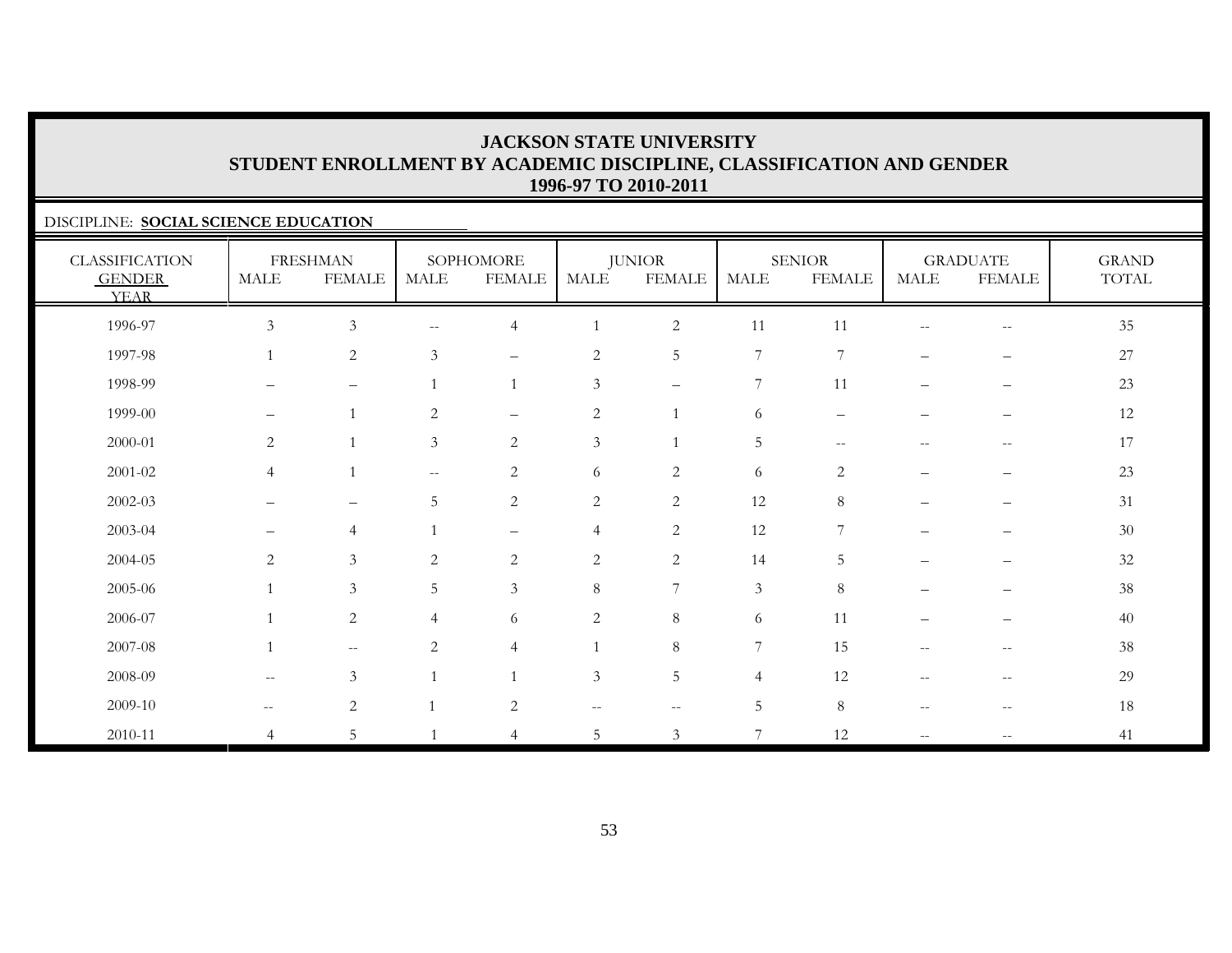| DISCIPLINE: SOCIAL WORK                               |                |                                  |                |                            |                |                                |             |                                |                |                                  |                              |
|-------------------------------------------------------|----------------|----------------------------------|----------------|----------------------------|----------------|--------------------------------|-------------|--------------------------------|----------------|----------------------------------|------------------------------|
| <b>CLASSIFICATION</b><br><b>GENDER</b><br><b>YEAR</b> | <b>MALE</b>    | <b>FRESHMAN</b><br><b>FEMALE</b> | <b>MALE</b>    | SOPHOMORE<br><b>FEMALE</b> | <b>MALE</b>    | <b>JUNIOR</b><br><b>FEMALE</b> | <b>MALE</b> | <b>SENIOR</b><br><b>FEMALE</b> | <b>MALE</b>    | <b>GRADUATE</b><br><b>FEMALE</b> | <b>GRAND</b><br><b>TOTAL</b> |
| 1996-97                                               | $\overline{5}$ | 44                               | 2              | 33                         | 11             | 43                             | 12          | 69                             | 13             | 29                               | 261                          |
| 1997-98                                               | $\mathfrak{Z}$ | 21                               | 6              | 35                         | 15             | 55                             | 11          | 75                             | 18             | 62                               | 301                          |
| 1998-99                                               | 7              | 26                               | 8              | 29                         | 7              | 59                             | 15          | 81                             | 18             | 93                               | 343                          |
| 1999-00                                               | 5              | 35                               | 8              | 24                         | $8\,$          | 36                             | 21          | 117                            | 20             | 88                               | 362                          |
| 2000-01                                               | 7              | 49                               | 8              | 31                         | $8\,$          | 47                             | 15          | 88                             | 18             | 104                              | 375                          |
| 2001-02                                               | 11             | 54                               | 6              | 44                         | $10\,$         | 47                             | 14          | 95                             | $\overline{9}$ | 91                               | 381                          |
| 2002-03                                               | 12             | 67                               | 10             | 59                         | $\overline{4}$ | 50                             | 19          | 107                            | 16             | 96                               | 440                          |
| 2003-04                                               | 10             | 55                               | $\overline{7}$ | 60                         | $\overline{9}$ | 73                             | 11          | 104                            | 12             | 74                               | 415                          |
| 2004-05                                               | 6              | 59                               | 6              | 42                         | 7              | 49                             | 7           | 122                            | 14             | 77                               | 389                          |
| 2005-06                                               | $\overline{7}$ | 52                               | 6              | 42                         | $\overline{5}$ | 71                             | $\,8\,$     | 77                             | 16             | 81                               | 365                          |
| 2006-07                                               | 5              | 35                               | $\overline{4}$ | 44                         | $8\,$          | 52                             | $\mathbf 5$ | 95                             | 17             | 67                               | 332                          |
| 2007-08                                               | 7              | 49                               | $\overline{4}$ | 46                         | $\overline{4}$ | 53                             | 7           | 104                            | 14             | 71                               | 359                          |
| 2008-09                                               | $\overline{4}$ | 33                               | 9              | 50                         | $\mathfrak{Z}$ | 43                             | 6           | 99                             | 16             | 83                               | 346                          |
| 2009-10                                               | 5              | 34                               | 5              | 52                         | 6              | 65                             | $\,8\,$     | 99                             | 17             | 118                              | 409                          |
| 2010-11                                               | $\overline{4}$ | 43                               | 11             | 56                         | 6              | 72                             | $8\,$       | 112                            | 22             | 146                              | 480                          |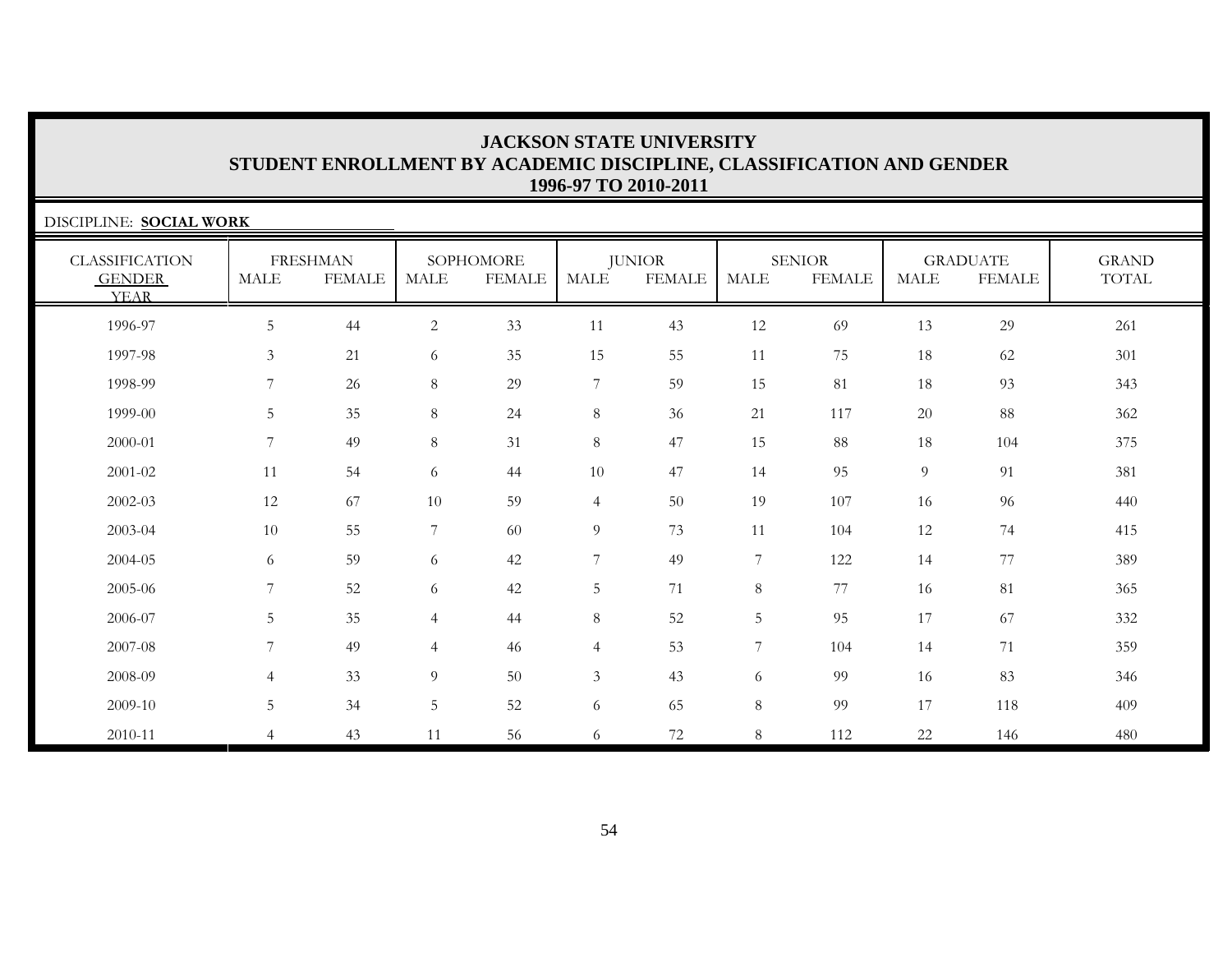| DISCIPLINE: <b>SOCIOLOGY</b>                          |                          |                                  |                          |                            |                          |                                |                |                                |             |                                  |                       |
|-------------------------------------------------------|--------------------------|----------------------------------|--------------------------|----------------------------|--------------------------|--------------------------------|----------------|--------------------------------|-------------|----------------------------------|-----------------------|
| <b>CLASSIFICATION</b><br><b>GENDER</b><br><b>YEAR</b> | MALE                     | <b>FRESHMAN</b><br><b>FEMALE</b> | MALE                     | SOPHOMORE<br><b>FEMALE</b> | <b>MALE</b>              | <b>JUNIOR</b><br><b>FEMALE</b> | <b>MALE</b>    | <b>SENIOR</b><br><b>FEMALE</b> | <b>MALE</b> | <b>GRADUATE</b><br><b>FEMALE</b> | <b>GRAND</b><br>TOTAL |
| 1996-97                                               | $\overline{4}$           | $\overline{4}$                   | $\mathfrak{Z}$           | $\overline{1}$             | $\overline{4}$           | 6                              | $\overline{4}$ | 7                              | 20          | 31                               | 84                    |
| 1997-98                                               | $\overline{\phantom{0}}$ | $\overline{4}$                   | $\qquad \qquad -$        | 3                          | $\overline{\phantom{0}}$ | 5                              | $8\,$          | 7                              | 22          | 34                               | 83                    |
| 1998-99                                               |                          | $--$                             | 5                        | $\mathfrak{Z}$             | $--$                     | $\overline{\phantom{0}}$       | $\mathbf 5$    | 7                              | 20          | 39                               | 80                    |
| 1999-00                                               | 3                        | 6                                | 2                        | $\qquad \qquad -$          | $\overline{4}$           | $\overline{2}$                 | $\mathfrak{Z}$ | 9                              | 19          | 32                               | 80                    |
| 2000-01                                               |                          | $\mathfrak{Z}$                   |                          | 5                          | $\overline{4}$           | $\overline{c}$                 | $\overline{4}$ | 8                              | 15          | 26                               | 69                    |
| 2001-02                                               | $\mathfrak{Z}$           | 5                                | $\equiv$                 | $\overline{4}$             | $\mathbf{2}$             | $\mathbf{1}$                   | 5              | 7                              | 13          | 25                               | 65                    |
| 2002-03                                               | $\overline{\phantom{0}}$ | $\overline{4}$                   | 2                        | 6                          | $\overline{1}$           | 7                              | $\overline{4}$ | 6                              | 14          | 30                               | 74                    |
| 2003-04                                               |                          | 8                                | $\mathfrak{Z}$           | $\overline{4}$             | $\mathbf{1}$             | 9                              | 6              | 10                             | 16          | 38                               | 96                    |
| 2004-05                                               | 3                        | $\,8\,$                          |                          | $\mathbf 5$                | $\mathbf{2}$             | $\overline{4}$                 | 6              | 16                             | 13          | 37                               | 95                    |
| 2005-06                                               | 5                        | 9                                | $\overline{\phantom{0}}$ | 11                         | 6                        | 17                             | 6              | 14                             | 12          | 39                               | 119                   |
| 2006-07                                               | $\mathfrak{Z}$           | 8                                | 5                        | $\,8\,$                    | 5                        | $8\,$                          | $\,8\,$        | 29                             | 16          | 44                               | 134                   |
| 2007-08                                               | 2                        | 7                                | $\mathfrak{Z}$           | 10                         | 6                        | 9                              | 11             | 20                             | 19          | 34                               | 121                   |
| 2008-09                                               | 2                        | 12                               | 4                        | 12                         | $\overline{4}$           | 12                             | 16             | 25                             | 17          | 45                               | 149                   |
| 2009-10                                               | $5\,$                    | $8\,$                            | $\overline{4}$           | 6                          | 6                        | 19                             | 16             | $30\,$                         | 14          | 46                               | 154                   |
| 2010-11                                               | $\overline{2}$           | 4                                | $\overline{4}$           | 10                         | $8\,$                    | 13                             | 12             | 34                             | 8           | 44                               | 139                   |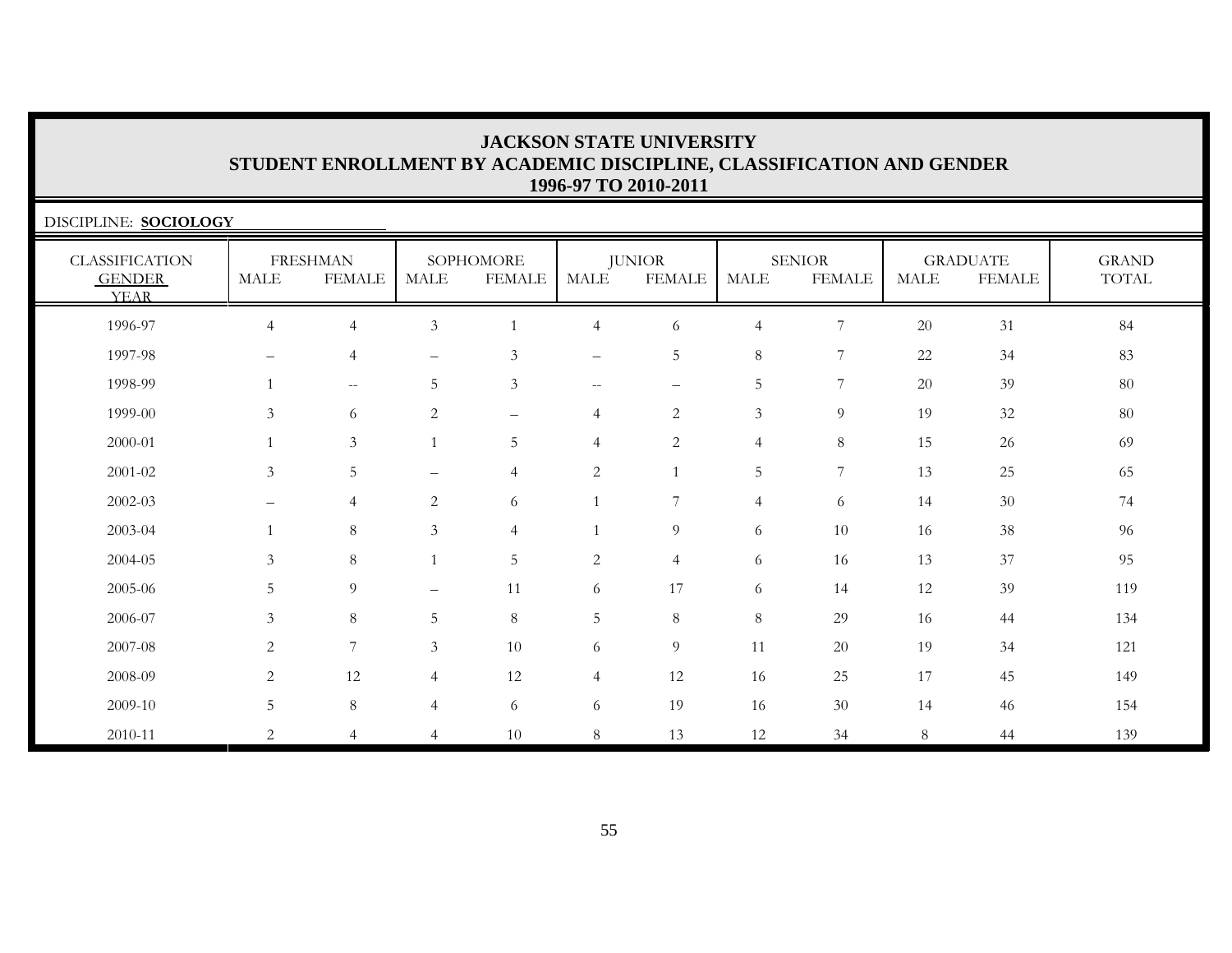| DISCIPLINE: SPECIAL EDUCATION                         |              |                                  |                                                     |                            |                          |                                |                |                                |                |                                  |                       |
|-------------------------------------------------------|--------------|----------------------------------|-----------------------------------------------------|----------------------------|--------------------------|--------------------------------|----------------|--------------------------------|----------------|----------------------------------|-----------------------|
| <b>CLASSIFICATION</b><br><b>GENDER</b><br><b>YEAR</b> | MALE         | <b>FRESHMAN</b><br><b>FEMALE</b> | MALE                                                | SOPHOMORE<br><b>FEMALE</b> | MALE                     | <b>JUNIOR</b><br><b>FEMALE</b> | <b>MALE</b>    | <b>SENIOR</b><br><b>FEMALE</b> | <b>MALE</b>    | <b>GRADUATE</b><br><b>FEMALE</b> | <b>GRAND</b><br>TOTAL |
| 1996-97                                               |              | 5 <sup>5</sup>                   |                                                     | 6                          | $\overline{7}$           | $\,8\,$                        | $8\,$          | 18                             | $\mathfrak{Z}$ | 17                               | 74                    |
| 1997-98                                               | $\mathbf{2}$ | 8                                | $\overline{2}$                                      | 7                          | $\overline{4}$           | 17                             | 15             | 22                             | 8              | 15                               | 100                   |
| 1998-99                                               | 2            | $\overline{4}$                   | $\qquad \qquad -$                                   | 8                          | 3                        | 11                             | 6              | 35                             | 8              | $\overline{4}$                   | 81                    |
| 1999-00                                               |              | 10                               |                                                     | 5                          | $\overline{c}$           | 8                              | 14             | 21                             | 5              | 13                               | 80                    |
| 2000-01                                               | 3            | 6                                | -                                                   | 7                          |                          | 12                             | $\overline{4}$ | 26                             | 2              | 21                               | 81                    |
| 2001-02                                               | 3            | $\overline{4}$                   | 2                                                   | 5                          | $\overline{2}$           | $\overline{9}$                 | $\overline{4}$ | 34                             | $\mathfrak{Z}$ | 18                               | 84                    |
| 2002-03                                               | 5            | 10                               | 2                                                   | 6                          | $\mathfrak{Z}$           | 10                             | 9              | 33                             | $\overline{4}$ | 19                               | 101                   |
| 2003-04                                               | 5            | 13                               | 4                                                   | 8                          | $\overline{c}$           | 12                             | $\overline{4}$ | 38                             | 3              | 17                               | 106                   |
| 2004-05                                               | 3            | 15                               | $\overline{4}$                                      | $8\,$                      | $\overline{2}$           | $8\,$                          | $\overline{4}$ | 33                             | $\mathfrak{Z}$ | $22\,$                           | 102                   |
| 2005-06                                               |              | 11                               | 4                                                   | $\,8\,$                    | $\mathfrak{Z}$           | 15                             | $\overline{2}$ | 29                             | $\overline{4}$ | 19                               | 96                    |
| 2006-07                                               |              | 6                                |                                                     | 5                          | 6                        | 10                             | $\overline{4}$ | 19                             | 3              | 16                               | 90                    |
| 2007-08                                               | 2            | 7                                |                                                     | 6                          | $\overline{\phantom{a}}$ | 12                             | $\,8\,$        | 31                             | 13             | 39                               | 119                   |
| 2008-09                                               |              | $\mathfrak{Z}$                   | $\overline{2}$                                      | $\overline{5}$             | $\mathbf{1}$             | $7\phantom{.}$                 | $\,8\,$        | 21                             | 11             | 48                               | 107                   |
| 2009-10                                               | 2            | 5 <sub>1</sub>                   | $\hspace{0.05cm} -\hspace{0.05cm} -\hspace{0.05cm}$ | $\overline{7}$             | 1                        | 10                             | $\overline{7}$ | 26                             | 11             | 76                               | 145                   |
| 2010-11                                               |              | 5                                |                                                     | 9                          |                          | 9                              | 5              | 21                             | 7              | 54                               | 112                   |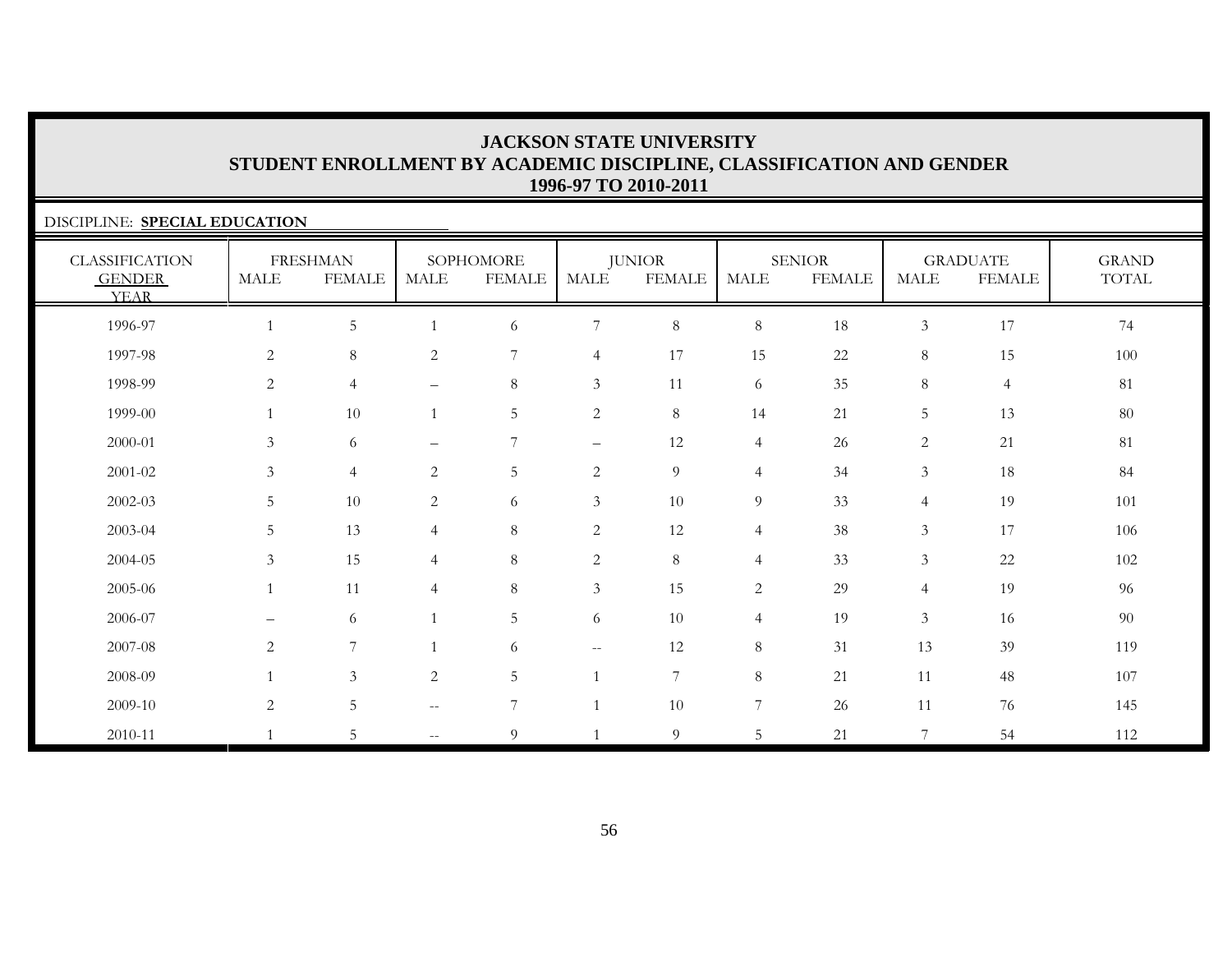### DISCIPLINE: **SPEECH AND DRAMATIC ARTS**

| <b>CLASSIFICATION</b><br><b>GENDER</b><br><b>YEAR</b> | <b>MALE</b>       | <b>FRESHMAN</b><br><b>FEMALE</b> | MALE           | SOPHOMORE<br><b>FEMALE</b> | MALE           | <b>JUNIOR</b><br><b>FEMALE</b> | <b>MALE</b>     | <b>SENIOR</b><br><b>FEMALE</b> | <b>MALE</b>                                         | <b>GRADUATE</b><br><b>FEMALE</b>                    | <b>GRAND</b><br>TOTAL |
|-------------------------------------------------------|-------------------|----------------------------------|----------------|----------------------------|----------------|--------------------------------|-----------------|--------------------------------|-----------------------------------------------------|-----------------------------------------------------|-----------------------|
| 1996-97                                               | $\mathbf{1}$      | 14                               | $\overline{5}$ | 19                         | $\mathfrak{Z}$ | $\sqrt{ }$                     | $8\,$           | 29                             | $\hspace{0.05cm} -\hspace{0.05cm} -\hspace{0.05cm}$ | $\sim$                                              | 86                    |
| 1997-98                                               | $\mathbf{1}$      | $\mathfrak g$                    | 5              | 18                         | 6              | 19                             | $\overline{7}$  | 31                             | $\overline{\phantom{0}}$                            | —                                                   | 96                    |
| 1998-99                                               | $\mathfrak{Z}$    | 16                               | $\mathfrak{Z}$ | $20\,$                     | $\mathbf 5$    | 15                             | $\overline{5}$  | 28                             | $\qquad \qquad -$                                   | $\overline{\phantom{m}}$                            | 95                    |
| 1999-00                                               | 5                 | 10                               | 6              | 20                         | $\mathfrak{Z}$ | 21                             | 13              | 22                             | $\qquad \qquad -$                                   | $\qquad \qquad -$                                   | 100                   |
| 2000-01                                               | 2                 | 16                               | $\overline{4}$ | 13                         | $\mathbf 5$    | 20                             | $\overline{9}$  | 24                             | $\overline{\phantom{0}}$                            | $\qquad \qquad -$                                   | 93                    |
| $2001 - 02$                                           | $\mathfrak{Z}$    | 14                               | 2              | 13                         | 7              | 12                             | $\overline{4}$  | $28\,$                         | $\overline{\phantom{0}}$                            | —                                                   | 83                    |
| 2002-03                                               | $\qquad \qquad -$ | 12                               | $\overline{c}$ | 15                         | $\sqrt{2}$     | 16                             | $\sqrt{ }$      | 15                             | $\overline{\phantom{m}}$                            | $\overline{\phantom{m}}$                            | 69                    |
| 2003-04                                               | $\overline{4}$    | $20\,$                           | $\mathbf{2}$   | $8\,$                      |                | 16                             | $\mathfrak{Z}$  | 14                             | $\overline{\phantom{0}}$                            | —                                                   | 68                    |
| 2004-05                                               | $\mathfrak{Z}$    | 13                               | $\overline{c}$ | $\overline{9}$             | $\sqrt{2}$     | 17                             |                 | 19                             | $\overline{\phantom{0}}$                            | $\overline{\phantom{0}}$                            | 66                    |
| 2005-06                                               | $\overline{4}$    | 11                               | $\overline{4}$ | 11                         | $\mathfrak{Z}$ | 15                             |                 | 17                             | $\overline{\phantom{0}}$                            | $\overline{\phantom{0}}$                            | 66                    |
| 2006-07                                               | $\overline{2}$    | 16                               | 5              | 12                         | 6              | 10                             | $\mathfrak{Z}$  | 18                             | $\overline{\phantom{0}}$                            | $\overline{\phantom{m}}$                            | $72\,$                |
| 2007-08                                               | $\mathfrak{Z}$    | $\mathfrak{Z}$                   | $\overline{4}$ | $8\,$                      | $\overline{4}$ | $8\,$                          | $5\phantom{.0}$ | 9                              | $\hspace{0.05cm} -\hspace{0.05cm} -\hspace{0.05cm}$ | $-\,-$                                              | 44                    |
| 2008-09                                               | $\overline{2}$    | $\mathfrak{Z}$                   | 2              | $\mathfrak{Z}$             | $\sqrt{2}$     | $\overline{4}$                 | 7               | 13                             | $\overline{\phantom{m}}$                            | $\hspace{0.05cm} -\hspace{0.05cm} -\hspace{0.05cm}$ | 36                    |
| 2009-10                                               | $\overline{2}$    | $\,8\,$                          | 3              | 5                          | $\sqrt{2}$     | 6                              | 6               | $7\phantom{.0}$                | $\overline{\phantom{m}}$                            | $\overline{\phantom{m}}$                            | 39                    |
| 2010-11                                               | 5                 | 5                                | 2              | 7                          | 5              | 8                              | 9               | 6                              |                                                     |                                                     | 47                    |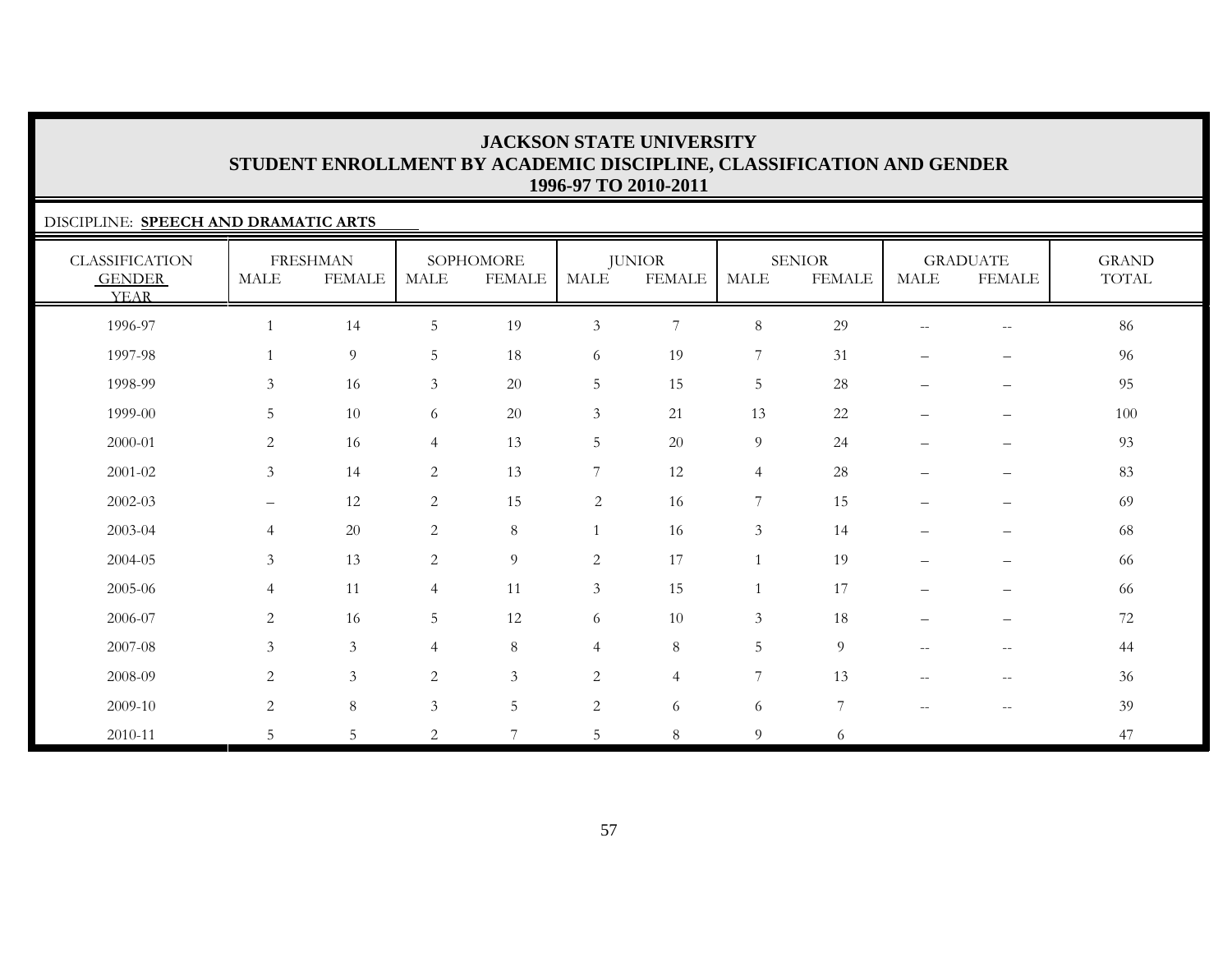| DISCIPLINE: TEACHING                                  |                   |                                  |                   |                            |                                                       |                                |                                                       |                                |                          |                                                       |                          |
|-------------------------------------------------------|-------------------|----------------------------------|-------------------|----------------------------|-------------------------------------------------------|--------------------------------|-------------------------------------------------------|--------------------------------|--------------------------|-------------------------------------------------------|--------------------------|
| <b>CLASSIFICATION</b><br><b>GENDER</b><br><b>YEAR</b> | MALE              | <b>FRESHMAN</b><br><b>FEMALE</b> | MALE              | SOPHOMORE<br><b>FEMALE</b> | MALE                                                  | <b>JUNIOR</b><br><b>FEMALE</b> | <b>MALE</b>                                           | <b>SENIOR</b><br><b>FEMALE</b> | MALE                     | <b>GRADUATE</b><br><b>FEMALE</b>                      | <b>GRAND</b><br>TOTAL    |
| 1996-97                                               | $-$               |                                  |                   |                            |                                                       |                                |                                                       |                                |                          |                                                       | $\qquad \qquad -$        |
| 1997-98                                               | $-$               | $\overline{\phantom{m}}$         | $\qquad \qquad -$ | $\overline{\phantom{m}}$   | $\hspace{0.05cm} - \hspace{0.05cm} - \hspace{0.05cm}$ | $- -$                          | $\overline{\phantom{m}}$                              | $- -$                          | $\overline{\phantom{m}}$ | $\overline{\phantom{m}}$                              | $\overline{\phantom{a}}$ |
| 1998-99                                               | $\qquad \qquad -$ | $\qquad \qquad -$                | $- -$             | $\overline{\phantom{m}}$   | $\overline{\phantom{m}}$                              | $- -$                          | $\hspace{0.05cm} - \hspace{0.05cm} - \hspace{0.05cm}$ | $- -$                          | $\overline{\phantom{m}}$ | $\hspace{0.05cm} - \hspace{0.05cm} - \hspace{0.05cm}$ | $- -$                    |
| 1999-00                                               |                   |                                  |                   |                            |                                                       |                                |                                                       | -                              | $\overline{4}$           | $\mathbf{1}$                                          | 5                        |
| 2000-01                                               |                   |                                  |                   | -                          | -                                                     | -                              |                                                       |                                | $\mathfrak{Z}$           | 21                                                    | 24                       |
| 2001-02                                               |                   |                                  |                   | -                          |                                                       |                                |                                                       |                                | 2                        | 38                                                    | 40                       |
| $2002 - 03$                                           |                   |                                  |                   |                            |                                                       |                                |                                                       |                                | 6                        | 23                                                    | 29                       |
| 2003-04                                               |                   |                                  |                   |                            |                                                       |                                |                                                       |                                | $\overline{7}$           | 24                                                    | 31                       |
| 2004-05                                               |                   |                                  |                   |                            |                                                       |                                |                                                       |                                | 9                        | 31                                                    | 40                       |
| 2005-06                                               |                   |                                  |                   |                            |                                                       |                                |                                                       |                                | 11                       | 50                                                    | 61                       |
| 2006-07                                               |                   |                                  |                   |                            | $\overline{\phantom{0}}$                              |                                | $\overline{\phantom{0}}$                              |                                | 10                       | 49                                                    | 59                       |
| 2007-08                                               | $-$               | $\qquad \qquad -$                | --                | --                         | $- -$                                                 | --                             | $\qquad \qquad -$                                     | $--$                           | 12                       | 54                                                    | 66                       |
| 2008-09                                               | $-$               |                                  |                   |                            | $\hspace{0.05cm} - \hspace{0.05cm} - \hspace{0.05cm}$ | --                             | $-$                                                   | $--$                           | 21                       | 42                                                    | 63                       |
| 2009-10                                               | $-$               | $-$                              | $-$               | $\sim$                     | $- -$                                                 | $- -$                          | $\mathrel{{-}{-}}$                                    | $--$                           | 31                       | 50                                                    | 81                       |
| 2010-11                                               | $\qquad \qquad -$ | --                               | $\qquad \qquad -$ | $\qquad \qquad -$          | $-\,-$                                                | $\overline{\phantom{a}}$       | $-\,-$                                                |                                | 29                       | 63                                                    | 92                       |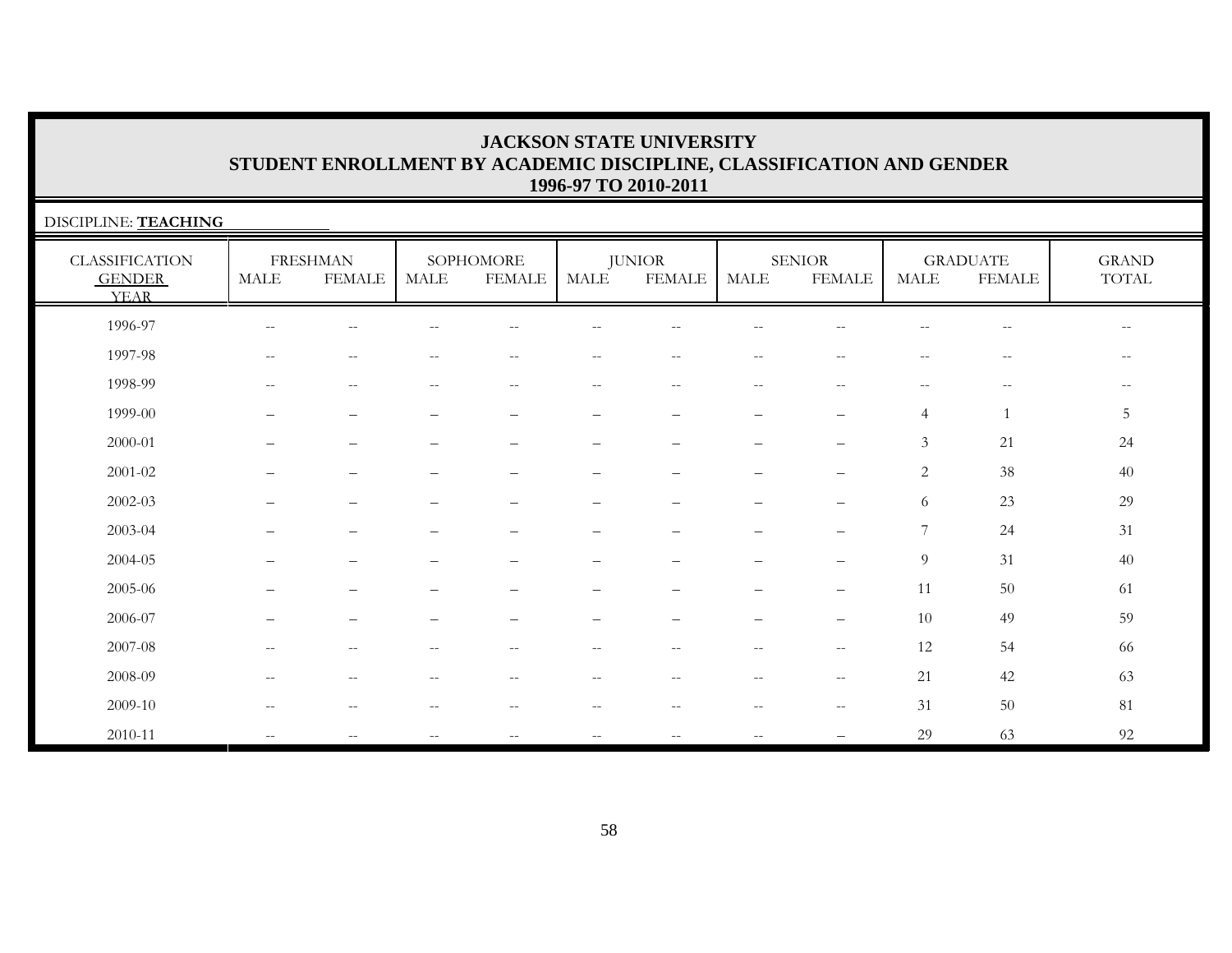### DISCIPLINE: **TECHNOLOGY EDUCATION**

| <b>CLASSIFICATION</b><br><b>GENDER</b><br><b>YEAR</b> | <b>MALE</b>                                         | <b>FRESHMAN</b><br><b>FEMALE</b> | MALE           | SOPHOMORE<br><b>FEMALE</b> | MALE                                                | <b>JUNIOR</b><br><b>FEMALE</b>                        | MALE                                          | <b>SENIOR</b><br><b>FEMALE</b> | <b>MALE</b>    | <b>GRADUATE</b><br><b>FEMALE</b> | <b>GRAND</b><br>$\operatorname{TOTAL}$ |
|-------------------------------------------------------|-----------------------------------------------------|----------------------------------|----------------|----------------------------|-----------------------------------------------------|-------------------------------------------------------|-----------------------------------------------|--------------------------------|----------------|----------------------------------|----------------------------------------|
| 1996-97                                               |                                                     | $\overline{\phantom{m}}$         |                | $--$                       |                                                     | $\overline{\phantom{m}}$                              | $\sqrt{2}$                                    | $\mathrel{{-}{-}}$             | 5              |                                  | 11                                     |
| 1997-98                                               |                                                     | $\overline{\phantom{m}}$         |                | $\overline{\phantom{m}}$   |                                                     | $\overline{\phantom{m}}$                              |                                               | $\mathbf{1}$                   | $\mathbf{2}$   |                                  | $7\phantom{.0}$                        |
| 1998-99                                               | $\overline{\phantom{m}}$                            | $\overline{\phantom{m}}$         |                |                            |                                                     | $\qquad \qquad -$                                     | 3                                             | $\qquad \qquad -$              | 6              | $\overline{2}$                   | 11                                     |
| 1999-00                                               | $\mathfrak{Z}$                                      | 1                                | $\mathbf{1}$   | -                          | $\equiv$                                            | $\mathbf{1}$                                          |                                               | $\overline{\phantom{0}}$       | $8\,$          | $\mathbf{1}$                     | 16                                     |
| 2000-01                                               | 2                                                   | $\sqrt{2}$                       | 3              |                            |                                                     | $\qquad \qquad =$                                     |                                               |                                | $\overline{4}$ |                                  | 15                                     |
| $2001 - 02$                                           |                                                     | 2                                | $\overline{1}$ |                            |                                                     | $\overline{\phantom{0}}$                              | $\sqrt{2}$                                    | $\overline{\phantom{0}}$       | 5              | $\overline{4}$                   | 16                                     |
| $2002 - 03$                                           |                                                     | $\overbrace{\phantom{1232211}}$  | $\overline{c}$ |                            |                                                     |                                                       |                                               |                                | $8\,$          | 6                                | 17                                     |
| 2003-04                                               |                                                     |                                  |                |                            |                                                     |                                                       |                                               | $\overline{\phantom{0}}$       | 17             | 16                               | 35                                     |
| 2004-05                                               | $\qquad \qquad -$                                   |                                  |                |                            | $\overline{\phantom{0}}$                            |                                                       |                                               | $\qquad \qquad -$              | 19             | 15                               | 37                                     |
| 2005-06                                               |                                                     |                                  |                |                            |                                                     |                                                       |                                               |                                | 16             | 15                               | 32                                     |
| 2006-07                                               |                                                     |                                  |                |                            |                                                     |                                                       |                                               |                                | 28             | 31                               | 60                                     |
| 2007-08                                               | $\hspace{0.05cm} -\hspace{0.05cm} -\hspace{0.05cm}$ | $\frac{1}{2}$                    | $-$            | $\overline{\phantom{a}}$   | $--$                                                |                                                       | $\mathord{\hspace{1pt}\text{--}\hspace{1pt}}$ |                                | 19             | 34                               | 55                                     |
| 2008-09                                               | $\hspace{0.05cm} -\hspace{0.05cm} -\hspace{0.05cm}$ | $\mathbf{1}$                     | $-$            | $\qquad \qquad -$          | $\qquad \qquad -$                                   | $\hspace{0.05cm} - \hspace{0.05cm} - \hspace{0.05cm}$ | $--$                                          | 2                              | 15             | 24                               | 42                                     |
| 2009-10                                               |                                                     | $\overline{1}$                   | $- -$          | $\overline{\phantom{m}}$   | $\hspace{0.05cm} -\hspace{0.05cm} -\hspace{0.05cm}$ | $\mathbf{1}$                                          | $\mathbf{1}$                                  | $\overline{\phantom{m}}$       | 13             | 22                               | 39                                     |
| 2010-11                                               | $\overline{\phantom{a}}$                            |                                  |                | $\overline{\phantom{a}}$   | $\qquad \qquad -$                                   | $\overline{\phantom{m}}$                              | $\overline{\phantom{m}}$                      | $-$                            | 20             | $32\,$                           | 52                                     |

\* Name changed from Industrial Arts Education June, 1996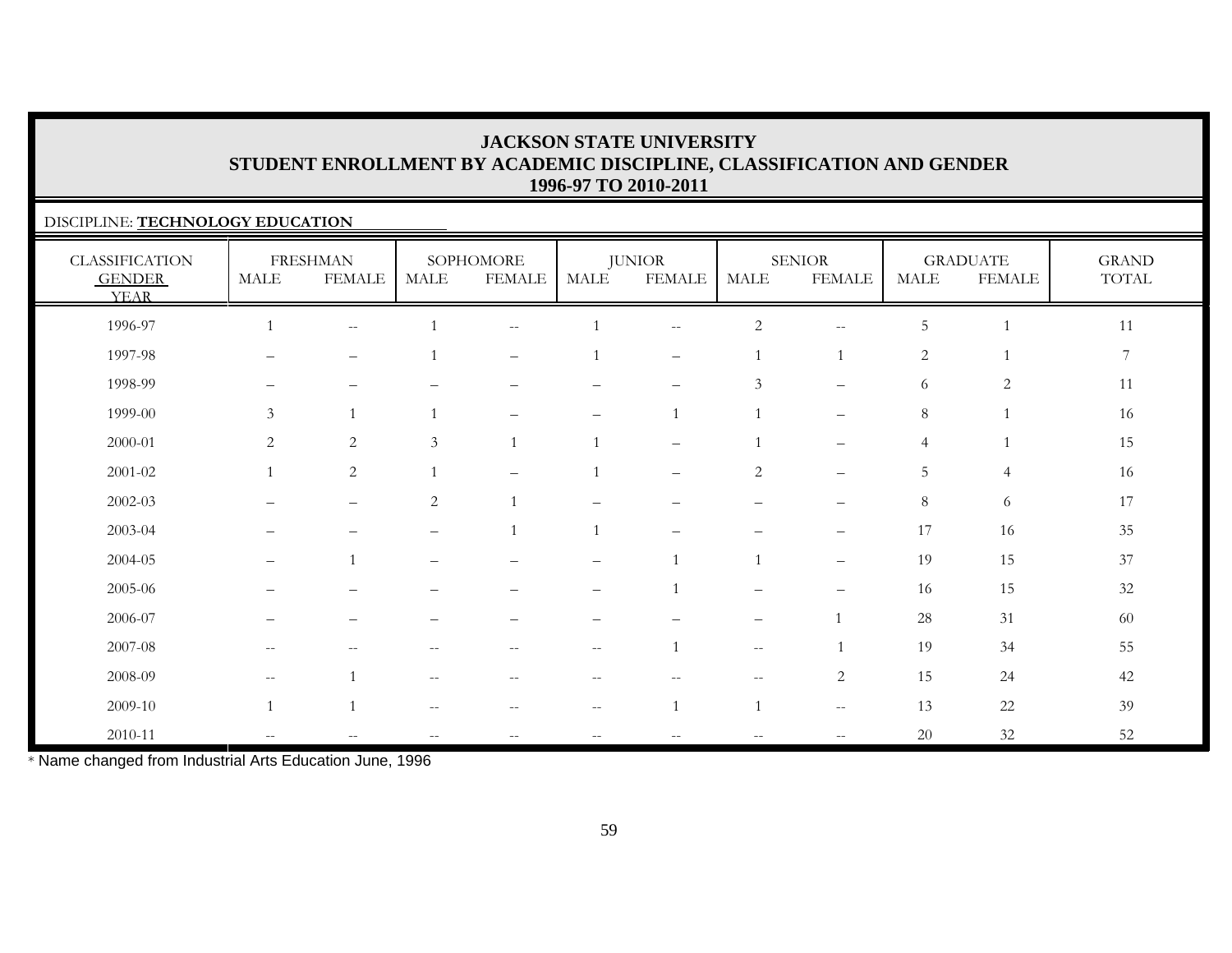### DISCIPLINE: **TELECOMMUNICATIONS ENGINEERING**

| <b>CLASSIFICATION</b><br><b>GENDER</b><br><b>YEAR</b> | <b>MALE</b>                                         | <b>FRESHMAN</b><br><b>FEMALE</b> | <b>MALE</b>                                           | SOPHOMORE<br><b>FEMALE</b>                            | MALE                     | <b>JUNIOR</b><br><b>FEMALE</b>                | MALE                     | <b>SENIOR</b><br><b>FEMALE</b>        | <b>MALE</b>                                           | <b>GRADUATE</b><br><b>FEMALE</b>                    | <b>GRAND</b><br>TOTAL    |
|-------------------------------------------------------|-----------------------------------------------------|----------------------------------|-------------------------------------------------------|-------------------------------------------------------|--------------------------|-----------------------------------------------|--------------------------|---------------------------------------|-------------------------------------------------------|-----------------------------------------------------|--------------------------|
| 1996-97                                               | $\hspace{0.05cm} -\hspace{0.05cm} -\hspace{0.05cm}$ | $- -$                            |                                                       | $-$                                                   |                          | $-$                                           | $\overline{\phantom{m}}$ | --                                    |                                                       | $\overline{\phantom{m}}$                            | $\overline{\phantom{m}}$ |
| 1997-98                                               | $\hspace{0.1mm}-\hspace{0.1mm}-\hspace{0.1mm}$      | $- -$                            | $\hspace{0.05cm} - \hspace{0.05cm} - \hspace{0.05cm}$ | $\hspace{0.05cm} - \hspace{0.05cm} - \hspace{0.05cm}$ | $\overline{\phantom{m}}$ | $\overline{\phantom{m}}$                      | $--$                     | $\hspace{0.05cm}$ – $\hspace{0.05cm}$ | $\hspace{0.05cm} - \hspace{0.05cm} - \hspace{0.05cm}$ | $-\,-$                                              | $\overline{\phantom{m}}$ |
| 1998-99                                               | $\hspace{0.05cm} -\hspace{0.05cm} -\hspace{0.05cm}$ | $- -$                            |                                                       | $-$                                                   | $- -$                    | $\mathord{\hspace{1pt}\text{--}\hspace{1pt}}$ | $--$                     | $\sim$ $\sim$                         | $\overline{\phantom{m}}$                              | $\hspace{0.05cm} -\hspace{0.05cm} -\hspace{0.05cm}$ |                          |
| 1999-00                                               | $\qquad \qquad -$                                   | $\overbrace{\phantom{12322111}}$ |                                                       | -                                                     | $\overline{\phantom{0}}$ |                                               | $\qquad \qquad -$        | $\overline{\phantom{0}}$              | $\overline{\phantom{m}}$                              | $-\,-$                                              | $\qquad \qquad -$        |
| 2000-01                                               | 2                                                   | $\overline{1}$                   | $\mathfrak{Z}$                                        | $\overline{\phantom{m}}$                              | --                       | $\hspace{0.05cm}$ – $\hspace{0.05cm}$         | $\overline{\phantom{m}}$ | $- -$                                 | $-$                                                   | $-\,-$                                              | 6                        |
| $2001 - 02$                                           | $\overline{4}$                                      | $\sim$ $\sim$                    |                                                       | $\sim$ $\sim$                                         | 3                        | $- -$                                         |                          |                                       | $\hspace{0.05cm} - \hspace{0.05cm} - \hspace{0.05cm}$ | $\overline{\phantom{m}}$                            | 10                       |
| 2002-03                                               |                                                     | $\overline{\phantom{m}}$         | $\overline{2}$                                        | $\overline{\phantom{m}}$                              |                          | $\overline{\phantom{0}}$                      |                          |                                       |                                                       | $\overline{\phantom{m}}$                            | $\overline{4}$           |
| 2003-04                                               | $\mathfrak{Z}$                                      | $\mathbf{1}$                     | $\mathbf{1}$                                          |                                                       |                          | $\overline{\phantom{0}}$                      |                          |                                       |                                                       |                                                     | 6                        |
| 2004-05                                               | 6                                                   | $\qquad \qquad -$                |                                                       | $\overline{1}$                                        | $\mathfrak{Z}$           | $\sim$ $-$                                    |                          |                                       |                                                       |                                                     | 11                       |
| 2005-06                                               | $\sqrt{2}$                                          | $\overline{1}$                   |                                                       |                                                       |                          | $\qquad \qquad -$                             | $\mathfrak{Z}$           |                                       |                                                       |                                                     | $8\,$                    |
| 2006-07                                               | 6                                                   | $\overline{1}$                   | $\overline{\phantom{m}}$                              | -                                                     |                          | $\overbrace{\phantom{1232211}}$               | $\overline{\phantom{a}}$ | $\overline{2}$                        | $\qquad \qquad -$                                     | $\overline{\phantom{m}}$                            | 9                        |
| 2007-08                                               | 2                                                   | $\sim$ $\sim$                    | 3                                                     | $\overline{\phantom{m}}$                              | $- -$                    |                                               | $\mathbf{2}$             | $\overline{\phantom{m}}$              | --                                                    | $\overline{\phantom{m}}$                            | 8                        |
| 2008-09                                               | 5                                                   | $\overline{1}$                   | 2                                                     | $\overline{1}$                                        | 2                        | $\sim$ $\sim$                                 | 2                        | $\overline{\phantom{m}}$              | $-$                                                   | $\hspace{0.05cm} -\hspace{0.05cm} -\hspace{0.05cm}$ | 13                       |
| 2009-10                                               |                                                     | $\sim$ $\sim$                    |                                                       | $\overline{\phantom{m}}$                              | $\mathbf{2}$             | $\sim$ $\sim$                                 | $\mathfrak{Z}$           | $\sim$ $-$                            | $-$                                                   | $\overline{\phantom{m}}$                            | $7\phantom{.0}$          |
| 2010-11                                               |                                                     | $\sim$ $-$                       |                                                       | $\mathbf{u}$                                          | $\overline{c}$           | $\mathord{\hspace{1pt}\text{--}\hspace{1pt}}$ | $\mathfrak{Z}$           | $\overline{\phantom{m}}$              | $\overline{\phantom{m}}$                              | $- -$                                               | 7                        |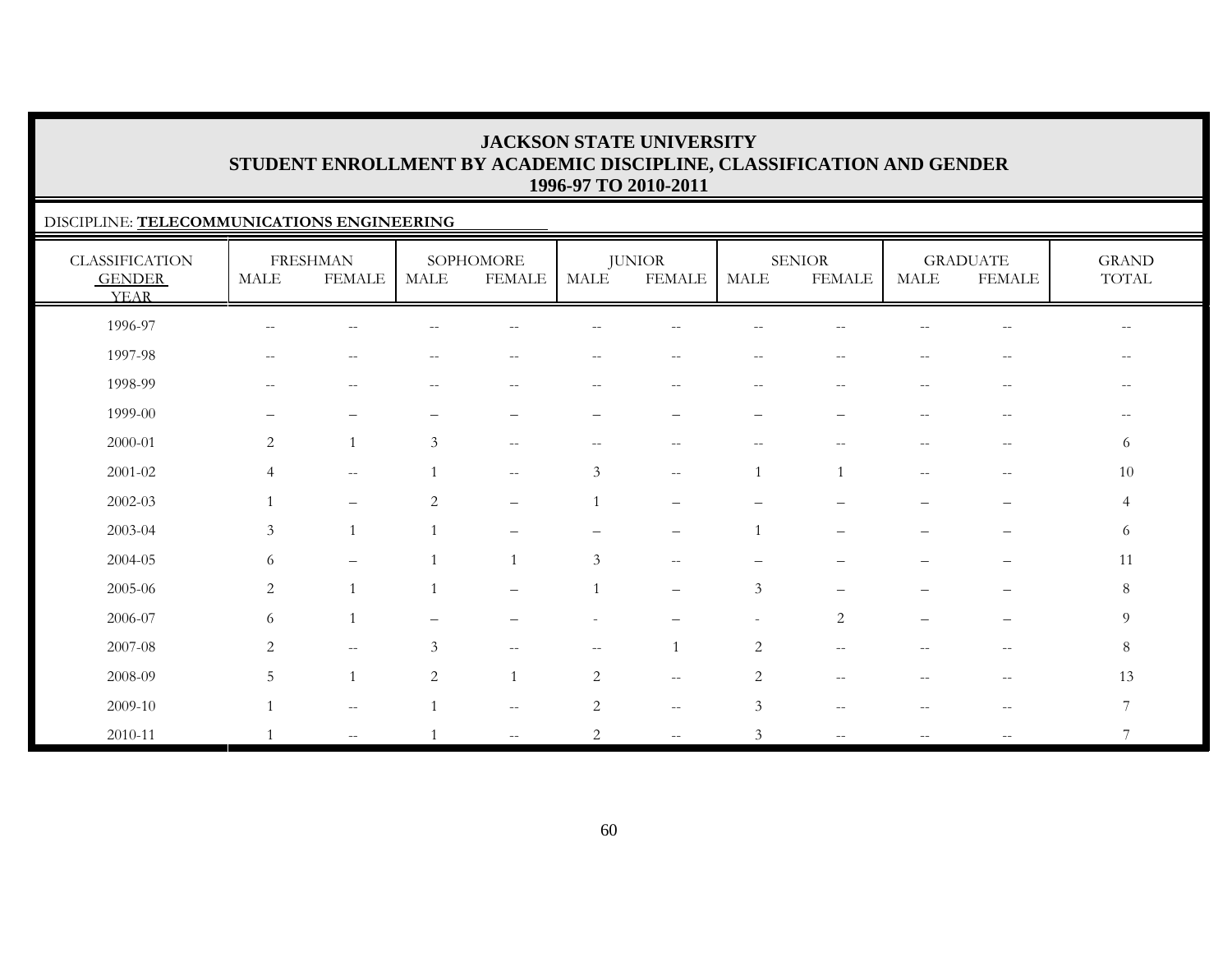### DISCIPLINE: **URBAN AND REGIONAL PLANNING**

| <b>CLASSIFICATION</b><br><b>GENDER</b><br><b>YEAR</b> | <b>MALE</b>                                         | <b>FRESHMAN</b><br><b>FEMALE</b>                    | <b>MALE</b>                                         | SOPHOMORE<br><b>FEMALE</b>                            | <b>MALE</b>              | <b>JUNIOR</b><br><b>FEMALE</b> | <b>MALE</b>              | <b>SENIOR</b><br><b>FEMALE</b>  | <b>MALE</b>              | <b>GRADUATE</b><br><b>FEMALE</b>                      | <b>GRAND</b><br>TOTAL                          |
|-------------------------------------------------------|-----------------------------------------------------|-----------------------------------------------------|-----------------------------------------------------|-------------------------------------------------------|--------------------------|--------------------------------|--------------------------|---------------------------------|--------------------------|-------------------------------------------------------|------------------------------------------------|
| 1996-97                                               | $\hspace{0.05cm} -\hspace{0.05cm} -\hspace{0.05cm}$ | $-$                                                 |                                                     | $-$                                                   | --                       | $-$                            | $- -$                    | $-$                             | $-$                      | $\hspace{0.05cm} -\hspace{0.05cm} -\hspace{0.05cm}$   | $\sim$ $\sim$                                  |
| 1997-98                                               | $\hspace{0.05cm} -\hspace{0.05cm} -\hspace{0.05cm}$ | $\hspace{0.05cm} -\hspace{0.05cm} -\hspace{0.05cm}$ | $\hspace{0.05cm} -\hspace{0.05cm} -\hspace{0.05cm}$ | $\overline{\phantom{m}}$                              | $-\,-$                   | $\overline{\phantom{m}}$       | $\overline{\phantom{m}}$ | $-\,-$                          | $\overline{\phantom{m}}$ | $\hspace{0.05cm} - \hspace{0.05cm} - \hspace{0.05cm}$ | $\hspace{0.1mm}-\hspace{0.1mm}-\hspace{0.1mm}$ |
| 1998-99                                               | $\hspace{0.05cm} -\hspace{0.05cm} -\hspace{0.05cm}$ | $\overline{\phantom{m}}$                            | $\overline{\phantom{m}}$                            | $\hspace{0.05cm} - \hspace{0.05cm} - \hspace{0.05cm}$ | $-\,-$                   | $\overline{\phantom{m}}$       | $\overline{\phantom{m}}$ | $-\,-$                          | 8                        | 6                                                     | 14                                             |
| 1999-00                                               | —                                                   | $\qquad \qquad -$                                   | $\overline{\phantom{m}}$                            | $\qquad \qquad -$                                     | $\qquad \qquad -$        | $\qquad \qquad -$              | $\qquad \qquad -$        | $\overbrace{\phantom{1232211}}$ | 9                        | $\,8\,$                                               | 17                                             |
| 2000-01                                               | $\hspace{0.05cm} -\hspace{0.05cm} -\hspace{0.05cm}$ | $\overline{\phantom{m}}$                            | $\sim$ $-$                                          | $\overline{\phantom{m}}$                              | $- -$                    | $\overline{\phantom{m}}$       | $\overline{\phantom{m}}$ | $-\,-$                          | 12                       | $\boldsymbol{7}$                                      | 19                                             |
| $2001 - 02$                                           | $\hspace{0.05cm} -\hspace{0.05cm} -\hspace{0.05cm}$ | $\overline{\phantom{m}}$                            | $-$                                                 | $\overline{\phantom{m}}$                              | $-\,-$                   | $\overline{\phantom{m}}$       | $\overline{\phantom{m}}$ | $\sim$ $\sim$                   | 10                       | 12                                                    | $22\,$                                         |
| 2002-03                                               | —                                                   | $\qquad \qquad -$                                   | $\overline{\phantom{m}}$                            | $\overline{\phantom{0}}$                              | $\qquad \qquad -$        | $\qquad \qquad -$              | $\overline{\phantom{m}}$ | $\overline{\phantom{m}}$        | 10                       | 14                                                    | 24                                             |
| 2003-04                                               | $\overline{\phantom{0}}$                            | $\qquad \qquad -$                                   | $\overline{\phantom{0}}$                            | $\overline{\phantom{0}}$                              | $\qquad \qquad -$        | $\qquad \qquad -$              | $\qquad \qquad -$        | $\qquad \qquad -$               | 8                        | 10                                                    | 18                                             |
| 2004-05                                               | $\overline{\phantom{0}}$                            | $\qquad \qquad -$                                   |                                                     | $\overline{\phantom{0}}$                              | $\overline{\phantom{0}}$ | $\overline{\phantom{0}}$       | $\qquad \qquad -$        | $\overline{\phantom{m}}$        | 12                       | 13                                                    | $25\,$                                         |
| 2005-06                                               |                                                     | $\overline{\phantom{0}}$                            |                                                     |                                                       |                          |                                |                          | $\overline{\phantom{0}}$        | 12                       | 17                                                    | 29                                             |
| 2006-07                                               | —                                                   | $\qquad \qquad -$                                   |                                                     |                                                       |                          |                                | -                        | $\overline{\phantom{m}}$        | 17                       | 16                                                    | 33                                             |
| 2007-08                                               | $\overline{\phantom{m}}$                            | $\overline{\phantom{m}}$                            | $--$                                                | $--$                                                  | $-\,-$                   | $-\,-$                         | $--$                     | $-\,-$                          | 16                       | 16                                                    | 32                                             |
| 2008-09                                               | $\hspace{0.05cm} -\hspace{0.05cm} -\hspace{0.05cm}$ | $\overline{\phantom{m}}$                            | $-$                                                 | $-$                                                   | $- -$                    | $\overline{\phantom{m}}$       | $\overline{\phantom{m}}$ | $-\,-$                          | 18                       | 22                                                    | 40                                             |
| 2009-10                                               | $\hspace{0.05cm} -\hspace{0.05cm} -\hspace{0.05cm}$ | $\overline{\phantom{m}}$                            | $\hspace{0.05cm} -\hspace{0.05cm} -\hspace{0.05cm}$ | $\hspace{0.05cm} -\hspace{0.05cm} -\hspace{0.05cm}$   | $- -$                    | $\overline{\phantom{m}}$       | $--$                     | $-\,-$                          | 24                       | 34                                                    | 58                                             |
| 2010-11                                               | $\mathcal{L}=\mathcal{L}$                           | $-$                                                 | $\overline{\phantom{m}}$                            | $\overline{\phantom{m}}$                              | $-\,-$                   | $\overline{\phantom{m}}$       | $\overline{\phantom{m}}$ |                                 | 28                       | 45                                                    | 73                                             |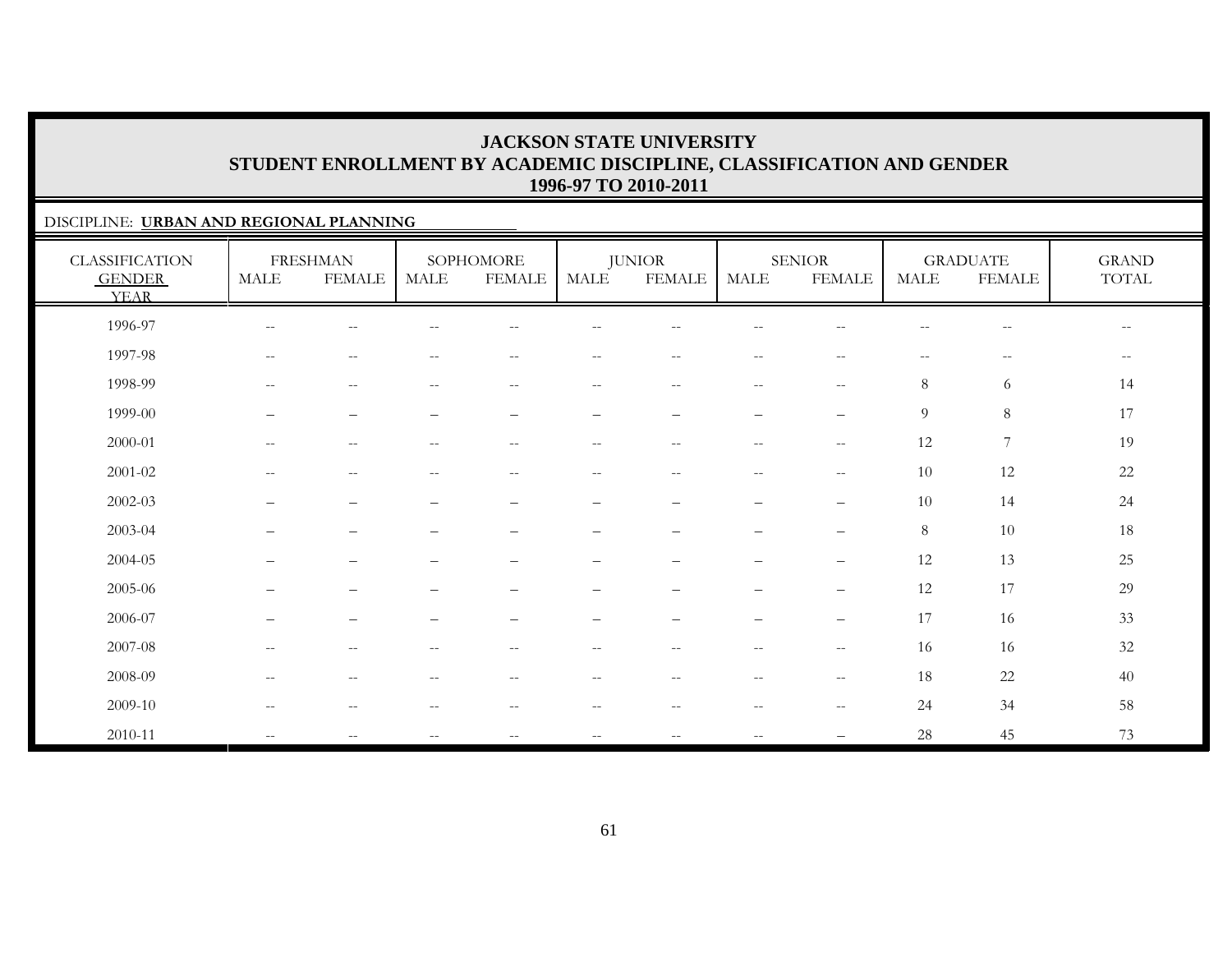| DISCIPLINE: URBAN STUDIES                             |                       |                                  |                          |                            |                   |                                |                   |                                |             |                                  |                       |
|-------------------------------------------------------|-----------------------|----------------------------------|--------------------------|----------------------------|-------------------|--------------------------------|-------------------|--------------------------------|-------------|----------------------------------|-----------------------|
| <b>CLASSIFICATION</b><br><b>GENDER</b><br><b>YEAR</b> | $\operatorname{MALE}$ | <b>FRESHMAN</b><br><b>FEMALE</b> | <b>MALE</b>              | SOPHOMORE<br><b>FEMALE</b> | MALE              | <b>JUNIOR</b><br><b>FEMALE</b> | <b>MALE</b>       | <b>SENIOR</b><br><b>FEMALE</b> | <b>MALE</b> | <b>GRADUATE</b><br><b>FEMALE</b> | <b>GRAND</b><br>TOTAL |
| 1996-97                                               | $\overline{4}$        | $\sqrt{2}$                       | $\mathbf{2}$             | $\mathbf{1}$               | $\overline{4}$    | $\overline{c}$                 | $\mathfrak{Z}$    | 6                              | $-$         | $- -$                            | 24                    |
| 1997-98                                               |                       | $\overline{\phantom{0}}$         | 5                        | $\overline{c}$             | $\mathbf{1}$      |                                | $\sqrt{2}$        | 7                              |             |                                  | 18                    |
| 1998-99                                               | 2                     | $\qquad \qquad -$                |                          | $\overline{c}$             | $\overline{4}$    | $\overline{c}$                 | $\qquad \qquad -$ |                                |             | $\overline{\phantom{0}}$         | 12                    |
| 1999-00                                               | $\overline{1}$        | $\mathfrak{Z}$                   | $\overline{4}$           | $\overline{4}$             | $\mathbf{1}$      | $\mathfrak{Z}$                 | 5                 | $\overline{1}$                 |             |                                  | 22                    |
| 2000-01                                               |                       | 2                                | —                        | $\overline{4}$             | $\mathfrak{Z}$    | 2                              | $\overline{4}$    | 6                              |             |                                  | 22                    |
| 2001-02                                               | 2                     | $5\phantom{.0}$                  |                          | 3                          | $\qquad \qquad -$ |                                | $\mathbf{1}$      | 3                              |             |                                  | 16                    |
| $2002 - 03$                                           |                       | 5                                | 4                        | $\overline{c}$             | $\mathfrak{Z}$    | 2                              | $\mathbf{1}$      | 8                              |             |                                  | 26                    |
| 2003-04                                               |                       |                                  | $\overline{4}$           | 3                          | 3                 | 2                              | $\mathbf{1}$      | 3                              |             |                                  | 17                    |
| 2004-05                                               | 2                     | 3                                | —                        |                            | $\mathfrak{Z}$    | 2                              | $\overline{c}$    | 3                              | $-$         |                                  | 16                    |
| 2005-06                                               |                       |                                  |                          |                            |                   |                                | 2                 | 2                              |             |                                  | $\overline{7}$        |
| 2006-07                                               |                       |                                  | $\overline{c}$           |                            |                   |                                | 3                 | 3                              |             |                                  | 12                    |
| 2007-08                                               |                       |                                  | 3                        |                            | $\mathbf{1}$      | $- -$                          |                   | 2                              | $-$         | --                               | 10                    |
| 2008-09                                               | 2                     | $ -$                             | $\mathbf{2}$             |                            |                   |                                | $\overline{2}$    | $\mathbf{2}$                   |             |                                  | 9                     |
| 2009-10                                               | 2                     |                                  | $\overline{\phantom{m}}$ |                            | $\mathbf{1}$      |                                | $-$               |                                | $-$         | --                               | 6                     |
| 2010-11                                               | 2                     | $\sim$ $-$                       | 3                        | 3                          |                   |                                | $\mathfrak{Z}$    |                                |             |                                  | 12                    |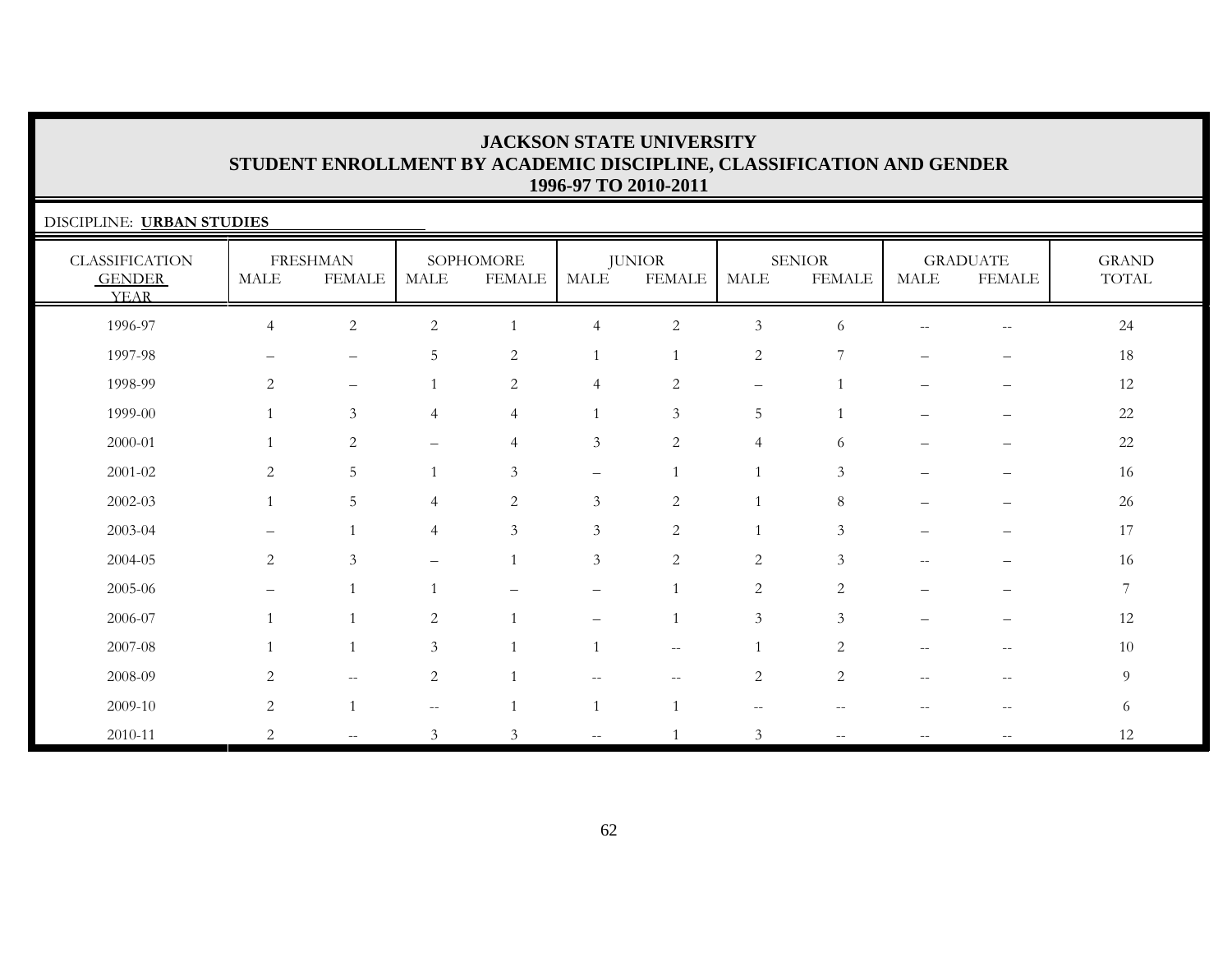| DISCIPLINE: UNDECIDED MAJORS                          |             |                                  |             |                            |                |                                |                |                                |             |                                  |                       |
|-------------------------------------------------------|-------------|----------------------------------|-------------|----------------------------|----------------|--------------------------------|----------------|--------------------------------|-------------|----------------------------------|-----------------------|
| <b>CLASSIFICATION</b><br><b>GENDER</b><br><b>YEAR</b> | <b>MALE</b> | <b>FRESHMAN</b><br><b>FEMALE</b> | <b>MALE</b> | SOPHOMORE<br><b>FEMALE</b> | <b>MALE</b>    | <b>JUNIOR</b><br><b>FEMALE</b> | <b>MALE</b>    | <b>SENIOR</b><br><b>FEMALE</b> | <b>MALE</b> | <b>GRADUATE</b><br><b>FEMALE</b> | <b>GRAND</b><br>TOTAL |
| 1996-97                                               | 114         | 108                              | 23          | 37                         | 9              | 6                              | 7              | 11                             | 47          | 112                              | 474                   |
| 1997-98                                               | 140         | 132                              | 22          | 20                         | $\overline{7}$ | 5                              | $\mathfrak{Z}$ | $\overline{4}$                 | 58          | 84                               | 475                   |
| 1998-99                                               | 104         | 113                              | 41          | 22                         | 9              | 12                             | $\mathfrak{Z}$ | 6                              | 40          | 72                               | 422                   |
| 1999-00                                               | 78          | 105                              | 22          | 16                         | 13             | 12                             | $\overline{4}$ | 9                              | 73          | 144                              | 476                   |
| 2000-01                                               | 112         | 132                              | 33          | 32                         | $\overline{9}$ | 9                              | 9              | 8                              | 74          | 159                              | 577                   |
| 2001-02                                               | 136         | 93                               | 19          | 21                         | $\overline{4}$ | 2                              | 2              | 6                              | 73          | 159                              | 515                   |
| 2002-03                                               | 210         | 169                              | 30          | 28                         | $\overline{5}$ | 5                              | 5              | 8                              | 61          | 113                              | 634                   |
| 2003-04                                               | 277         | 232                              | 55          | 36                         | $\overline{2}$ | $\overline{4}$                 | 7              | 10                             | 55          | 103                              | 781                   |
| 2004-05                                               | 267         | 291                              | 65          | 82                         | 16             | 30                             | 9              | 15                             | 79          | 131                              | 985                   |
| 2005-06                                               | 245         | 282                              | 62          | 75                         | 33             | 37                             | 14             | 24                             | 64          | 126                              | 962                   |
| 2006-07                                               | 196         | 206                              | 60          | 72                         | 32             | 38                             | 19             | 31                             | 40          | 51                               | 745                   |
| 2007-08                                               | 193         | 258                              | 71          | 60                         | 35             | 36                             | 24             | 37                             | 43          | 95                               | 852                   |
| 2008-09                                               | 164         | 186                              | 42          | 65                         | 30             | 25                             | 15             | 24                             | 38          | 90                               | 679                   |
| 2009-10                                               | 165         | 153                              | 34          | 40                         | 18             | 22                             | 24             | 19                             | 47          | 69                               | 591                   |
| 2010-11                                               | 103         | 107                              | 42          | 33                         | 21             | 23                             | 17             | 20                             | 29          | 57                               | 452                   |